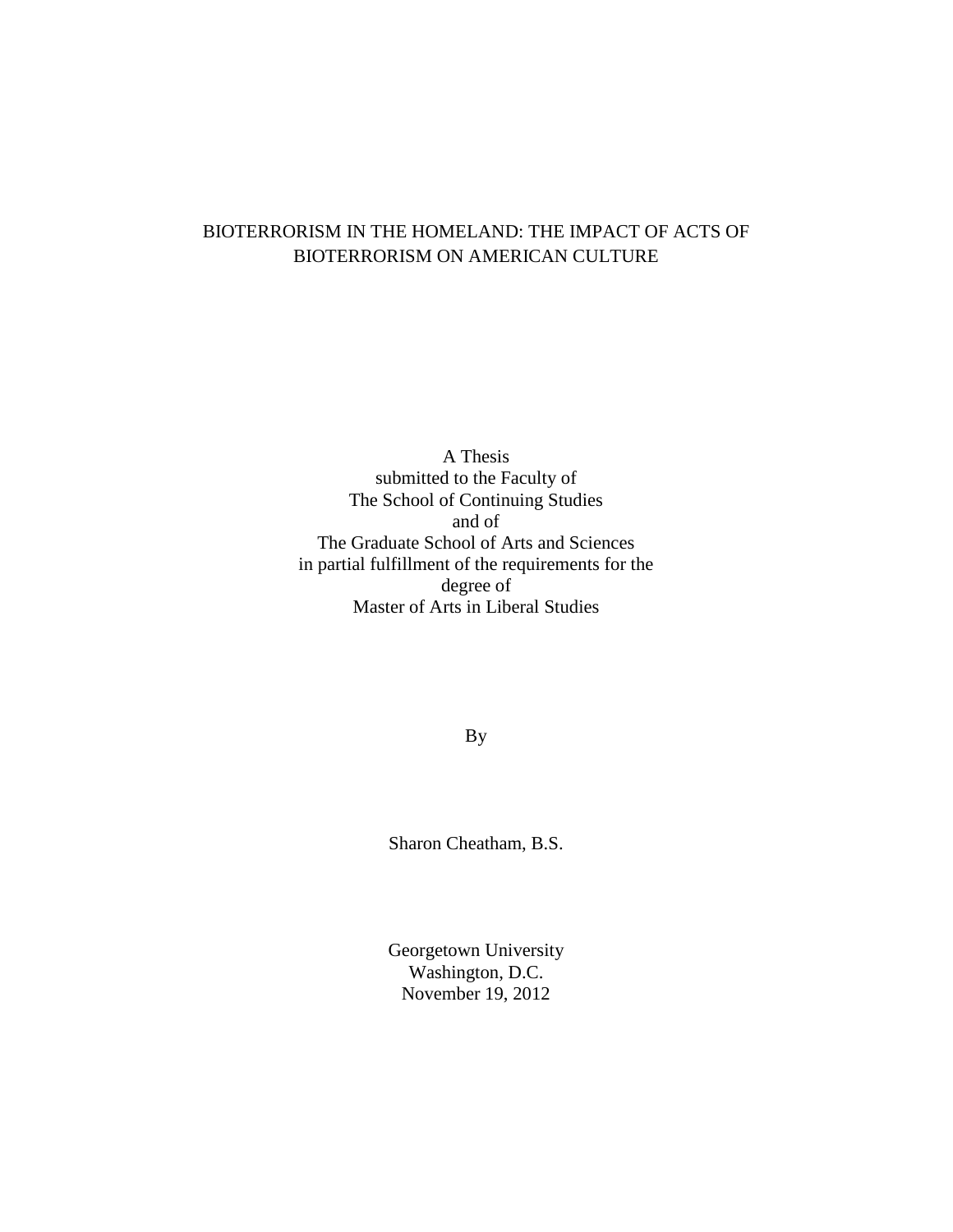# BIOTERRORISM IN THE HOMELAND: THE IMPACT OF ACTS OF BIOTERRORISM ON AMERICAN CULTURE

Sharon Cheatham, B.S.

MALS Mentor: R. Nicholas Palarino, Ph.D.

### ABSTRACT

 September 11, 2001, marked a profound change in the manner in which Americans viewed their homeland. The events of that day fostered the realization that America was not immune from destructive acts against its citizens, on its soil, from forces that serve to cripple and destroy the nation. Few individuals would argue that the terrorists' attacks of that day impacted the cultural landscape. In fact, few individuals would dispute that the circumstances of that day were tumultuous, and that even greater atrocities and calamities could have been experienced. What is the pulse of American society today as it relates to the threat of acts of bioterrorism?

 Chapter one introduces why bioterrorist activity is a problem for America. It offers a review of the methodologies to be utilized to validate the principal hypothesis, which is, the philosophy of bioterrorism response and disaster management adopted by America, which seeks to constantly monitor and strives to prevent terrorist attacks, while implementing methods of response to attacks that happen, is one that must constantly be revised and revamped in order to be efficacious and effective in fighting the threat of bioterrorism in the homeland.

ii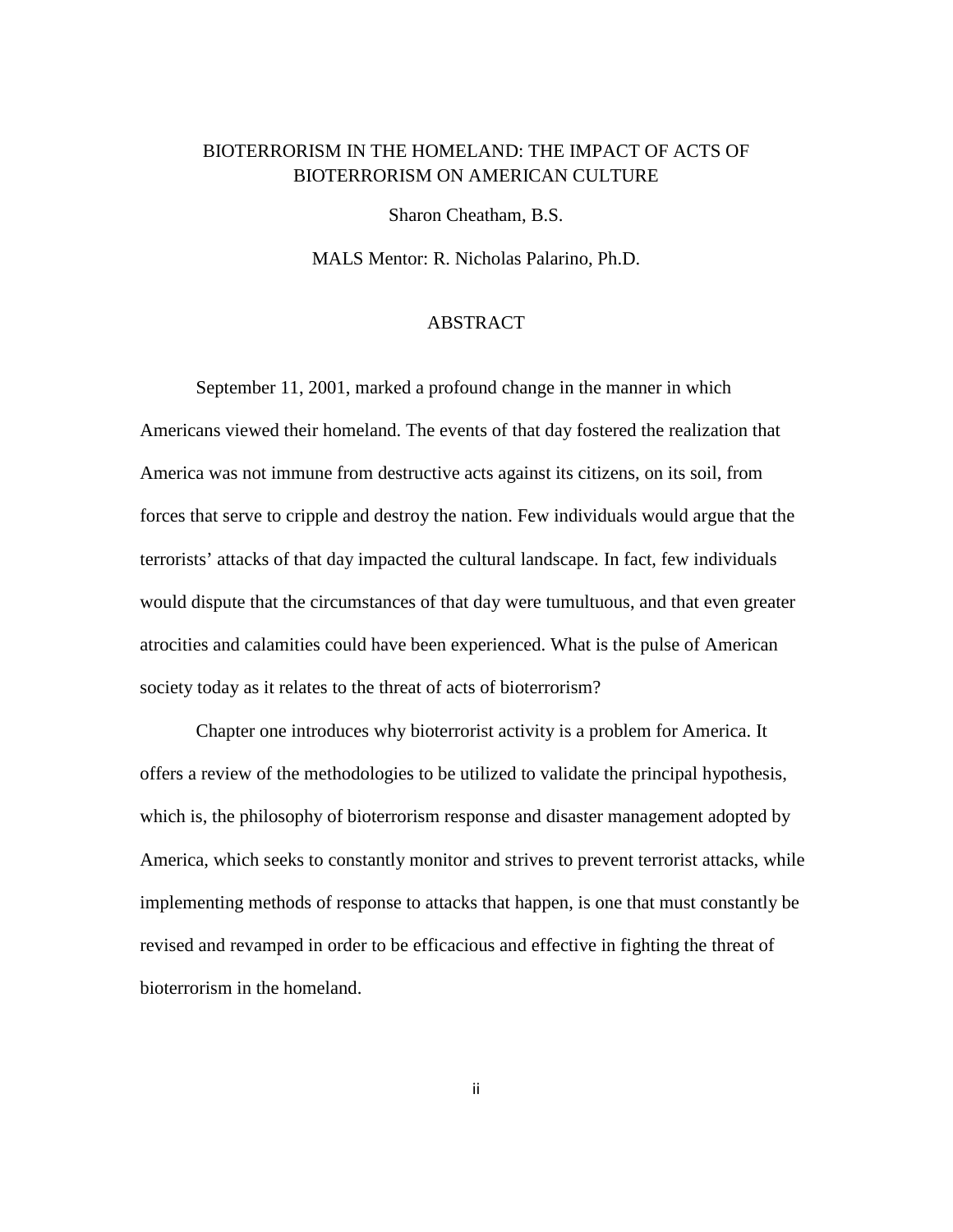Chapters two and three explore the origins of bioterrorism and the different types of agents. Chapter two offers a brief history of bioterrorism, examines whether bioterrorism vigilance is justifiable or untenable, and offers a review of the various scholarly opinions regarding whether attacks by biological or chemical agents are likely or unlikely. Chapter three provides the definition of bioterrorism and offers a detailed examination of the various types of biological and chemical agents available for possible dissemination, and the techniques associated with each. In addition, an examination of relevant pieces of legislation which address the accessibility of, and the possession of these agents is offered.

 Chapter four examines the potential economic and public health impact that acts of bioterrorism would have on the homeland, while chapter five investigates America's level of preparedness for biological attacks by examining simulated readiness planning exercises, and exploring options to improve biosecurity measures.

 Chapter six studies the manner by which the threat of bioterrorism shapes American culture. An analysis of a simple random sample survey reveals the popular opinions of individuals in relation to how threats of bioterrorist type activities affect their existence. The conclusion reemphasizes the importance of accurately assessing the threat of bioterrorism in order to ensure the effectiveness of countermeasures and policy considerations, and substantiates the thesis' hypothesis.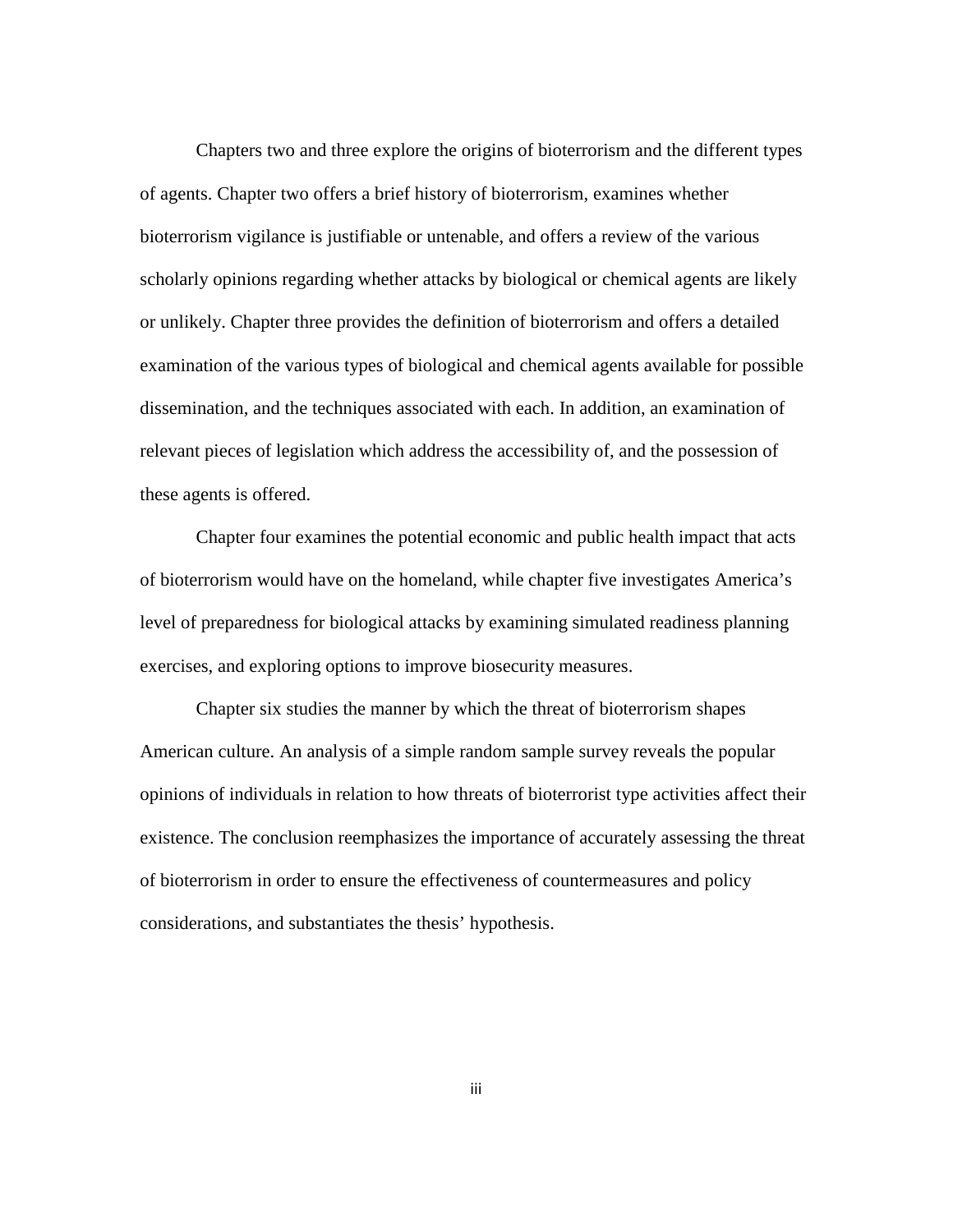# **CONTENTS**

| <b>ABSTRACT</b>                                                               | $\ddot{\mathbf{i}}$ |
|-------------------------------------------------------------------------------|---------------------|
| CHAPTER ONE: IS THERE A BIOTERORIST THREAT?                                   | $\mathbf{1}$        |
| Introduction                                                                  | $\mathbf{1}$        |
| The Problem                                                                   | $\mathbf{1}$        |
| Hypothesis/Methodologies                                                      | 2                   |
| CHAPTER TWO: BIOTERRORISM VIGILANCE-JUSTIFIABLE/ UNTENABLE?                   | $\overline{4}$      |
| <b>Bioterrorist Attacks are Likely</b>                                        | 6                   |
| <b>Bioterrorist Attacks are Unlikely</b>                                      | 8                   |
| CHAPTER THREE: ASSESSING THE THREAT OF ACTS OF BIOTERRORISM                   | 12                  |
| A Review of Plausible Biological and Chemical Agents                          | 13                  |
| Techniques for Disseminating Biological and Chemical Weapons                  | 19                  |
| Monitoring and Responding to the Possession of Biological Agents              | 21                  |
| CHAPTER FOUR: POTENTIAL ECONOMIC AND PUBLIC HEALTH IMPACTS                    | 28                  |
| Real Time Estimate of a Biological Attack on New York, New York               | 29                  |
| Real Time Estimate of a Biological Attack on Los Angeles, California          | 30                  |
| Real Time Estimate of a Biological Attack on Chicago, Illinois                | 30                  |
| Real Time Estimate of a Biological Attack on Washington, District of Columbia | 31                  |
| Real Time Estimate of Biological Attack on Hartford, Connecticut              | 31                  |
| The Impact of a Sarin Nerve Agent Attack on New York, N.Y.                    | 32                  |
| Cost of EPA Clean-Up Following an Attack                                      | 33                  |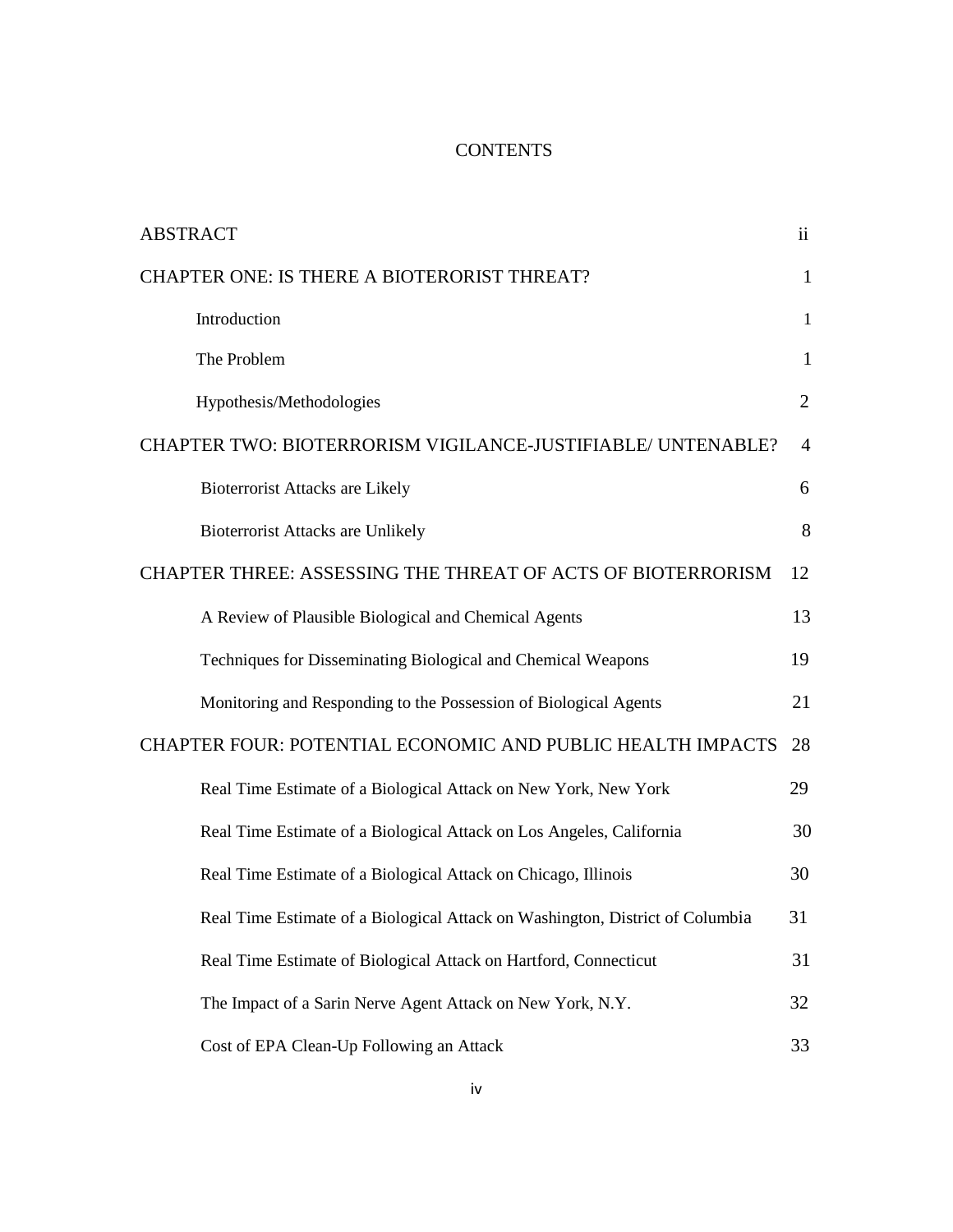| Managing the Complexities Associated with Bioterrorism                     | 35 |
|----------------------------------------------------------------------------|----|
| CHAPTER FIVE: READINESS PLANNING FOR THE DANGERS OF<br><b>BIOTERRORISM</b> | 37 |
| An Analysis of Dark Winter                                                 | 37 |
| An Analysis of Atlantic Storm                                              | 41 |
| An Analysis of TOPOFF 3                                                    | 45 |
| <b>Local Readiness Planning</b>                                            | 47 |
| The BioWatch Program                                                       | 48 |
| The Biological Weapons Convention Treaty                                   | 51 |
| CHAPTER SIX: THE THREAT OF BIOTERRORISM SHAPES AMERICAN<br><b>CULTURE</b>  | 54 |
| Bioterrorism Legislation/Protocols May Limit Personal Freedoms             | 54 |
| <b>Community Survey Results and Analysis</b>                               | 58 |
| <b>CONCLUSION</b>                                                          | 68 |
| <b>APPENDIX</b>                                                            | 77 |
| <b>Statement of Moral Values</b>                                           | 77 |
| <b>BIBLIOGRAPHY</b>                                                        | 78 |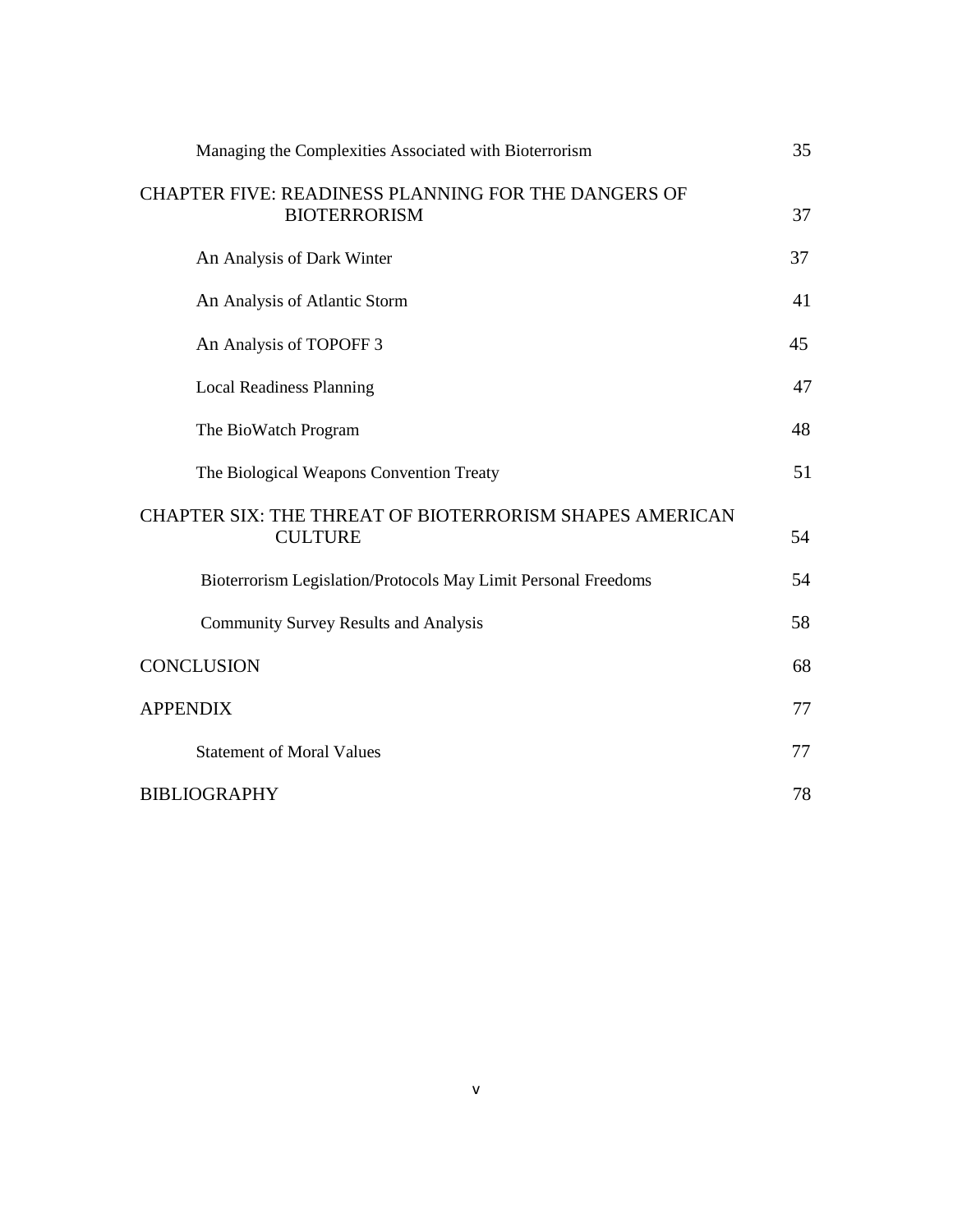#### **CHAPTER ONE**

# **IS THERE A BIOTERRORIST THREAT?**

# **Introduction**

If America were to experience a terrorist attack, similar to the magnitude of September 11, 2001, by biological or chemical agents, how much more devastation would be evident? While attacks of biological agents are not a new phenomena, Americans have had limited exposure to the magnitude of devastation that bioterrorism in the homeland could cause. Have Americans conceptualized the ramifications that acts of bioterrorism would have on American culture; and if they have considered the potential effects, would the nation likely recover from the economic and public health impacts? Two possible consequences follow from this question: (1) If Americans were to conceptualize the possibility of biological warfare on American soil, its impact on culture would be heightened by the fact that biological and chemical agents may affect and infect arbitrarily, and attacks of these kinds are often undetectable until havoc occurs; and (2) myriad resources are available to extremists and terrorist organizations desirous of launching attacks of bioterrorism on American soil.

#### **The Problem**

The philosophy of emergency terrorism response and bioterrorism countermeasure management which America fights to maintain must be constantly amended and overhauled in order to remain plausible and effective in fighting the threat of bioterrorism in the homeland. Conflicting opinions as to whether biological attacks are even probable contribute to laissez-faire attitudes toward terrorism policy, which in turn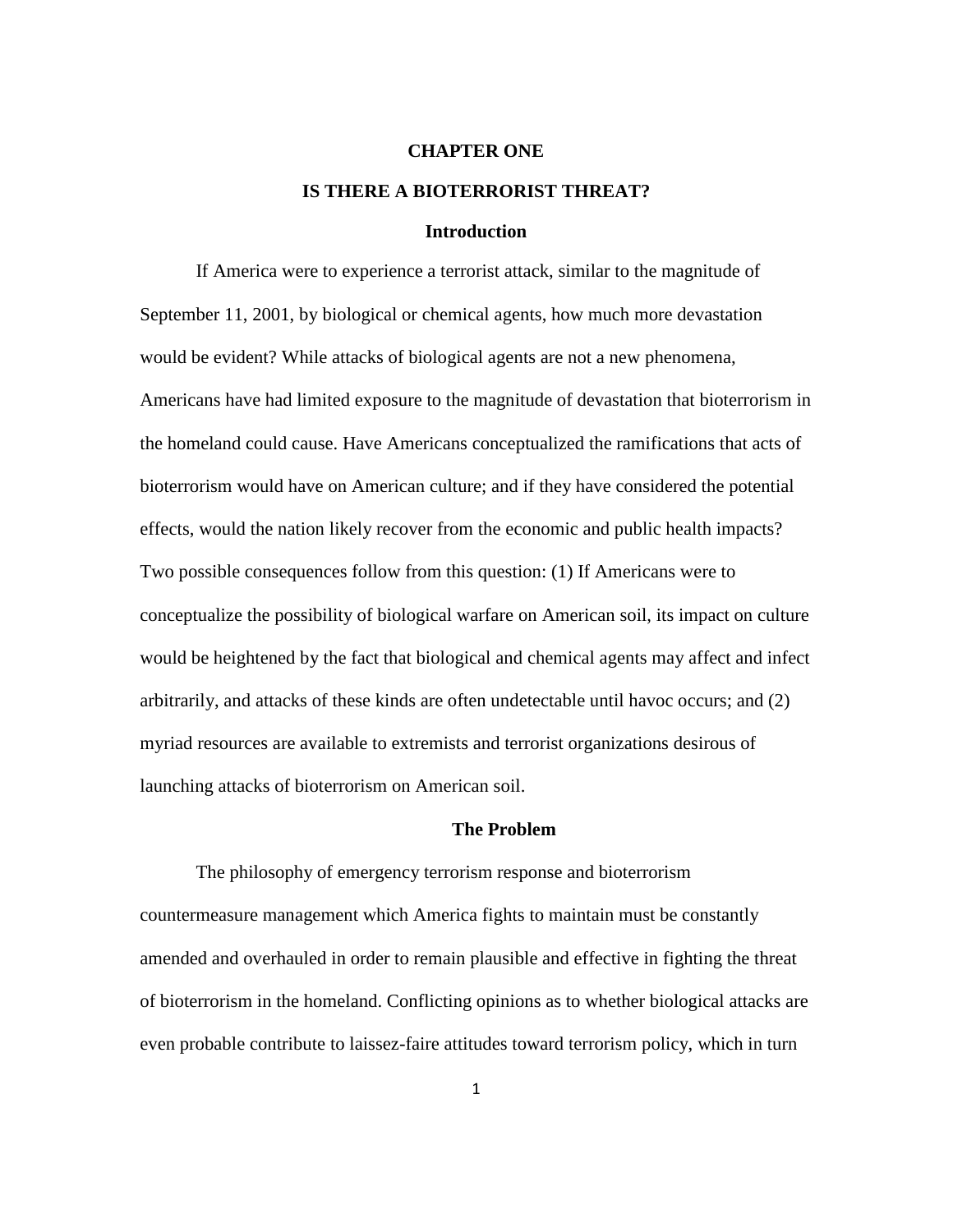hamper long term, effective policy development. Just as safety and design engineers assess the reliability and safety of cars by performing roll over tests, crash tests, and seat belt effectiveness to determine potential risk factors—and make changes to ensure consumer preservation—America's crisis response measures should be executed often, and reengineered often, to ensure their effectiveness. Analyzing the results of ongoing readiness planning exercises will emphasize weaknesses in the systems, and will highlight the vulnerability of areas that may be detrimental to consumer preservation. Determining where disconnects exist between those who want to protect the homeland and those who want to harm the homeland are essential parts of defense strategy. While this important component should not be overlooked, as far as preparedness planning, exploration of this factor—outside of mentioning that there are many faces of bioterrorism, whether looking at terrorists in the sense of groups or as independently acting individuals—is beyond the scope of this thesis project.

# **Hypothesis/Methodology**

Careful analyses of scholarly opinion, as well as an in-depth review of specific congressional sessions relating to proposals for the consideration of legislation to discourage and possibly prevent bioterrorist attacks, will shape the position taken by this thesis; the philosophy of bioterrorism response and disaster management adopted by America, which seeks to constantly monitor and strives to prevent terrorist attacks, while implementing methods of response to attacks that happen, is one that must constantly be revised and revamped in order to be efficacious and effective in fighting the threat of bioterrorism in the homeland.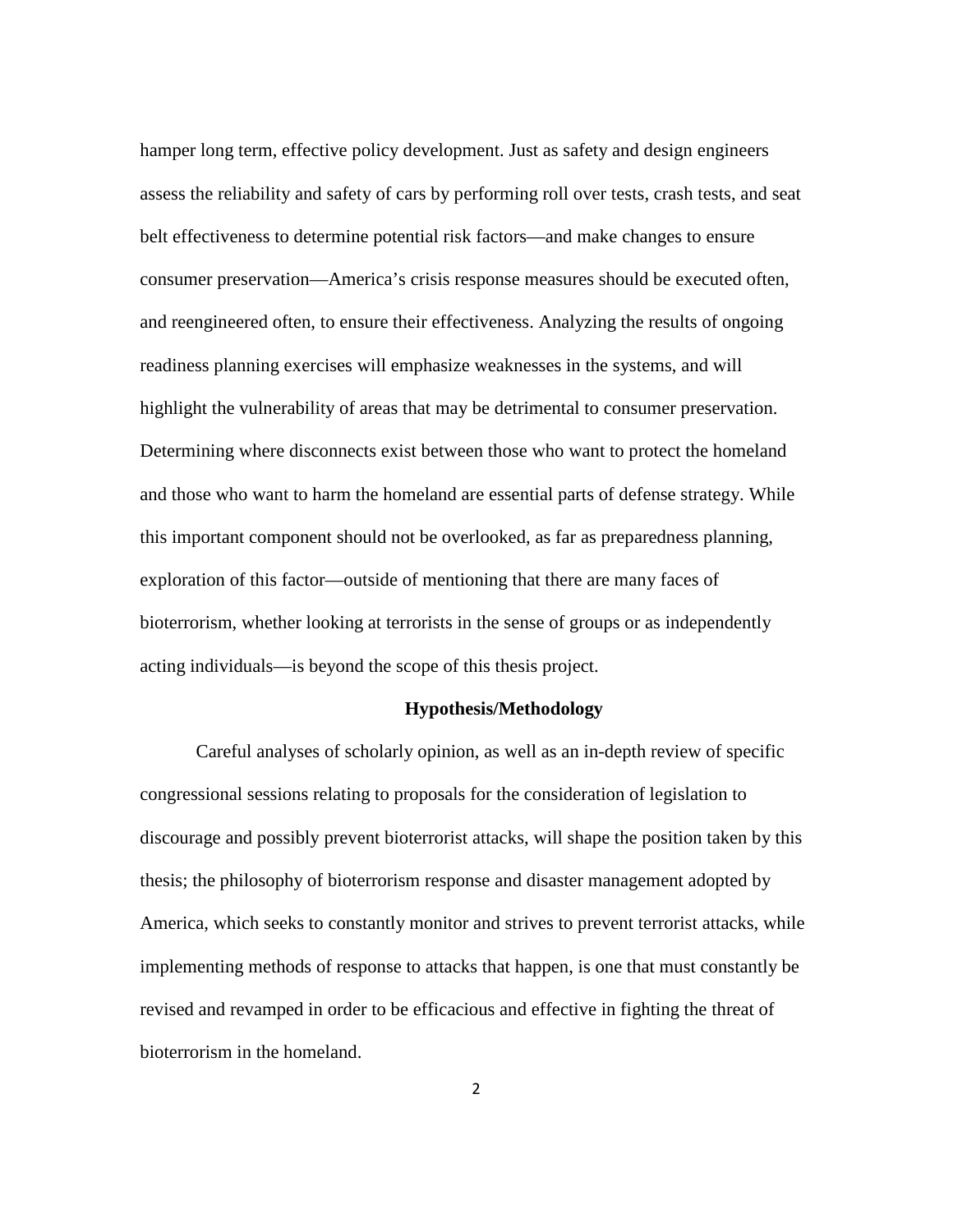When determining the efficacy of terrorism policy, it is important to consider all of the variables that are likely to affect the desired outcome, all the while implementing new methodologies to ensure the desired outcome. In addition, a review of *Executive Orders 13527 and 13546* are imperative to this project, as they address the timely provision of medical countermeasures in the event of biological attacks, and stress that biological agents must be carefully and skillfully maintained to prevent abuse and potential misuse. Finally, the results of a community survey will assess the level at which individuals believe they are risk, as it relates to the threat of bioterrorism on American soil, and analyze public opinion as to the extent this risk impacts American culture.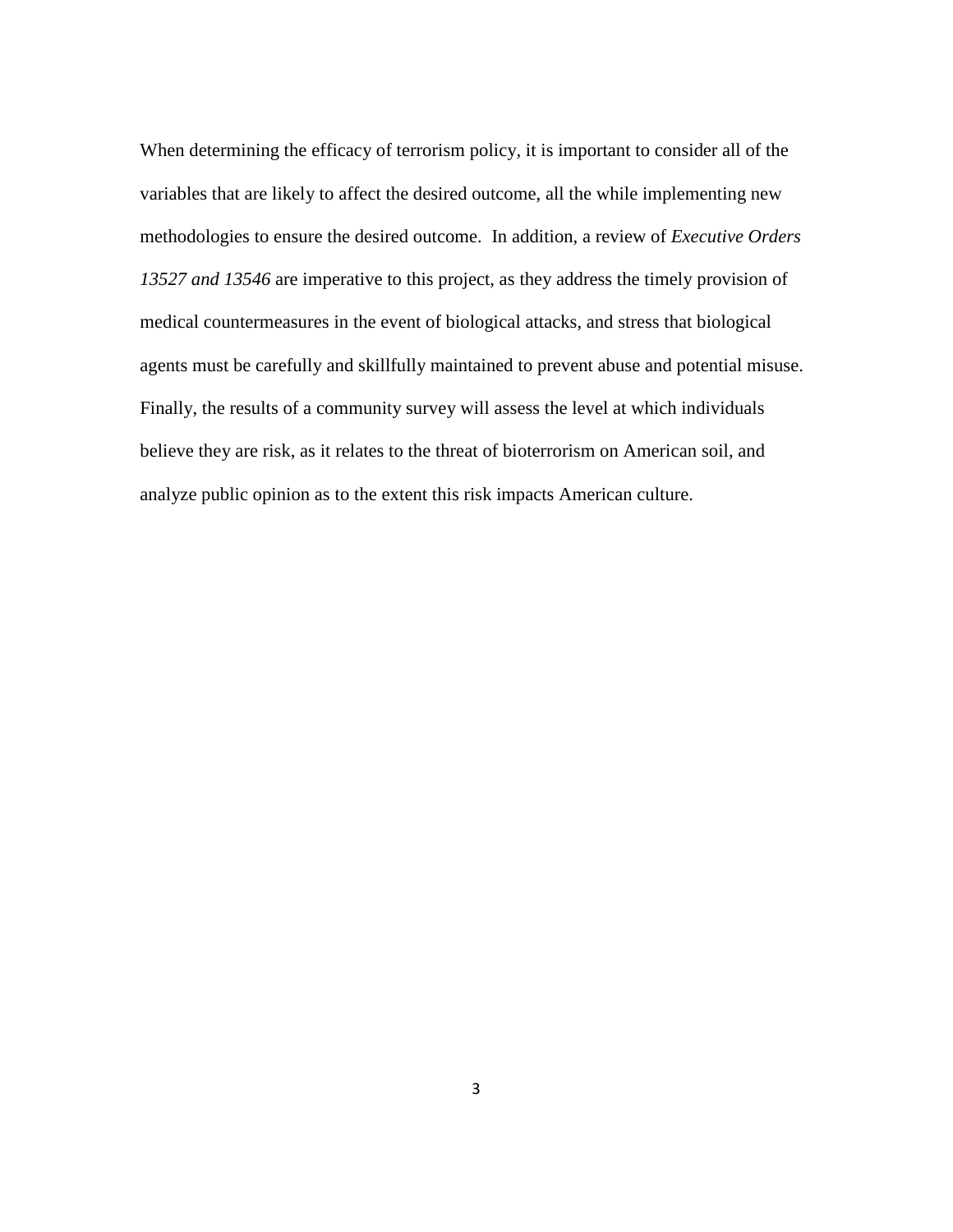#### **CHAPTER TWO**

# **BIOTERRORISM VIGILANCE- JUSTIFIABLE/UNTENABLE?**

Using biological or chemical agents is not an innovative practice or phenomenon. In fact, usage of these weapon types dates back to approximately 400 BC when the Scythian archers tainted their arrows with decomposing human by-products to injure their enemies in battle.<sup>1</sup> Even in 190BC, Hannibal is said to have been victorious over the King of Pergamum because of the tactic of firing vessels full of snake venom onto enemy ships. $2$  Closer to modern times, more sophisticated examples of biological weapons have been recorded, as is evidenced by the release of anthrax, cholera and glanders during World War I by the Germans, who engaged in spreading plague and infecting mules in Russia, and Mesopotamia respectively.<sup>3</sup> Scroll forward further still to 1942, when the U.S. formed the War Research Service, and anthrax and botulism toxin were to be housed for potential counterforce against Germany.<sup>4</sup> During the 1950's and 1960's, the U.S. engaged in biological weapon research.

> In 1951-1954, harmless organisms were released off both the east and west coasts of the U.S. to demonstrate the vulnerability of American cities to biological attacks. This weakness was tested again in 1966, when a test substance was released in the New York City subway system.<sup>5</sup>

l

<sup>3</sup> Ibid.

4 Ibid.

5 Ibid.

<sup>&</sup>lt;sup>1</sup>Edmond Hooker, "Biological Warfare: History of Biological Warfare," E Medicine Health, http://www.emedicinehealth.com/biological\_warfare/article\_em.htm, (accessed August 29, 2012).

<sup>&</sup>lt;sup>2</sup> Ibid.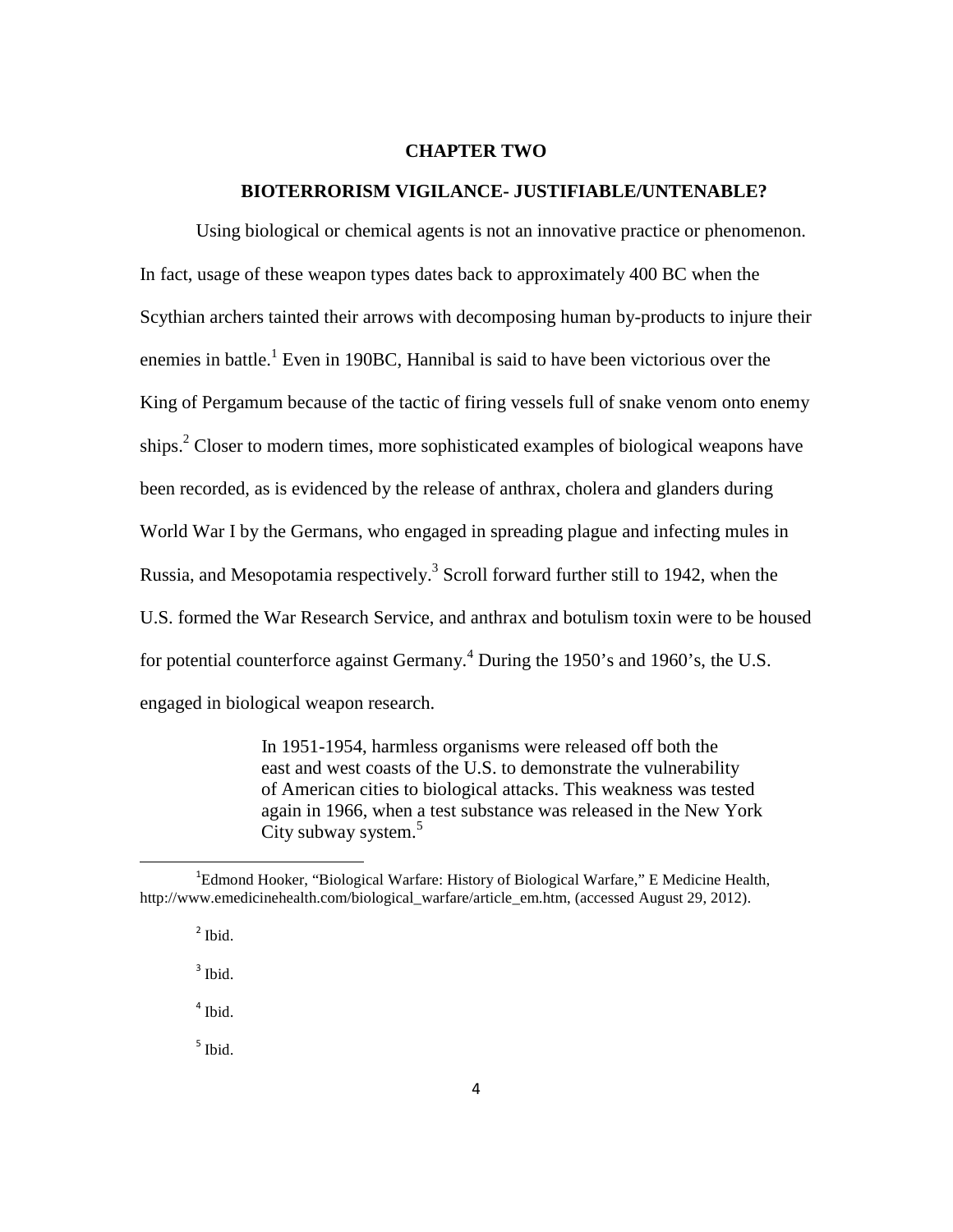In the early 1970's, President Richard Nixon led the campaign to alter previous agreements encouraging biological weapon research. He actively endorsed the 1972 Biological Weapons Convention which sought to discourage biological warfare.<sup>6</sup>

The turn of the century posed additional challenges for all likely to be affected by potential acts of bioterrorism. One year after world-wide festivities, which supposedly celebrated an evolved universe, and highlighted the ideals of a new, progressive millennium, mayhem occurred, changing the landscape of America forever. Furthermore, the progress associated with modern society has created an optimum environment for bioterrorists. Advances in technology, medicine and transportation contribute to the ease of creating, manipulating and distributing harmful biological agents or toxins. Subsequently, the push for increased bioterrorism vigilance must remain at the forefront of bioterror prevention policy. Consider the following revelation:

> In December 2001, biological weapons were recovered from Al-Qaeda training camps near Kandahar, Afghanistan. Among the items found were books on biological warfare and on microbiology, dating mostly from the 1950's and 60's. . . . There were also articles from scientific journals, some fairly recent at the time, on pathogens such as *B. anthracis*, *Y. pestis*, and *C. botulinum*, as well as hepatitis viruses. Among the papers found were clear indications that Al-Qaeda had recruited at least one PhD-level scientist to help them, although apparently mostly for procuring additional scientific information…. There were also letters containing crude diagrams showing the general layout of a laboratory, a list of some equipment, and references to the need to train people to work in laboratory work.<sup>7</sup>

<sup>6</sup> Jeanne Guillemin, *Biological Weapons: From the Invention of State Sponsored Programs to Contemporary Bioterrorism* (New York: Columbia University Press, 2005), chap. 6, under "The Nixon Decision," Kindle ebook.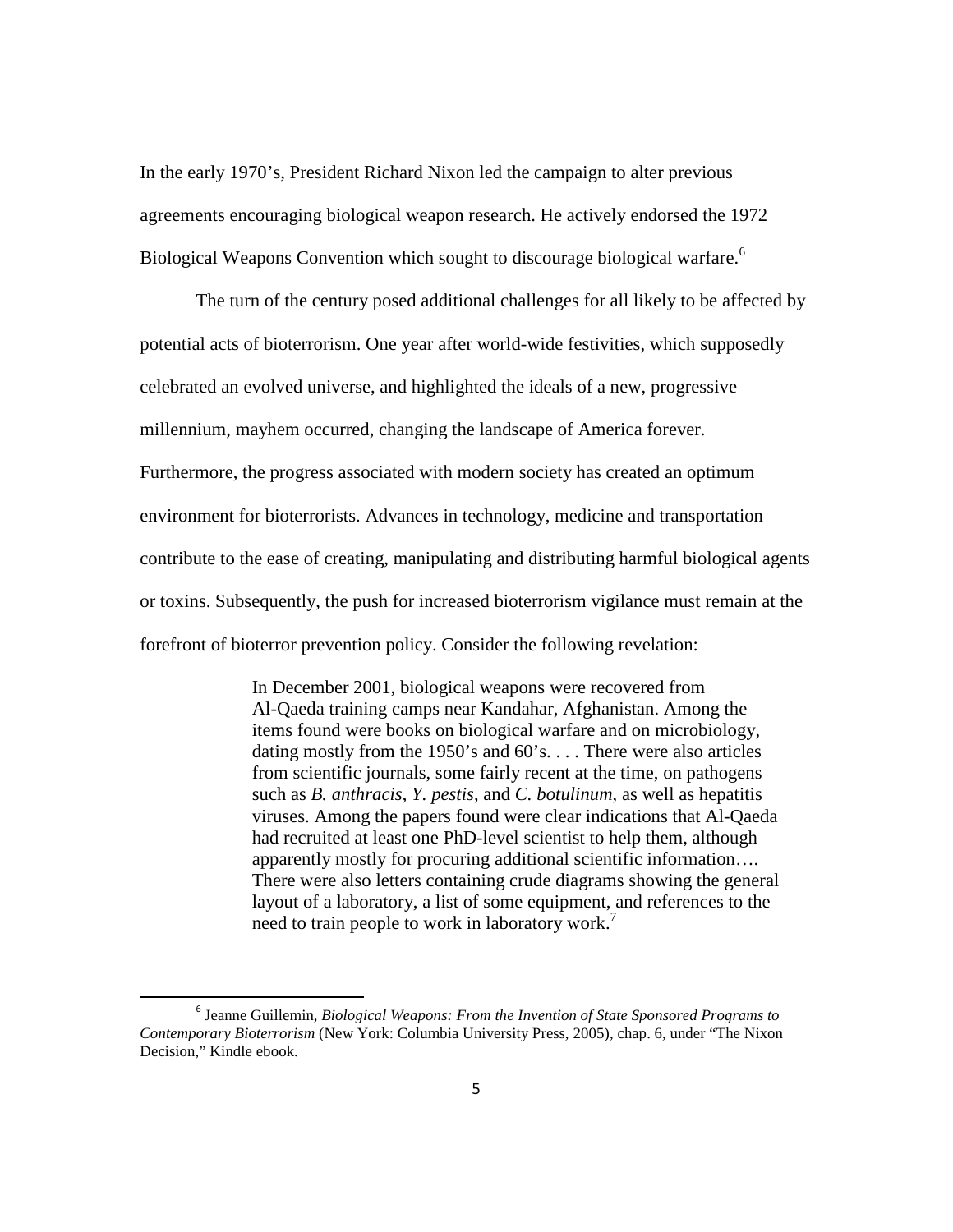While it is apparent that these materials were obtained prior to the orchestration of a successful bioterrorist attack, the obvious is still clear—terrorists and terrorist groups are actively engaged in crafting and fashioning biological agents for covert use.

As advances in technologies are engineered to benefit humanity, the converse is also true: advances in technologies proliferate potentials for ulterior exploits.

# **Bioterrorist Attacks are Likely**

Scholarly opinions as to whether there should be concerns about potential acts of

bioterrorism vary greatly. Some individuals believe that America will likely encounter

great peril and that mass casualty by means of biological agents is on the horizon.<sup>8</sup> At a

hearing before the Subcommittee on Emerging Threats and Capabilities of the Senate

Committee on Armed Services, Senator Kay R. Hagan, Chairman, stated:

 The United States and our allies continue to be threatened by Al Qaeda and other violent extremist organizations. As we have seen in recent years, this threat emanates not only from the border region between Afghanistan and Pakistan, but also from al Qaeda franchises in Yemen, Somalia, and northwest Africa. These groups have made clear their desire to strike western and U.S. targets. We must remain mindful of the potential for these groups to execute attacks with significant and destabilizing effects, often with limited planning and at a very low cost. The 2009 Christmas Day airliner

<sup>7</sup> William R. Clark, *Bracing for Armageddon?: The Science and Politics of Bioterrorism in America* (New York: Oxford University Press, 2008), chap. 10, under "Who Would Do It?: Groups," Kindle ebook.

<sup>8</sup> Opinions that support anticipated bioterrorist attacks can be found in Bob Graham et al., *World at Risk: The Report Of The Commission On The Prevention Of Weapons Of Mass Destruction Proliferation And Terrorism* (New York: Vintage Books, 2008); and Senate Committee on Armed Services Subcommittee on Emerging Threats and Capabilities, *Department of Defense Plans and Programs Relating to Counterterrorism, Counternarcotics, and Building Partnership Capacity: Hearings on S. HRG. 112-182,*  $112^{th}$  Cong.,  $1^{st}$  sess., 2011.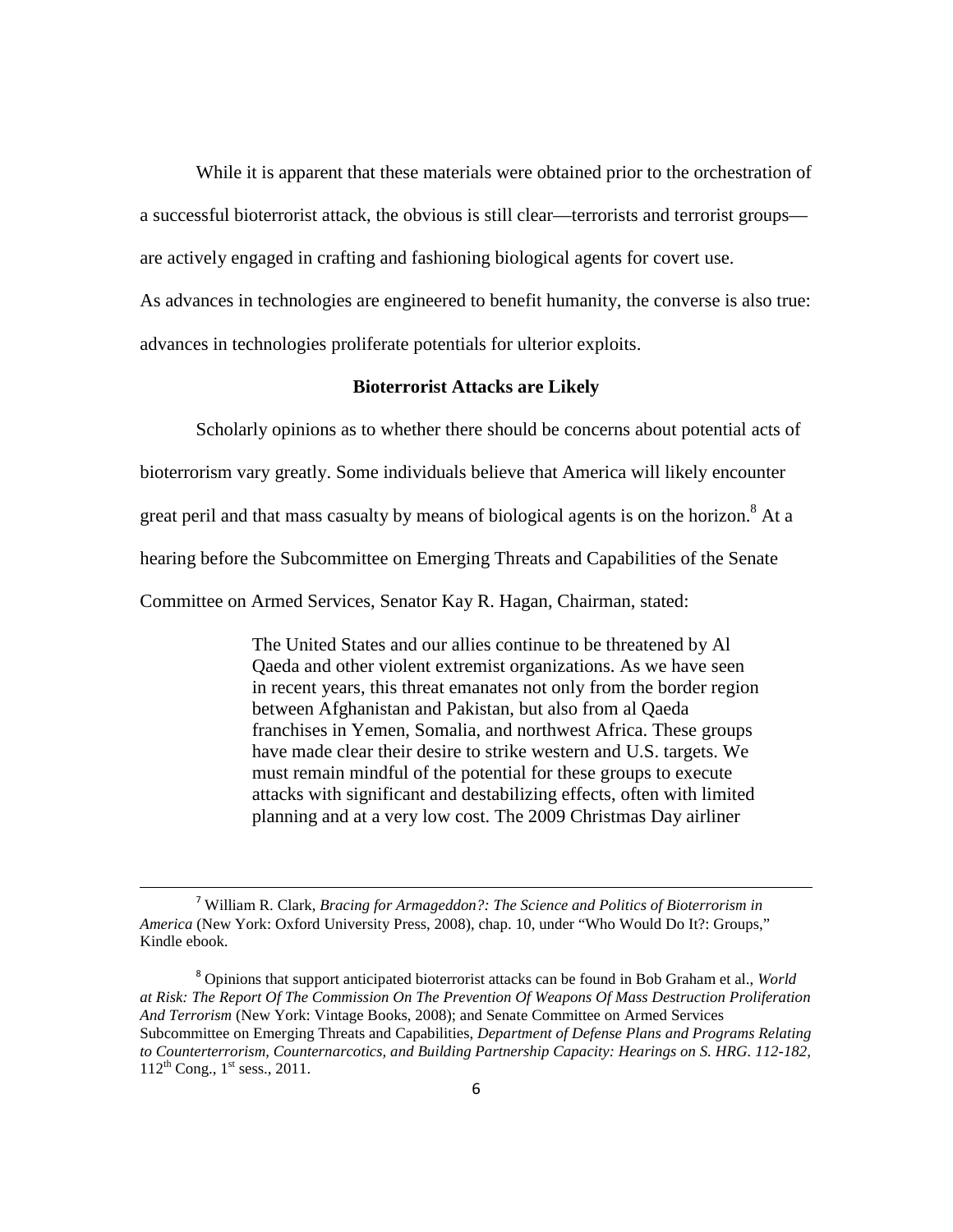bombing attempt over Detroit is a chilling reminder of that fact.<sup>9</sup>

These words clearly indicate that extreme risk exists for the safety of the American public. In fact, the mention of terrorist practices designed to produce "significant and destabilizing effects<sup>"10</sup> magnifies the severity of the matter greatly and illuminates the need to decrease the risks. Efforts to reduce the threat of terrorism have increased greatly since the attacks of September 11; additionally, attention has been drawn to potential threats by non-traditional means and methods.<sup>11</sup> Gary Reid, Deputy Assistant Secretary of Defense for Special Operations and Combating Terrorism believes that America must be vigilant against combating untraditional types of warfare:

> America's dominance in traditional warfighting has created powerful incentives for adversaries to use alternative methods to counter U.S. influence and interests. For the foreseeable future, the most likely contingencies the United States will face will involve irregular warfare. Since 2006, my office has also been principally involved in supporting the strategic shift within the Department to improve capabilities and expand DOD capacity for irregular warfare.<sup>12</sup>

Numerous scholars, to include Senators Sam Nunn and Richard Lugar, William Patrick bioweapons expert at Fort Detrick, MD—Defense Secretary William Cohen, and Dr.

Daniel Gerstein, and a host of others, reason the likelihood of potential acts of

 $\overline{\phantom{0}}$ 

 $11$  Ibid.

 $12$  Ibid. 6.

<sup>&</sup>lt;sup>9</sup> Senate Committee on Armed Services Subcommittee on Emerging Threats and Capabilities, *Department of Defense Plans and Programs Relating to Counterterrorism, Counternarcotics, and Building Partnership Capacity: Hearings on S. HRG. 112-182*, 112<sup>th</sup> Cong., 1<sup>st</sup> sess., 2011, 2.

 $10$  Ibid.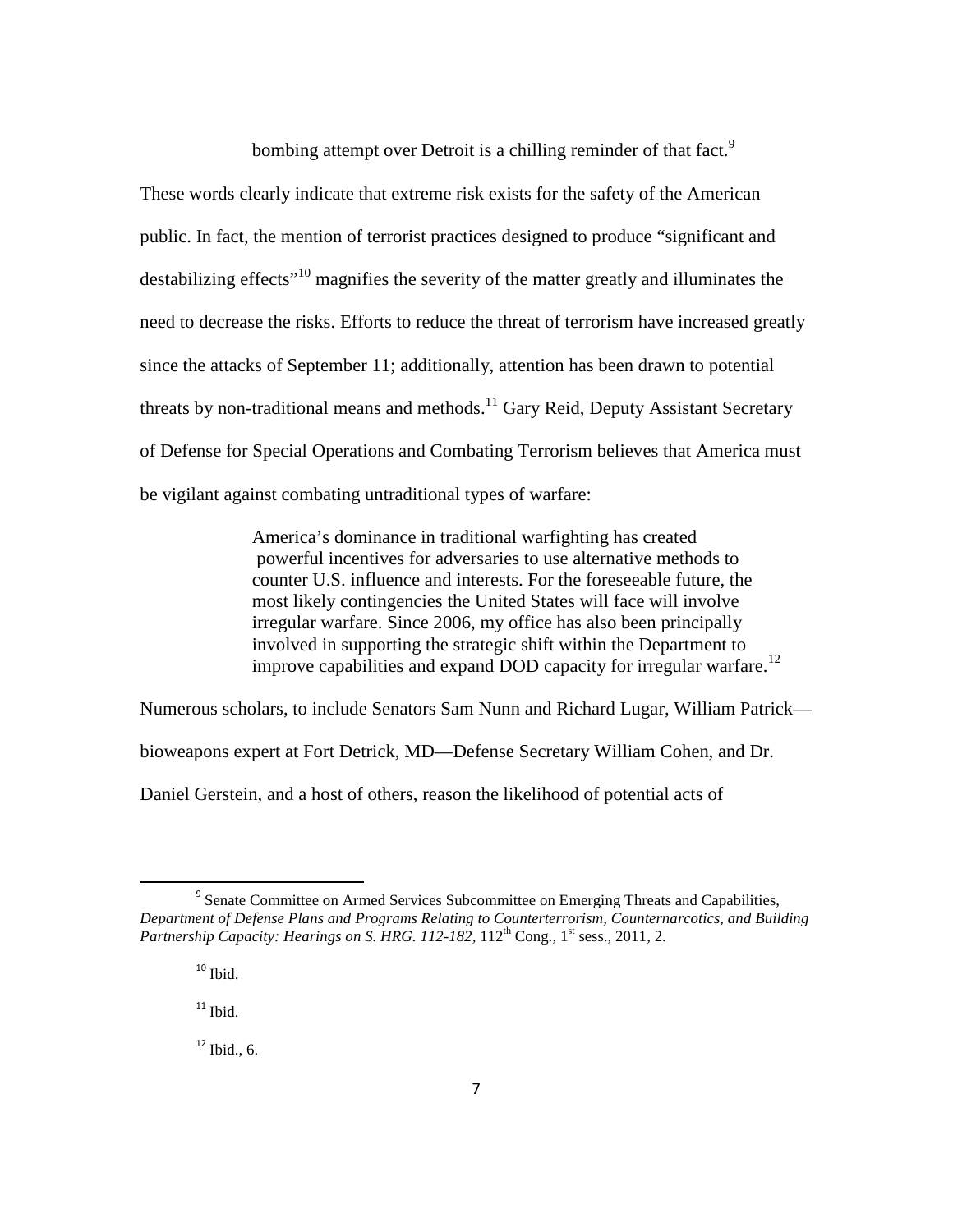bioterrorism occurring on American soil.<sup>13</sup> In fact, Dr. Gernstein adamantly asserts, "[t]he very capabilities [biological weapons] that show such promise for increasing the longevity of humans and the quality of life of humankind have the potential to be combined in ways that could threaten and perhaps even doom the human race.<sup> $14$ </sup>

 As far as assessing the threat of attacks on livestock or crops, some experts believe that the contamination process would be relatively simple. As long as the correct agent was chosen, the agricultural product would be impacted, as well as humans.<sup>15</sup> Jeff Bender, assistant professor in veterinary public health in the College of Veterinary Medicine at the University of Minnesota states: ". . . Category A agents—several of which can be transmitted to humans, such as plague and Ebola—are easily disseminated, though difficult to acquire."<sup>16</sup>

# **Bioterrorist Attacks are Unlikely**

 In contrast to the opinions of these experts who believe that America may be threatened by biological or chemical attacks, lies the views of several others who purport that such attacks are overly exaggerated and probably unlikely. Brian Jenkins associated with the RAND Corporation—Scientist Milton Leitenberg, and Amy

<sup>&</sup>lt;sup>13</sup> William R. Clark, *Bracing for Armageddon?: The Science and Politics of Bioterrorism in America* (New York: Oxford University Press, 2008), chap. 9, under "The Politics of Bioterrorism in America," Kindle ebook; Daniel M. Gerstein, *Bioterror in 21st Century: Emerging Threats in a New Global Environment* (MD: Naval Institute Press, 2009), under "Foreward," Kindle ebook.

<sup>14</sup> Daniel M. Gerstein, *Bioterror in 21st Century: Emerging Threats in a New Global Environment* (MD: Naval Institute Press, 2009), under "Foreward," Kindle ebook.

<sup>&</sup>lt;sup>15</sup> Michael A. Gips, "Protection of U.S. Agriculture Against Bioterror Attacks Has Been Strengthened," in *Fighting Bioterrorism*, ed. Lisa Yount (Michigan: Greenhaven Press, 2004), 41.

 $16$  Ibid.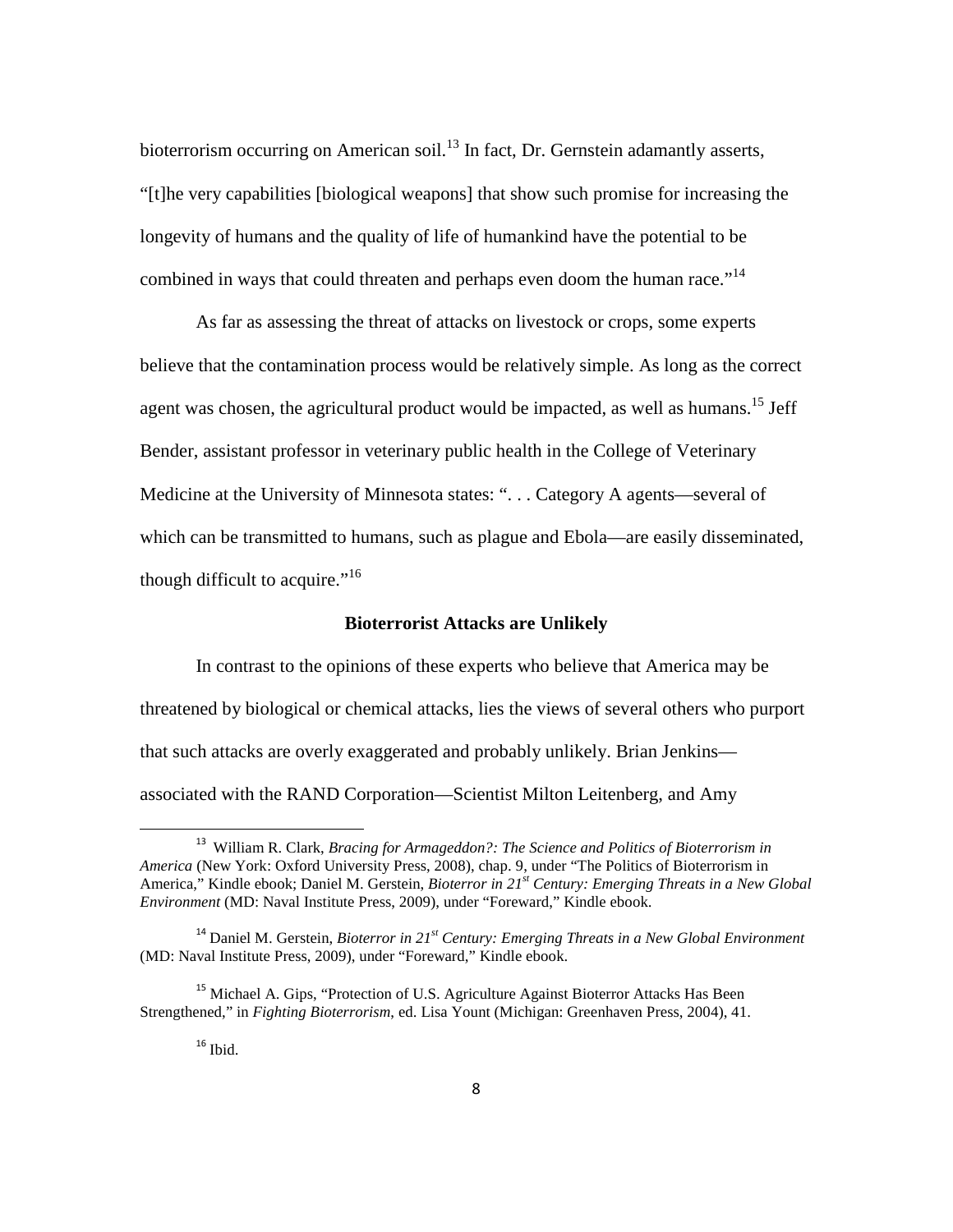Smithson, former Director of the Stimson Center's Chemical and Biological Weapons Nonproliferation Project, examine the improbability of successful attacks of disastrous bioterrorism crippling America, and question the extent of the threat.<sup>17</sup>

> The subject of unconventional [biological] terrorism was tailormade for hyperbole, and unfortunately much of what has been said has made it difficult to ascertain the gravity of the unconventional terrorist threat. Taken together, the technical realities, actual case histories, and statistical records of terrorist behavior with chemical and biological substances undercut the rhetoric considerably and point not to catastrophic terrorism but to small attacks where a few, not thousands, would be harmed. $18$

A review of the relevant scholarly literature, surfacing at various times, debunking the inevitable possibility of bioterrorist attacks, suggests that it is unlikely that biological weaponry will be used because this science has not been used as a regular form of warfare, the technology required to produce and launch any viable attack would require highly specialized laboratories, and that the level of destruction by these agents is so implausible that it must be rejected.<sup>19</sup>

 Although some experts profess the ease by which animal or crop contamination could occur, others argue that attacks on agriculture would not be the most effective

<sup>17</sup> William R. Clark, *Bracing for Armageddon?: The Science and Politics of Bioterrorism in America* (New York: Oxford University Press, 2008), chap. 9, under "The Politics of Bioterrorism in America," Kindle ebook.

<sup>&</sup>lt;sup>18</sup> Amy Smithson, Director of the Stimson Center's Chemical and Biological Weapons Nonproliferation Project offered this opinion in regard to America's efforts to defend against bioterrorism, Ibid.

<sup>19</sup> D.A. Henderson, "Bioterrorism as a Public Health Threat," Special Issue, *Emerging Infectious Diseases* 4, no. 3 (July-September 1998): 488.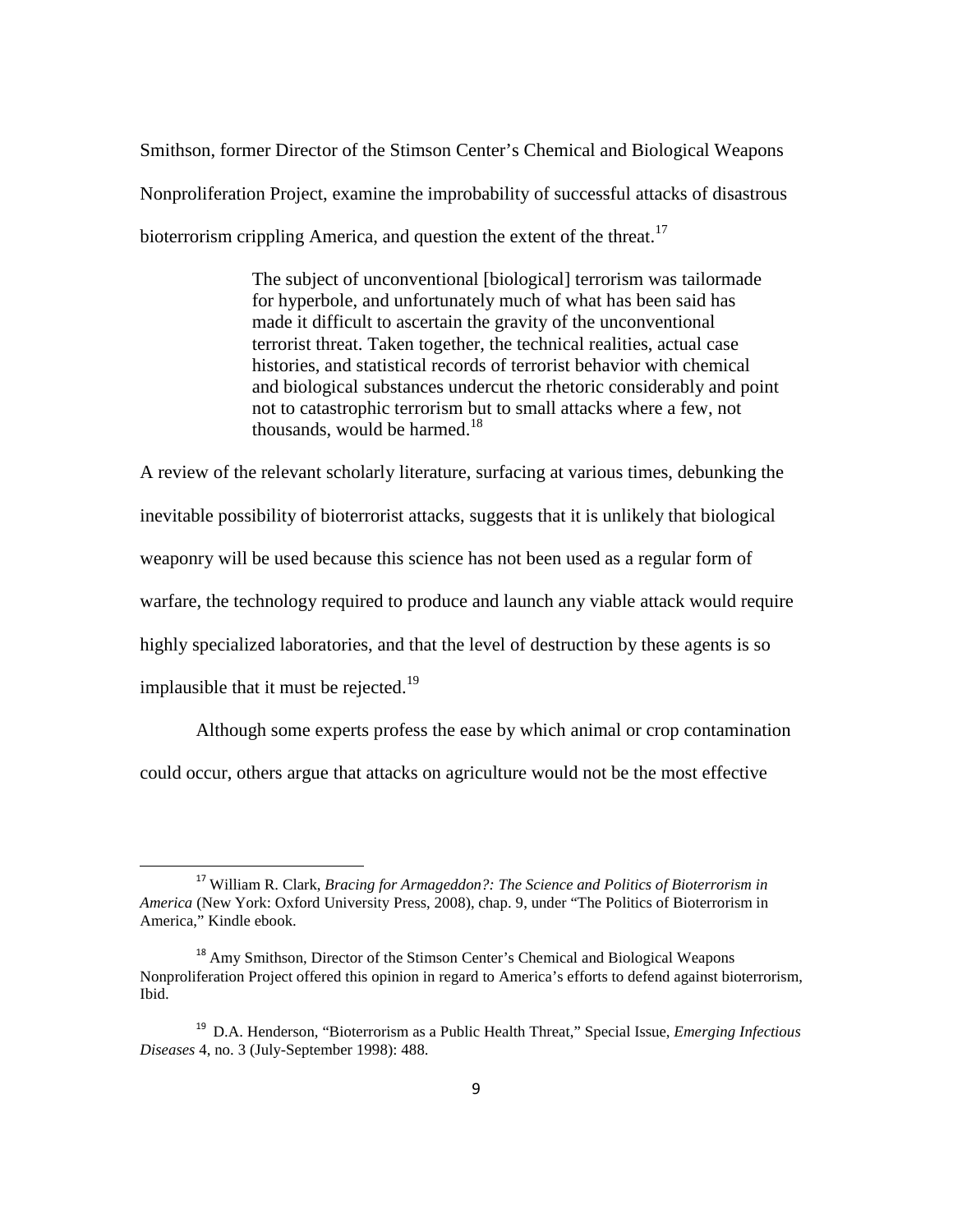approach to ensure human catastrophe.<sup>20</sup> Dr. Peter Chalk, associated with the RAND Corporation, states: "Terrorists gravitate toward visually glaring and strong pictures. Killing cows probably doesn't fulfill that kind of mindset. In addition, many animal diseases have no real effect on humans." $^{21}$ 

While both points of view, the opinion that bioterrorist attacks are theoretical only, as well as the opinion that biological attacks are imminent, offer conflicting contributions to the breadth of knowledge available when assessing the threat of America's vulnerability to attacks by biological or chemical agents, creating effective anti-terrorism policy requires careful examination of both philosophies in order to determine what is in the best interest of America's safety. Dr. Jessica Stern, an established terrorism expert and member of the Council on Foreign Relations, suggests a middle-of-the-road approach to the threat of bioterrorism in America. She maintains that although biological weaponry attacks are not likely to be mainstream occurrences, it would be in the best interest of the public's health to explore countermeasures, regardless of whether severe biological attacks occur or not.<sup>22</sup>

The use of biological agents as weapons has evolved over the course of thousands of years. History has shown that while the techniques used by the aggressor may have changed, the underlying motivations have remained constant—to create harm and

ı

<sup>&</sup>lt;sup>20</sup> Michael A. Gips, "Protection of U.S. Agriculture Against Bioterror Attacks Has Been Strengthened," in *Fighting Bioterrorism*, ed. Lisa Yount (Michigan: Greenhaven Press, 2004), 41.

 $21$  Ibid.

<sup>22</sup> Jessica Stern, "The Prospect of Domestic Bioterrorism," Special Issue, *Emerging Infectious Diseases* 5, no. 4 (July-August 1999): 517-522.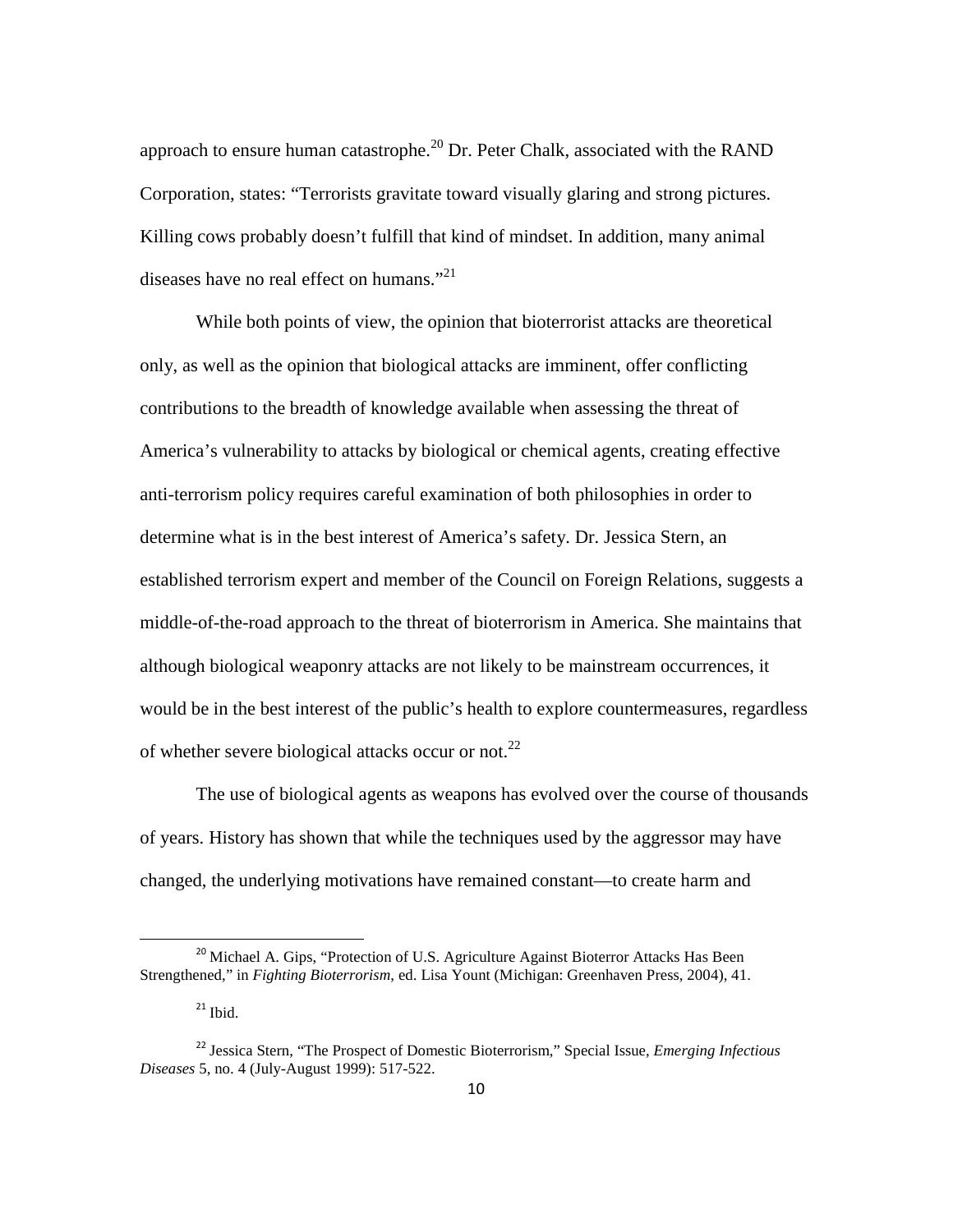destruction as necessary. As varying creeds and viewpoints regarding bioterrorism continue to emerge, the philosophy of the defender must remain constant—to prevent harm and destruction when necessary.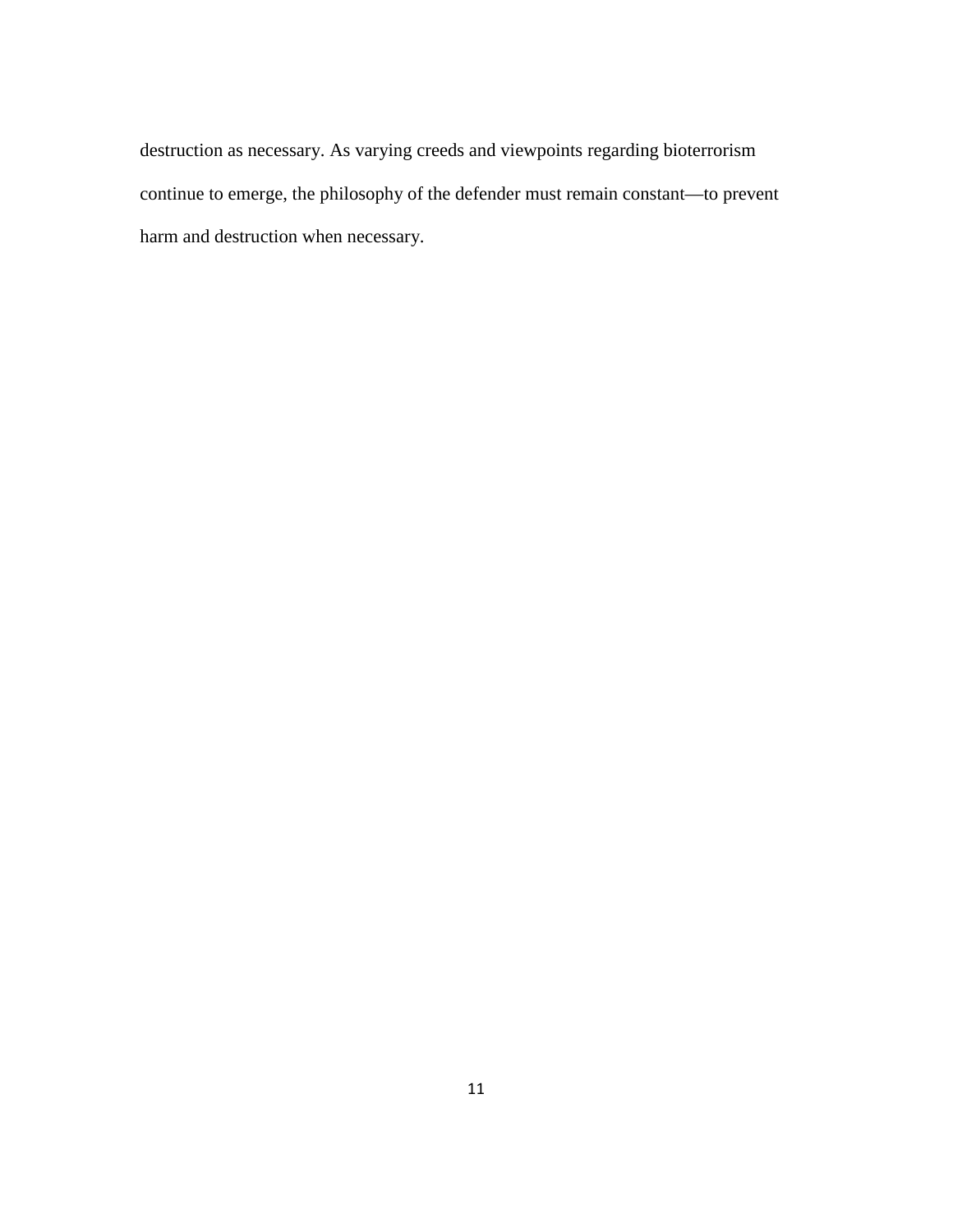#### **CHAPTER THREE**

# **ASSESSING THE THREAT OF ACTS OF BIOTERRORISM**

The Centers for Disease Control and Prevention (CDC) defines Bioterrorism as: "the deliberate release of viruses, bacteria, or other germs (agents) used to cause illness or death in people, animals, or plants."<sup>1</sup> Biological agents and toxins are living organisms, existing in nature, available in a variety of forms like viruses, bacteria and rickettsia ("bacteria that can live inside host cells"). $^2$  Chemical agents are usually man-made products that are non-living and require direct contact with the intended target.<sup>3</sup> Both types of substances prove to be life threatening and extremely dangerous when used as weapons against life forms in society.

A plethora of choices exist for all contemplating acts of bioterrorism; however, plausibility of use is the determining factor for individuals wishing to engage in biological or chemical warfare. Terrorists do not need highly complicated or refined tools to cause havoc. They would likely only consider the economic feasibility of creating or producing the weapon of choice, consider the target audience, and consider the scope of the envisioned damage.

> The ability to prevent a terrorist from acquiring, processing and weaponizing biological material is limited. Deadly pathogens are naturally occurring, and with the proliferation in the life sciences of knowledge, equipment, and capabilities, these collective steps

<sup>&</sup>lt;sup>1</sup>Centers for Disease Control and Prevention, "Bioterrorism Overview," Centers for Disease Control and Prevention, http://www.bt.cdc.gov/bioterrorism/overview.asp (accessed September 16, 2012).

<sup>2</sup> Matthew Morgan, "The Origins of the New Terrorism," *Parameters* (Spring 2004): 37.

 $3$ Ibid.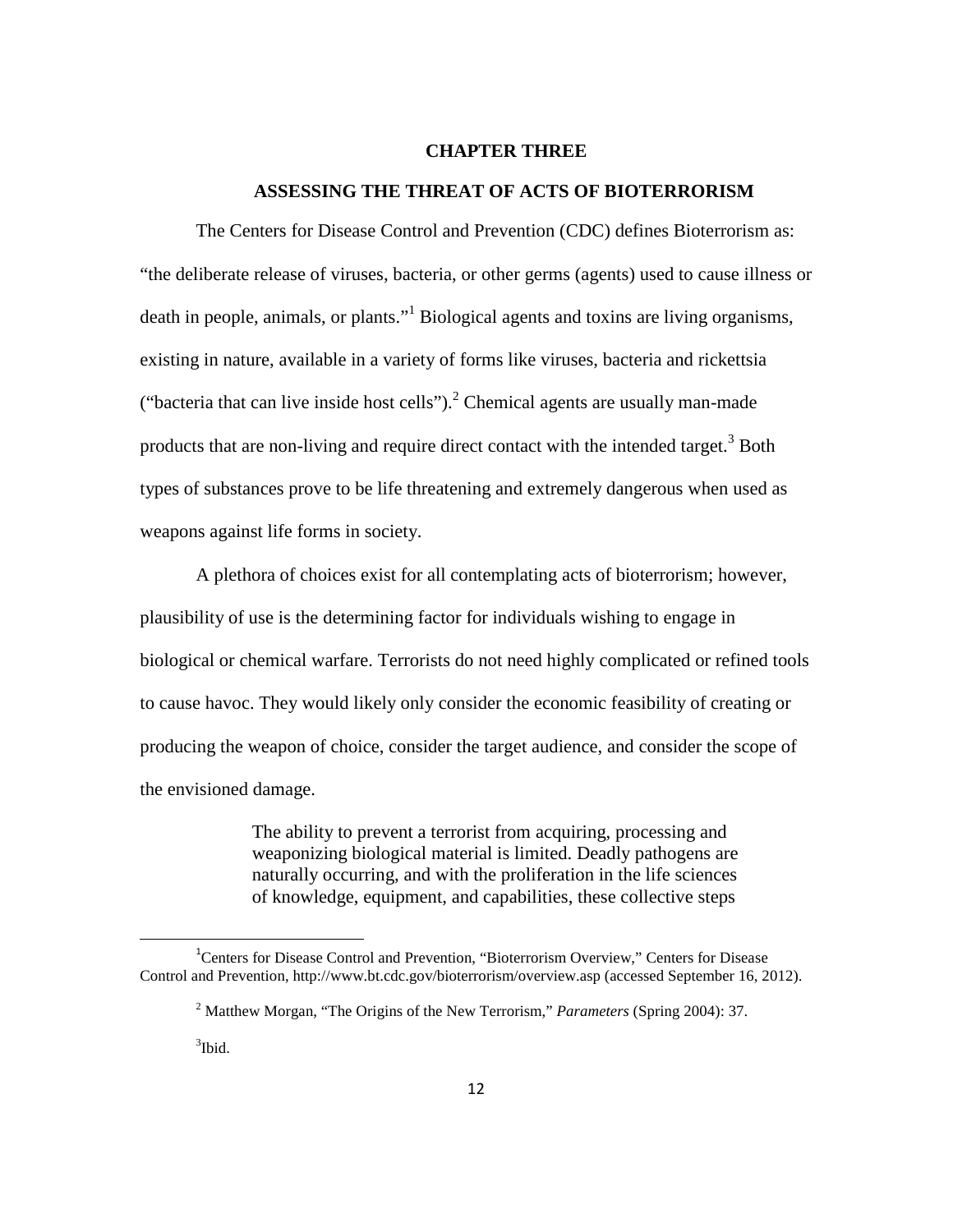have experienced a lowering of thresholds that allows for more biotechnology in the hands of a larger number of people. Equipment for fermentation, freeze drying and milling-which can be found readily in local hardware stores or ordered from the comfort of one's homeallows for developing and weaponizing these biological capabilities. In short, biological material suitable for use in an attack has become less technically challenging and therefore made these biological capabilities more readily available.<sup>4</sup>

# **A Review of Plausible Biological and Chemical Agents**

Of the thirty-three agents listed by the CDC as likely bioterrorism agents, the following agents have been identified as the most potent choices likely to be used by individuals intending to create harm: Salmonella, Anthrax, Smallpox, Plague, Botulism, Ricin and Tularemia.<sup>5</sup> In addition to the aforementioned bacterial choices, specific chemical compounds, such as Fluoroacetates and Organophosphorous, as well as Organophosphate TEPP, and Sarin Nerve Agent, are considered to be probable toxic, and lethal, alternatives for terrorists desirous of launching bioterrorist attacks against people, animals or crops.<sup>6</sup>

While several agents and compounds are described as being potential choices for biological weaponry, Salmonella typhimurium, Anthrax, Ricin and Sarin Nerve Gas have been manufactured, with documented case histories, in recent decades, as agents of bioterrorism.

<sup>&</sup>lt;sup>4</sup> Daniel Gerstein, "Bioterror in the Age of Biotechnology," *Joint Force Quarterly* 57 (2<sup>nd</sup> quarter 2010): 83.

<sup>&</sup>lt;sup>5</sup> Centers for Disease Control and Prevention, "Bioterrorism Agents/Diseases," Centers for Disease Control and Prevention, http://www.bt.cdc.gov/agent/agentlist.asp (accessed September 16, 2012).

<sup>&</sup>lt;sup>6</sup> Jewish Virtual Library, "Chemical Terrorism," The American-Israeli Cooperative Enterprise, http://www.jewishvirtuallibrary.org/jsource/Terrorism/chemterror.html (accessed July 18, 2012).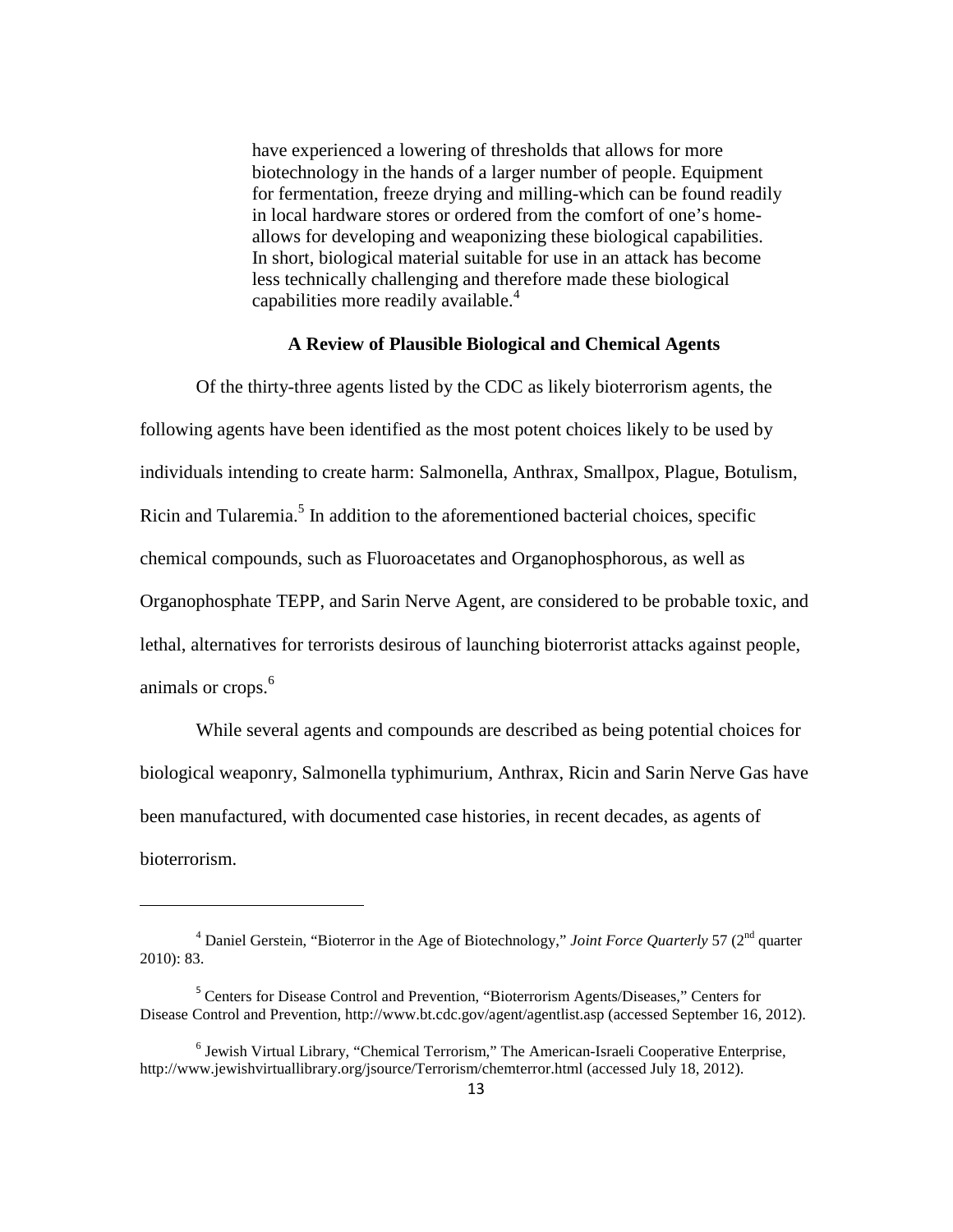### **Salmonella typhimurium Used as a Biological Weapon**

Salmonella typhimurium is a rod-shaped bacterium, capable of flourishing with oxygen or without. While some species are prevalent and exist everywhere, other types adapt to specific environments. In humans, Salmonella typhimurium can cause acute gastroenteritis, which typically occurs from food-borne infections.  $7$ 

Salmonella typhimurium was linked to the largest biological attack in United States (U.S.) history, with over 700 people becoming ill, as recently as 1984. In fact, the Rajneeshees, a radical group led at the time by Bhagwan Shree Rajneesh of India, created havoc in the state of Oregon, simply as an act of violence to express their dissatisfaction with government officials in Oregon's Wasco County. Initially, the plan was to only cause illness to the county officials who posed a threat to the group's plan of expansion; however, the scheme became much grander and included attacks on innocent people. The Rajneeshees' elaborate plan attacked people where they ate in the town. Restaurant patrons were targeted as vials of salmonella toxin were poured into salad bars across the county. Hundreds were sickened and hospitals were packed with signs of the devastation. The event was bioterrorist successful and remained totally undetected by the CDC

<sup>7</sup> Kenneth Todar, "Lectures in Microbiology: Salmonella and Salmonellosis," University of Wisconsin-Madison Department of Bacteriology,

http://textbookofbacteriology.net/themicrobialworld/Salmonella.html (accessed September 22, 2012).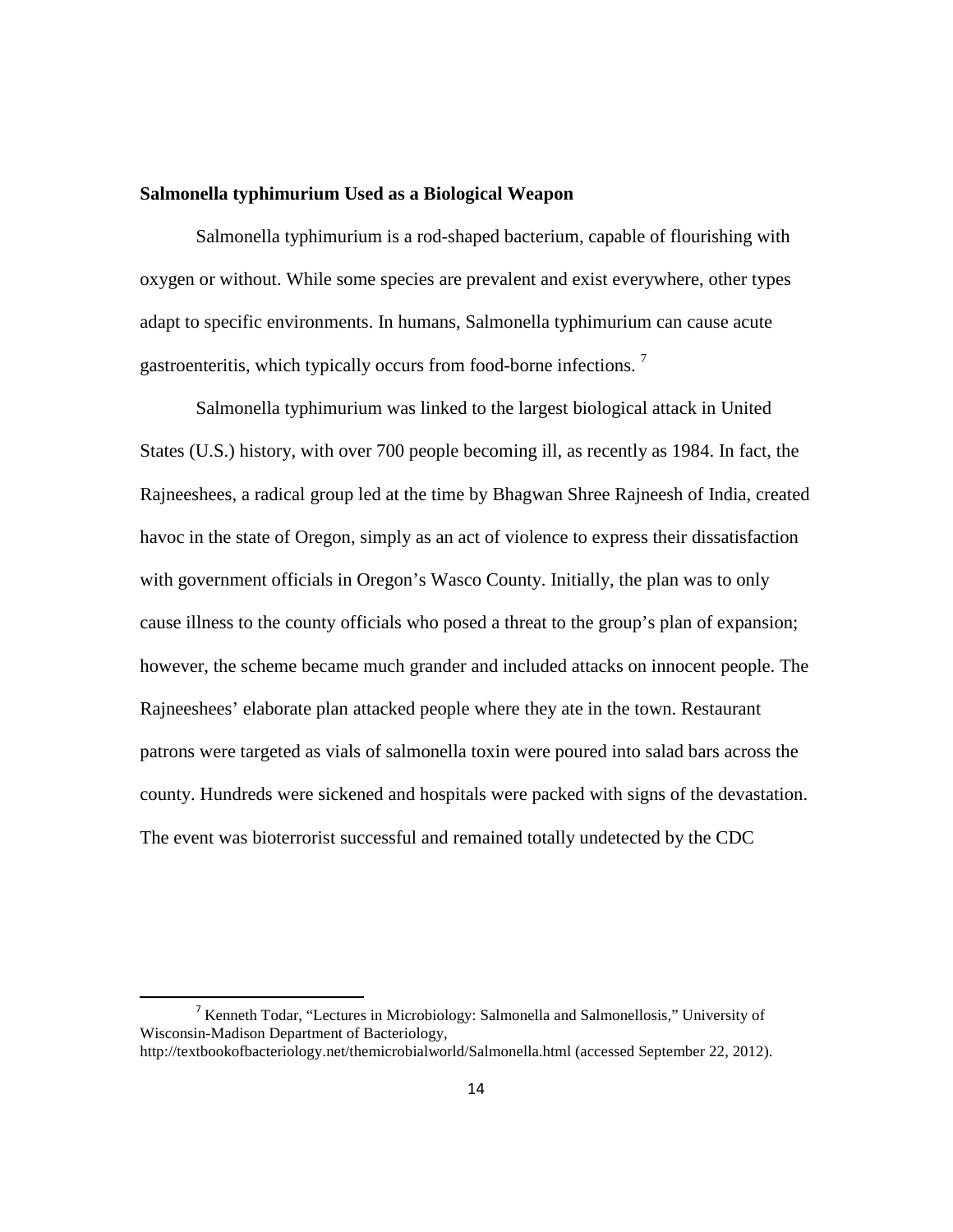officials, although a complete investigation was performed after the outbreak. The nature of the outbreak was undetected for over a year.<sup>8</sup>

### **Bacillus anthracis Used as a Biological Weapon**

Bacillus anthracis is a bacterium that exists in nature in two forms: a vegetative form, which actively grows, and a dormant form, as a spore. Bacillus anthracis spores are capable of existing for long periods of time without nutrients or water. Once the spores occupy the environment of the host, they sprout contributing to the disease Anthrax.<sup>9</sup> Anthrax can occur in humans in several forms to include cutaneous anthrax<sup>10</sup> and inhalational anthrax.<sup>11</sup> Cutaneous anthrax enters the body through cuts in the skin, while inhalational anthrax results from breathing spores into the lungs.<sup>12</sup> In humans, if anthrax remains untreated, the results can be fatal.

The Anthrax Letter Cases, involving the biological agent Bacillus anthracis, contributed to several months of fear and uneasiness for the American public. In the autumn of 2001, approximately five envelopes containing anthrax were mailed to two Senators and several media organizations in New York City and Florida. Between September 17, 2001, and November 17, 2001, the contaminated documents were handled

ı

<sup>8</sup> Marc L. Ostfield, "Bioterrorism as a Foreign Policy Issue," *SAIS Review* XXIV, no. 1 (Winter-Spring 2004): 136.

<sup>&</sup>lt;sup>9</sup> Center for Biosecurity of UPMC, "Bacillus anthracis (Anthrax)," Center for Biosecurity of UPMC, http://www.upmc-biosecurity.org/website/our\_work/biological-threats-andepidemics/fact\_sheets/anthrax.html (accessed July 18, 2012).

 $10$  Ibid.

 $11$  Ibid.

 $12$  Ibid.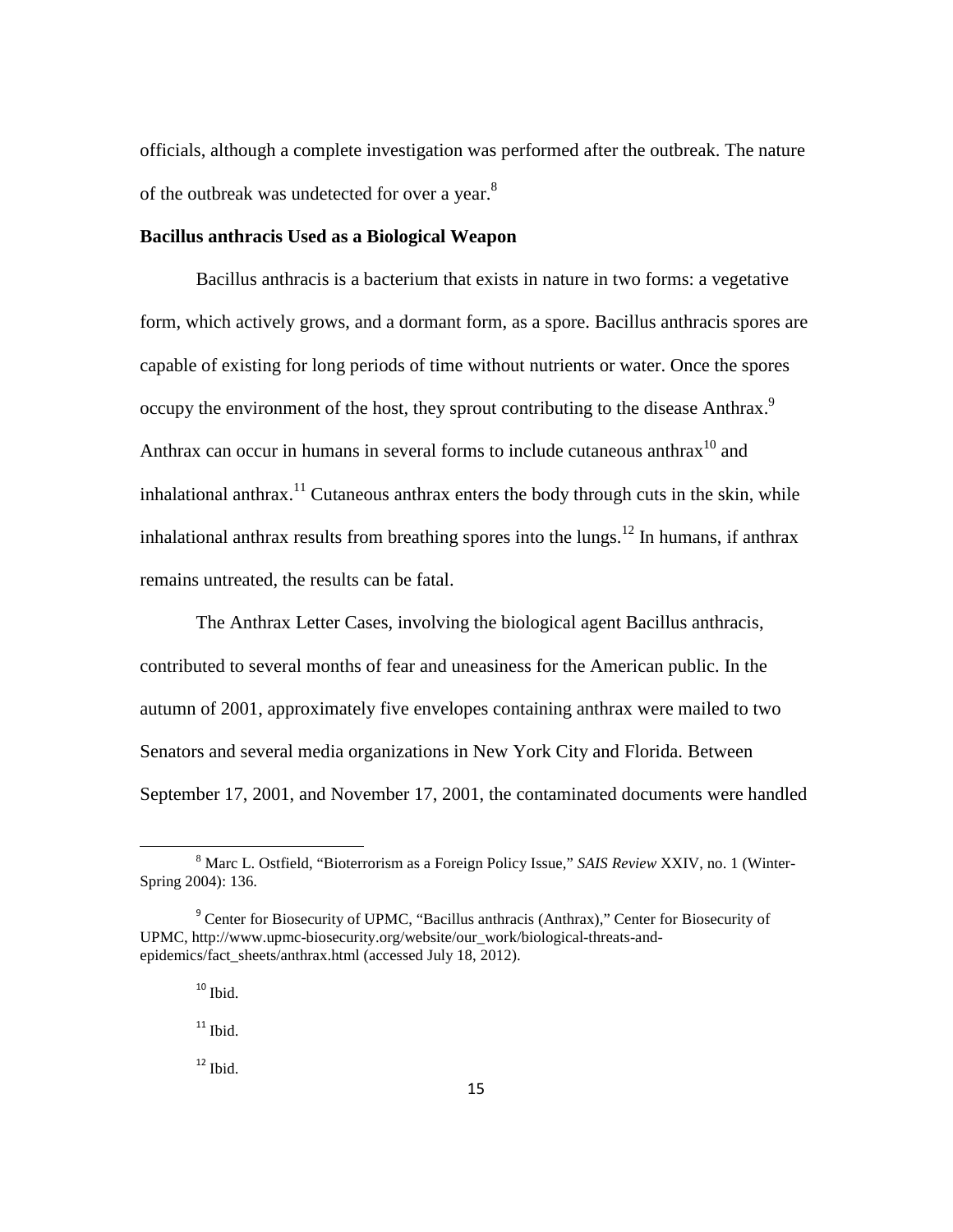and opened by various individuals within the U.S., resulting in the deaths of five people. In addition to the five deaths, 31 other individuals tested positive for exposure to anthrax spores, and ten thousand more people deemed " 'high risk for exposure' underwent antibiotic prophylaxis." <sup>13</sup> It was not until 2008 that the Federal Bureau of Investigation (FBI) and the Department of Justice, announced that they had documented evidence showing who was responsible for the attacks. Dr. Bruce Ivins, a scientist employed by the Army Medical Research Institute of Infectious Diseases in Frederick, Maryland, was the sole individual responsible for the 2001 anthrax letter incidents which devastated the  $U.S.^{14}$ 

# **Ricin Used as a Biological Weapon**

Ricin is a highly toxic protein found in the seed of the castor bean. Castor beans are processed to make castor oil. Ricin is a by-product of the waste left after castor oil is produced; it exists in powder form, mist form or pellet form, and is easily dissolved in liquids.<sup>15</sup> Exposure to ricin can occur from ingestion or inhalation of one of the forms. Depending on the type of exposure, as well as the dosage, respiratory distress, liver and kidney damage, or even death may occur.<sup>16</sup>

 $16$  Ibid.

ı

<sup>13</sup> The United States Department of Justice, *Amerithrax Investigative Summary*, 2010, (Washington, DC, 2-3) http://www.justice.gov/amerithrax/docs/amx-investigative-summary.pdf

 $14$  Ibid., 6-12.

<sup>&</sup>lt;sup>15</sup>Centers for Disease Control, "Facts about Ricin," Centers for Disease Control, http://www.bt.cdc.gov/agent/ricin/facts.asp (accessed September 22, 2012).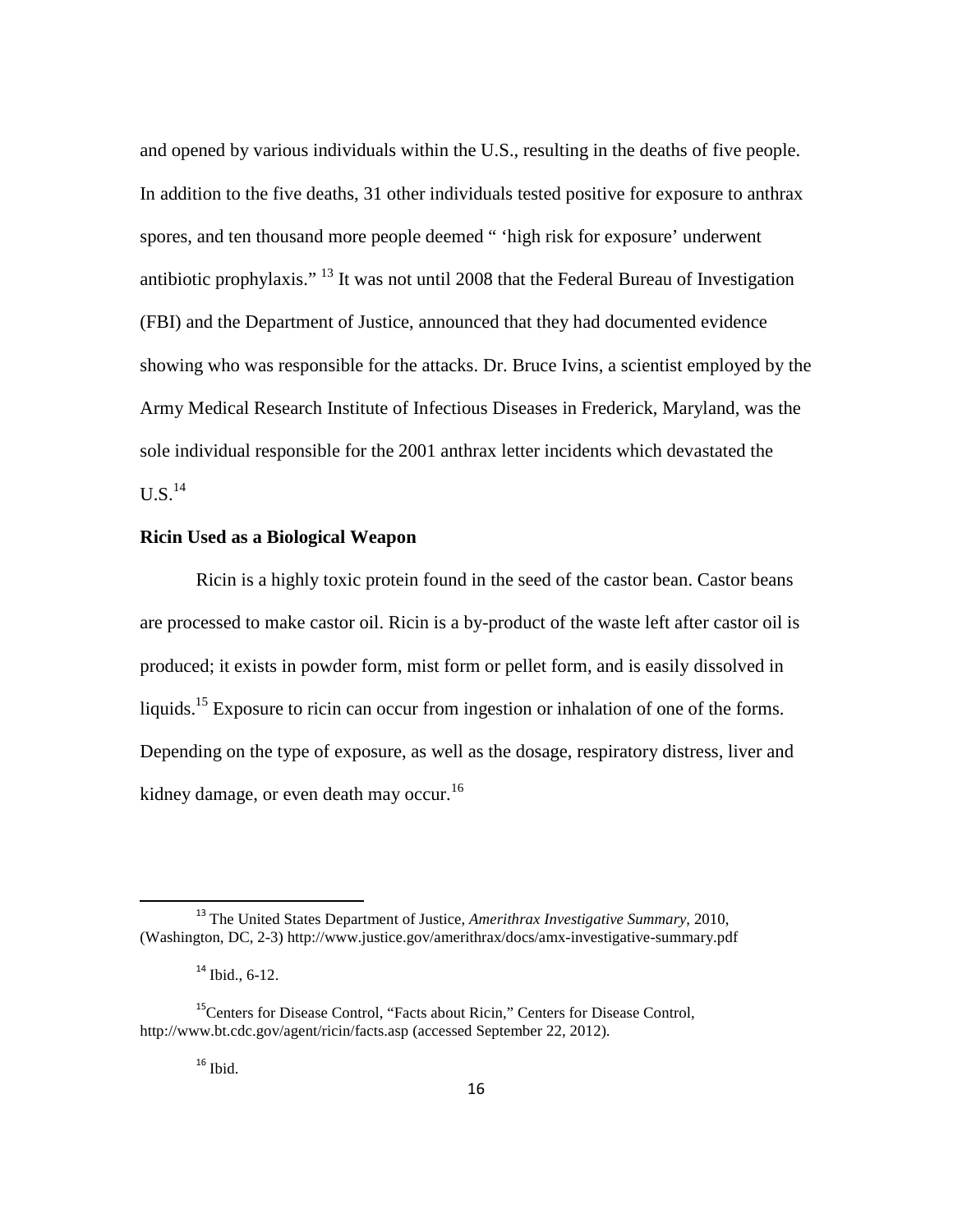Ricin was linked to a domestic bioterror plot in November of 2011. Four gentlemen, residing in the state of Georgia, were planning and preparing to attack known political figures to include federal judges, Justice Department officials and Internal Revenue Service agents with the toxic biological agent ricin. The men planned to terrorize individuals in several states and cities including Washington, Atlanta, New Orleans and Jacksonville, Florida.<sup>17</sup> The motive behind the plot and impending attacks was revealed by one of the suspects: "a bucket list of politicians, government officials, corporate leaders and media figures should be targeted to make the country right again.<sup> $18$ </sup>

# **Sarin Nerve Gas Used as a Chemical Weapon**

Sarin is a nerve gas with the chemical formula  $C_4H_{10}FO_2P$ . <sup>19</sup> It is odorless, tasteless, and without color. Exposure to sarin can occur by ingesting the product, or through contact with sarin vapor. Sarin poisoning depends on the type of exposure, as well as the length of time of the exposure. Neurological problems, respiratory discomfort or failure, and even death may occur in mild to severely exposed individuals.<sup>20</sup>

 Sarin nerve gas, the chemical compound used in the Matsumoto, Japan dormitory terrorist attack and Tokyo, Japan subway terrorist attack of 1994 and 1995, is listed by

<sup>&</sup>lt;sup>17</sup> Cable News Network, "Militia Members Plotted to Kill Officials, Prosecutors Say," Turner Broadcasting System, http://www.cnn.com/2011/11/01/justice/georgia-militia-arrests/ (accessed September 19, 2012).

 $^{18}$  Ibid.

 $19N$ oblis Inc., "Chemistry of GB (Sarin)" Noblis, Inc., http://www.noblis.org/MissionAreas/nsi/ChemistryofLethalChemicalWarfareAgents/Pages/Sarin.aspx (accessed September 22, 2012).

<sup>&</sup>lt;sup>20</sup> Centers for Disease Control, "Facts About Sarin," Centers for Disease Control, http://emergency.cdc.gov/agent/sarin/basics/facts.asp (accessed September 20, 2012).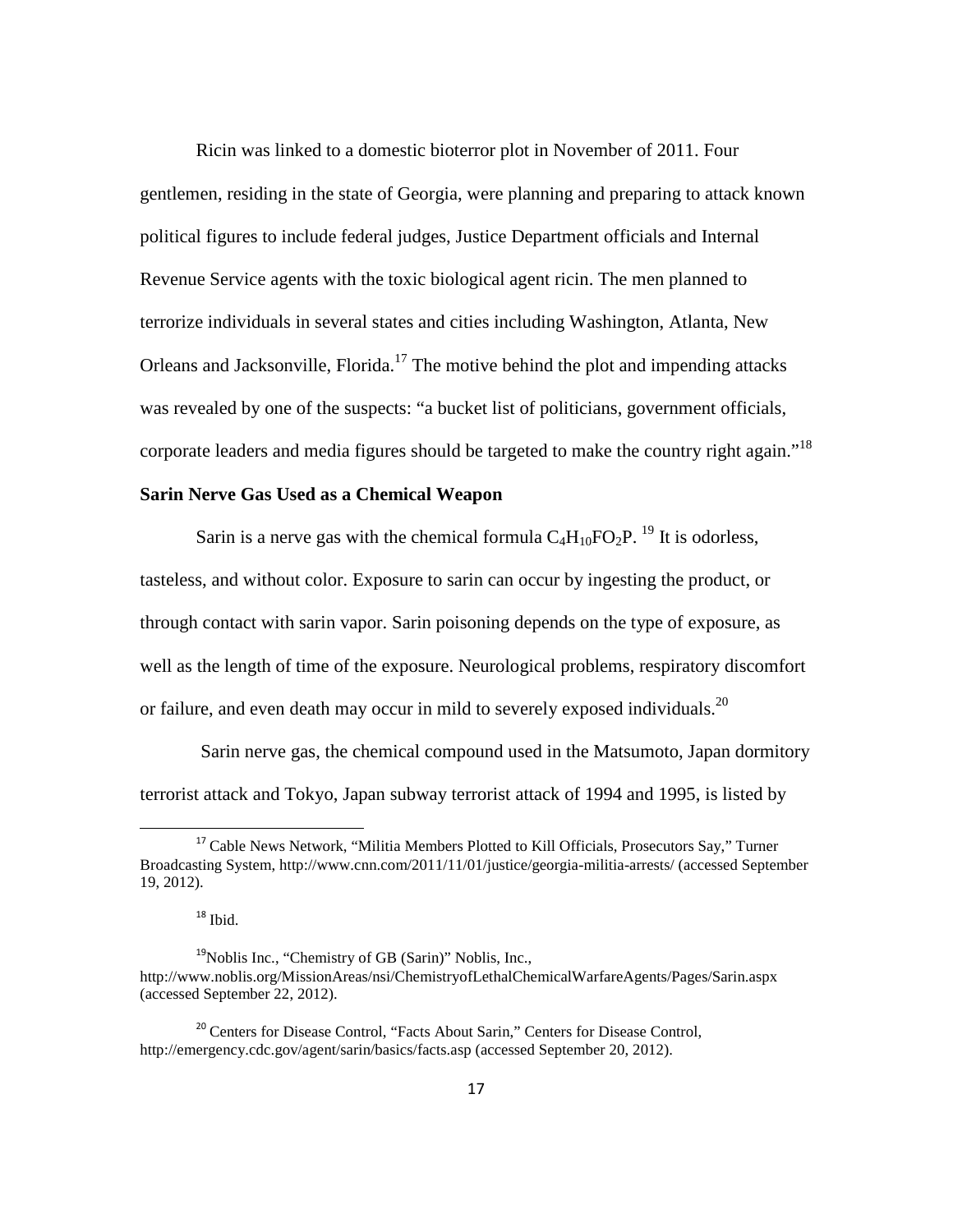the CDC as a lethal, human-made chemical warfare agent.<sup>21</sup> While there have not been any terrorist attacks in the U.S. using this agent, the incidents reported in Japan, led by the terrorist group Aum Shinrikyo, were frightful, as they traumatized a nation and caused feelings of trepidation in other parts of the world. The initial attack by Aum Shinrikyo was launched against a dormitory, housing three judges who were to hear the matter of a real-estate dispute involving the group. Sarin gas was released in the neighborhood where the dormitory was located. The gas spread throughout the location, infiltrating the dormitory, and other dwellings as well. The attack resulted in the deaths of seven individuals, and hundreds of others were injured. <sup>22</sup>

The most publicized event by this terrorist organization is their attack on the morning of March 20, 1995. Tokyo's subway system experienced the release of sarin gas, occurring on five different trains, simultaneously. Packages containing the chemical were strategically placed on five trains; upon punctures by sharpened objects, the gases were discharged, permeating the subway cars. The effects were felt throughout central Tokyo—approximately 3800 individuals were injured and twelve individuals killed.<sup>23</sup>

<sup>&</sup>lt;sup>21</sup> Centers for Disease Control, "Facts About Sarin," Centers for Disease Control, http://emergency.cdc.gov/agent/sarin/basics/facts.asp (accessed September 20, 2012).

<sup>22</sup> Kyle B. Olson, "Aum Shinrikyo: Once and Future Threat?" Special Issue, *Emerging Infectious Diseases* 5, no. 4 (July-August 1999): 513-516.

 $23$  Ibid.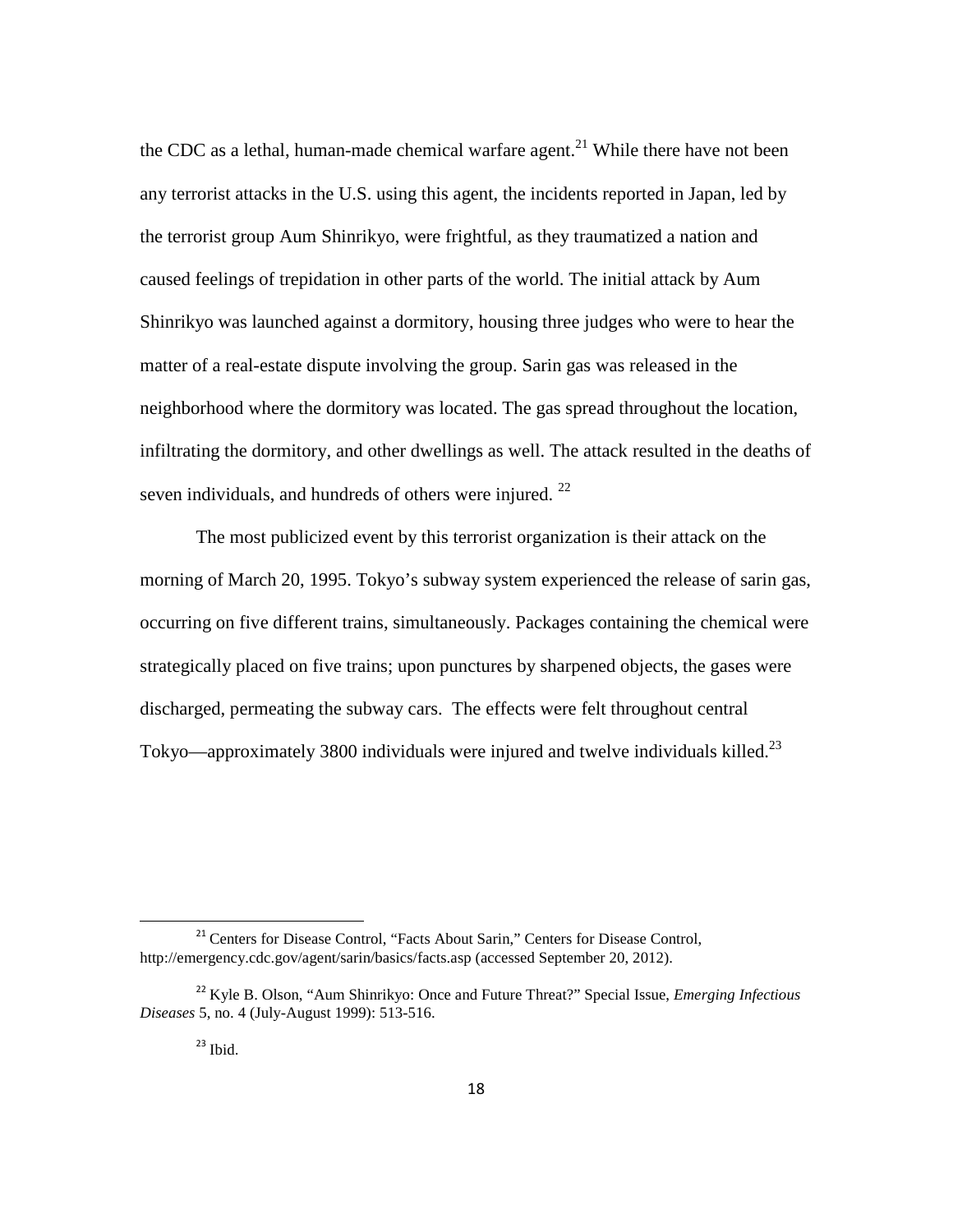#### **Techniques for Disseminating Biological and Chemical Weapons**

Eating, breathing and drinking are commonplace activities, imperative to life, yet, they are activities that expose life to potential harm.<sup>24</sup> "If potential terrorists want to introduce germs into the bodies of living organisms, while by-passing normal immune defenses, then food, water and inhaled air are super highways to vital organs."<sup>25</sup> Once bioterrorists have determined what weapons they will use, the method of dissemination must be considered in order to maximize the results. Weapons which are capable of being released through air, or through water, as well as those which affect food, and contaminate agriculture, are among the most popular for bioterrorists.

# **Aerosol Dissemination**

Biological or chemical attacks may be carried out by using aerosol sprayer technology, or the like. Most commercial grade spraying devices or medical grade aerosol therapy devices would be effective when used in this manner. Optimum aerosol delivery varies depending on the particulate. "Effective aerosol dissemination of a biological agent requires spraying or otherwise producing agent particles of 1 to 5 micron size, easy to inhale deep into the lungs and small enough to remain suspended in the

ı

<sup>24</sup> Michael T. Osterholm and John Schwartz, *Living Terrors: What America Needs To Know To Survive The Coming Bioterrorist Catastrophe* (New York: Dell Publishing, 2000), chap. 4, under "A Weapons Delivery System," Kindle ebook.

 $25$  Ibid.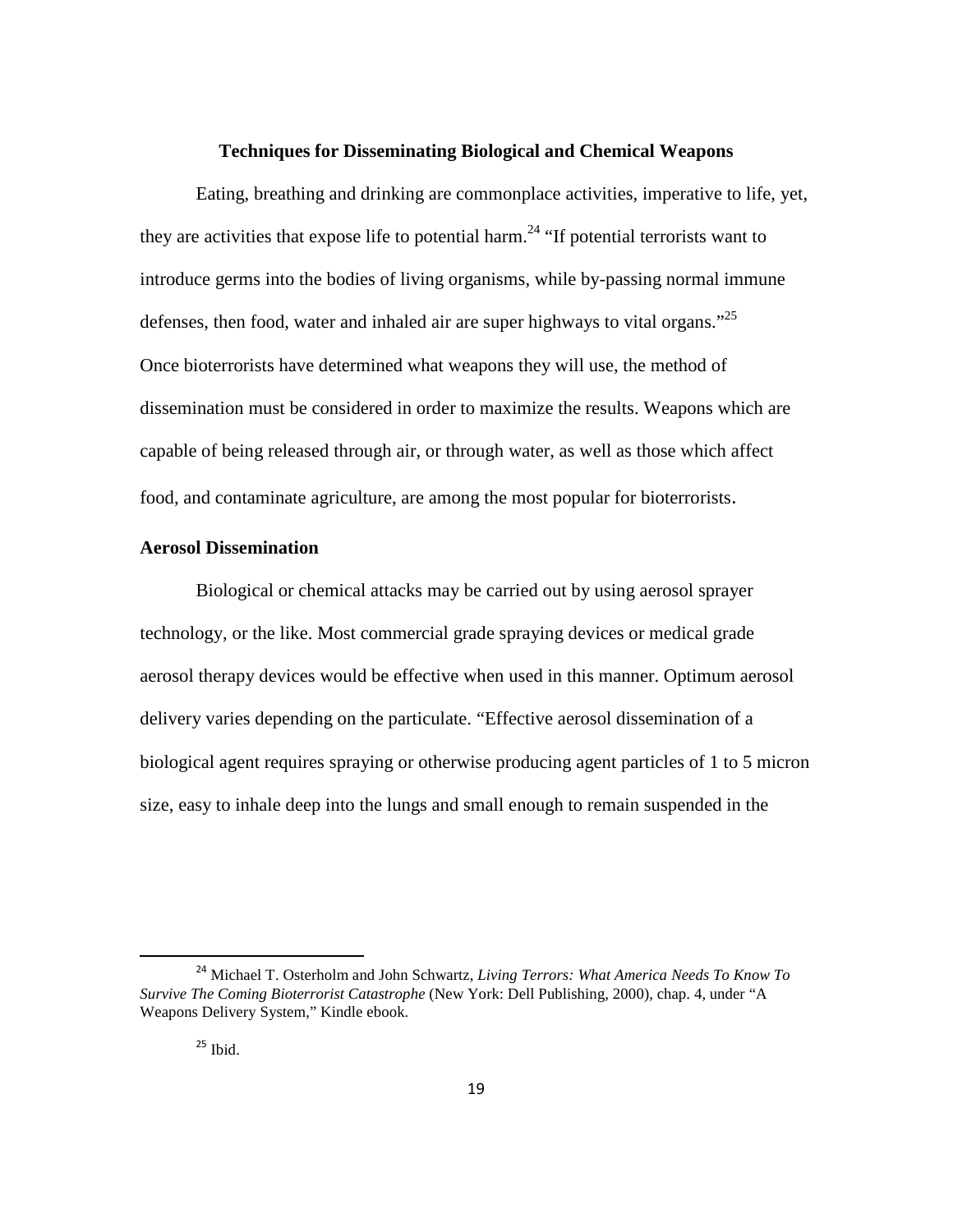air."<sup>26</sup>Bacillus anthracis, ricin and sarin are all probable choices if aerosol dissemination is considered.

### **Water Contamination**

Water for use by drinking, or irrigation, can be tainted rather easily. "Effective chemical and biological threats involving water only require that the agents be toxic and stable in a water environment and resistant to chlorine.<sup>27</sup> Biological and chemical agents such as anthrax, hydrogen cyanide and cholera are still toxic in water, and capable of causing grave illness and harm.<sup>28</sup> Treatment facilities can be sources of prevention from harm, as well as points of entry for attacks by biological or chemical means. While treatment plants seek to protect local water supplies from potential dangers, they are also where harmful chemicals can be added to the water supply. Water treatment facilities, and water storage plants, are ideal entry points for possible contaminants to be added to water systems, as they would affect all of the water being dispersed through the system.<sup>29</sup>

# **Food Contamination**

l

Food contamination has successfully been established as a method of bioterrorism, as is evidenced by the salmonella attack performed by the Rajaneeshee

<sup>26</sup> Richard A. Falkenrath, Robert D. Newman, and Bradley A. Thayer, *America's Achilles Heel: Nuclear, Biological, and Chemical Terrorism and Covert Attack,* ed. Michael E. Brown, Sean M. Lynn-Jones, and Steven E. Miller (Massachusettes: The MIT Press, 1998), 121.

<sup>&</sup>lt;sup>27</sup> Donald Hickman, "A Chemical And Biological Warfare Threat: USAF Water Systems at Risk,"The Counterproliferation Papers, no. 3 (September 1999): 18-19 http://www.au.af.mil/au/awc/awcgate/cpc-pubs/hickman.html (accessed August 6, 2012).

<sup>&</sup>lt;sup>28</sup> Ibid.

 $^{29}$  Ibid.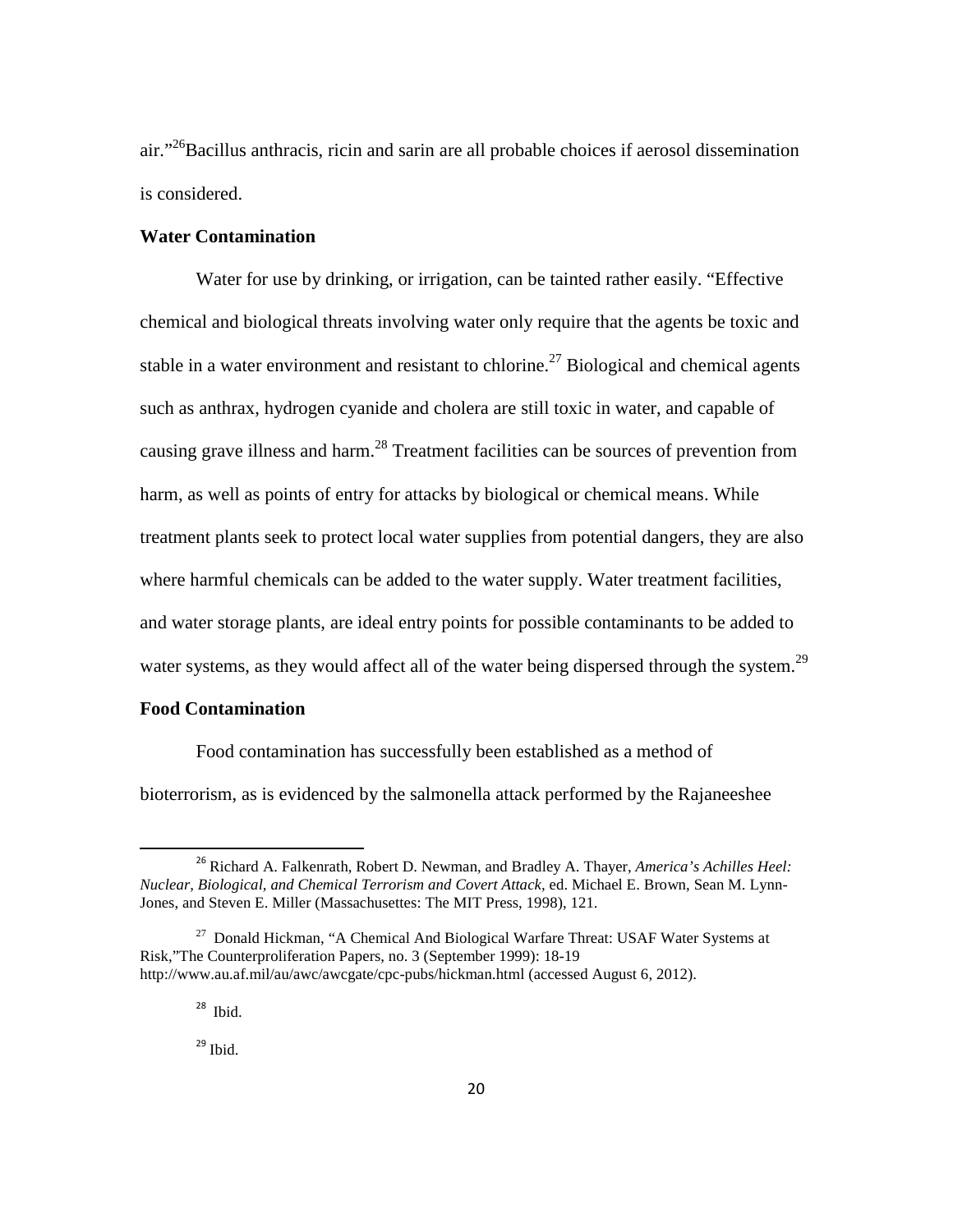group. Successful bioterrorist attacks on food supplies would likely target foods usually consumed raw and unprocessed, as cooking food to high temperatures would in all probability destroy harmful pathogens and toxins.<sup>30</sup>

#### **Agricultural Contamination**

ı

Biological or chemical agents can be used against crops and livestock. This choice is conducive for terrorists who may want to sicken mass quantities of people and devastate economies dependant on crops, and or cattle, all while remaining somewhat undetected. In addition, because animals are often transported several times throughout their life-spans for rearing and slaughtering, the increase in transmission of naturally occurring diseases, as well as deliberately caused ailments is likely. This practice makes wide-spread agricultural contamination probable. Bacillus anthracis, as well as camel pox, a substitute for small pox, are examples of biological agents which are effective when used in this manner. $31$ 

# **Monitoring and Responding to the Possession of Biological Agents**

The threat of domestic cases of bioterrorism is a major concern; a concern that is comprehensive when considered in its entirety. Ideally, perfect biological weaponry choices would be those needed in small quantities, those which are easily manufactured or acquired, and most importantly, those which are somewhat obscure and perhaps even

<sup>&</sup>lt;sup>30</sup> Seth Carus, "The Threat of Bioterrorism," National Defense University Forum, forum 127 posted September 1997, http://www.au.af.mil/au/awc/awcgate/ndu/forum127.htm (accessed August 18, 2012).

<sup>&</sup>lt;sup>31</sup> Jonathan Ban, "Agricultural Biological Warfare: An Overview," Chemical and Biological Arms Control Institute, http://www.ncjrs.gov/App/publications/abstract.aspx?ID=189887 (accessed September 22, 2012).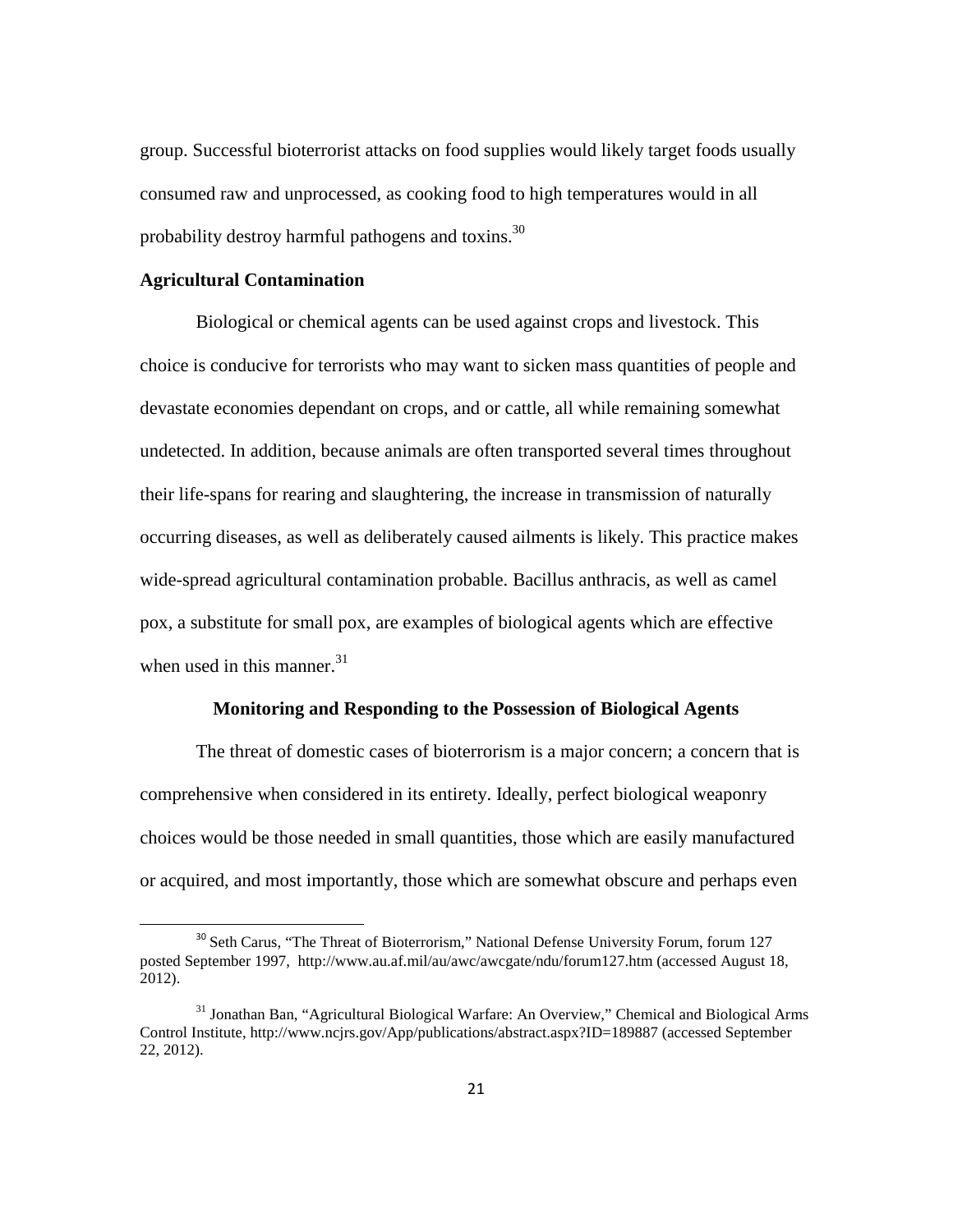microscopic. *World at Risk*, a report by the Commission on the Prevention of Weapons of Mass Destruction, Proliferation and Terrorism, reveals that most biological pathogens are "poorly secured and widely available for sinister purposes."<sup>32</sup> Myriad resources are available to extremists and terrorist organizations desirous of launching attacks of bioterrorism on American soil. "It is unknown exactly how much and which types of biological weapons may be on the black market or in unauthorized hands, since the dissolution of the Soviet Union, the Warsaw Pact, and subsequent logistical chaos in the former Red Army."<sup>33</sup>And even still, closer to home, specifically here on American soil, fields of study which include biomedical engineering, pharmaceuticals, and agriculture require specific biotechnological proficiencies which can easily be incorporated into biological weaponry, making it more difficult to detect and identify the existence of harmful agents, and subsequently, protect against the harm they may cause. $34$ 

The defense community at large realizes that biological agents and toxins are available to individuals whom may not seek to act in the best interest of others. Moreover, the defense community also recognizes that while countermeasures may exist to limit the proliferation of harmful biological and chemical agents, timely identification

ı

<sup>33</sup> Francis Taylor is the Assistant Secretary for Diplomatic Security and Director of Office of Foreign Missions for the U.S. Department of State .This information was presented before the National Black Prosecutors Association in Atlanta, Georgia on August 13, 2003, to bring awareness to the threat of bioterrorism. Francis X. Taylor, "Bioterrorism and Homeland Security," http://bioterroreurope.wikispaces.com/file/view/Bioterrorism+and+Homeland+Security.pdf (accessed August 12, 2012).

<sup>&</sup>lt;sup>32</sup> Bob Graham et al., *World at Risk: The Report Of The Commission On The Prevention Of Weapons Of Mass Destruction Proliferation And Terrorism* (New York: Vintage Books, 2008), xvi.

<sup>34</sup> Daniel M. Gerstein, *Bioterror in 21st Century: Emerging Threats in a New Global Environment* (MD: Naval Institute Press, 2009), under "Foreward," Kindle ebook.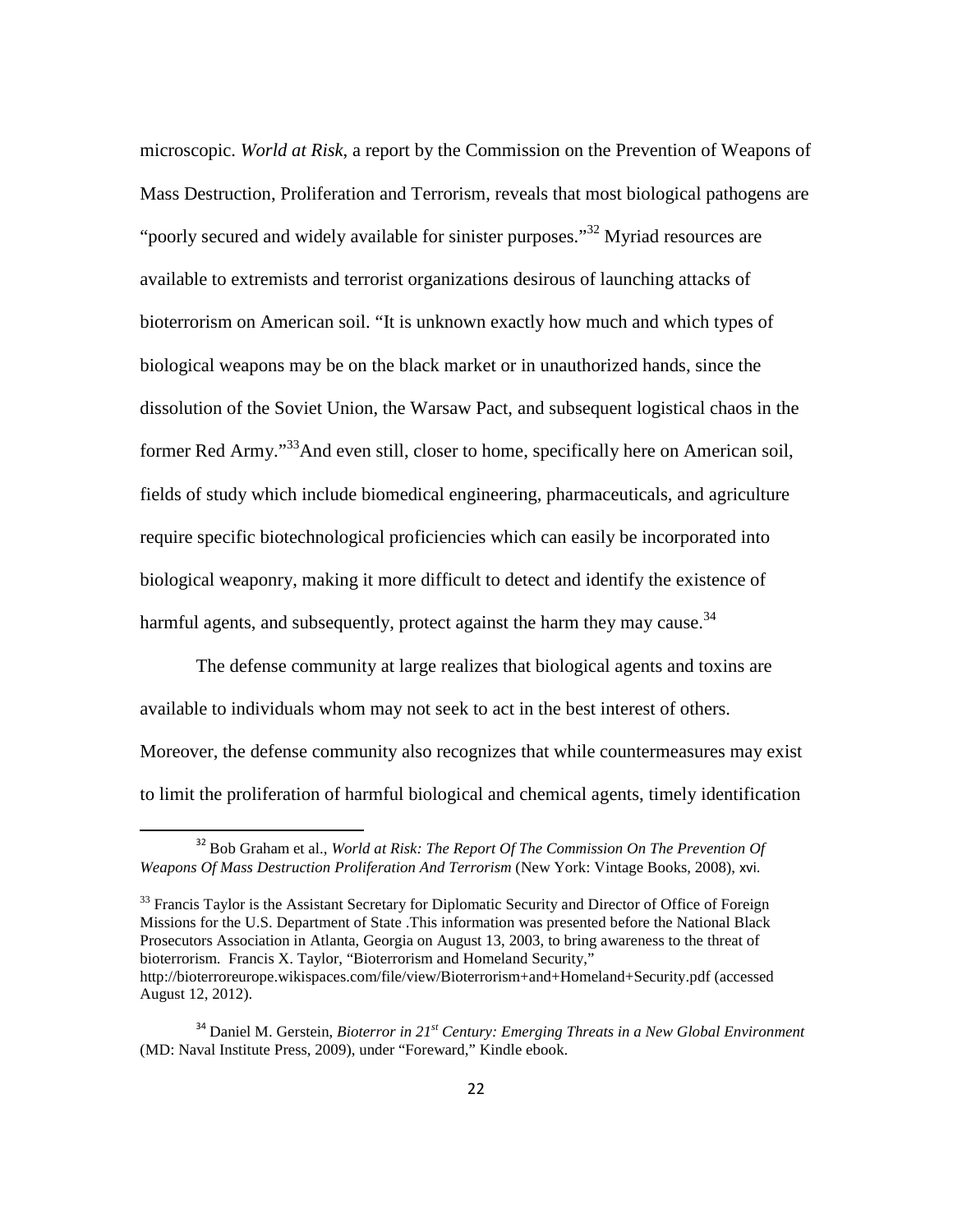of bioterrorist activity, as well as distribution of medicines to combat the affects of these harmful agents may be difficult. Subsequently, the following piece of legislation was introduced to lessen, and hopefully prevent, acts of biological warfare.

*Executive Order 13546, Optimizing the Security of Biological Select Agents and Toxins in the United States,* enforces the position of the U.S. government to maintain stricter controls over the safe-keeping of select agents located in the U.S. This legislation mandates that biological select agents and toxins be secured according to their level of risk or potential abuse, and encourages ongoing multidisciplinary participation, as to which agents will be classified, reclassified or declassified as threats to public safety, from subject matter experts in the following government agencies: the Department of State; the Department of Defense; the Department of Justice; the Department of Agriculture; the Department of Commerce; the Department of Health and Human Services; the department of Transportation; the Department of Labor; the Department of Energy; the Department of Veterans Affairs; the Department of Homeland Security; the Environmental Protection Agency; the Office of the Director of National Intelligence; the Office of Science and Technology Policy; and the Joint Chiefs of Staff.<sup>35</sup> Implementation of this legislation is consistent with other approved government policies, conditional upon applicable law and availability of appropriations.<sup>36</sup>

 Biodefense philosophies and methodologies differ from agency to agency, as due resources and approaches to achieving objectives. Nevertheless, Congressional oversight

<sup>35</sup> Executive Order no. 13546, *Code of Federal Regulations*, title 3, p. 39439 (July 2, 2010).

 $36$  Ibid.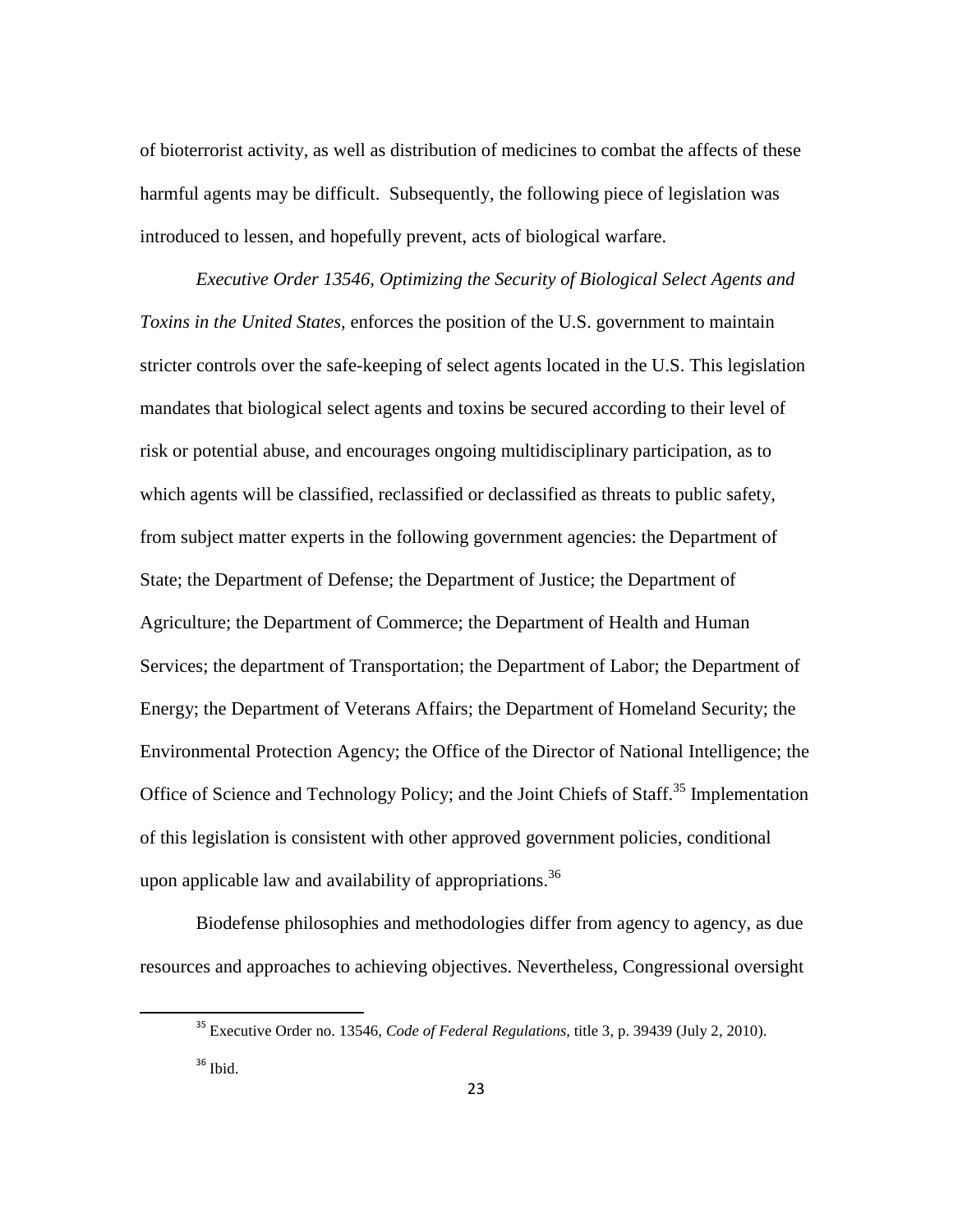has allowed for legislation that serves to identify, and seeks to prevent, potential biological threats from disrupting life for the American public. *The Pandemic and All Hazards Preparedness Act,* the *Project Bioshield Act of 2004,* and the *MedKit Prototype Program* are three such pieces of legislation.

*The Pandemic and All Hazards Preparedness Act*, requires the creation of the National Biodefense Science Board, which serves to provide guidance to the Department of Health and Human Services as to whether current and future biological and chemical toxins and agents are considered naturally occurring, accidental or deliberate. Expert guidance is expected to critically analyze opportunities that advances in the biological, biotechnological and genetic engineering sciences may present, with respect to threats posed by chemical, biological, radiological and nuclear agents. Furthermore, the National Biodefense Science Board is expected to provide recommendations, if and when appropriate, to expand and intensify biodefense research.<sup>37</sup>

*The Project Bioshield Act of 2004*, Section 3, Biomedical Countermeasures Procurement, SEC 319F2, Strategic National Stockpile, authorizes the Secretaries of the Departments of Health and Human Services and Homeland Security to maintain a stockpile of drugs, vaccine and other biological products, in amounts determined appropriate to provide for the emergency health security in the event of a bioterrorist attack or other public health emergency. The Secretaries are also required to ensure that appropriate procedures are followed to ensure for the physical security of the stockpile, ensure the contents of the stockpile are relevant to meet emergency threats and advanced

ı

<sup>&</sup>lt;sup>37</sup> Pandemic and All-Hazards Preparedness Act, S 7638, 109<sup>th</sup> Cong., 2<sup>nd</sup> sess. (January 3, 2006), 42.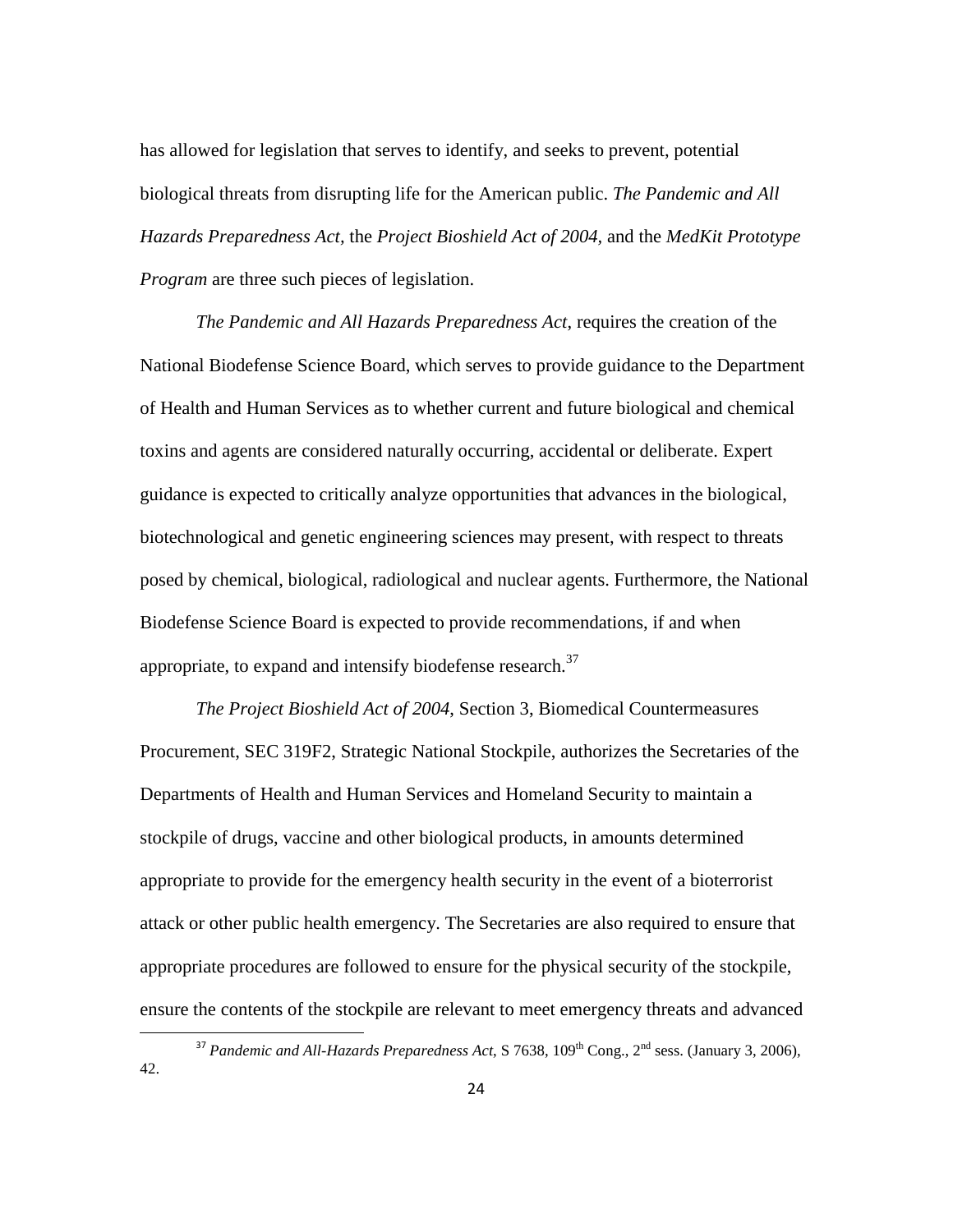technologies, and required to manage the effective distribution of the stockpiled materials to respond to actual or potential emergency needs. Additionally, the Secretary of Homeland Security is authorized to solicit approval from the President to approve the release of reserve funds to finance these countermeasures if needed. Authorized appropriations to finance these Biomedical Countermeasure Procurements amount to the sum of  $$640,000,000$  annually, in addition to the special reserve fund.<sup>38</sup>

 The Centers for Disease Control in partnership with the Food and Drug Administration, introduced the *Emergency MedKit Prototype Program* to serve as a line of defense against potential outbreaks of harmful biological agents. The MedKit consisted of a five-day supply of antibiotics, with complete instructions, to be used in the event of an anthrax attack. The pilot program was tested in St. Louis, Missouri and surrounding counties. Overall, the pilot program fared well; the majority of the program participants agreed that they would like to have a MedKit always available in their homes. The FDA required additional testing of the MedKit, and upon successfully meeting all regulatory requirements, hope to have the program fully operational and available to the American public at large by  $2010^{39}$ 

*Executive Order 13527 Establishing Federal Capability for the Timely Provision of Medical Countermeasures Following a Biological Attack*, signed into law with the

ı

 $38$  Project Bioshield Act of 2004, Public Law 108-276,  $108<sup>th</sup>$  Cong., U.S. Statutes at Large 118 (2004): 842-852.

<sup>&</sup>lt;sup>39</sup> Centers for Disease Control, "CDC's Division of Strategic National Stockpile Emergency MedKit Evaluation Study Summary," Centers for Disease Control, http://www.bt.cdc.gov/agent/anthrax/prep/pdf/medkit-evaluation-summary-2007.pdf (accessed September 15, 2012).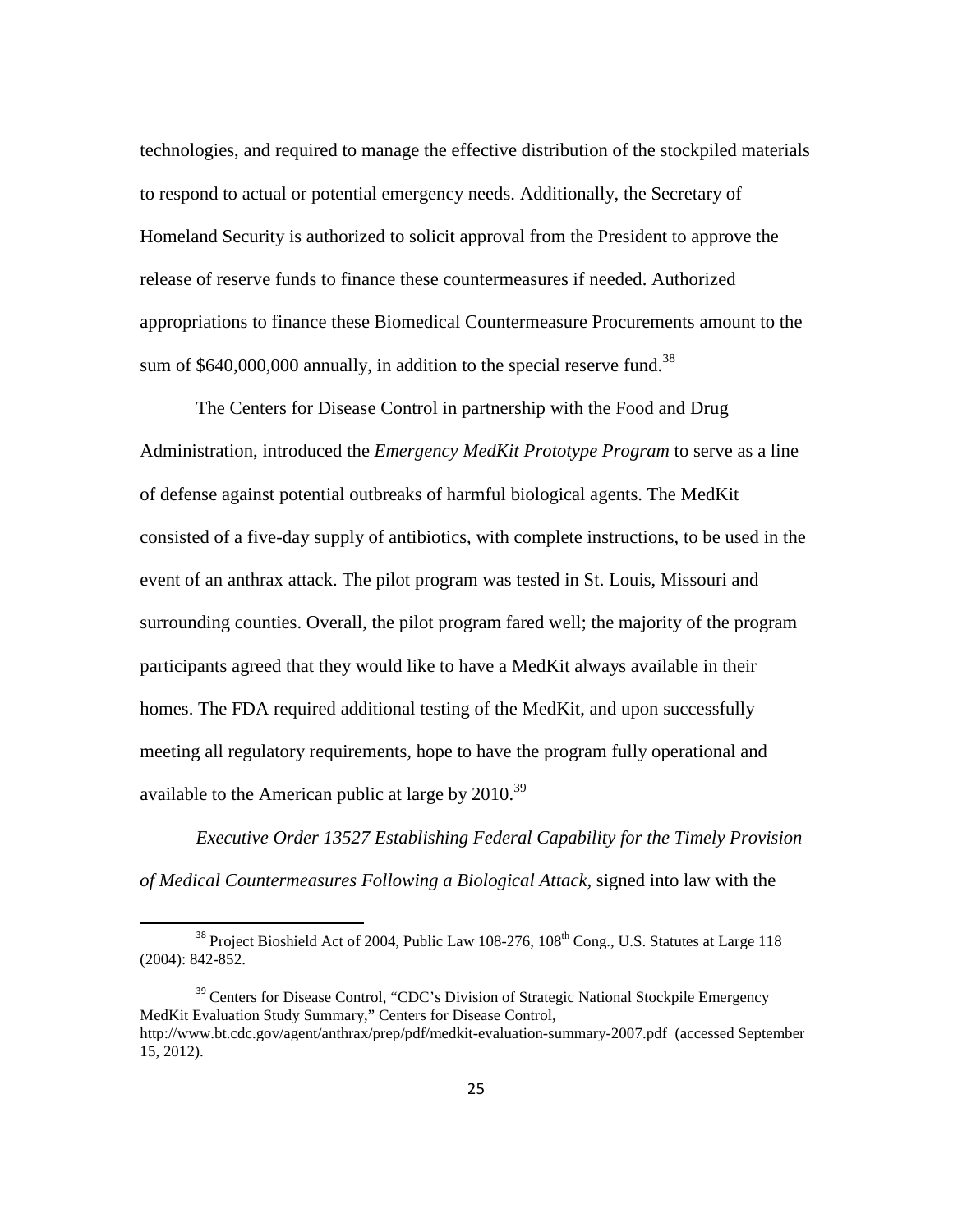intent to lessen illness and prevent death in the event of a biological attack, authorizes the United States Postal Service to provide for express delivery of medical countermeasures for use by individuals in the event of a "large-scaled biological attack."<sup>40</sup> This Presidential Document also mandates that the Secretaries of the Departments of Health and Human Services, Homeland Security and Defense, establish a Federal response plan that allows for rapid delivery to all affected areas in the event of large-scaled biological attacks. $41$ 

 In addition to *Executive Order 13546*, *Section 2332a of Title 18, US Code* and *Section 175 of Title 18 US Code* serve to reduce the threat of biological agents being used in attacks against American society. Section 2332a establishes the enforcement of strict punishments on individuals who use, or threaten to use, any devices "designed or intended to cause death or serious bodily injury through the release, dissemination, or impact of toxic or poisonous chemicals, or their precursors; any weapon involving a biological agent, toxin, or vector.  $\dots$ <sup>42</sup> These punishments range from prison time to death, depending upon the nature of the offense, and whether any lives were lost as a result of the event. Section 175 of Title 18 US Code specifically enforces punishments against individuals who may use biological agents to cause harm, specifically, "whoever knowingly develops, produces, stockpiles, transfers, acquires, retains, or possesses any

 $41$  Ibid.

l

<sup>40</sup> Executive Order no 13527, *Code of Federal Regulations*, title 3, p. 737 (December 30, 2009).

<sup>42</sup> 18 U.S.C. § 2332a: Use of weapons of mass destruction http://uscode.house.gov/download/pls/18C113B.txt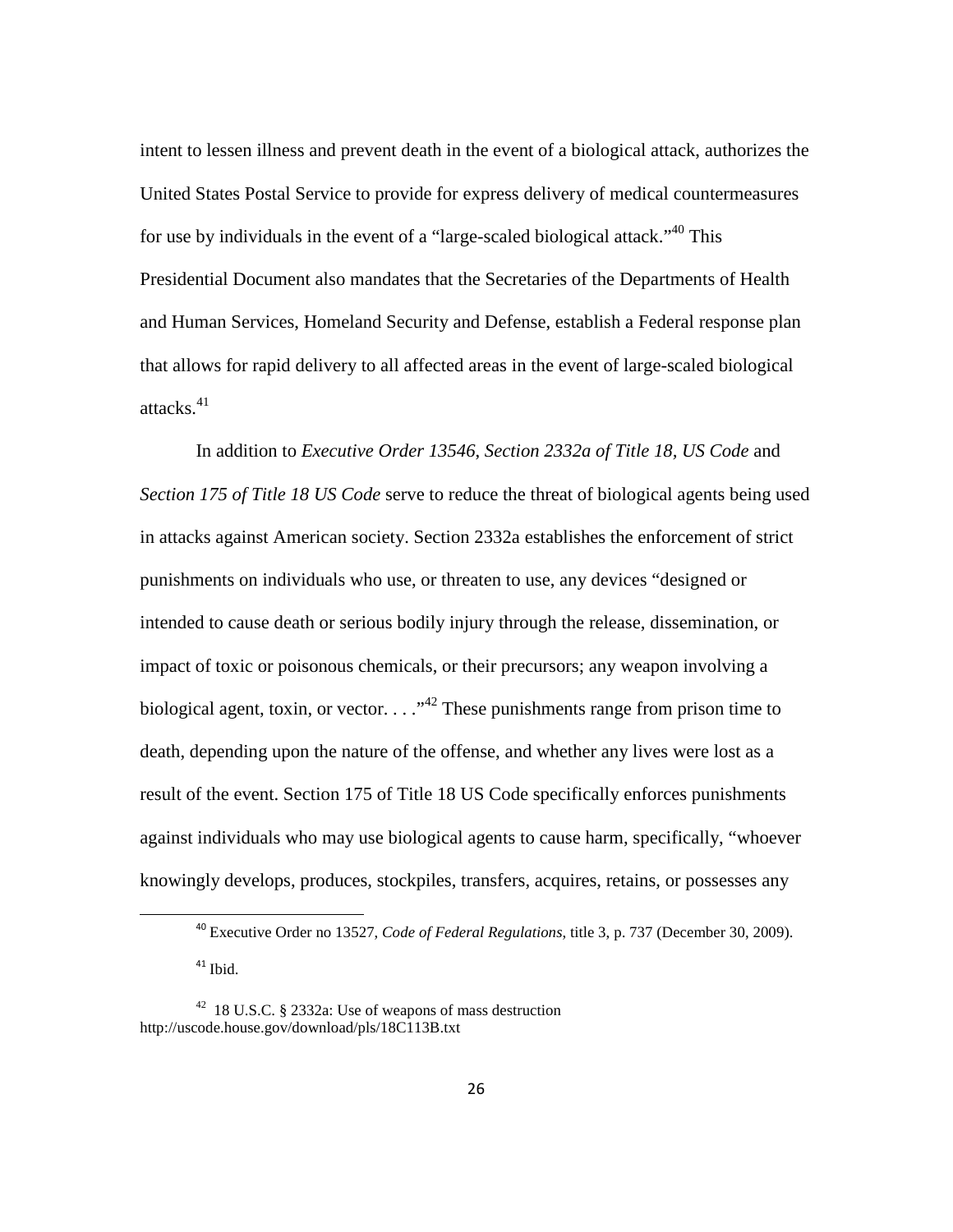biological agent, toxin, or delivery system for use as a weapon, or knowingly assists a foreign state or organization to do so, or attempts, threatens, or conspires to do the same. . . . "<sup>43</sup> Likewise, these punishments include imprisonment, and fines may also be imposed, as well.

<sup>43</sup> 18 U.S.C. § 175: Prohibitions with respect to biological weapons http://uscode.house.gov/download/pls/18C10.txt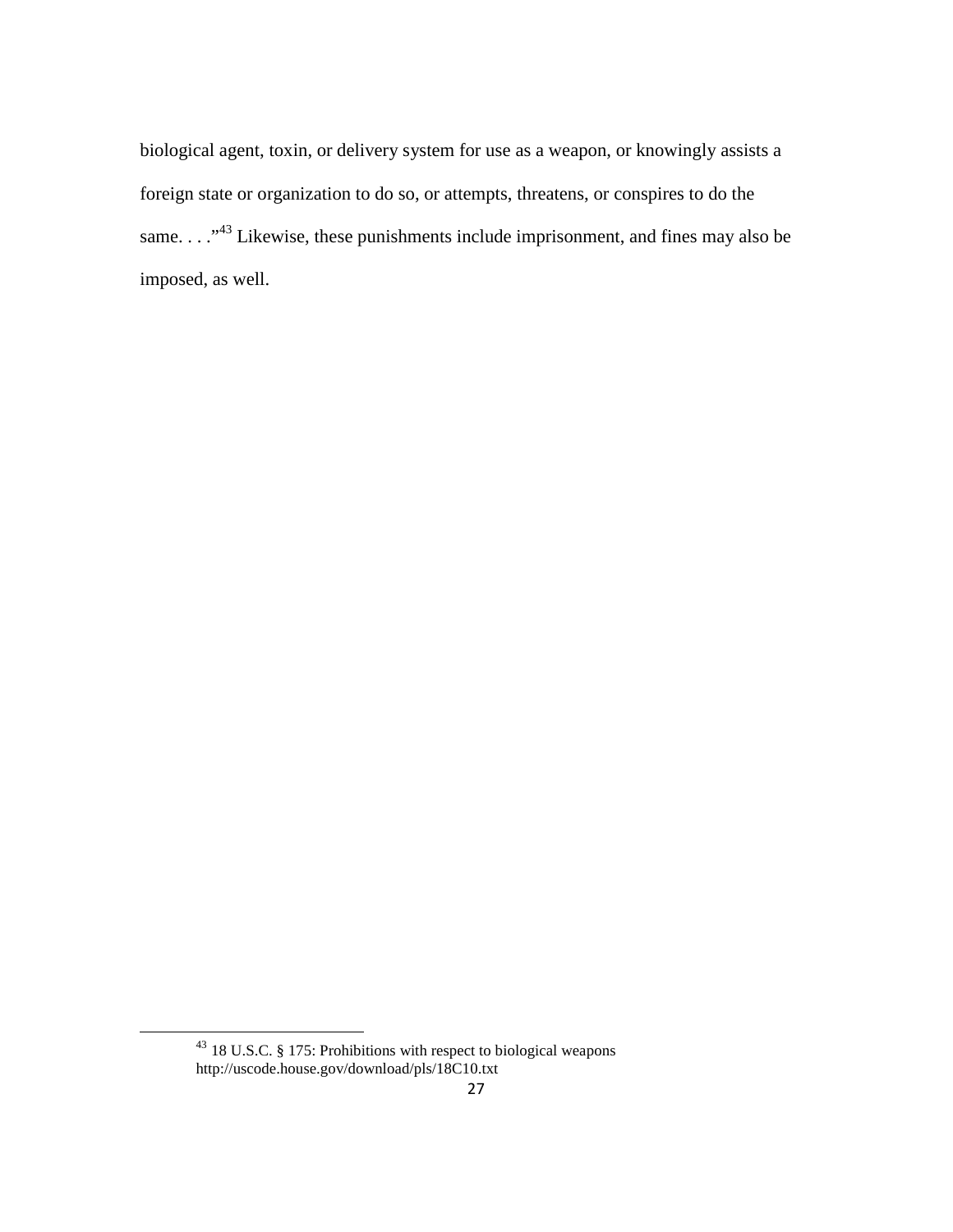#### **CHAPTER FOUR**

#### **POTENTIAL ECONOMIC AND PUBLIC HEALTH IMPACTS**

Is the American public today truly aware of the potential devastation likely if acts of bioterrorism were to occur in the homeland? The economic impact and public health impact would be baffling. It is estimated that the economic impact of an attack by biological agents can range from \$477.7 million per 100,000 people exposed to \$26.2 billion per  $100,000$  people, depending on the agent.<sup>1</sup> This estimate does not include the possibility of extended human illness and treatment costs associated with extended care, or the possibility of decontamination and disposal of potentially hazardous waste materials.<sup>2</sup> Additionally, of note, this estimate does not address variances in target population, such as those agents or toxins that may affect agriculture initially, then, pose secondary threat to human existence. These types of invasions are often overlooked by the general public at large, and perhaps even considered miniscule in the grand scheme of human survival; however, it is important to bring awareness to the magnitude of economic disruption and social interruption possible if acts of bioterror were to affect crops and livestock. Agriculture constitutes 1% of the U.S. gross domestic product; when considered in totality, agribusiness accounts for  $12{\text -}15\%$  of the gross domestic product.<sup>3</sup>

<sup>&</sup>lt;sup>1</sup> Arnold Kaufmann, Martin Meltzer, and George Schmid, "The Economic Impact of a Bioterrorist Attack: Are Prevention and Postattack Intervention Programs Justifiable?".*Emerging Infectious Diseases* 3, no. 2 (April-June 1997): 83.

 $<sup>2</sup>$  Ibid.</sup>

<sup>3</sup> The Industrial College of the Armed Forces, *2010 Final Report: Agribusiness Industry* (Washington, D.C: National Defense University, 2010), 2. http://www.ndu.edu/es/programs/academic/industry/reports/2010/pdf/icaf-is-report-agribusiness-2010.pdf;

John B. Penson, Jr. et al., Introduction to Agricultural Economics (New Jersey: Prentice Hall, 2010), 17.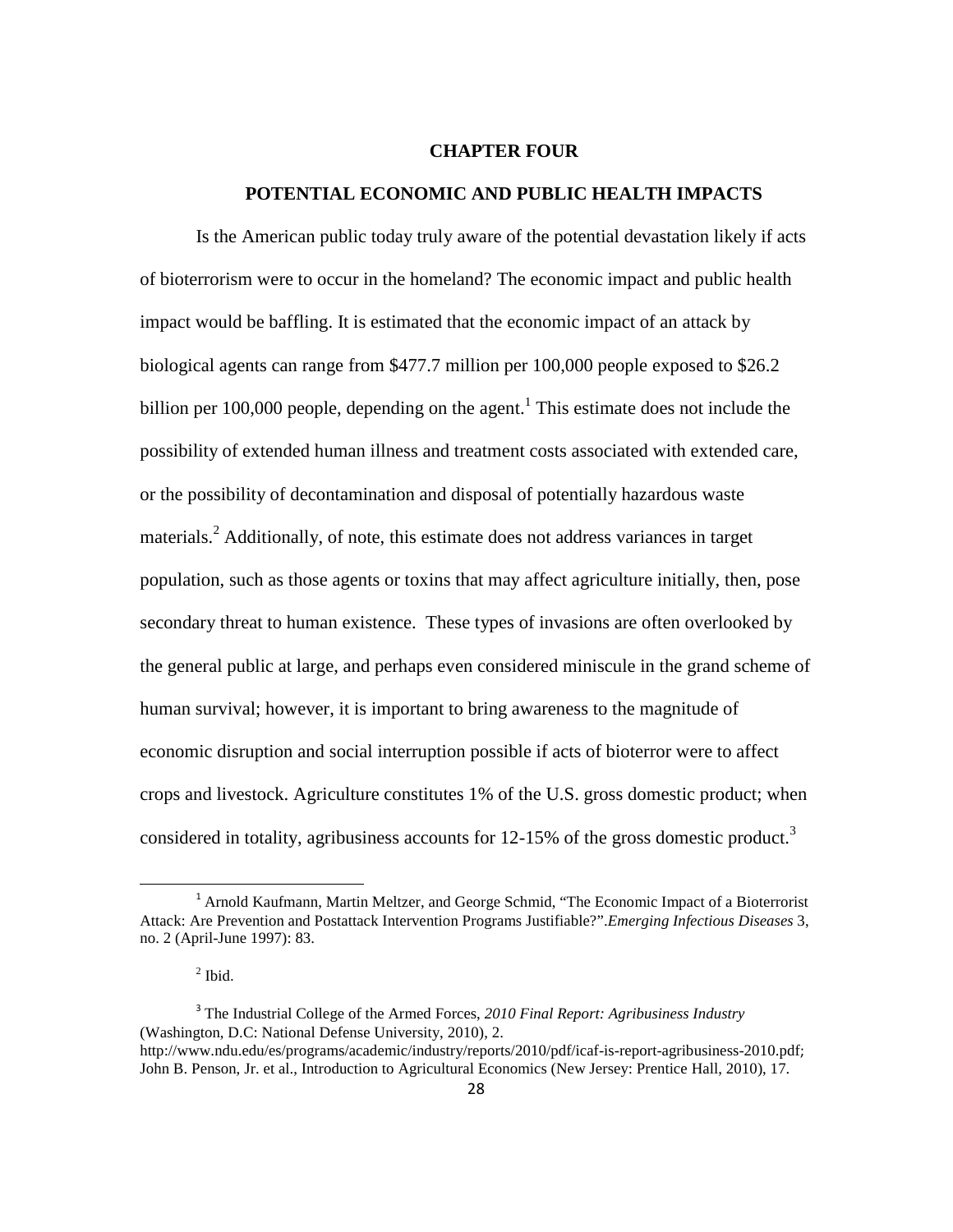By utilizing the stated statistical estimate, one can determine the approximate economic range of what it would cost to manage a real-time, biological attack occurring in a populated area, such as a suburb, or major metropolis. The U.S. is home to major cities, each contributing valuable capital that serve to enhance the American way of life. Of the various choices available for consideration, the following five U.S. cities were chosen to demonstrate the potential economic and public health impacts that acts of bioterrorism would cause: New York (NY), Los Angeles (CA), Chicago (IL), Washington (D.C.), and Hartford(CT).

# **Real Time Estimate of a Biological Attack on New York, New York**

New York, New York is known as home of the New York Stock Exchange, the largest stock exchange in the world. The 2010 U.S. Census reports the population of New York as 8,175,133.<sup>4</sup> If New York were to experience one attack by one biological agent, the economic impact and public health impact would range between \$39 billion and \$2.1 trillion, as noted below:

Minimum Economic Impact= (Population exposed/100,000) x (\$477.7M) Maximum Economic Impact= (Population exposed/100,000) x (\$26.2B)

Minimum Economic Impact for New York, New York:

 $(8,175,133/100,000)$  x  $(\$477.7M)$  = \$39.05261B

Maximum Economic Impact for New York, New York:

 $\overline{\phantom{0}}$ 

(8,175,133/100,000) x (\$26.2B)= \$2.14188T

<sup>4</sup> United States Census 2010, "Interactive Population Search: New York, New York," United States Census 2010, http://2010.census.gov/2010census/popmap/ (accessed August 18, 2012).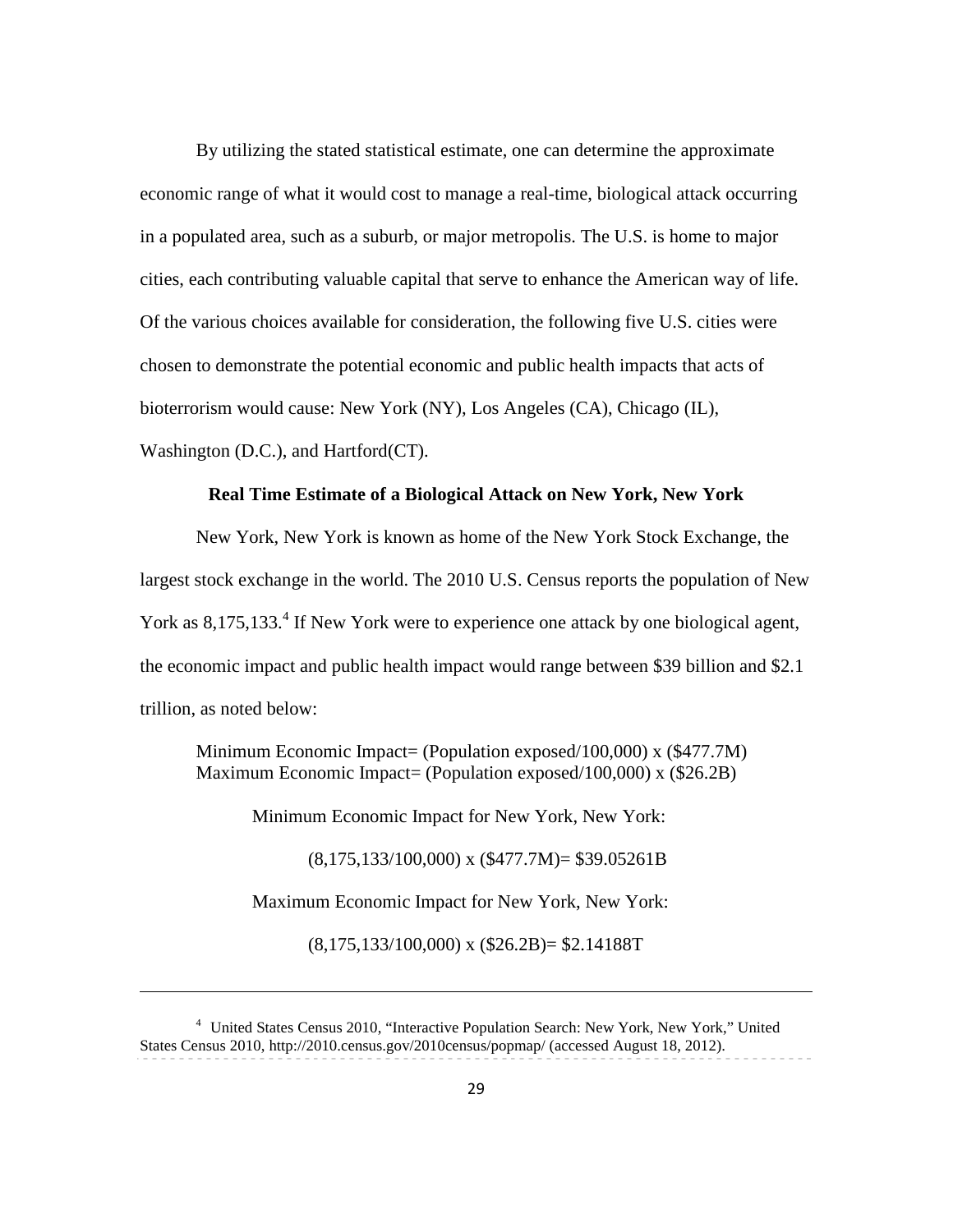#### **Real Time Estimate of a Biological Attack on Los Angeles, California**

 California is the most populated state in the U.S., and Los Angeles is the largest populated city within that state.<sup>5</sup> The 2010 U.S. Census reports the population of Los Angeles, California as  $3,792,621$ .<sup>6</sup> If Los Angeles were to experience one attack by one biological agent, the economic impact and public health impact would range between \$18.1 billion and \$993.6 billion, as noted below:

Minimum Economic Impact for Los Angeles, California:

 $(3,792,621/100,000)$  x  $(\$477.7M) = \$18.11735B$ 

Maximum Economic Impact for Los Angeles, California:

 $(3,792,621/100,000)$  x  $(\$26.2B) = \$993.67B$ 

# **Real Time Estimate of a Biological Attack on Chicago, Illinois**

Chicago, Illinois is the third most populous city in the U.S., $^7$  and is also home to the Chicago Board of Trade, where agricultural commodities are traded. The 2010 U.S. Census reports the population of Chicago, Illinois as  $2,695,598$ .<sup>8</sup> If Chicago were to experience one attack by one biological agent, the economic and public health impact would range between \$12 billion and \$706.2 billion, as noted below:

Minimum Economic Impact for Chicago, Illinois:

**<sup>5</sup>** United States Census 2010, "Interactive Population Search: Los Angeles City, California," United States Census 2010, http://2010.census.gov/2010census/popmap/ (accessed August 18, 2012).

 $6$  Ibid.

 $<sup>7</sup>$  United States Census 2010, "Interactive Population Search: Chicago, Illinois," United States</sup> Census 2010, http://2010.census.gov/2010census/popmap/ (accessed August 18, 2012).

<sup>8</sup> Ibid.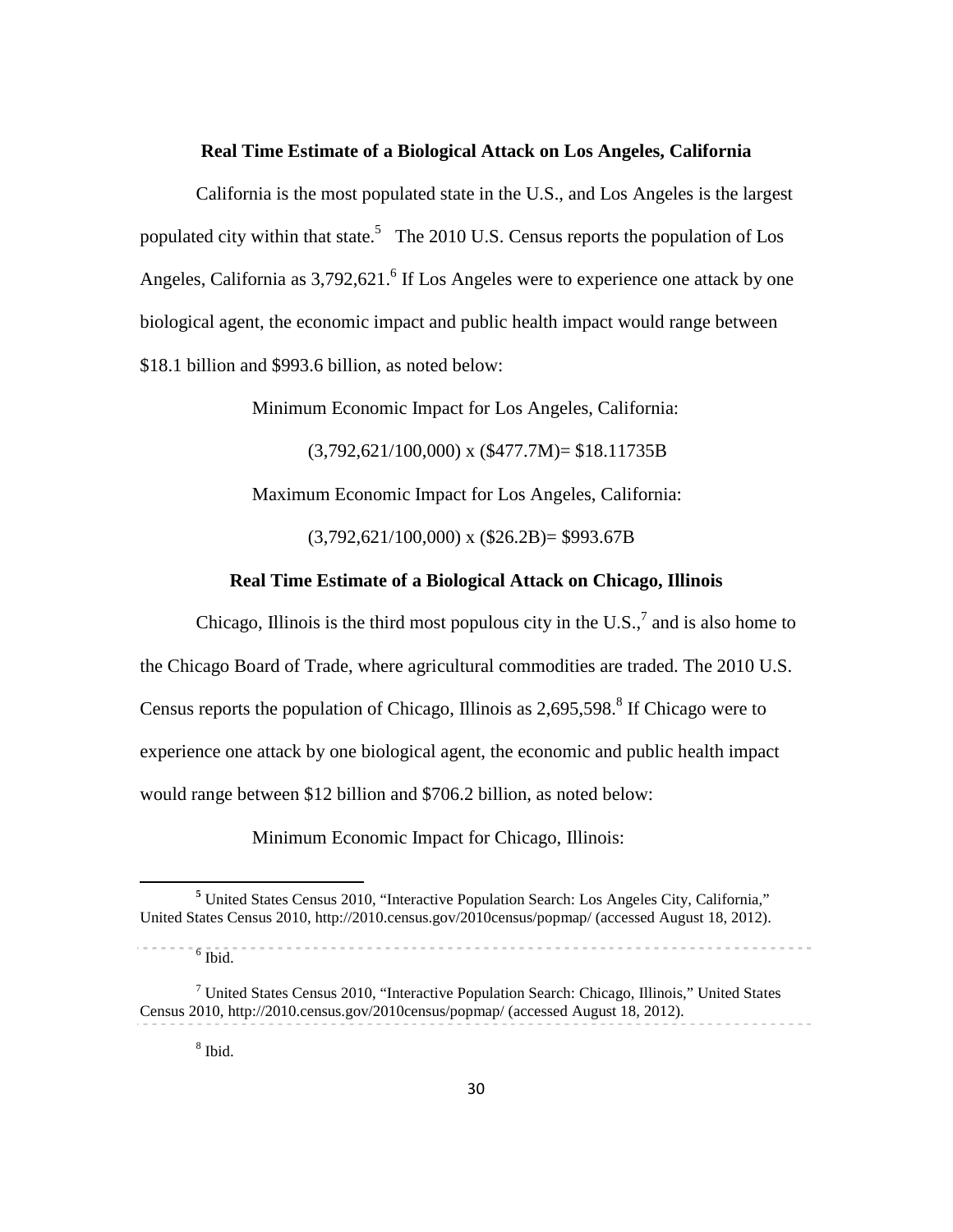$(2,695,598/100,000)$  x  $(\$477.7M) = \$12.87687B$ 

Maximum Economic Impact for Chicago, Illinois:

 $(2,695,598/100,000)$  x  $(\$26.2B) = \$706.25B$ 

### **Real Time Estimate for a Biological Attack on Washington, District of Columbia**

Washington, District of Columbia is commonly known as the center of U.S.

Government, and is the capital of the U.S. The 2010 U.S. Census reports the population

of Washington, District of Columbia as  $601,723$ .<sup>9</sup> If Washington were to experience one

attack by one biological agent, the economic and public health impact would range

between \$2.8 billion and \$157.6 billion, as noted below:

l

Minimum Economic Impact for Washington, District of Columbia:

(601,723/100,000) x (\$477.7M)= \$2.87443B

Maximum Economic Impact for Washington, District of Columbia:

 $(601,723/100,000)$  x  $($26.2B) = $157.65B$ 

### **Real Time Estimate of a Biological Attack on Hartford, Connecticut**

 Hartford, Connecticut has long been referred to as the "Insurance Capital of the World. <sup>10</sup> It is one of the oldest cities in the U.S. The 2010 U.S. Census reports the population of Hartford, Connecticut as  $124,775$ .<sup>11</sup> If Hartford were to experience one

<sup>&</sup>lt;sup>9</sup> United States Census 2010, "Interactive Population Search: Washington, Disrict of Columbia," United States Census 2010, http://2010.census.gov/2010census/popmap/ (accessed August 18, 2012).

 $10$  Helium, "How did Hartford become the Insurance Capital of the World?" Helium, http://www.helium.com/items/1580860-how-did-hartford-become-known-as-the-insurance-capital-of-theworld (accessed August 18, 2012).

<sup>&</sup>lt;sup>11</sup> United States Census 2010, "Interactive Population Search: Total Population: Geographic Levels: Hartford, Connecticut," United States Census 2010, http://2010.census.gov/2010census/popmap/ (accessed August 18, 2012).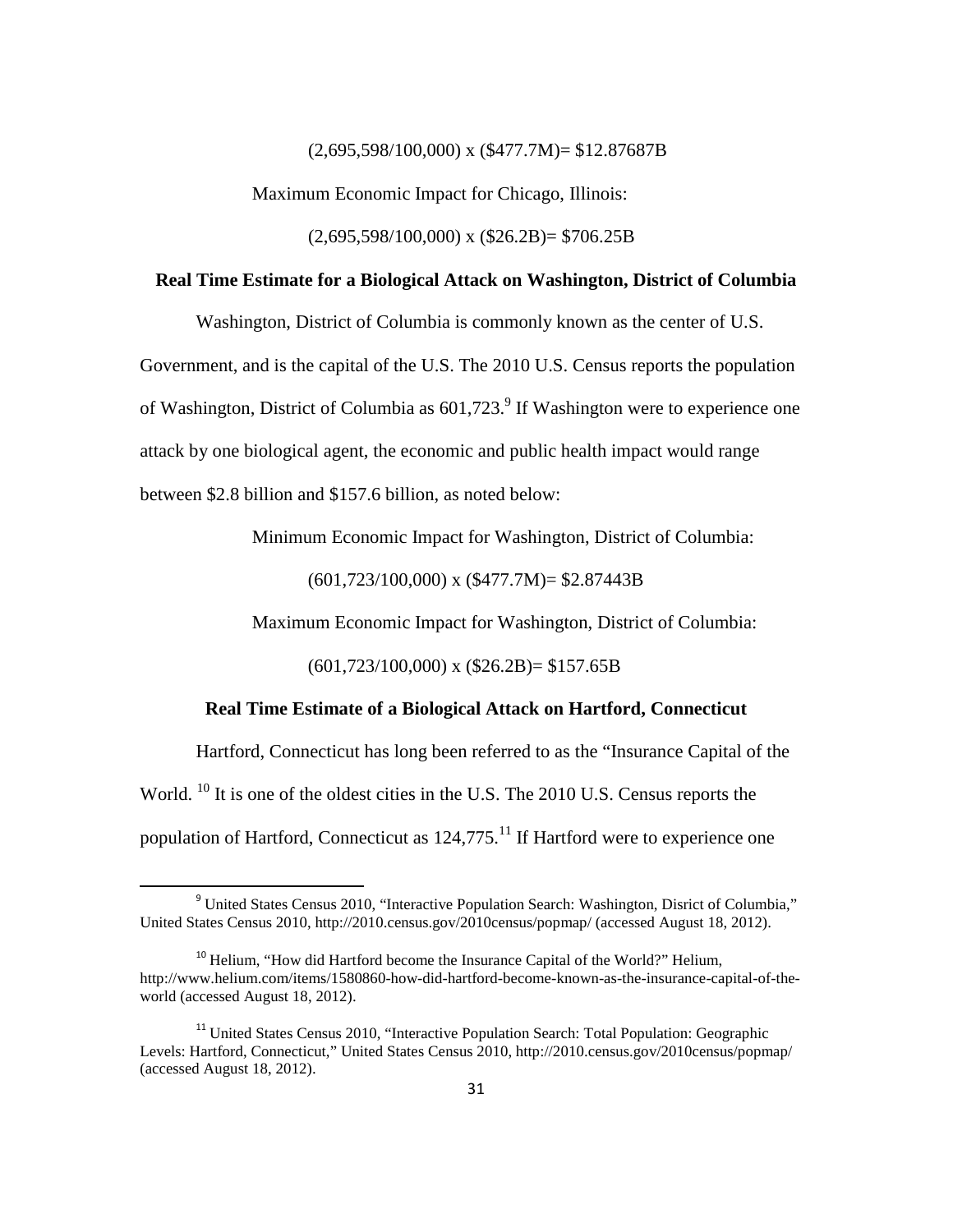attack by one biological agent, the economic and public health impact would range between \$596 million and \$32 billion, as noted below:

Minimum Economic Impact for Hartford, Connecticut:

 $(124,775/100,000)$  x  $(\$477.7M) = \$596.05M$ 

Maximum Economic Impact for Hartford, Connecticut:

 $(124,775/100,000)$  x  $(\$26.2B) = \$32.69B$ 

While the aforementioned scenarios were given to emphasize the economic devastation possible from an arbitrary attack by a randomly selected biological agent on one U.S. city, the following example will specifically highlight the calamitous nature of an attack by sarin nerve agent on the largest populated city in the U.S. In addition, estimated cleanup costs will be calculated, based on the cost factor used by the Environmental Protection Agency (EPA) when the organization orchestrated the clean-up process, which typically includes decontamination and disposal of hazardous materials, for Capitol Hill following the attack by a biological agent in 2001.

# **The Impact of a Chemical Attack by Sarin Nerve Agent on New York, NY**

The U.S. Congress, Office of Technology Assessment (OTA) estimates that an open air, single point attack of sarin nerve agent, likely to cause significant harm (death) in a normal urban area would require 300 kilograms of sarin (median lethal dosage), spread over 0.22 square kilometers, resulting in a population exposure of 660 to 2200 people, likely causing the deaths of  $60-200$  people.<sup>12</sup> Utilizing the aforementioned ratio of

<sup>12</sup> Richard A. Falkenrath, Robert D. Newman, and Bradley A. Thayer, *America's Achilles Heel: Nuclear, Biological, and Chemical Terrorism and Covert Attack,* ed. Michael E. Brown, Sean M. Lynn-Jones, and Steven E. Miller (Massachusettes: The MIT Press, 1998), 149.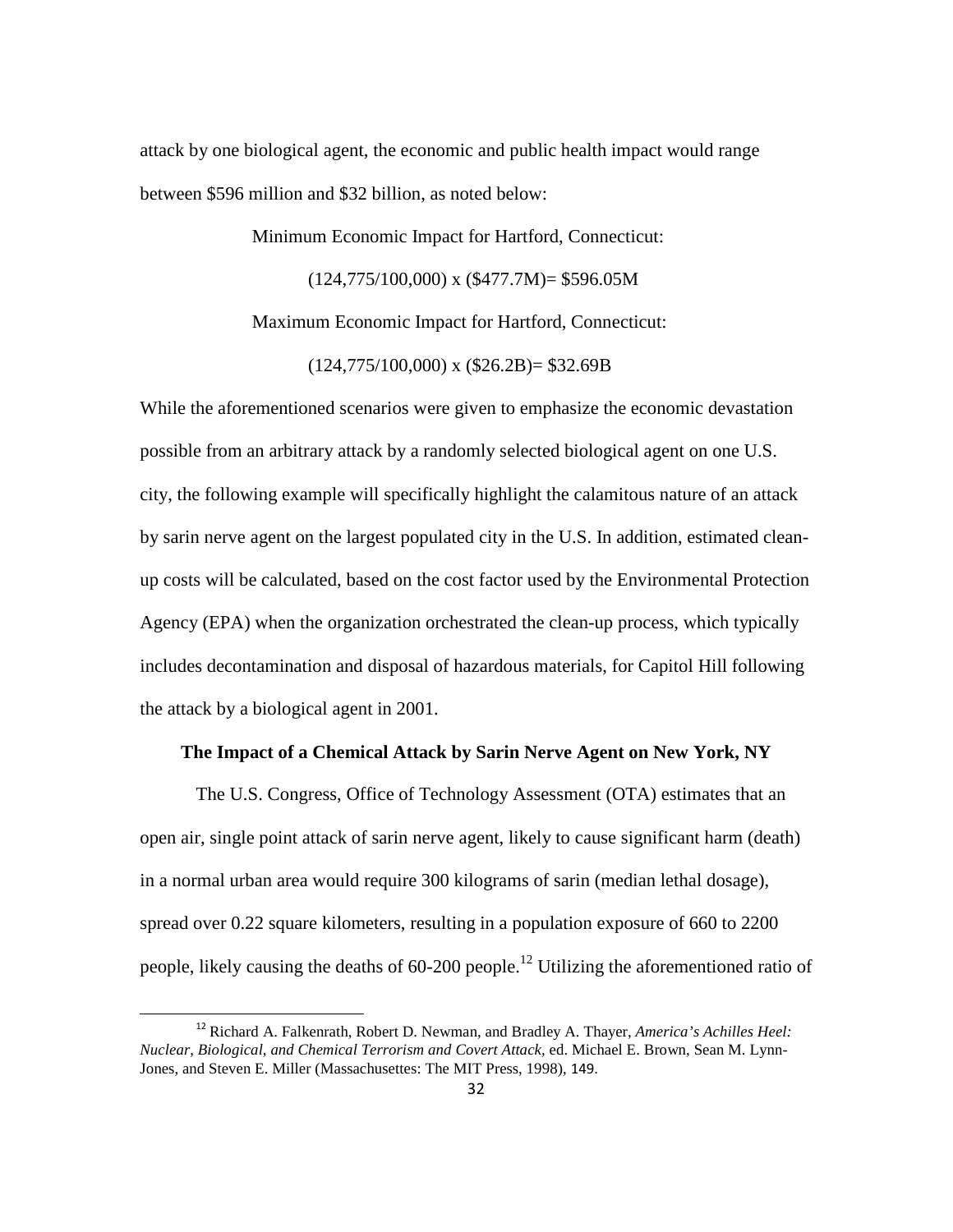chemical agent to area affected, the following scenario represents New York's exposure in the event of a sarin attack. Of note, New York is  $715.03$  square kilometers in area:<sup>13</sup> Mass of agent=

(Area of City Affected/OTA Given Area) x (Medial Lethal Dosage)

Minimum/Maximum Population Exposed=

(Area of City Affected/OTA Given Area) x (OTA Given Pop. Exp.)

Minimum/Maximum Estimated Fatalities=

(Min/Max Pop. Exp.) x (OTA Given Est. Fatalities/OTA Given Pop. Exp.)

Lethal Mass of Sarin=

 $\overline{\phantom{0}}$ 

 $(715.03 \text{ sq km}/ 0.22 \text{ sq km}) \times 300 \text{kg} = 975,041 \text{ kg}$ 

Minimum/Maximum Population Exposed=

 $(715.03 \text{ sq km}/0.22 \text{ sq km}) \times (660 \text{ to } 2200) = 2,145,090 \text{ to } 7,150,300$ 

Minimum/Maximum Estimated Fatalities=

 $(2,145,090 \text{ to } 7,150,300)$  x (60 to 200) /(660 to 2200) = 195,008 to 650,027

## **Cost for EPA Clean-up Following a Biological Attack**

The Department of Justice reports that \$27 million was spent from the Superfund Program to assist with the clean-up of Capitol Hill after an attack by a biological agent in 2001.<sup>14</sup> Capitol Hill is 3000 square feet<sup>15</sup> (approximately 1.2076101928 x 10<sup>-4</sup> square

<sup>&</sup>lt;sup>13</sup> IDcide Local Information Data Server, "New York Profile," IDcide Local Information Data Server, http://www.idcide.com/citydata/ny/new-york.htm (accessed August 18, 2012).

<sup>14</sup> The United States Department of Justice, *Amerithrax Investigative Summary*, 2010, 3. http://www.justice.gov/amerithrax/docs/amx-investigative-summary.pdf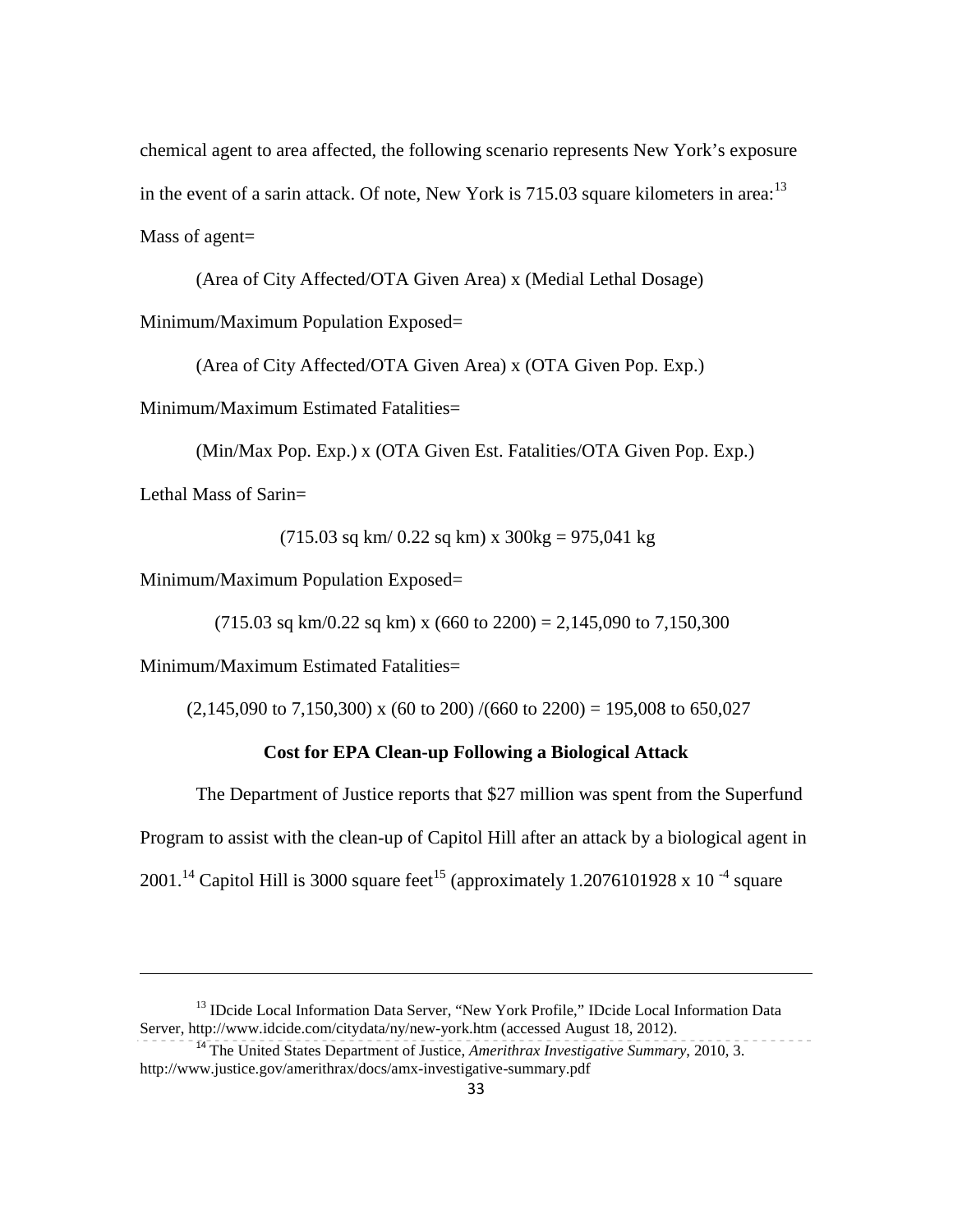miles) resulting in a clean-up cost of \$9,000 per square foot. By utilizing this clean-up cost factor, the estimated EPA cost to clean-up the aforementioned five cities, in the event of a biological attack is listed below:

EPA Clean-up Cost per square mile=

 $($ \$9,000 p/sq ft) x (27878400 sq ft)<sup>16</sup> = \$250,905.6M

Estimated Cost per City Affected=

(City sq. mi) x (EPA clean-up Cost per sq. mi)

### **EPA Estimated Clean-up Cost for New York, New York:**

 $(444.3 \text{ sq mi})^{17}$ x  $(\$250.905.6M) = \$111.5T$ 

# **EPA Estimated Clean-up Cost for Los Angeles, California:**

 $(498.4 \text{ sq mi})^{18}$ x  $(\$250,905.6M) = \$125.1T$ 

## **EPA Estimated Clean-up Cost for Chicago, Illinois:**

 $\overline{\phantom{0}}$ 

 $(234.0 \text{ sq. mi.})^{19}$ x (\$250,905.6M) = \$58.7T

## **EPA Estimated Clean-up Cost for Washington, District of Columbia:**

<sup>16</sup> Of note- 27878400 square feet is equivalent to 1 square mile

<sup>17</sup>IDcide Local Information Data Server, "New York Profile," IDcide Local Information Data Server, http://www.idcide.com/citydata/ny/new-york.htm (accessed August 18, 2012).

<sup>18</sup> IDcide Local Information Data Server, "Los Angeles Profile," IDcide Local Information Data Server, http://www.idcide.com/citydata/ca/los-angeles.htm (accessed August 18, 2012).

<sup>19</sup> IDcide Local Information Data Server, "Chicago Profile," IDcide Local Information Data Server, http://www.idcide.com/citydata/il/chicago.htm (accessed August 18, 2012).

**<sup>15</sup>** Cable News Network, "Anthrax cleanup under way in Senate office building," Turner Broadcasting System, http://edition.cnn.com/2001/HEALTH/conditions/12/01/anthrax.hart/index.html (accessed September 22, 2012).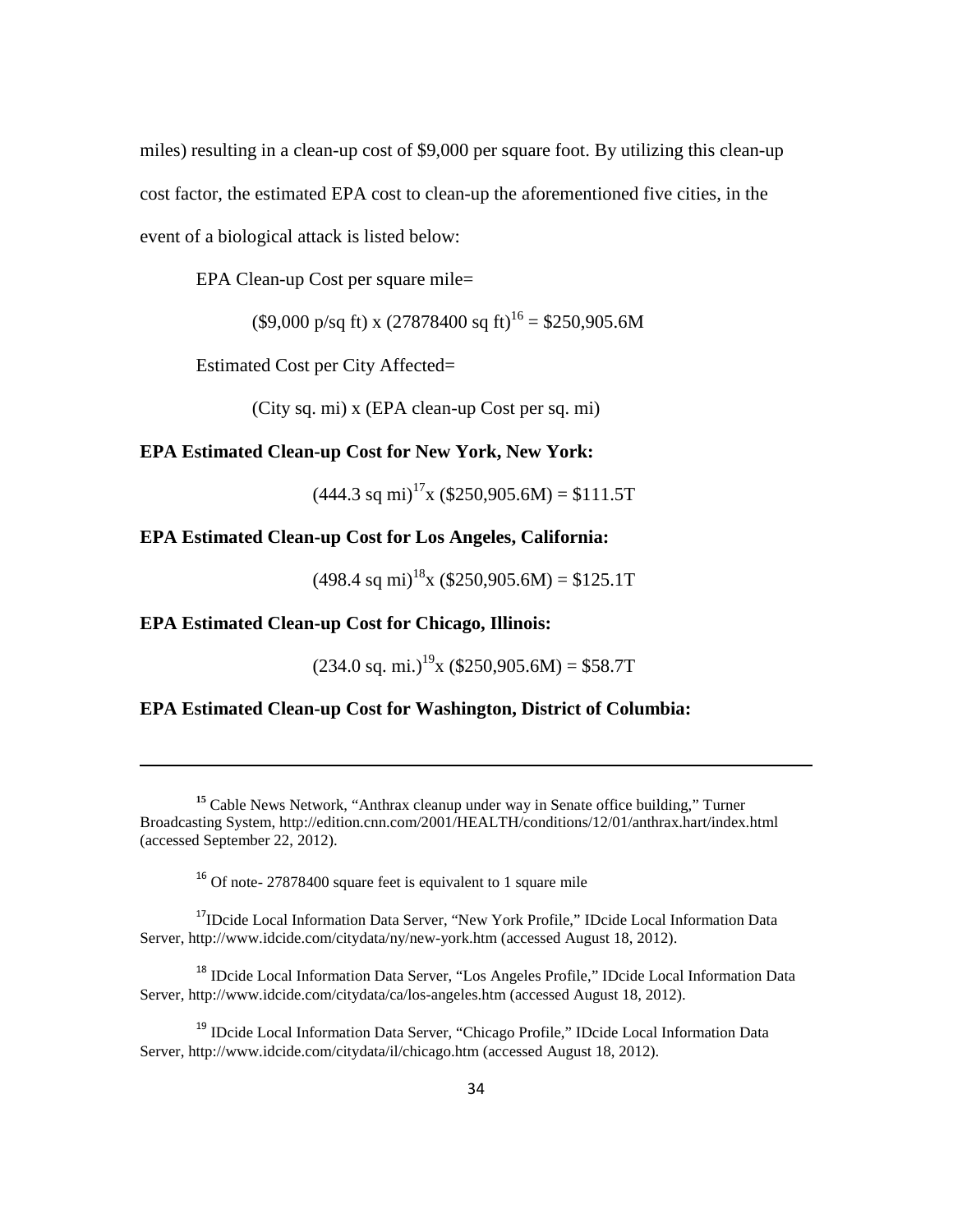$(68.3 \text{ sq. mi})^{20}$ x  $(\$250,905.6M) = \$17.1T$ 

#### **EPA Estimated Clean-up Cost for Hartford, Connecticut:**

 $(18 \text{ sq. mi})^{21}$ x (\$250,905.6M) = \$4.5T

#### **Managing the Complexities Associated with Bioterrorism**

 As individuals contemplate the complexities associated with potential acts of bioterrorism, it may be difficult to navigate the intricacies and anxieties connected with this type of horror: (a) Has there been some type of hazardous exposure, and how is exposure determined; (b) What exactly is this harmful agent; (c) What types of consequences does contact with this agent cause; and lastly, (d) Are the consequences of exposure or contact short-term, long-term, and possibly generational? Most individuals have general knowledge, though limited, of what toxins or agents are considered harmful to people, animals or crops. However, it is what individuals do not know about harmful toxins and agents, or the myths associated with the unknown, that pose the greatest risks and dangers.

 Department of Defense officials, Health and Human Service workers, which include Centers for Disease Control personnel and National Institute of Health personnel, are faced with the same challenges, as the lay public, when they encounter potential threats of bioterrorism. These emergency responders ponder the following factors when assessing the risk of biological weaponry: (a) What is the source of this outbreak; (b) Is

l

<sup>&</sup>lt;sup>20</sup> IDcide Local Information Data Server, "DC Washington Profile," IDcide Local Information Data Server, http://www.idcide.com/citydata/dc/washington.htm (accessed August 18, 2012).

<sup>&</sup>lt;sup>21</sup> IDcide Local Information Data Server, "Hartford Profile," IDcide Local Information Data Server, http://www.idcide.com/citydata/ct/hartford.htm (accessed August 18, 2012).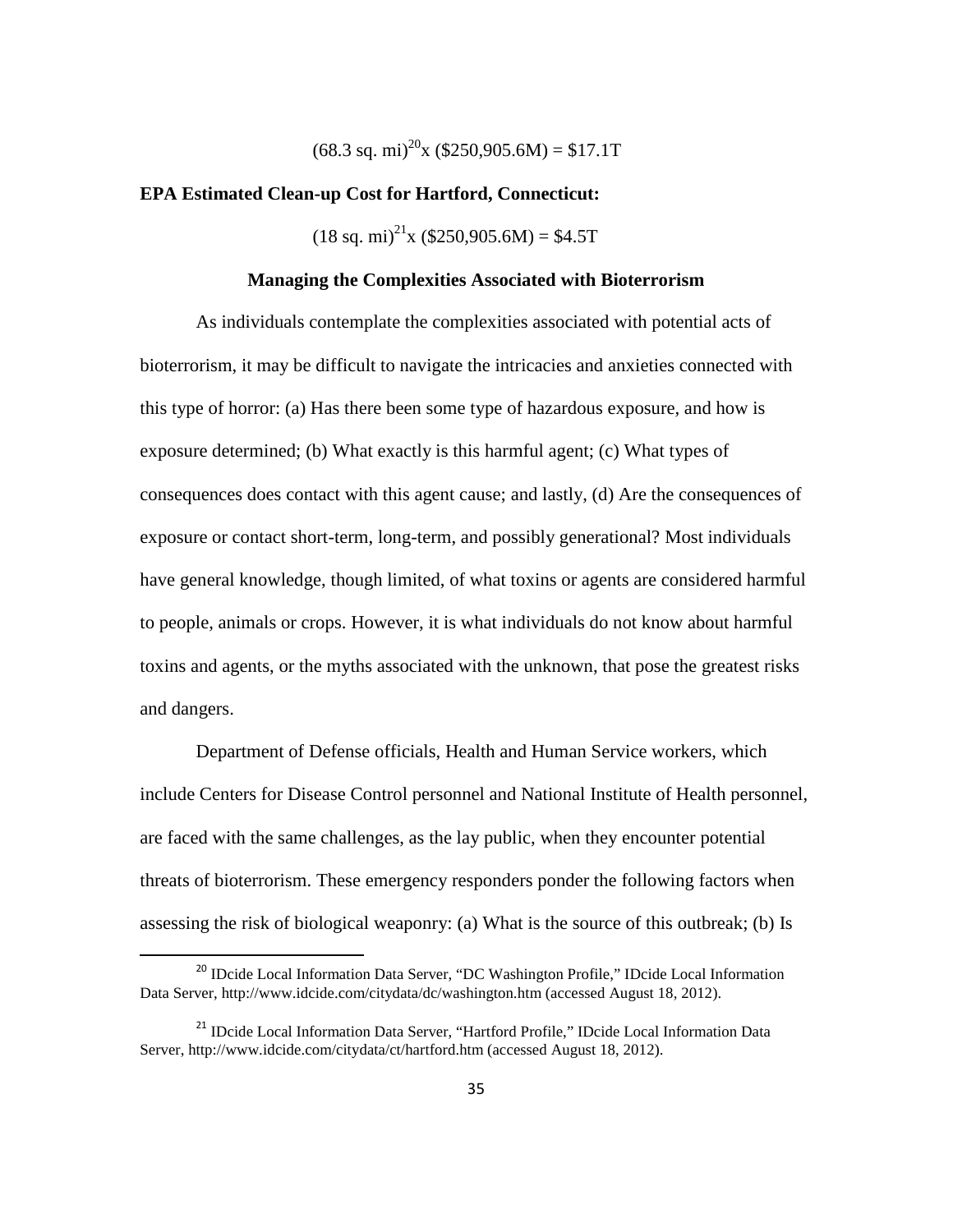the source bacterial, viral or chemical; (c) Has the source been reengineered to resist antibiotics or other known treatment options; (d) Will the illness caused by the agent be recognizable; and (e) Will the disease or illness mimic similarities to other outbreaks?<sup>22</sup>

 The economic impact of a bioterrorist attack on one American city is significant, and in some ways crippling to the American way of life. Billions to trillions of dollars would be needed to address one, isolated incident. Imagine the calamity if attacks were to occur on two cities, or several cities, simultaneously?

<sup>22</sup> U.S. Department of Health and Human Services, *Terrorism and Other Public Health Emergencies: A Reference Guide for Media* (District of Columbia: U.S. Department of Health and Human Services, 2005), 45.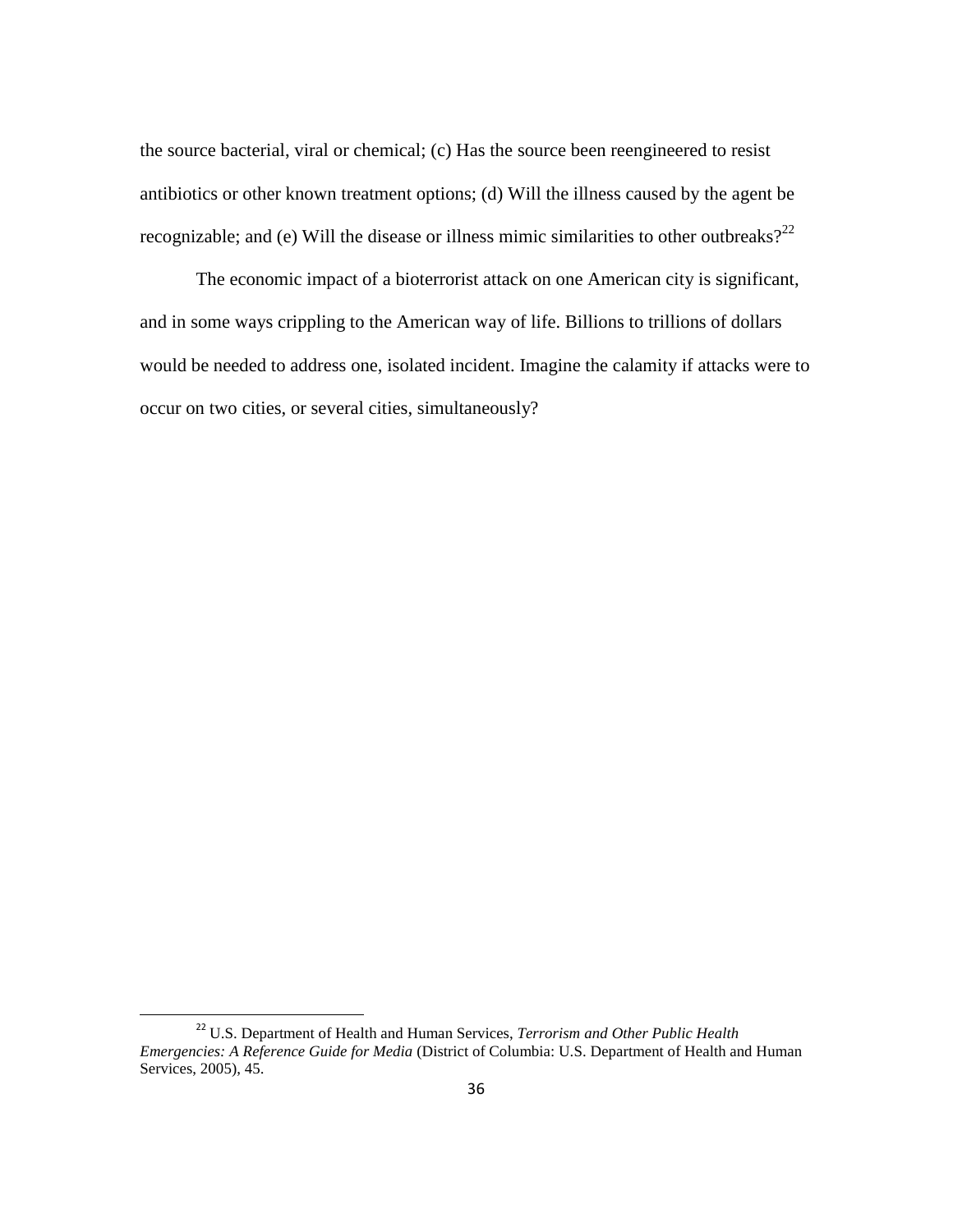#### **CHAPTER FIVE**

#### **READINESS PLANNING FOR THE DANGERS POSED BY BIOTERROR**

Recent changes in legislation, such as the implementation of the aforementioned *Executive Order 13546* and *Project Bioshield Act of 2004*, suggest there is awareness that biological terrorism could occur on American soil. While government officials, military personnel and civilians may have differing perspectives as to how biological attacks may be prevented, it is safe to presuppose they share this common philosophy: If prevention of attacks is impossible, the next best scenario would be to reduce potential catastrophes. Scenarios such as Dark Winter, Atlantic Storm, TOPOFF 3, and National Guard Decontamination Drills, serve to prepare individuals for what may occur, and also serve to confirm the severity of potential threats.

## **An Analysis of Dark Winter**

Dark Winter was a war game scenario orchestrated by the Johns Hopkins Center for Civilian Biodefense Studies, the ANSER Institute for Homeland Security, the Center for Strategic and International Studies, and the Oklahoma City National Memorial Institute for the Prevention of Terrorism, to examine readiness levels for all involved in the event of biological warfare on American soil.<sup>1</sup> The biological agent used was smallpox; the targeted location was Oklahoma City. The scenario took place over thirteen days, encompassing 25 states and 15 other countries. The source of the infection was unknown, however, definitive diagnoses were made confirming positive cases of the

<sup>&</sup>lt;sup>1</sup> Center for Biosecurity, "Dark Winter," University of Pittsburg School of Health Sciences, http://www.upmc-biosecurity.org/website/events/2001\_darkwinter/(accessed August 19, 2012).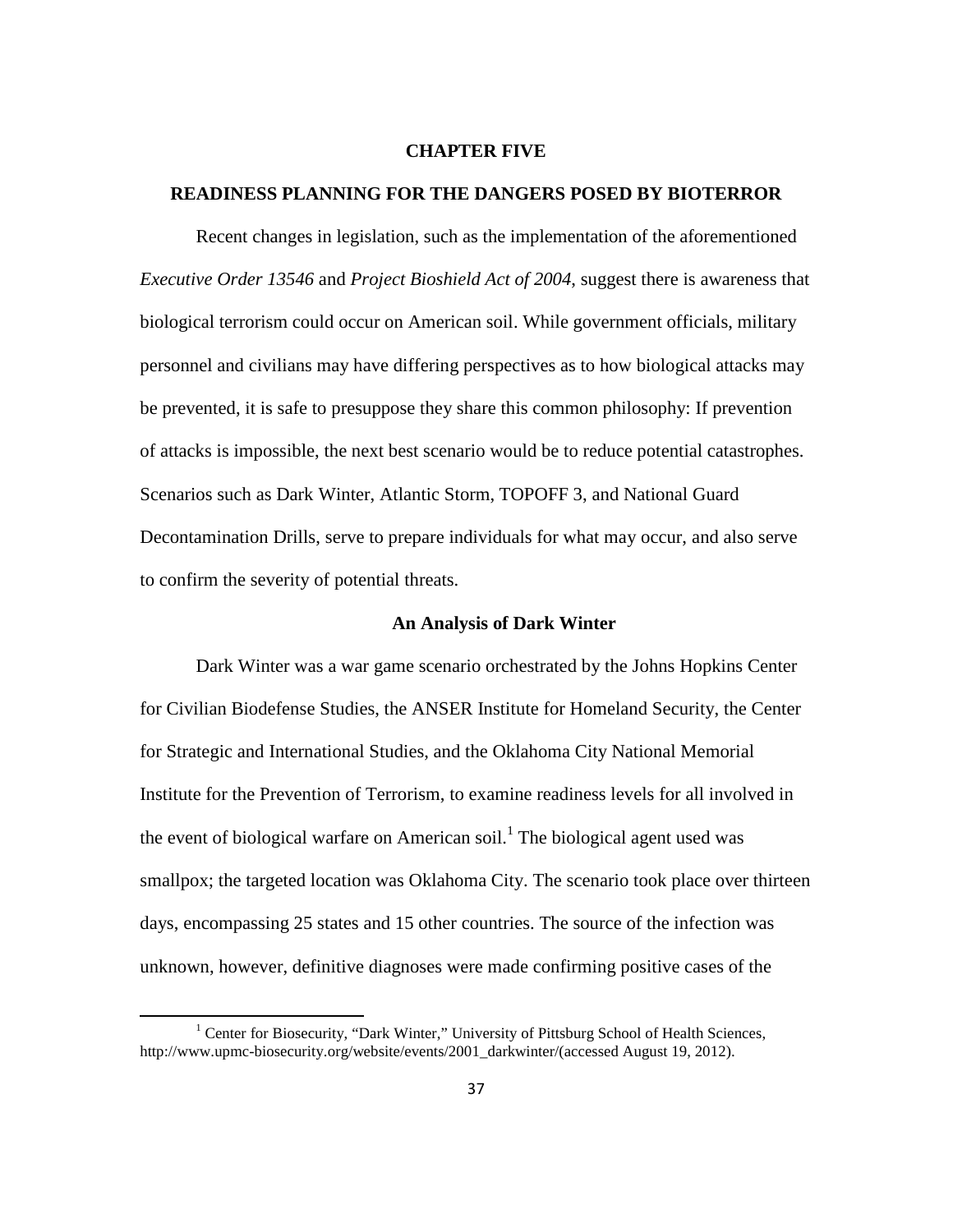smallpox disease.<sup>2</sup> Although the Dark Winter exercise was scripted, the scenario was played out to include involvement by government officials, as well as the media. Consider the following excerpt of the President's words taken from the exercise:

This is extremely serious. As I'm sure most of you know, smallpox no longer exists in nature. As I understand it, it's just about impossible that this case—these cases, it now appears—arose either naturally or by accident. There is no smallpox virus stored anywhere near Oklahoma City. We are at this point assuming the virus was introduced deliberately, by foreign state—or non-state sponsored operatives. We are considering this a bioterrorist attack on the United States. I'm told that much of the United States is extremely susceptible to smallpox. Vaccinations were halted some thirty years ago. Those who were vaccinated before that time probably have only minimal resistance to the disease today. The same is true of much of the rest of the world. We anticipate that this news, once circulated, will cause considerable alarm, probably panic, in many places. Mostly here at first, but likely spreading abroad as well.<sup>3</sup>

Careful reflection on these words introduces a number of concepts to consider. First, the idea that a biological agent mysteriously resurfaces after being somewhat extinct brings awareness to the notion that biological agents can attack arbitrarily, and can infect individuals without their knowledge. Second, the idea that this agent is likely linked to deliberate bioterror confirms the fact that harmful biological agents can be easily created or accessed, thus, they must be closely monitored and should remain under lock and key surveillance. Third, the fact that the only possible cure, in the form of a vaccination, is available in limited quantities, because production efforts were reduced over three decades ago, establishes the need for a means to immediately prioritize the development

<sup>&</sup>lt;sup>2</sup> Center for Biosecurity of UPMC, "Dark Winter," University of Pittsburg School of Health Sciences, http://www.upmc-biosecurity.org/website/events/2001\_darkwinter/(accessed August 19, 2012).

<sup>3</sup> William R. Clark, *Bracing for Armageddon?: The Science and Politics of Bioterrorism in America* (New York: Oxford University Press, 2008), chap. 1, under "Act 1. December 9, 1999. 7:00PM," Kindle ebook.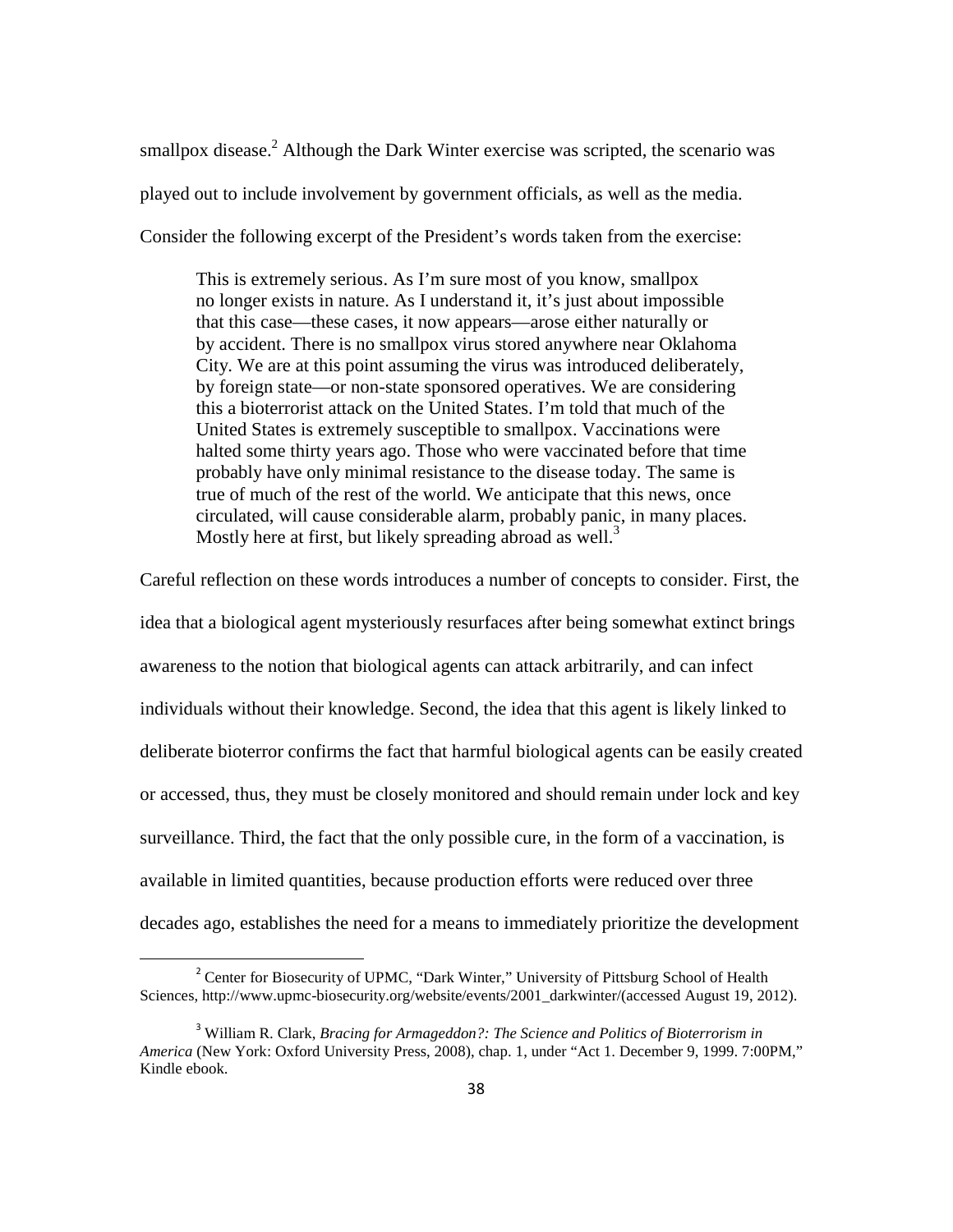and dissemination of remedies to combat the effects of harmful biological or chemical agents, thereby, reducing the likelihood of public pandemonium. Consider the following texts from the scripts of the Deputy National Security Advisor, Secretary of Health and Human Services, and Director of FEMA respectively:

> Hospitals in several cities are completely overwhelmed, partly from the increased caseloads of patients who need to be isolated, and partly from the fact that a large number of workers are refusing to enter hospitals for fear of catching the disease and passing it on to their families and friends. Isolated cases of smallpox have shown up in several foreign countries; all are traceable to one of three primary outbreak locations in the United States. Some countries are already closing their borders to U.S. goods and to U.S. citizens unless they have proof of recent vaccination. Vaccine distribution has been chaotic, and vaccine doses have been shipped from CDC are being used up at an alarming rate. Riots have broken out near some distribution centers, requiring police and National Guard troops to guarantee the safety of public health workers.<sup>4</sup>

There are not enough isolation facilities to house infected patients. Also, we are finding that many families are trying to move relatives with non-smallpox problems out of hospitals treating smallpox patients. We are seeing misinformation being passed along—presumably unintentionally by media of all types. For example there have been several charges that people in poorer sections of the cities are not getting equal access to vaccinations.<sup>5</sup>

The National Disaster Medical System is not working particularly well in this situation. The system calls for hospitals in unaffected areas to accept overflow patients from crisis regions, but the last thing we want to do is transport active smallpox patients long distances and implant them in unaffected areas. . . . We are now seeing individual states beginning to close their borders with surrounding states. This raises some real issues with respect to the national interstate highway system and interstate commerce, which is a federal issue. $<sup>6</sup>$ </sup>

ı

<sup>4</sup> William R. Clark, *Bracing for Armageddon?: The Science and Politics of Bioterrorism in America* (New York: Oxford University Press, 2008), chap. 1, under "Act II. December 15, 1PM,"Kindle ebook.

<sup>5</sup> Ibid.

<sup>6</sup> Ibid.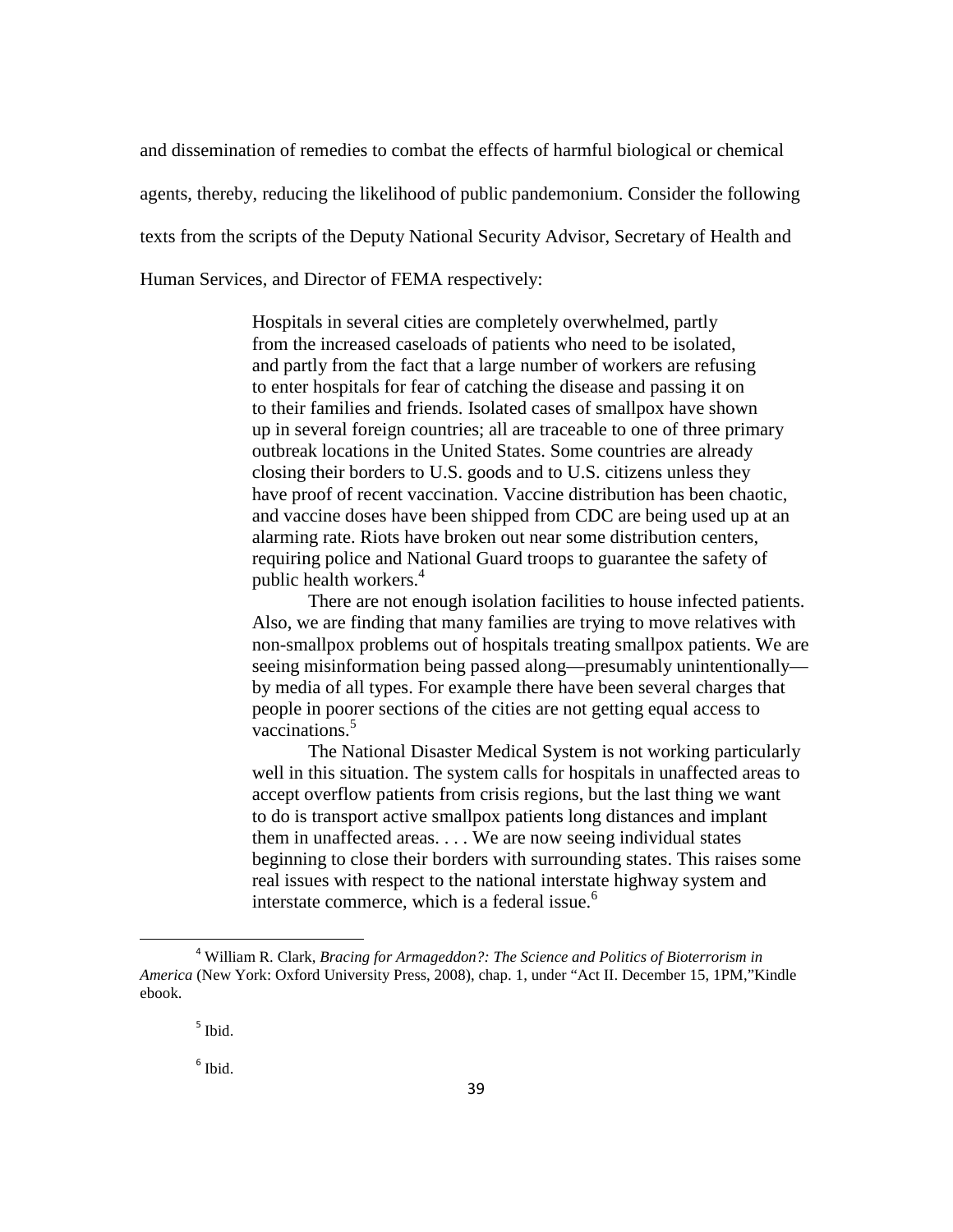These words convey the crux of what must be considered when formulating policy that seeks to protect the public at large in the event of biological warfare. This simulated event was used to call attention to areas likely to be challenged by such a calamity. The scenario clearly depicts myriad inconveniences and factors that severely impact everyday life for those exposed to the attack. Many operational, political and legal challenges were uncovered during this exercise. For example, it is obvious that hospitals were ill-prepared for the magnitude of patient care required to successfully manage this attack, as is evidenced by the lack of isolation quarters and personnel refusing to interact with the infected. Furthermore, the absence of a systematic approach to dispense available vaccines and manage crowd control further highlights a lack of advance emergency planning. Likewise, the lack of foresight to implement methods by which goods would be protected to minimize any economic disruption due to exporting restrictions, places unnecessary, additional strain on the economy. Moreover, the possibility that socioeconomic standing would potentially delay access to necessary medicines poses an ethical challenge to be resolved in addition to the aforementioned operational, political and legal challenges. In theory, passing legislation which addresses these concerns is ideal; however, effective policy must be proven and reengineered on a continuous basis to ensure its value.

 Dark Winter was coordinated prior to the terrorist attacks on September 11, 2001. Since the homeland had not experienced this type of invasive activity before, it is understandable that much improvement would be required after the mock event.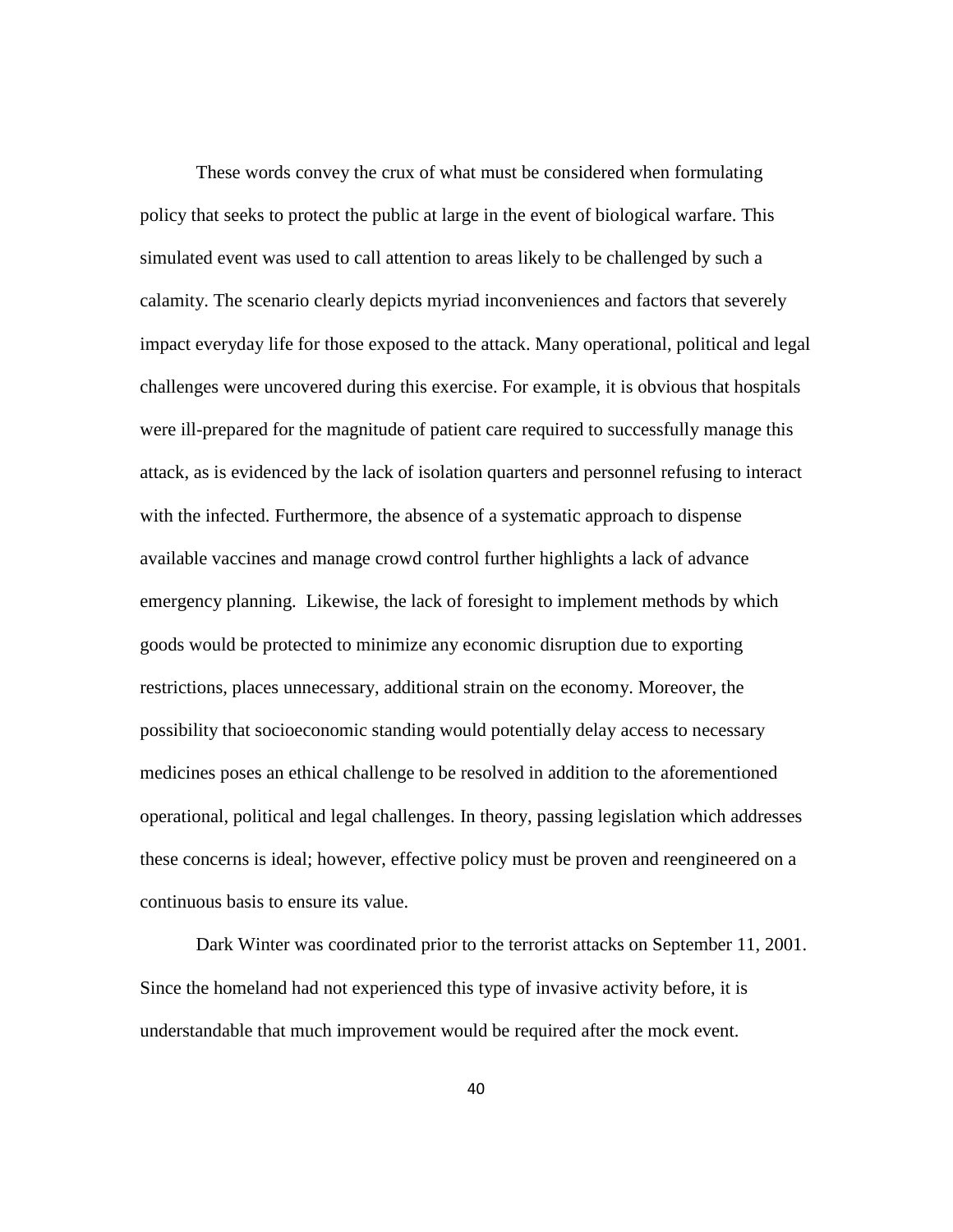Although the events of September  $11<sup>th</sup>$  did not involve biological warfare, awareness of the various transferable skill-sets could allow for modification of processes for successful application to future attacks, in hopes of reducing the level of unpreparedness.

#### **An Analysis of Atlantic Storm**

Atlantic Storm was another preparatory scenario orchestrated to highlight the challenges that would be faced in the event of biological warfare. This drill, organized by The Center for Biosecurity of the University of Pittsburg Medical Center, The Center for Transatlantic Relations of Johns Hopkins University and The Transatlantic Biosecurity Network, which convened on January 14, 2005 in Washington, D.C., three and one-half years after the September  $11<sup>th</sup>$  terrorist attacks, was specifically designed to heighten awareness to the major international issues that would likely be encountered during this type of activity.<sup>7</sup> The biological weapon used during the scenario was the same as was used during Dark Winter, smallpox, however, the virus was introduced in several cities across North America and Europe. This exercise depicted that several international leaders, to include the Prime Minister of Canada, President of the European Commission, Chancellor of Germany, President of France, Prime Minister of Italy, Prime Minister of the Netherlands, Prime Minister of Poland, Prime Minister of Sweden, President of the United States, Prime Minister of the United Kingdom, and the Director General of the World Health Organization, were gathered for a conference to explore how to best handle

ı

<sup>&</sup>lt;sup>7</sup> Center for Biosecurity of UPMC, "Atlantic Storm," University of Pittsburg School of Health Sciences, http://www.atlantic-storm.org/about.html(accessed August 19, 2012); Bradley T. Smith et al., "Navigating the Storm: Report and Recommendations from the Atlantic Storm Exercise," *Biosecurity and Bioterrorism: Biodefense Strategy, Practice, and Science* 3, no.3 (2005)

http://www.atlantic-storm.org/flash/pdf/biosecurity-article.pdf (accessed August 19, 1012).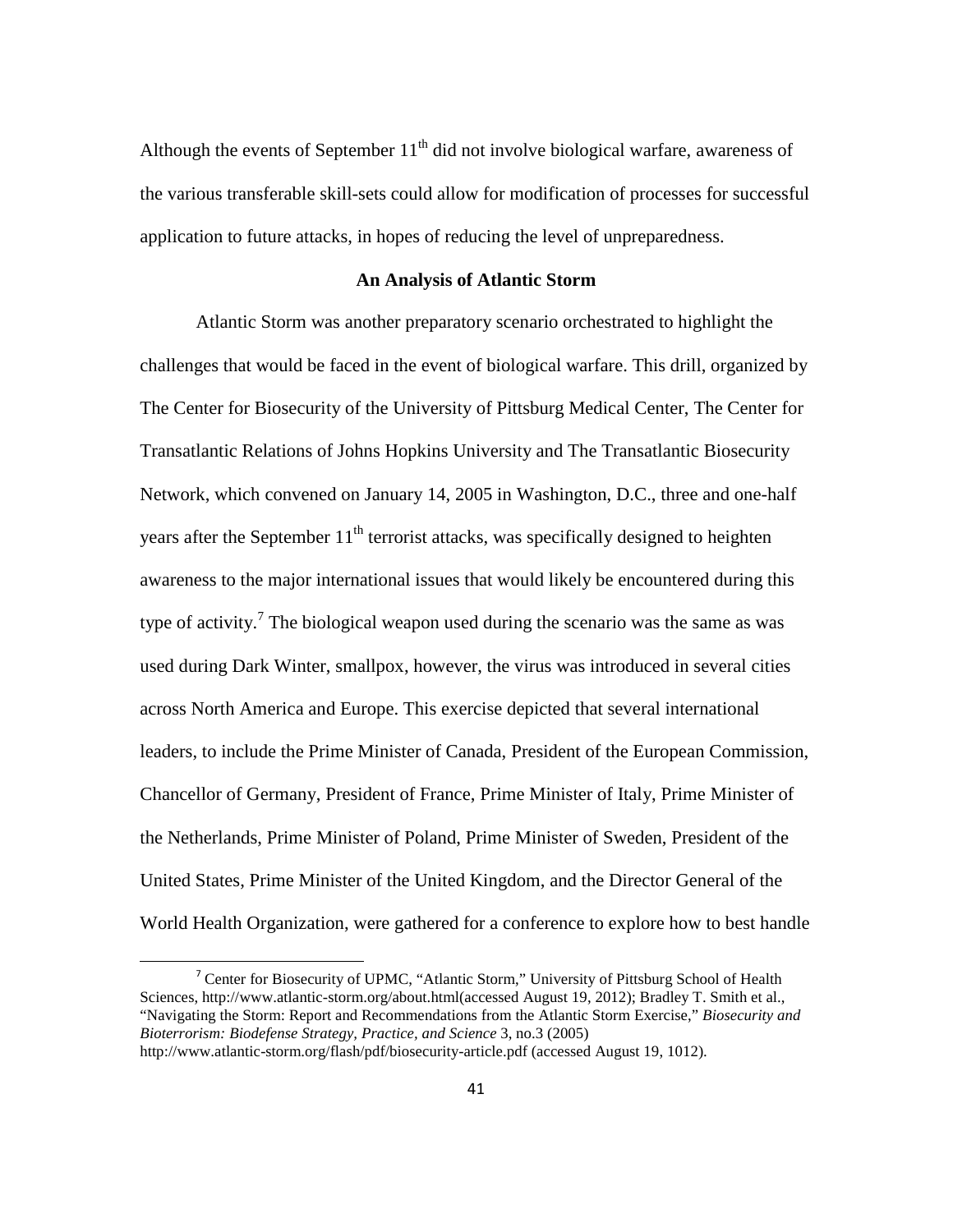possible future attacks by biological weapons. At the conference, the leaders were notified that smallpox outbreaks were reported in Germany, the Netherlands, Sweden and Turkey.<sup>8</sup> Participating members were given relevant information pertaining to the crisis through media networks and individualized written bulletins from various government officials in their respective countries. The initial biological attacks were to have taken place between January 1, 2005 and January 4, 2005 in Istanbul, Frankfurt, Warsaw, Rotterdam, New York, and Los Angeles. Smallpox was the weapon of choice disseminated by way of aerosol sprayers.<sup>9</sup>

Notification of the outbreaks occurred approximately ten to fourteen days after the initial exposures to smallpox because of the common assumptions regarding the gradual development and spread of the smallpox virus.<sup>10</sup> Furthermore, as the drill continued, numbers of individuals affected by smallpox increased exponentially to allow for first and second generation cases which would result from ongoing person to person contact.<sup>11</sup> In fact, so as to educate the participating members to the potential public health impact this type of situation could impose, projections were provided which showed the number of secondary and tertiary smallpox cases that were likely to occur over the next

 $^{\rm 10}$  Ibid.

 $\overline{\phantom{0}}$ 

 $11$  Ibid.

<sup>&</sup>lt;sup>8</sup> Bradley T. Smith et al., "Navigating the Storm: Report and Recommendations from the Atlantic Storm Exercise," *Biosecurity and Bioterrorism: Biodefense Strategy, Practice, and Science* 3, no.3 (2005): 257- 259. http://www.atlantic-storm.org/flash/pdf/biosecurity-article.pdf (accessed August 19, 1012).

<sup>&</sup>lt;sup>9</sup> Ibid., 259.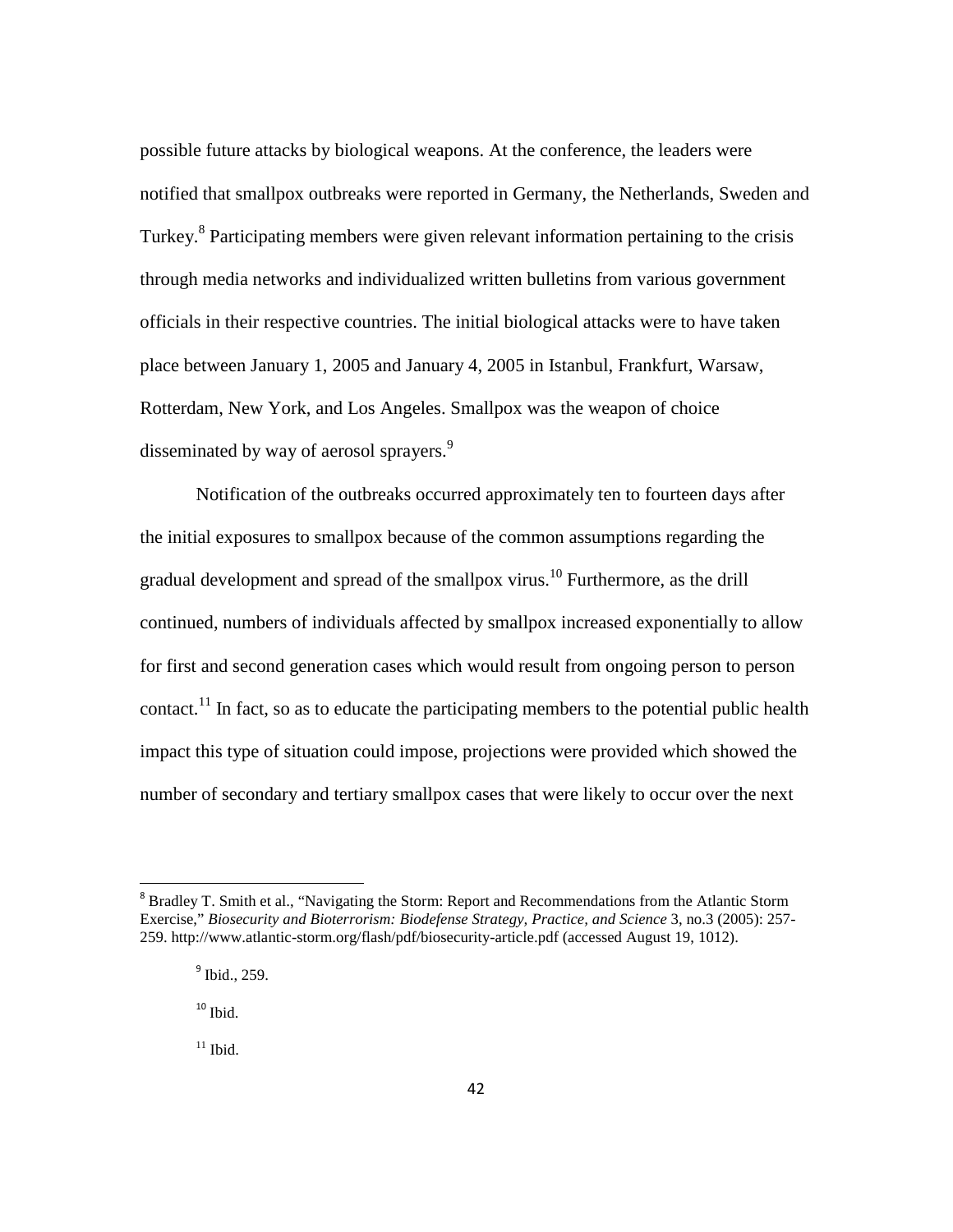30 days, as a result of person to person contact.<sup>12</sup> In addition to the alarming increase in the number of people to become infected with the smallpox virus, the scenario brought awareness to the available quantities of smallpox vaccinations needed to address attacks of this magnitude. As of January 14, 2005, the date of the scenario, 720 million doses of smallpox vaccination were available globally.<sup>13</sup> This figure reflected enough vaccinations for approximately 10% of the world's population.<sup>14</sup> The reality was that many countries did not have access to smallpox vaccinations, and only 9 countries had enough to effectively vaccinate their countries' population.<sup>15</sup> At the end of the mock drill, program participants discussed possible ways to improve biosecurity on an international level, and offered several recommendations to manage biological attacks. Of the recommendations offered, the following are listed for analysis:

> The U.S. should work with the international community to plan for coordinated responses to major bioattacks and epidemics. Such plans should include strategic and operational detail commensurate with other major international security agreements and organizations.<sup>16</sup>

The U.S. and its allies should strengthen their own national plans to respond to biothreats and encourage other countries to do the same. $17$ 

<sup>&</sup>lt;sup>12</sup> Bradley T. Smith et al., "Navigating the Storm: Report and Recommendations from the Atlantic Storm Exercise," *Biosecurity and Bioterrorism: Biodefense Strategy, Practice, and Science* 3, no.3 (2005): 259.

 $13$  Ibid.

 $^{14}$  Ibid.

 $15$  Ibid.

<sup>&</sup>lt;sup>16</sup> Ibid., 261.

 $17$  Ibid., 263.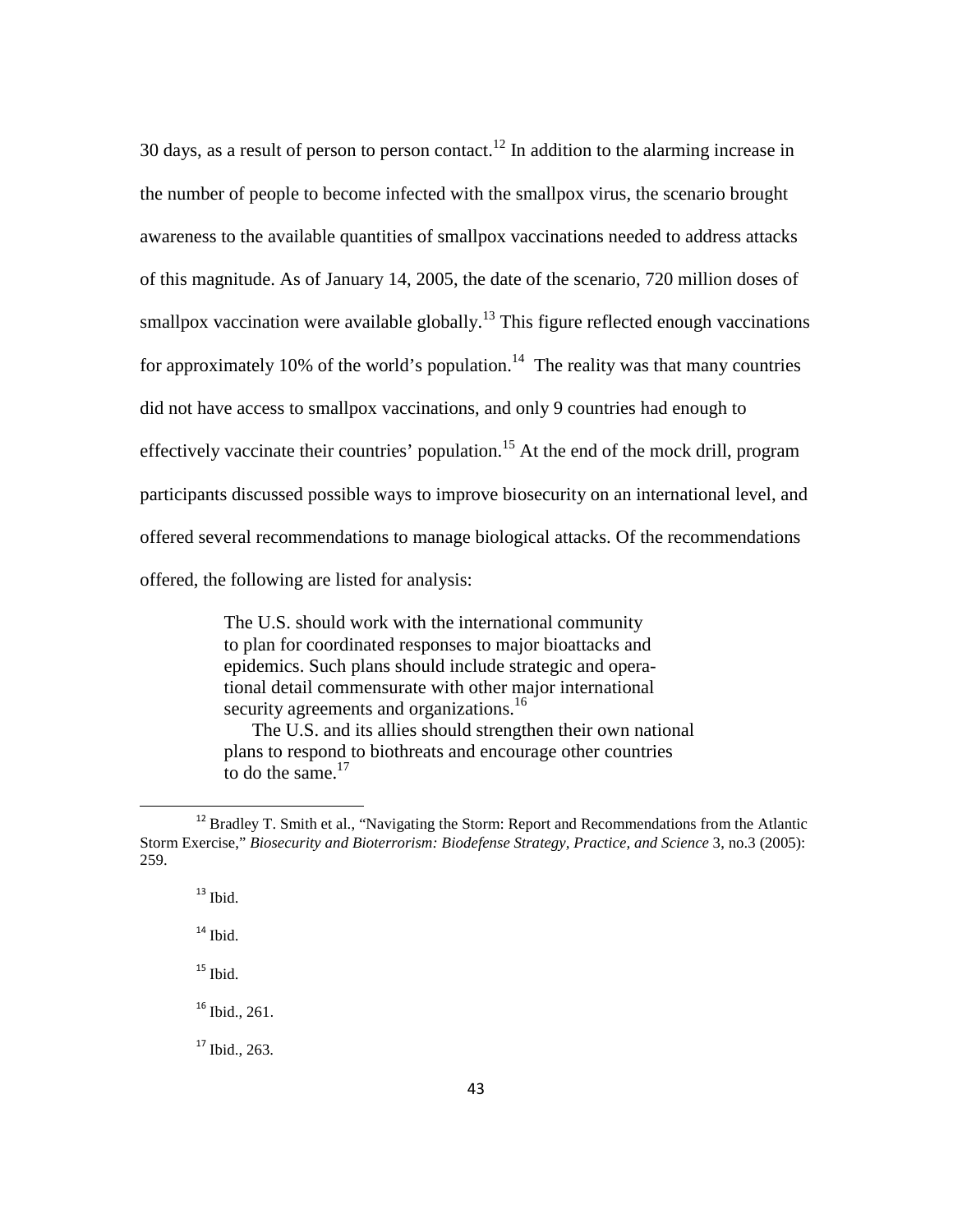Leaders in the U.S. and other countries need to be prepared to communicate effectively with the public during a crisis.<sup>18</sup> The absence of available drugs, vaccines, diagnostic tests, the inadequacies of health information systems, and the lack of mass distribution systems for medicines and vaccines will limit leaders' capacities to deal with large-scale epidemics.<sup>19</sup>

The Atlantic Storm exercise unveiled a lack of coordination at the international level in regard to biosecurity. Furthermore, it brought awareness to how ill-prepared the greater international community was as it applied to effectively managing and/or preventing potential acts of bioterrorism. The suggestion that the U.S. refine its own countermeasures and collaborate with other countries to ensure a cohesive, systematic approach to emergency preparedness is both practical and necessary. Terrorism has no distinct boundary; therefore, preventative measures should be consistent, must be aggressive and above all, must be effective. As far as effective communication with the public at large, emergency personnel must convey the most accurate information, without causing unnecessary alarm, to the community. In addition, emergency responders must portray a modicum of uncertainty and panic—coupled with large amounts of compassion and assurance—so that community members comprehend the severity of the threat at hand, yet believe in the processes created to minimize ruin and potential societal collapse. As a result of improving and developing individual response plans, collaboration between countries will highlight all of the best available procedures and offer plausible strategies

ı

<sup>&</sup>lt;sup>18</sup> Bradley T. Smith et al., "Navigating the Storm: Report and Recommendations from the Atlantic Storm Exercise," *Biosecurity and Bioterrorism: Biodefense Strategy, Practice, and Science* 3, no.3 (2005): 265.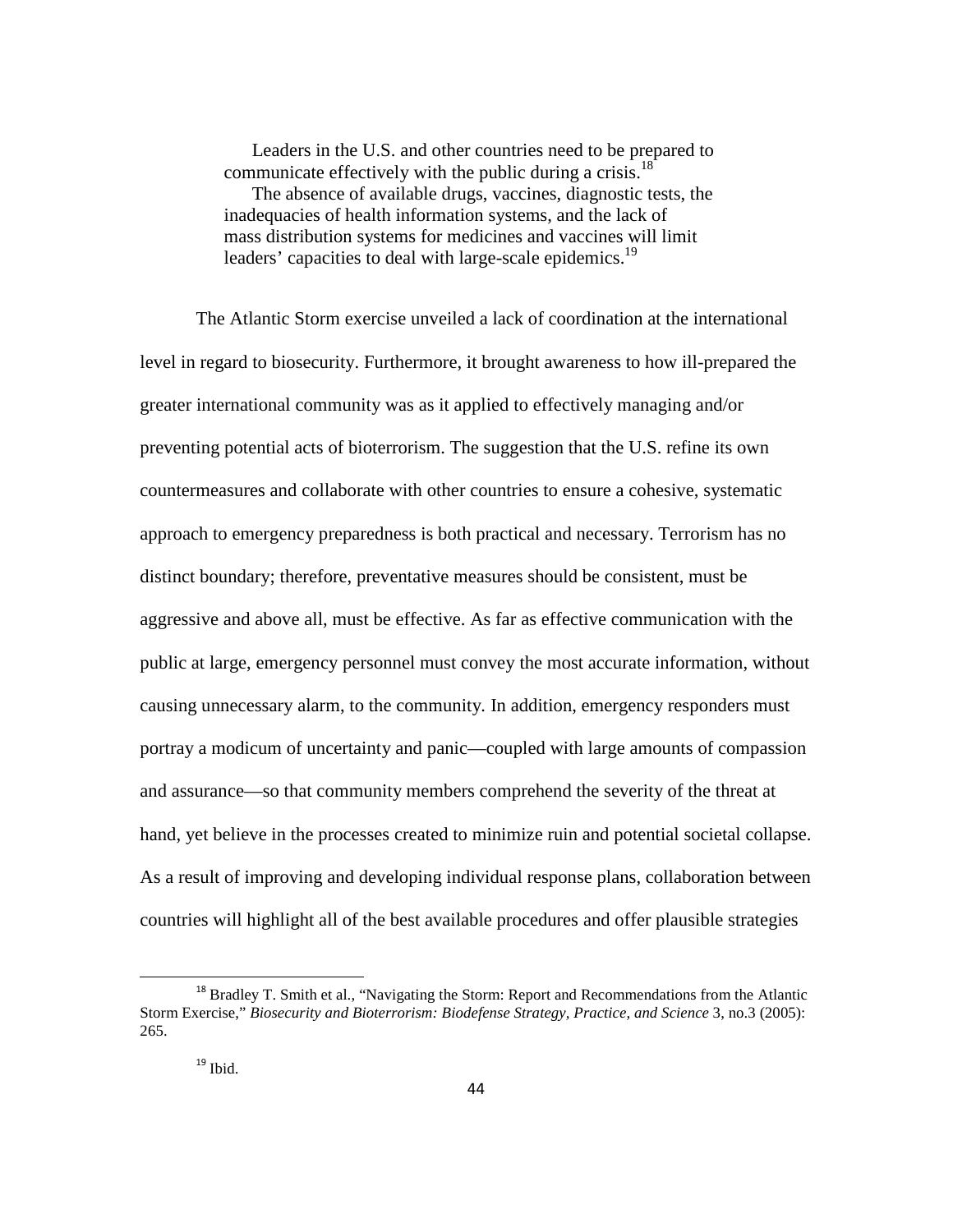to incorporate these procedures; furthermore, strategies that have been tested and reengineered, as often as necessary, will enable the creation of effective legislation where necessary.

While the Atlantic Storm drill was exercised over three years after the Dark Winter drill, and after a real-life Bacillus anthrax scare event, it is surprising to report the similarities in dysfunction between the two drills; specifically, neighboring states or countries wanting to close their borders because of fear about the threat, as well as insecurity about the availability of an effective cure for the threat to serve the entire community in a timely manner.<sup>20</sup> This behavior is clearly indicative of people's fear of the unknown, individual's desire to protect self first, and signifies a level of reluctance to embrace what may likely appear as ad hoc preparedness measures, rather than well reasoned, tested solutions. Consequently, continuous efforts to educate communities about the creation and distribution of available resources and legislation, with provisions, which seeks to monitor the international situation, and allows for the injection of feasible countermeasures as often as necessary, is in order.

# **An Analysis of TOPOFF 3**

Top Officials 3, also named TOPOFF 3 and T3 FSE, was the last emergency terrorist response drill of a three-part series performed in the U.S. It consisted of both chemical and biological agents and involved over 200 agencies, national and

<sup>&</sup>lt;sup>20</sup> Bradley T. Smith et al., "Navigating the Storm: Report and Recommendations from the Atlantic Storm Exercise," *Biosecurity and Bioterrorism: Biodefense Strategy, Practice, and Science* 3, no.3 (2005).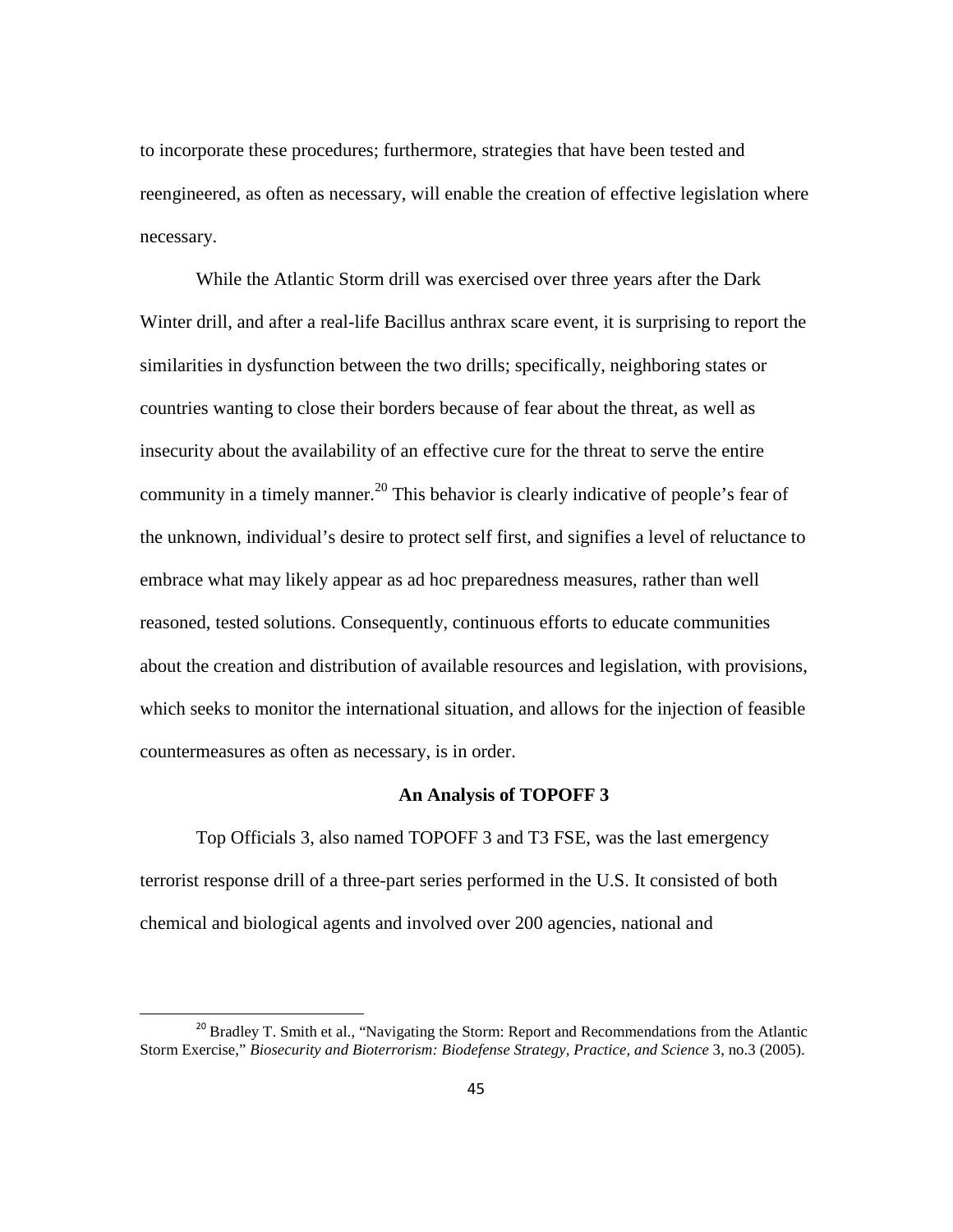international, public and private.<sup>21</sup> The drill was orchestrated April 4 through April 8, 2005, with simulated attacks occurring in the counties of Union and Middlesex New Jersey, and the city of New London Connecticut.<sup>22</sup> International drills were also scheduled to occur in conjunction with these domestic exercises in the United Kingdom and Canada; these drills were entitled ATLANTIC BLUE and TRIPLE PLAY respectively.<sup>23</sup> The scenario was as follows:

> T3 FSE begins as terrorists, planning attacks in the New York and Boston metropolitan areas, suspect their plans are comprimised. They react by accelerating their original schedule, deploying a vehicle-based biological agent dispersal device in New Jersey. Seriously ill patients begin to overwhelm local hospitals. As the scenario unfolds, every county in New Jersey will need a Point of Dispensing (POD) for antibiotics. Meanwhile, the chemical weapon attack originally planned for Boston is also accelerated and executed in New London, Connecticut, augmented with a vehicle-based improvised explosive device.<sup>24</sup>

TOPOFF 3 was a unique preparatory exercise because it explored reactions and responses to chemical and biological attacks occurring simultaneously nationally and internationally, by way of explosive agents mimicking car bombings. Drills of this type are necessary so that various systems, such as defense systems and emergency systems can learn from one another's strengths and improve on the weaknesses of the agencies

 $\overline{\phantom{0}}$ 

 $23$  Ibid.

 $24$  Ibid.

<sup>&</sup>lt;sup>21</sup> Global Security, "Homeland Security: TOPOFF3," Global Security, http://www.globalsecurity.org/security/ops/index\_topoff3.htm (accessed September 19, 2012).

 $22$  Ibid.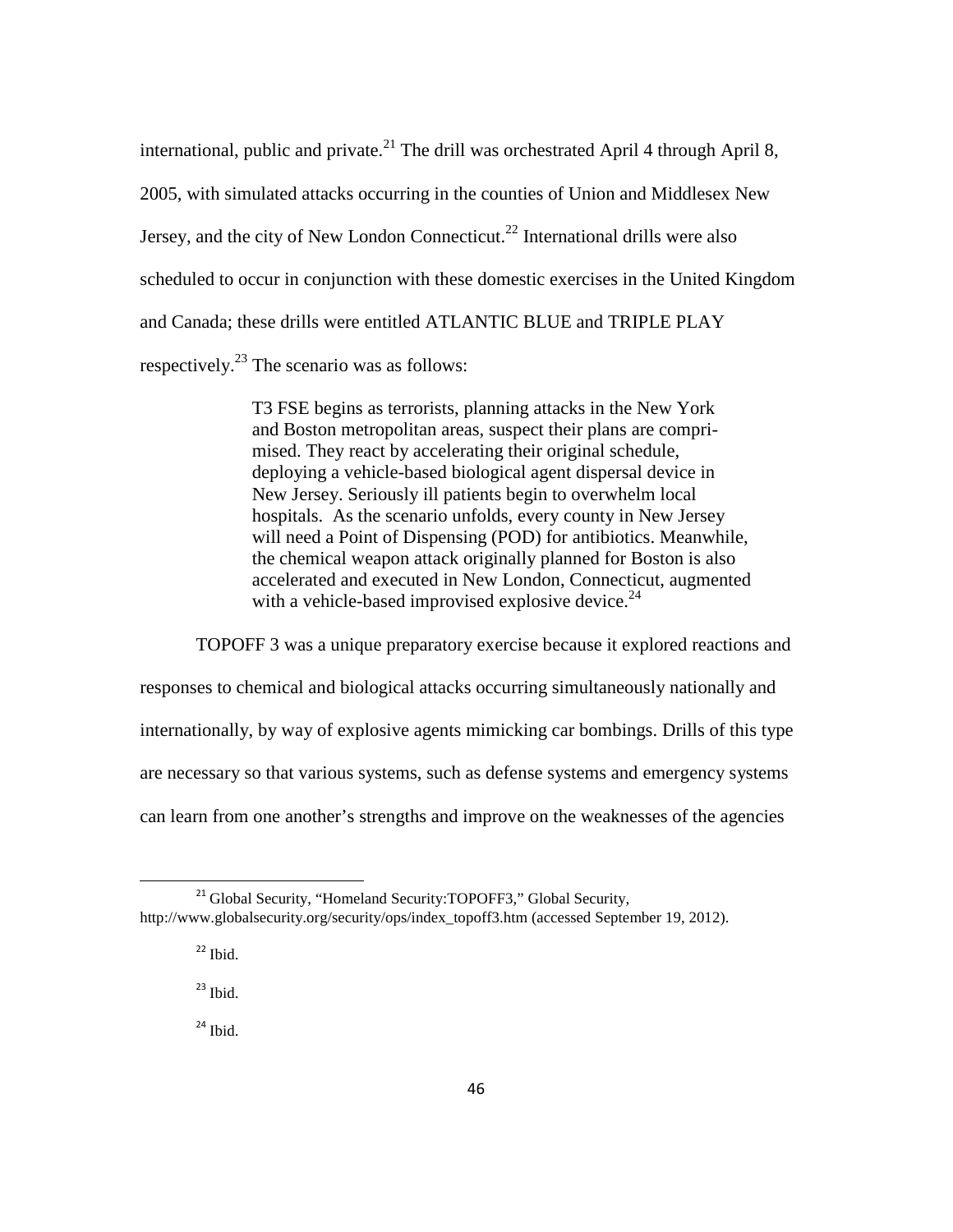also. Additionally, these practice sessions offer opportunities to implement newly created legislation, and provide an avenue to critique and refine existing legislation in an attempt to provide a uniform emergency structure which will continually improve the public welfare.

## **Local Readiness Planning**

State and local government agencies collaborate to ensure that the homeland is as safe as possible. State National Guard response forces conduct mock drills and practice decontamination procedures routinely to review new courses of action, and explore new philosophies that may have emerged in the fight against terrorism. During mock drill sessions, military chemical specialists determine where "hot-spots"<sup>25</sup> may occur, where "fall-out zones"<sup>26</sup> would likely result, as well as what type of agent or agents would produce the observed effects. Examples of these ongoing scenarios include "dirty-bomb drills"<sup>27</sup> and hydrogen cyanide chemical drills. Additionally, RECON, Search and Rescue, and building collapse scenarios are practiced.<sup>28</sup>

Although attacks by biological and chemical agents cannot be classified as new occurrences, the myriad possibilities and methods by which these attacks can occur require that they be constantly addressed as new problems requiring new solutions.

 $25$  Army National Guard Specialist  $229<sup>th</sup>$  Chemical Division, interview by author, Richmond, Va, November 20, 2011. All interviews were confidential; the name of the interviewee was withheld by mutual agreement.

 $26$  Ibid.

 $27$  Ibid.

 $28$  Ibid.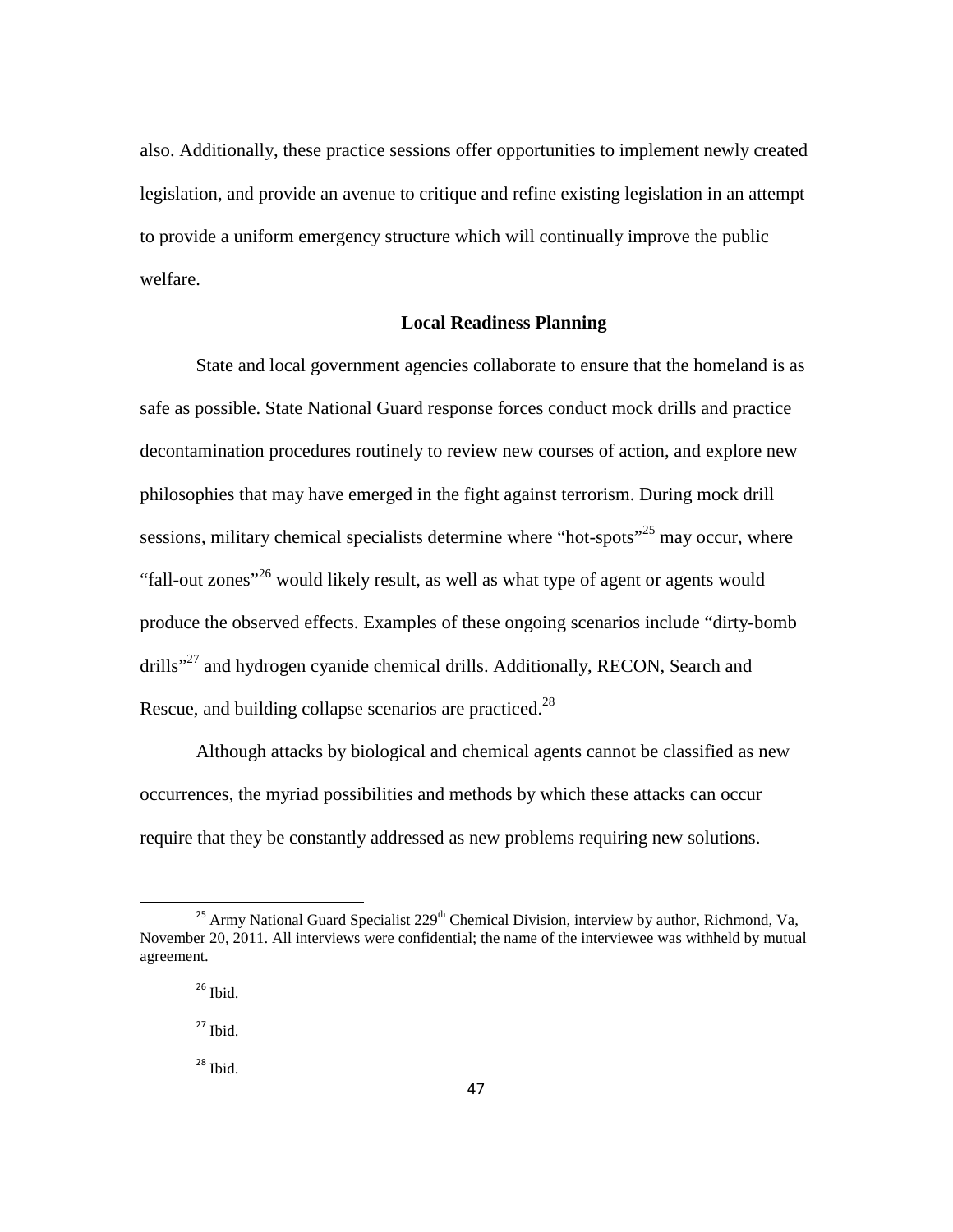Terrorists are constantly creating new technologies and engaging in new activities to disrupt the American quality of life. As a result, effective policies must be overarching, yet adaptable enough to impact the ever-changing environment. Analyses of previous attacks, such as Dark Winter, as well as critical reviews of mock drills, such as Atlantic Storm, reveal that attacks by biological or chemical agents are not as conventional as attacks by traditional weapons of mass destruction. First of all, biological or chemical attacks can take affect without warning, and without the host's awareness. At the same time, because of variances in factors such as how quickly the biological agent will multiply, or how likely the chemical agent is to transfer from person to person, depending upon the toxin used, extensive lengths of time can pass before people begin to feel ill, or physical symptoms such as bleeding, convulsions, burns, boils, rashes, etc., $^{29}$  present themselves, alerting individuals to potential situations or dangers. As a means of minimizing the potentially catastrophic results of biological and chemical attacks, it is imperative that federal, state and local governments work in tandem with the lay public to promote effective policies that serve to enforce a safe environment for all who wish to call America home.

# **The BioWatch Program**

What can be done to ensure the safety of the homeland when so many resources are available to those who seek to cause harm? Preparatory drills are one important aspect of readiness planning, however, they must be accompanied by proactive legislation in

<sup>29</sup> Anthony H. Cordesman, *Terrorism, Asymmetric Warfare, and Weapons of Mass Destruction: Defending the U.S. Homeland (*Connecticut: Praeger Publishers, 2002), chap. 4, under "Table 4.8 The Effects of Iraq's Biological Weapons," Kindle ebook.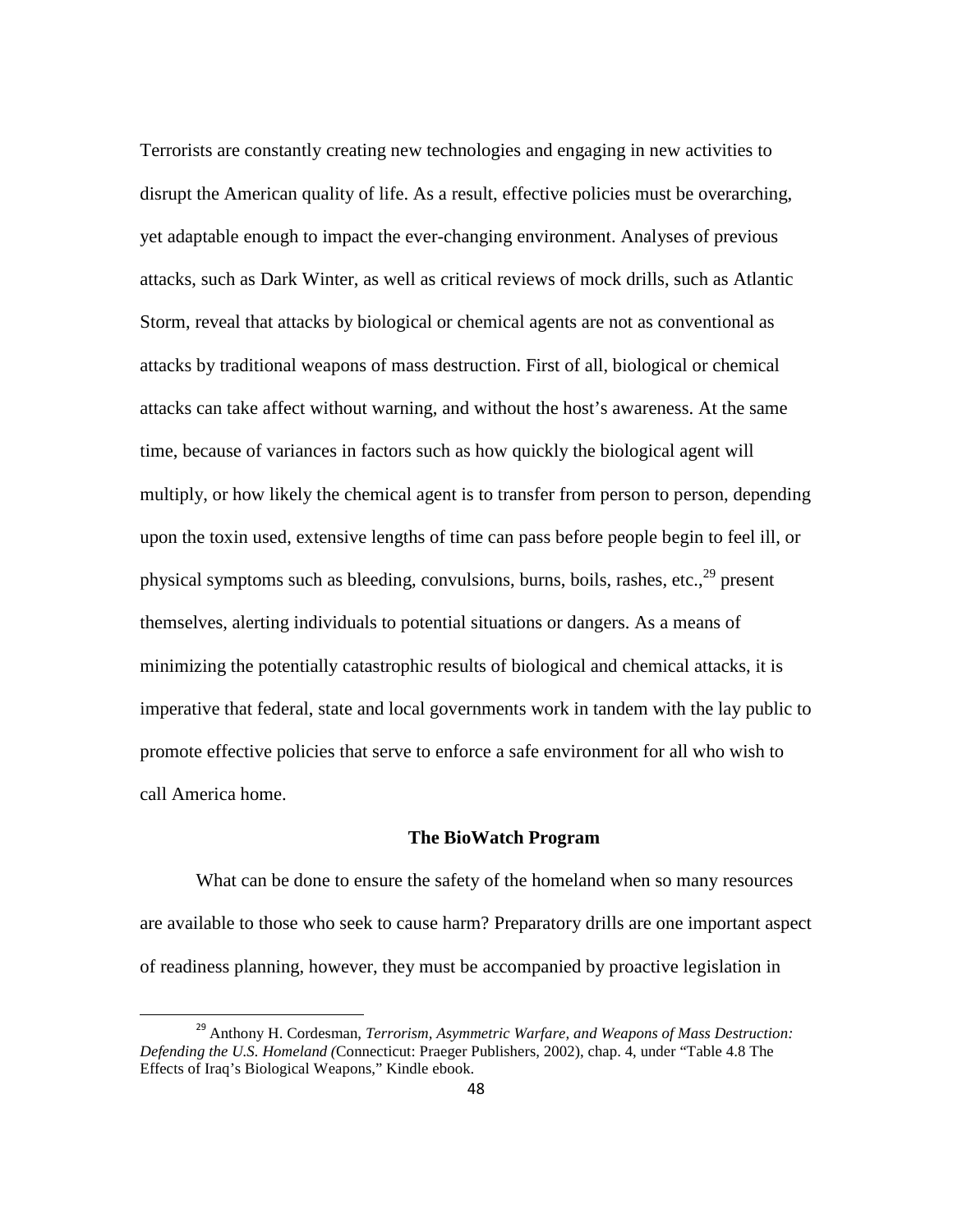order to be effective. Since the heinous attacks of September  $11<sup>th</sup>$ , many meaningful pieces of legislation have been introduced in hopes of reducing the threat of danger. While this is a necessary process, a more necessary process is one that allows for constant collaboration between all entities with responsibilities tied to protecting the homeland, and also requires reconsideration as often as necessary to ensure the full benefit of all available resources. One such resource is the *Bio Watch Program* which works in conjunction with the *Biological Warning and Incident Characterization System Program*. This progressive form of legislation, instituted in response to requests from local and state entities, involves the collaborative efforts of the Department of Homeland Security, the Environmental Protection Agency, The Centers for Disease Control and Protection, and The Federal Bureau of Investigation.<sup>30</sup> The purpose of this program is to serve as a monitor for the presence of harmful pathogens that may be present in the air. The system will then alert public health officials and relevant government agencies of the presence of these agents. The system operates by way of specialized aerosol sampler devices mounted on Environmental Protection Agency monitoring stations, testing and analyzing the quality of air and airborne particles passing through its filters.<sup>31</sup> Hence, the detection of potentially harmful pathogens present in the air that are likely to cause hazardous conditions in the homeland. While the complete list of pathogens for which the system monitors is not public knowledge, a partial list is available and includes harmful agents

ı

 $30$  Dana A. Shea and Sarah A. Lister, "The BioWatch Program: Detection of Bioterrorism," Congressional Research Service Report No. RL 32152 (November 2003), http://www.fas.org/sgp/crs/terror/RL32152.html (accessed September 23, 2012).

 $31$  Ibid.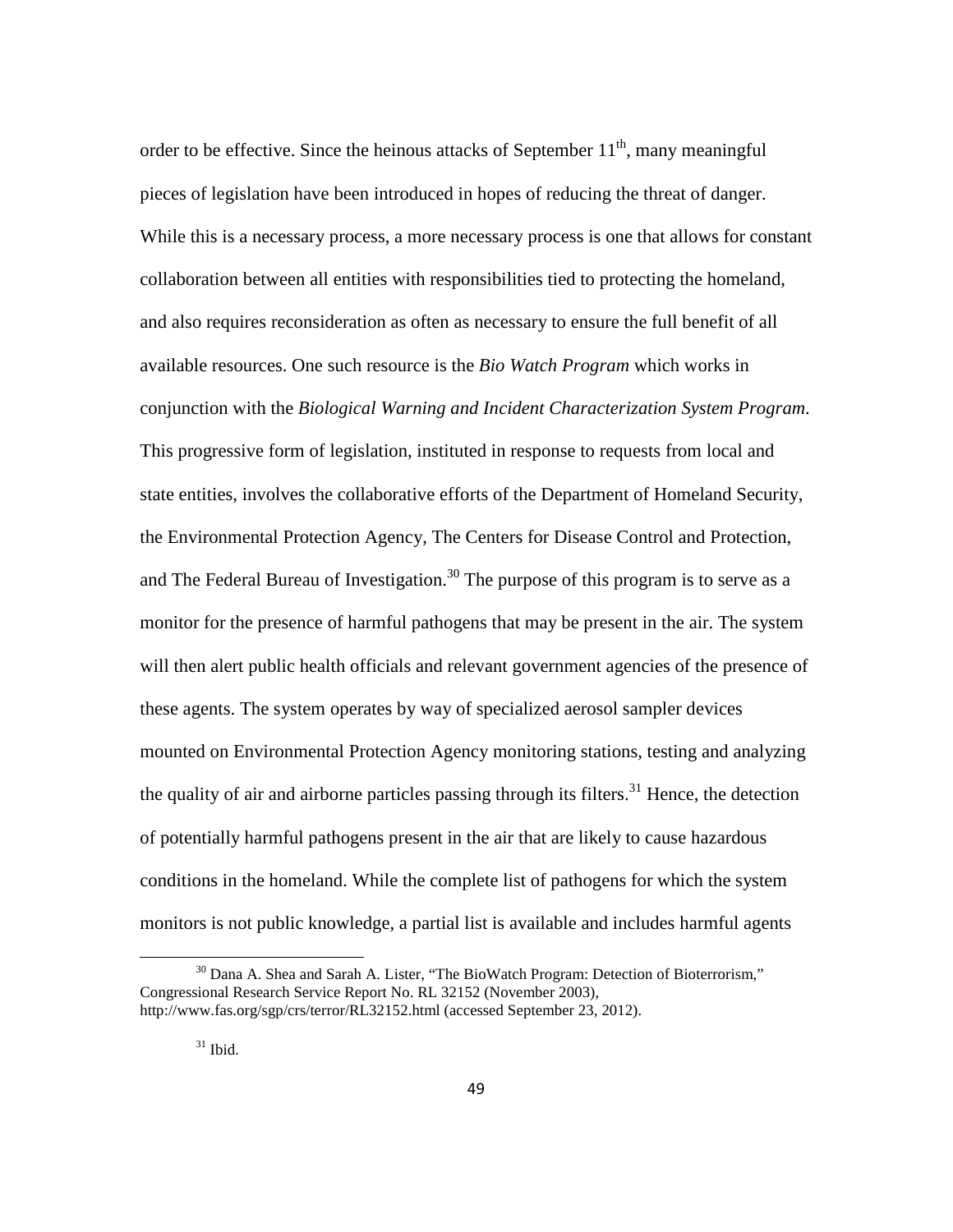such as Bacillus anthrax and smallpox.<sup>32</sup> Presently, this program has been implemented in 31 cities, with hopes of expanding to 120 in the near future.<sup>33</sup> Once it has been determined that dangerous pathogens are present in the air, the Bio Watch triggers the Biological Warning and Incident Characterization System, which serves to assess the level for which emergency public health intervention is necessary. An important aspect of this program is that it allows local agencies to customize its features to coordinate with the established emergency preparedness plans already implemented in those areas.<sup>34</sup> Readiness planning programs, similarly as with all other defense mechanisms, though necessary, are not implemented and maintained without incurring expense. Although the exact cost associated with this program is not readily available, it is reported that the cost of implementation per city is approximately \$1 million, with an annual operational budget of \$1 million per city as well.<sup>35</sup>

 $33$  Ibid.

<sup>&</sup>lt;sup>32</sup> Dana A. Shea and Sarah A. Lister, "The BioWatch Program: Detection of Bioterrorism," Congressional Research Service Report No. RL 32152 (November 2003), http://www.fas.org/sgp/crs/terror/RL32152.html (accessed September 23, 2012).

<sup>&</sup>lt;sup>34</sup> Department of Homeland Security, "Biological Warning and Incident Characterization," Department of Homeland Security, http://www.sandia.gov/mission/homeland/factsheets/archive/BWIC\_factsheet.pdf (accessed September 23, 2012).

<sup>&</sup>lt;sup>35</sup> Dana A. Shea and Sarah A. Lister, "The BioWatch Program: Detection of Bioterrorism," Congressional Research Service Report No. RL 32152 (November 2003), http://www.fas.org/sgp/crs/terror/RL32152.html (accessed September 23, 2012).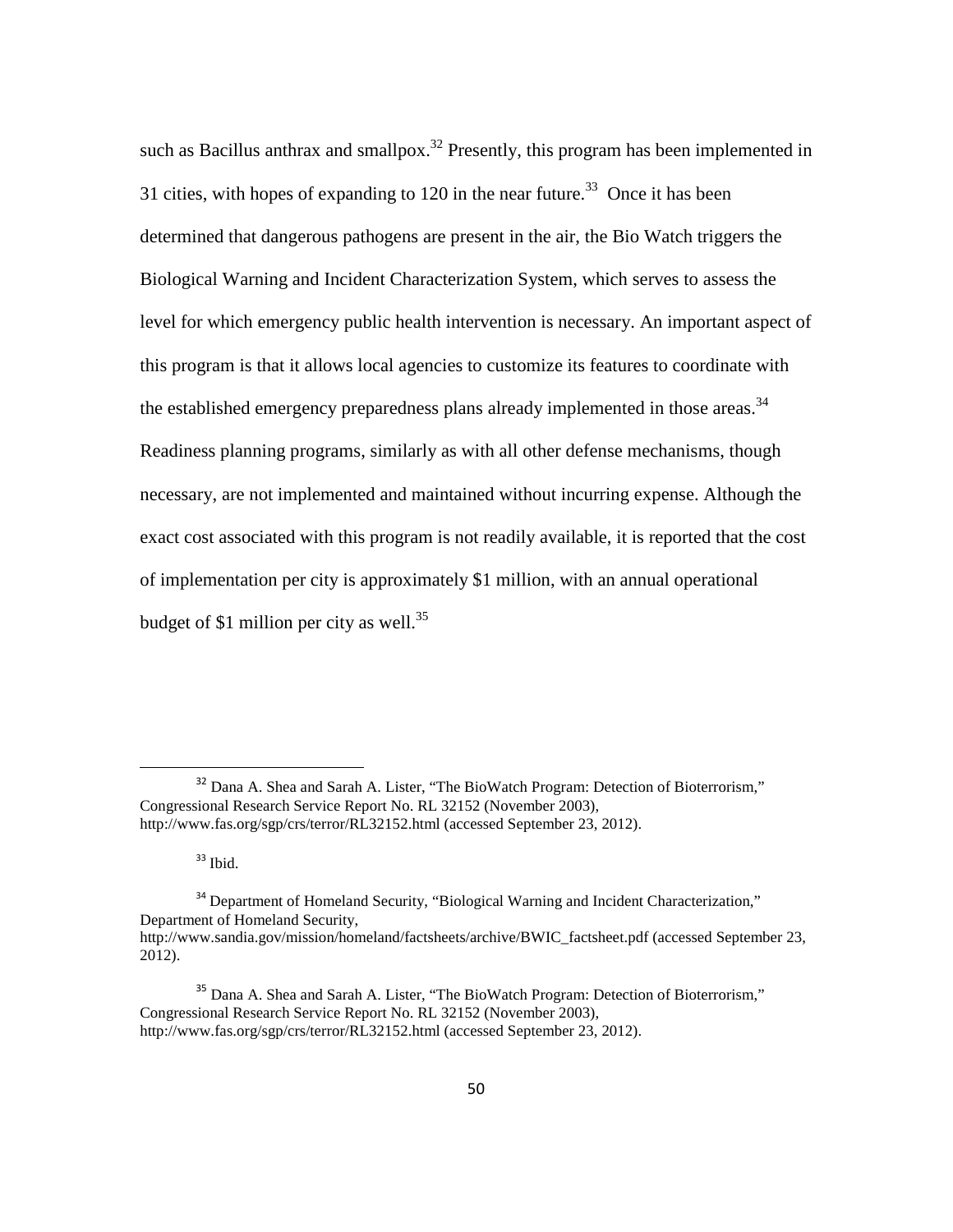## **The Biological Weapons Convention Treaty**

Despite the fact that much focus has been given to the creation and implementation of new legislation that seeks to prohibit the proliferation of harmful biological and chemical agents, careful attention should be given to older pieces of legislation which can serve to be very effective in the current fight against bioterrorism. *The Biological Weapons Convention Treaty* was introduced over thirty years ago; as mentioned in an earlier part of this thesis, President Nixon pushed for this legislation in hopes of eliminating biological warfare. This treaty is available to any country for an indefinite time period.<sup>36</sup> The terms of *The Biological Weapons Convention Treaty* are still relevant today, even as Americans have become more exposed to newer methods of bioterrorism. This treaty seeks to limit the possibility of harmful biological agents reaching the public at large by completely eliminating:

> The development, stockpiling, acquisition, retention, and production of biological agents and toxins 'of types and in quantities that have no justification for prophylactic, protective or other peaceful purposes;' weapons, equipment, and delivery vehicles 'designed to use such agents or toxins for hostile purposes or in armed conflict.' The transfer of or assistance with acquiring the agents, toxins, weapons, equipment, and delivery vehicles described above.<sup>37</sup>

The Biological Weapons Convention opened for signature and acceptance on April 10, 1972, after approval from the United Nations, and was enforced officially on March 26,

<sup>&</sup>lt;sup>36</sup> Arms Control Association, "The Biological Weapons Convention (BWC) At A Glance," Arms Control Association, http://www.armscontrol.org/factsheets/bwc (accessed October 8, 2012).

 $37$  Ibid.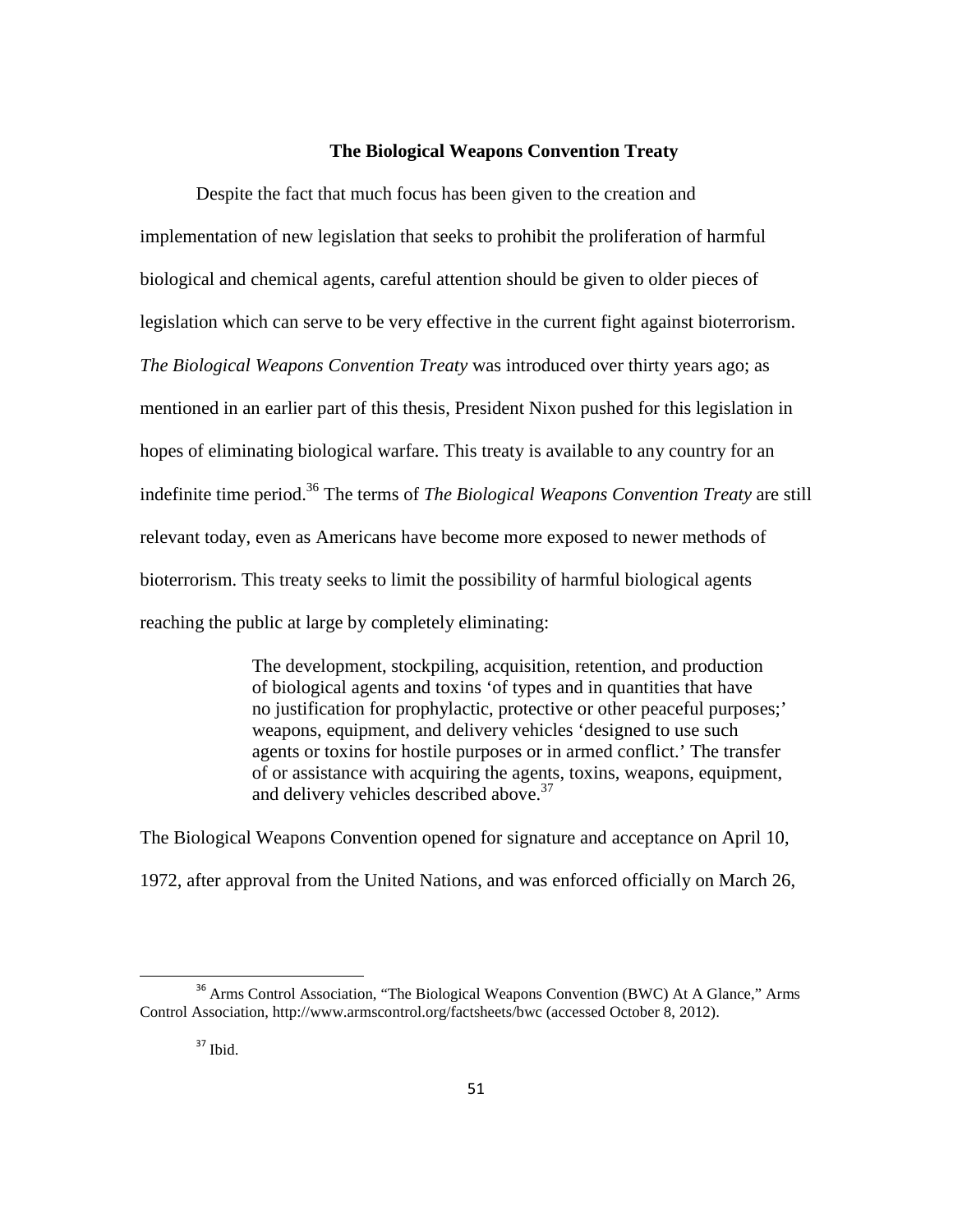1975.<sup>38</sup> To date, there are 165 State Parties and 12 signatories.<sup>39</sup> In theory, membership in the convention requires compliance with the established guidelines, and offers provisions where state members can lodge complaints to the United Nations' Security Council, in the event state members fail to conform to the rules and regulations. Under the provisions of the Treaty, certain countries have veto power over the biological weapon convention investigation decisions of the Security Council.<sup>40</sup> Members of the Convention meet every five years to review the terms of the Treaty. $41$ 

 Over the course of the Convention's existence, there have been violations of the rules and regulations. In fact, as recently as 2001, there have been violations of the convention's provisions by Iraq, Libya, and North Korea, and in 2002, Cuba was added to list of offenders.<sup>42</sup> The last five year review conference, which was the seventh review conference for the Convention, took place in December, 2011, and the following declaration was released: "under all circumstances the use of bacteriological (biological) and toxin weapons is effectively prohibited by the Convention and affirms the determination of States parties to condemn any use of biological agents or toxins other than for peaceful purposes, by anyone at any time."<sup>43</sup> This legislation is an excellent first

<sup>38</sup>Ibid.

 $\overline{\phantom{0}}$ 

 $40$  Ibid.

 $41$  Ibid.

<sup>42</sup> Ibid.

<sup>43</sup> Ibid.

<sup>&</sup>lt;sup>39</sup> Arms Control Association, "The Biological Weapons Convention (BWC) At A Glance," Arms Control Association, http://www.armscontrol.org/factsheets/bwc (accessed October 8, 2012).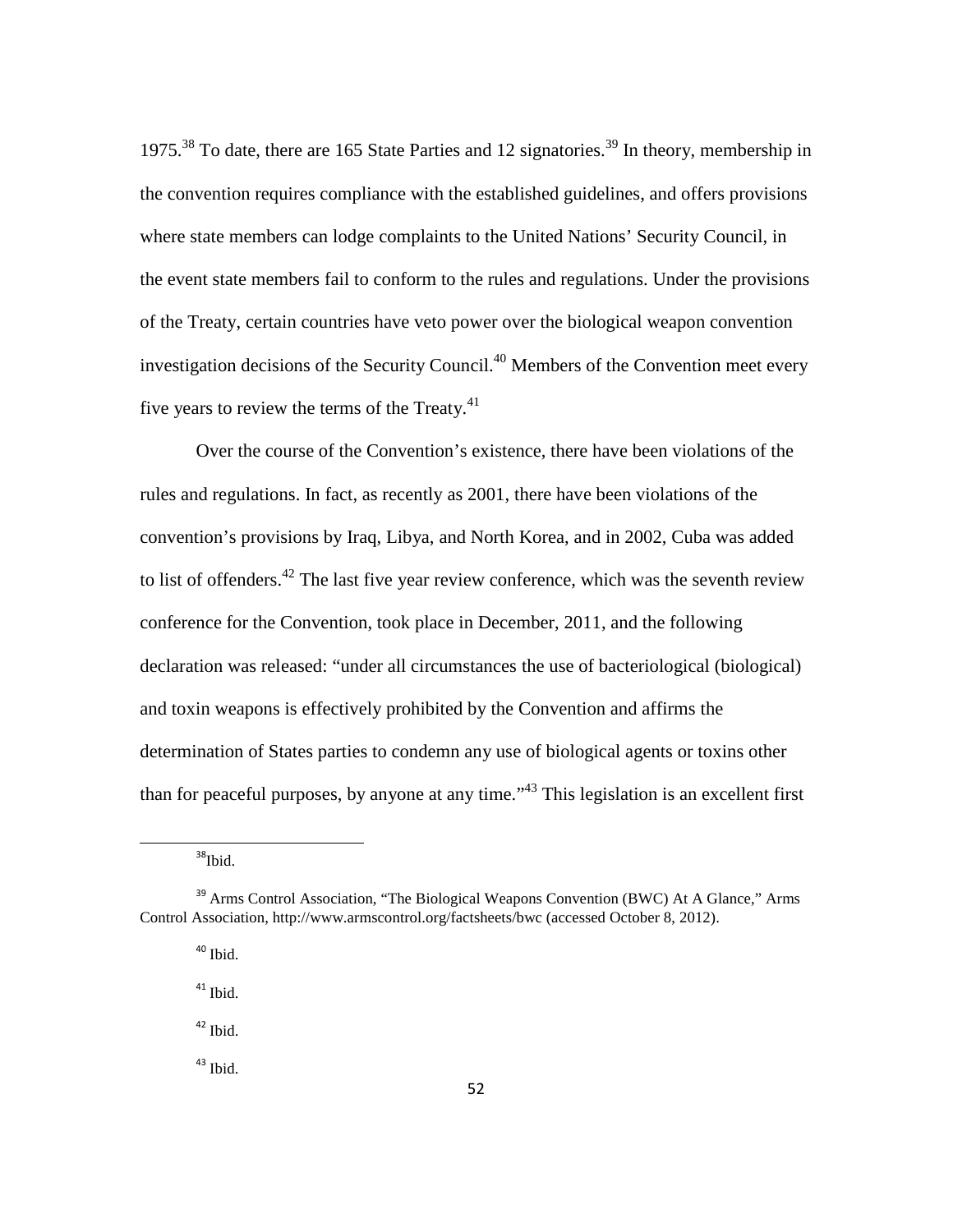line defense mechanism for controlling the production and unauthorized use of harmful biological and chemical agents. If participating countries agree to refrain from engaging in this prohibited activity, then the likelihood that these types of agents will be available to cause detriment to the homeland, and other nations as well, is greatly reduced. In addition, if participating countries require strict conformance to the treaty, and collectively support harsh measures for violators, the number of offenders would also be greatly reduced. Furthermore, if breaches in the treaty's provisions were taken as matters of national and international security, with the full backing of the United Nations for those who dare to violate the terms of the agreement, perhaps fewer countries would engage in blatant disregard for the Convention. While it is important to state the rules and voice requirements, it is equally as important to enforce the standard, and require adherence. Incidentally, enforcing the standard has little to do with intimidation and vengeance, and more to do with projecting the seriousness of the Convention's commitment to counterbioterrorism. Once this first line of defense is secure, monitoring the second lines of defense will prove to be much easier. Newly created legislation, such as the *Project Bioshield Act of 2004*, *Executive Order 13546,* and *Sections 2332a and 175 of Title 18 US Code,* all serve to complement this older piece of legislation, and if used in conjunction with, will only seek to enhance the development of bioterrorism strategies.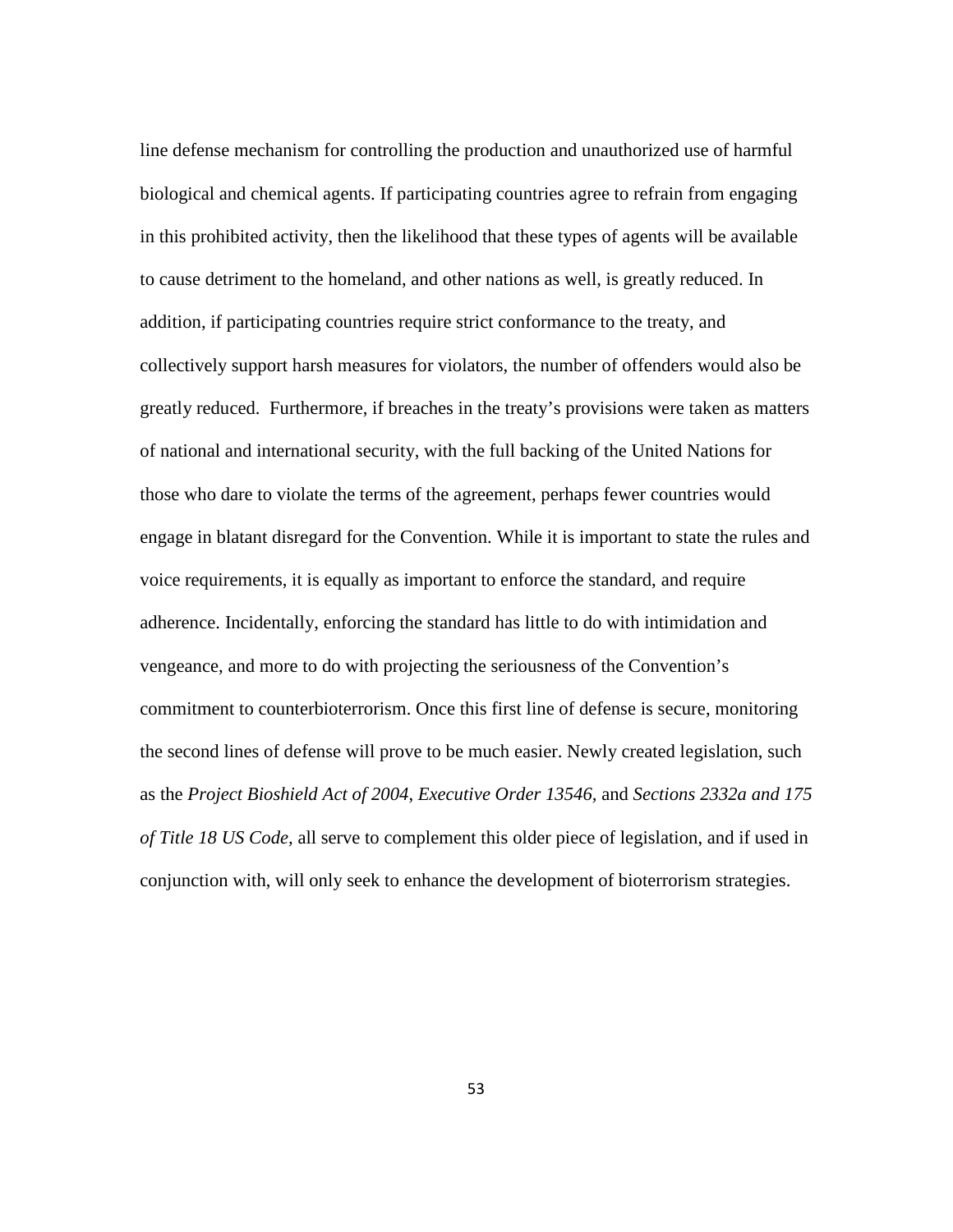#### **CHAPTER SIX**

#### **THE THREAT OF BIOTERRORISM SHAPES AMERICAN CULTURE**

An important element of this thesis is analyzing whether Americans have conceptualized the ramifications that acts of bioterrorism would have on the culture. Culture of course, is being considered in the broadest context possible; a means of identifying with and exploring individuals' customs, ideas, beliefs, values and attitudes about everything. When individuals consider how potential acts of bioterrorism would impact their lifestyles, admittedly enough, the concept appears quite daunting. This notion is not given to cause feelings of extreme fear or helplessness, but rather to encourage concern and a degree of healthy dialogue, where appropriate, about the safety and protection of the homeland. Furthermore, as responsible habitants of the homeland, would it not be in the best interest of all concerned to repeatedly explore and improve upon existing methods which seek to maintain and preserve resources, whether social, political or economic?

### **Bioterrorism Legislation/Protocols May Limit Personal Freedoms**

As individuals embrace the concept of existing in an environment which engages in countermeasures to protect its borders from the dangers of biological or chemical attacks, they will probably reflect on the limits to personal freedoms that such practices create. Security measures and procedures, as well as legislation which were originally created to protect the homeland, will likely now be thought of as invasive, offensive and intrusive. As with any other life-altering event, the reaction to terrorist activity will cause some degree of shift in the normal order of things. If the nation is at risk for war, and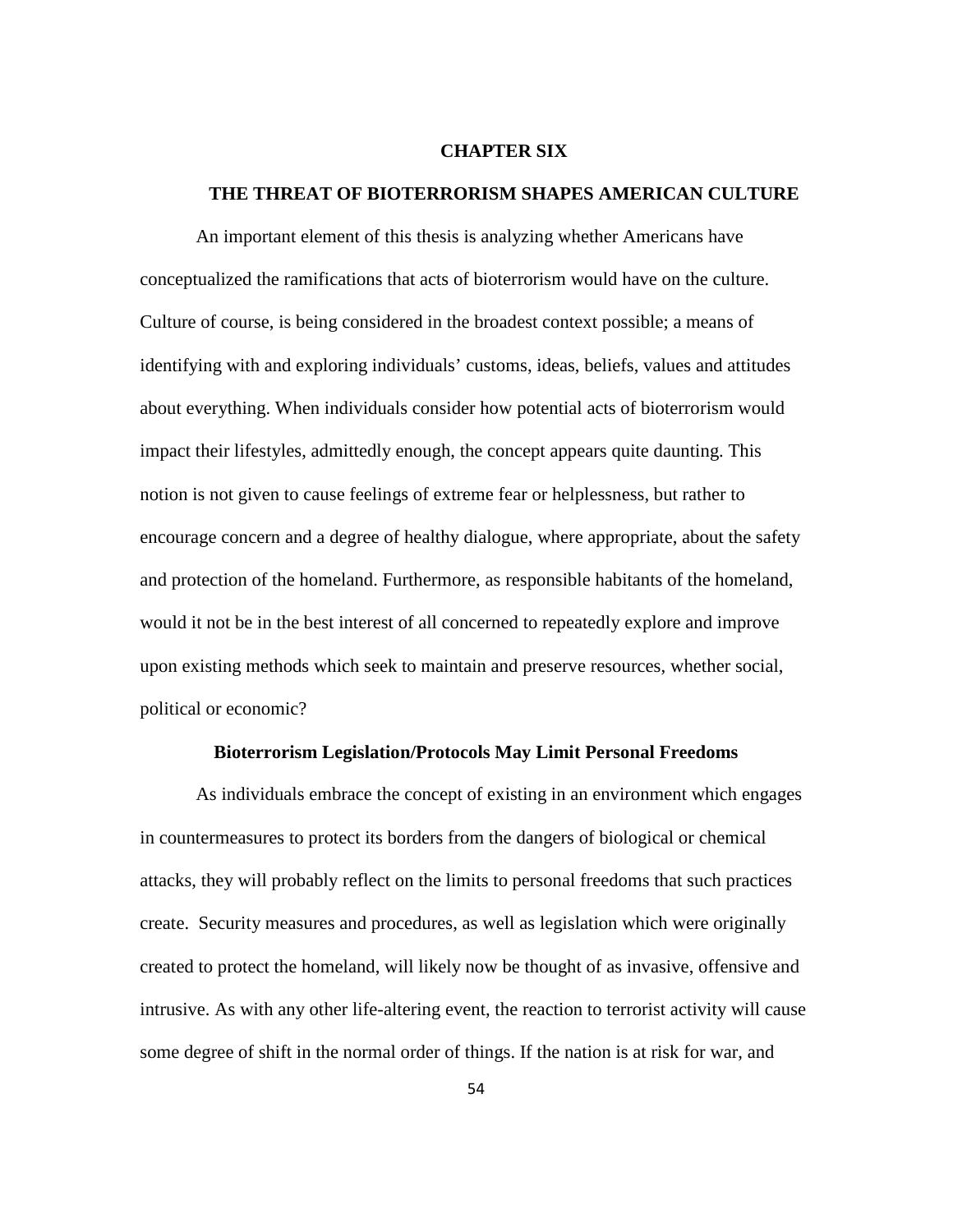individuals expect the government to get a handle on situations that compromise the wellbeing of the homeland, there will likely be some restriction in personal freedoms for the sake of security. However, the expectation of every citizen should be that the government maintain a balance between lawful and necessary, as it applies to enforcing boundaries. Certainly the writers of the Constitution knew that in order to protect liberties, there must be some strong defense measures taken against the enemy; however, there must be a reasonable extent to which forceful measures must extend. It has become increasingly difficult to refute the ideology that terrorist activity has significantly impacted the tone of American culture. In as much as life in general has changed since terrorist activity hit American shores, the quality of life individuals have come to expect is different also. For example, the Constitution offered citizens the opportunity to hold their government accountable and promised transparency in operation; however, since the confirmed terrorist activity of September  $11<sup>th</sup>$ , and the ongoing threat of acts of terrorism by any means, legislation which uniquely contradicts the Constitution has been adopted and considered legal. $<sup>1</sup>$ </sup>

 Over the course of many years, individuals have relied on the proficiency of the government to ensure the safety of new drugs and technologies for public use. In fact, individuals have come to expect the Food and Drug Administration to guarantee the

<sup>&</sup>lt;sup>1</sup> The Uniting And Strengthening America By Providing Appropriate Tools Required To Intercept And Obstruct Terrorism (USA PATRIOT ACT) Act of 2001, Public Law 107-56, 107<sup>th</sup> Cong., *U.S. Statutes at Large* 115 (2001). Excerpts for The USA Patriot Act reveal the government's authority to intercept wire, oral, and electronic communications relating to terrorism, authority to intercept wire, oral, and electronic communications relating to computer fraud and abuse offenses, authority for delaying notice of the execution of a warrant, etc. These practices significantly manipulate and misrepresent specific amendments to the Constitution.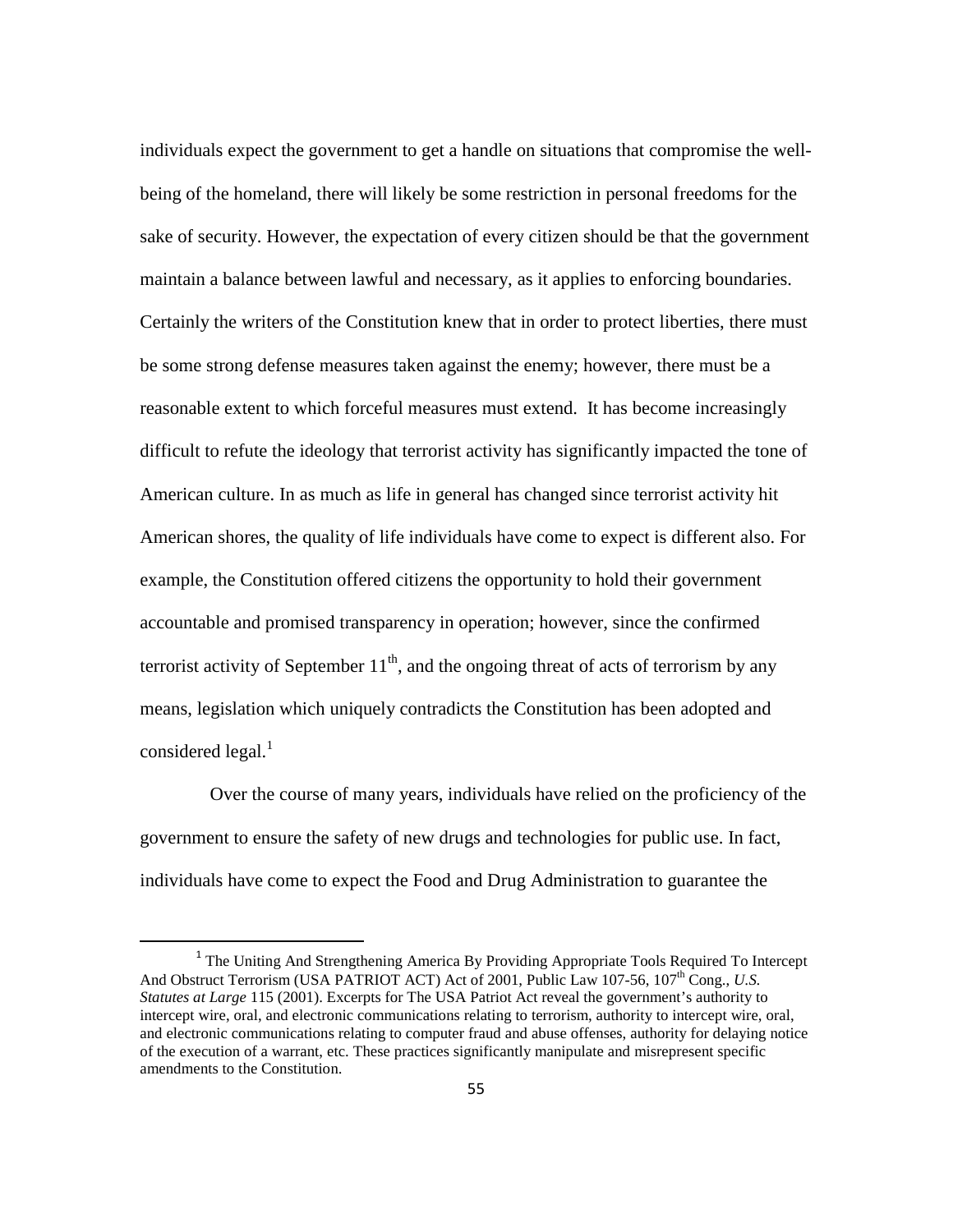safety of products before consumers are exposed or introduced to them. The threat of bioterrorism has caused a change in this once trusted method. Legislation now allows for emergency production and mass distribution of medicines and/or vaccinations, without following the necessary guidelines or waiting periods of approval, when needed to respond to biological attacks. $2$ 

Delving deeper into a scenario presented in an earlier portion of this thesis, unveils the potential for ethical debacles resulting from restrictions that proactive protective measures may create. During the Dark Winter drill, reference was made to hospital patient caseloads being overwhelmingly high because patient isolation needs increased, and many hospital workers refused to report to work because they feared catching disease—being affected by it—and potentially passing it on to family members. Also of concern were hospitals in unaffected areas rejecting overflow patients from affected areas, and members of certain communities being denied access to vaccines. Members of the healthcare community are considered to be essential personnel, just as military personnel are. Healthcare workers who choose to neglect their duties or obligations to serve, are as much in violation of their commitments to protect and serve, and vows to do no harm, as police officers or military personnel who refuse to engage in potentially dangerous situations. While these workers have a right to exercise their civil liberties, in the vein that they are allowed to choose whether to report or not without being forced, their choices must not prevent other patients from receiving quality care. Refusing to report to work in these types of situations creates precarious situations,

ı

<sup>&</sup>lt;sup>2</sup> Project Bioshield Act of 2004, Public Law 108-276, 108<sup>th</sup> Cong, *U.S. Statutes at Large* 118 (2004):842-852.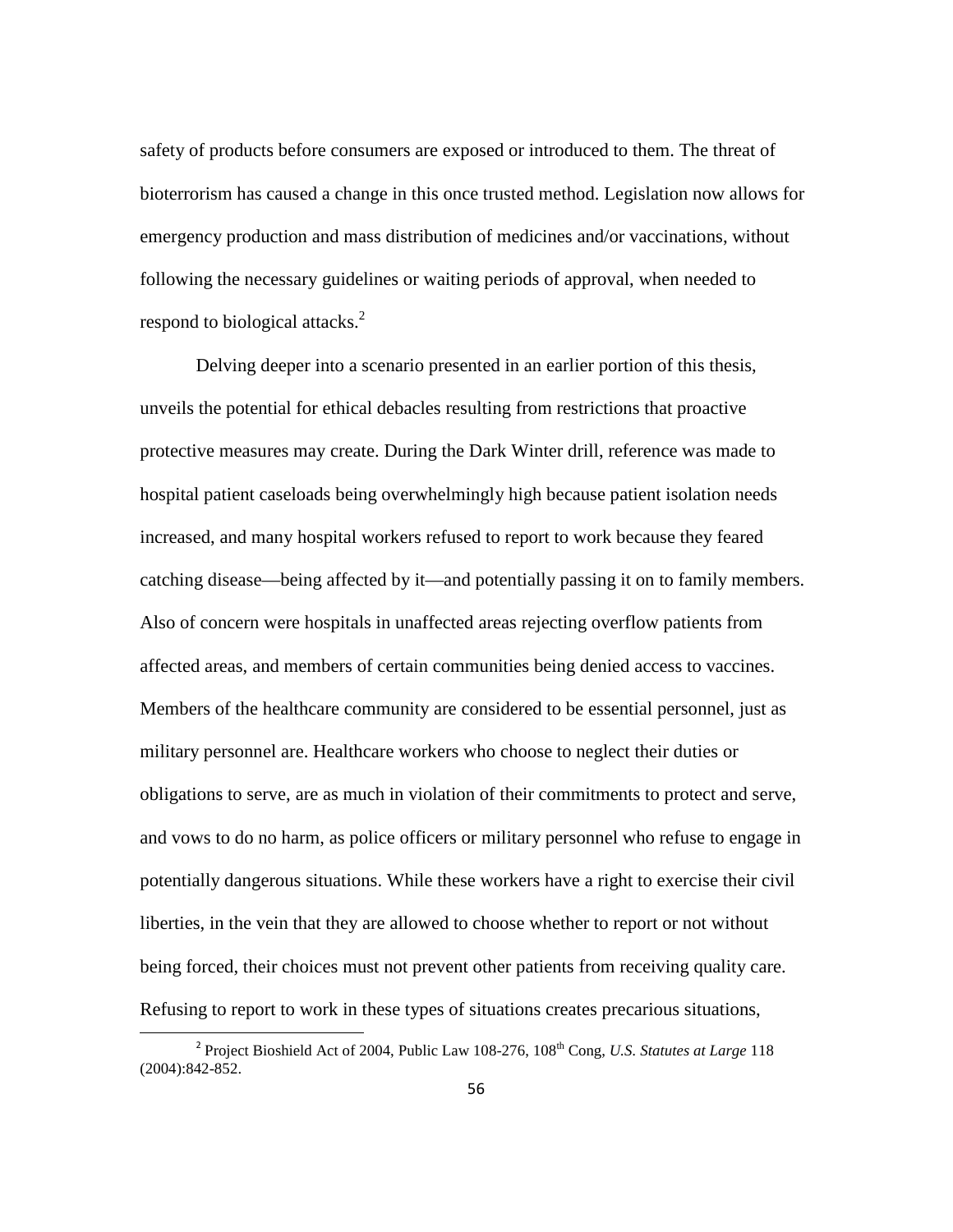mainly because emergency responders are expected to provide life-saving services as often as needed, regardless of the risks associated with the delivery of services. As for the matter of hospitals refusing to accept affected patients, outside of a mandatory quarantine mandate to ensure containment of the outbreak, hospitals ought not to be allowed to deny treatment to patients. Only when quarantine is deemed necessary, by order of local, state or federal level authorities are hospitals able to deny admittance. Denying vaccines or limiting the availability of life-saving treatment based on location or socioeconomic standing is unequivocally immoral. In fact, the three occurrences mentioned in this scenario are clear breaches of the ethical principle of distributive justice. Refusing or limiting individuals' equitable access to the most basic healthcare necessary violates society's moral obligation to provide equal access to all available resources to all those in need.

The manner by which individuals live their lives, as well as the level of control individuals have allowed the government to exercise over their lives, has changed significantly since the injection of acts of terrorism into American culture. Moreover the expectation of economic acumen and resiliency from their government, despite the obvious increase in monies needed to manage a war abroad and protect at home, have contributed to an even greater sense of disappointment for citizens. For instance, as mentioned in a previous section of this thesis, one countermeasure program cost approximately \$ 1 million to implement and another \$ 1 million to maintain per city, annually. Although this expenditure was only an estimate, it was reflective of only one defense mechanism. As far as calculating the monies needed to maintain the number of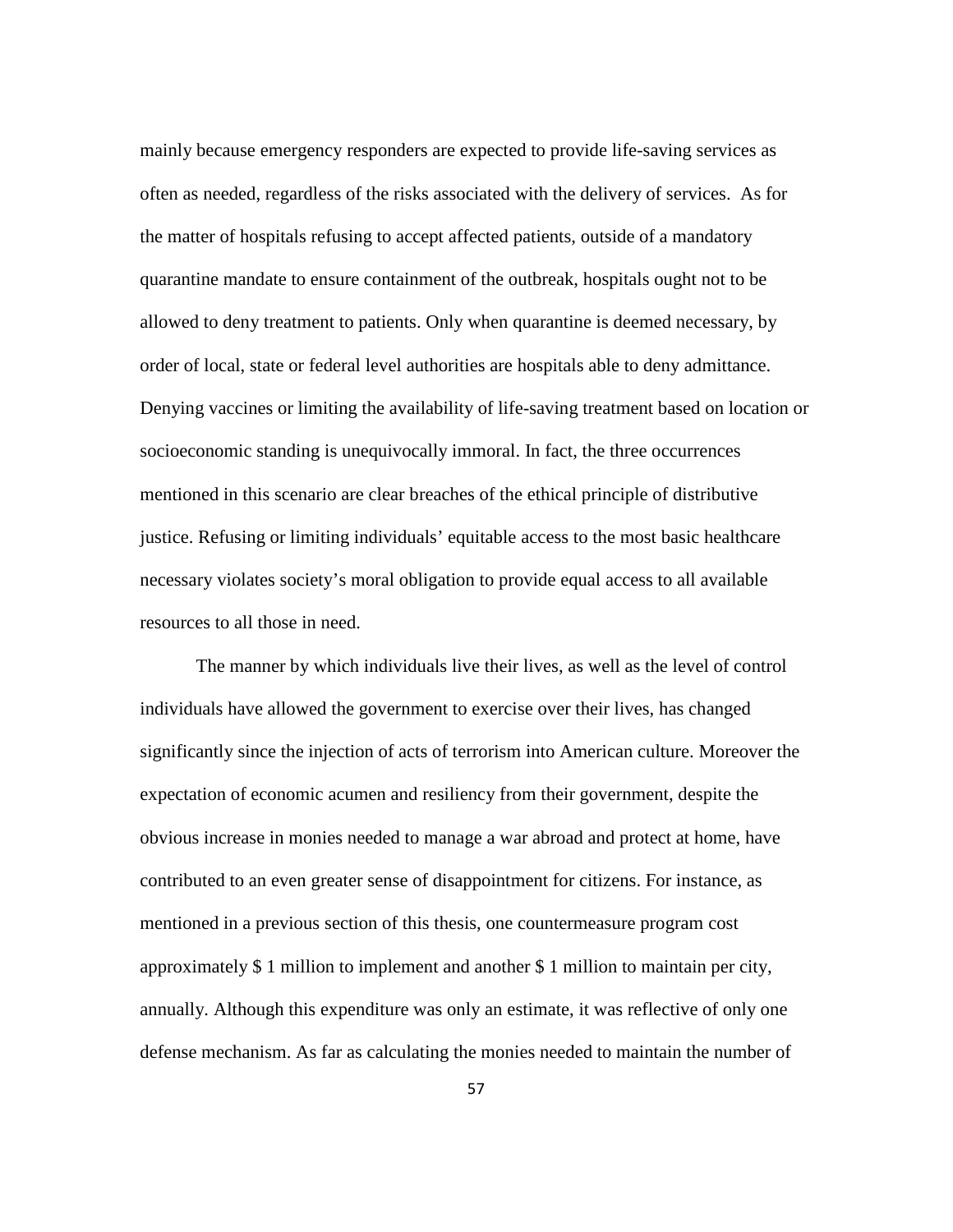present counterterrorism programs, individuals must not only consider the obvious costs associated with counterterrorism programs, such as the cost of equipment, monitoring devices, vaccinations, etc., but also factor in the hidden expenses, such as training of emergency personnel and the required capital to run practice drills to ensure that all personnel are able to operate effectively, when there are real attacks. These expenditures affect the overall economic health of the nation, as some citizens may strongly believe that these expenses are compulsory, while others feel that they are optional, offering conflicting views about how government resources are allocated. How do these exorbitant outlays of capital, and feelings of uncertainty, impact the average citizen seeking protection from acts of bioterrorism? What are the shared feelings about the threat of acts of bioterrorism on American soil?

## **Community Survey Results and Analysis**

A survey of 100 people, small by research standards, was conducted over the course of three days to determine how individuals felt about bioterrorism and its threat to American culture. The details of the survey and the results are reported as follows: A simple random sample survey of 100 individuals from the communities of Chester, Dinwiddie and Richmond, Virginia was conducted to access the general opinions of community members in regard to the challenges that bioterrorist activities may place on individuals and their communities. Individuals volunteered to complete a questionnaire containing five questions, agreed to answer the questions without collaborating with others, and were instructed to place the completed questionnaires in the slot of the marked box. At the end of the survey process it was determined that of the 100 available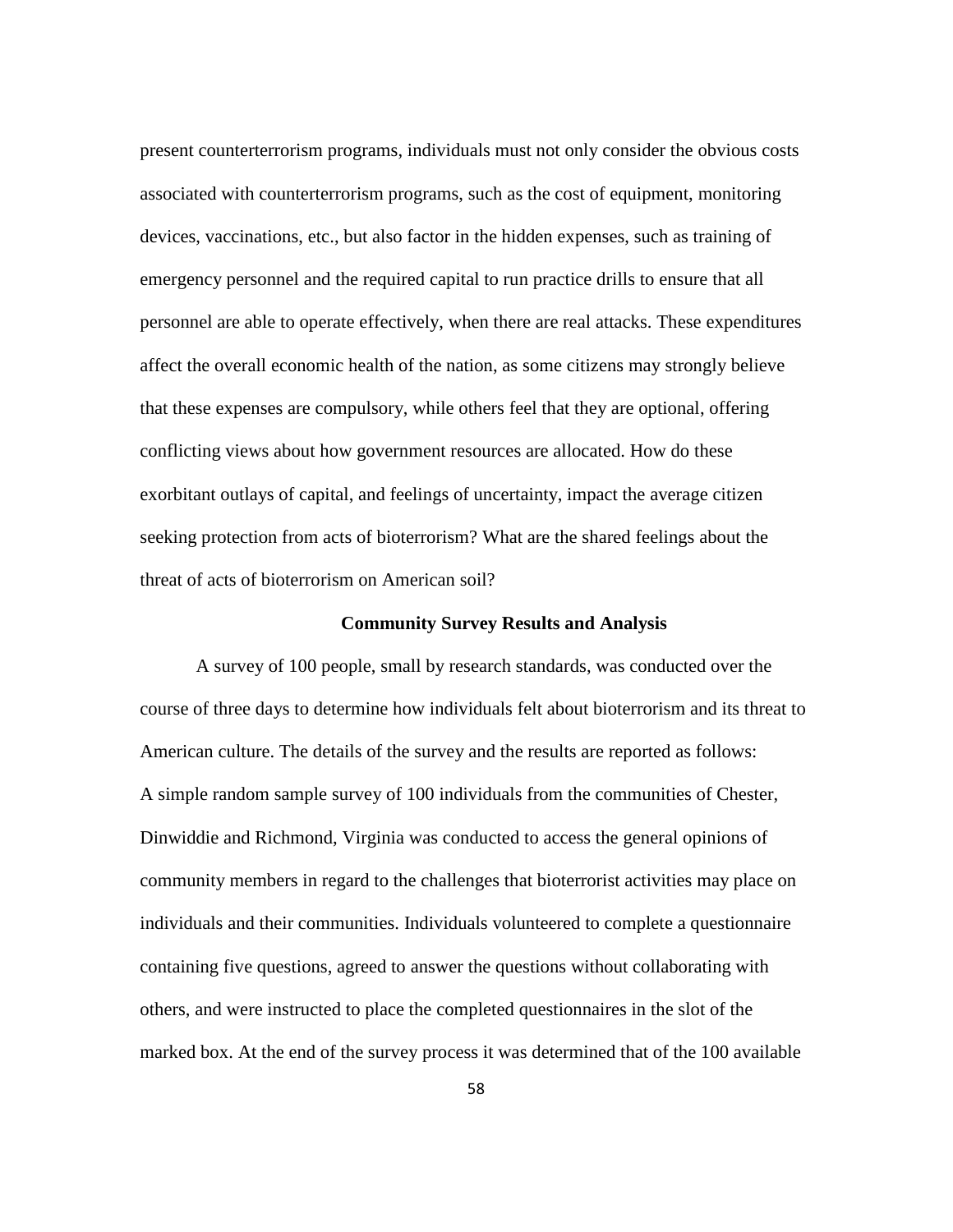questionnaires to be completed, only 87 completed questionnaires were placed in the marked box.

Question 1 asked, do you believe that the U.S. is at risk for an attack by biological agents (biological agents are agents such as smallpox or anthrax)? Polling the public revealed that 52% of the population sample believes that America is at risk for attacks by biological agents, 35% believes that America is not at risk for attacks by biological agents, and 13% gave no opinion as to whether America was at risk for attacks by biological agents.

Question 2 asked, as a result of the terrorist activity on September 11, 2001, Congress implemented different laws that serve to protect America from terrorists and potential terrorist attacks. Do you feel safer today as a result of these pieces of legislation? Polling the public revealed that 41% of the population sample believes that they are safer today as a result of anti-terrorism or counterterrorism policy, 46% believes that these types of legislation have no effect on their safety, and 13% gave no opinion as to whether their safety was affected by anti-terrorism or counterterrorism policy.

Question 3 asked, if culture is considered in the broadest context possible, which is identifying with and exploring individuals' customs, ideas, beliefs, values and attitudes about everything, do you believe that the threat of biological attacks on American soil impacts the tone of America society? Polling the public revealed that 62% of the population sample believes that the threat of bioterrorism on American soil has an impact on society, 19% believes that the threat of bioterrorism on American soil has no impact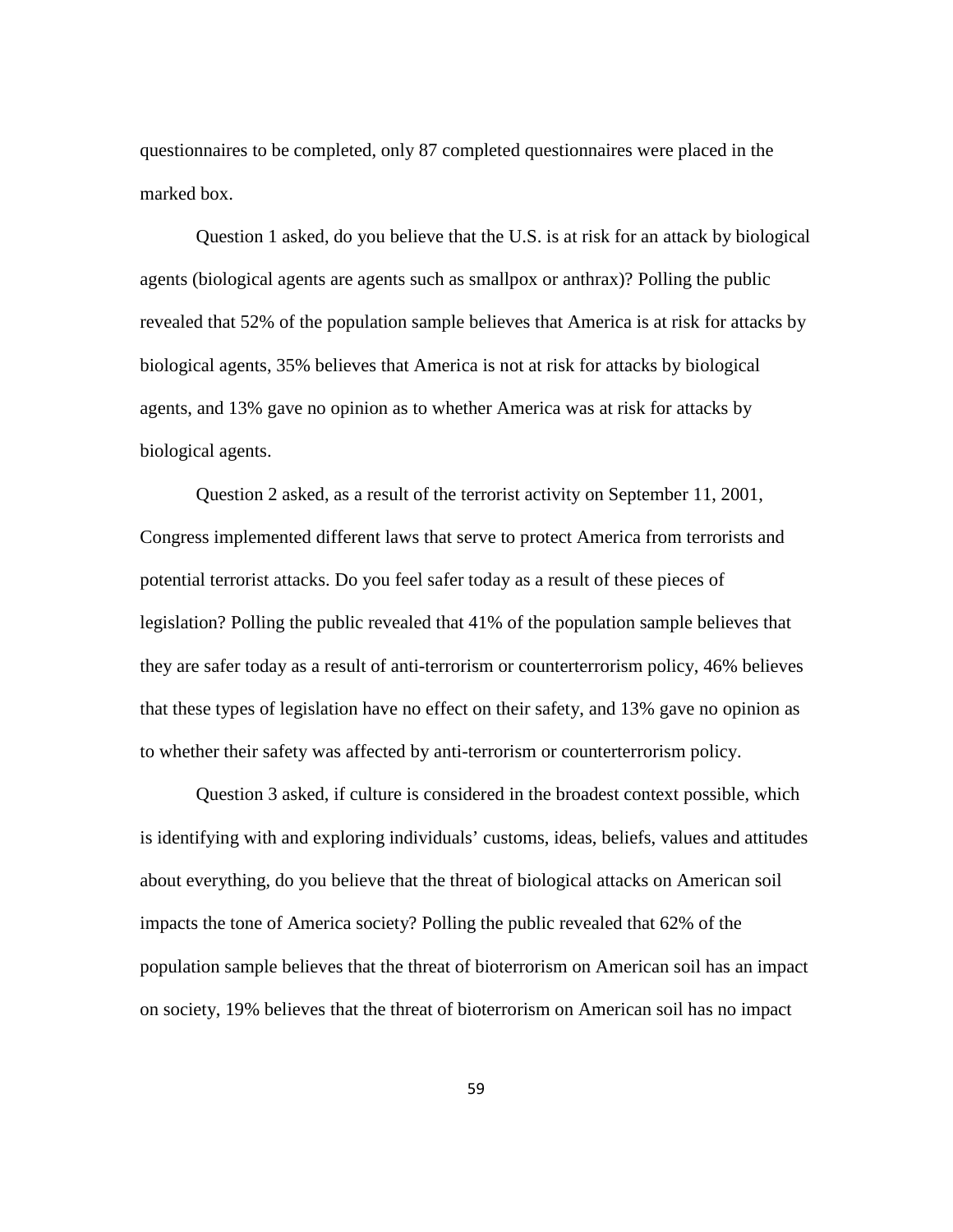on society, and 19% had no opinion as to whether the threat of bioterrorism on American soil had an impact on society.

Question 4 asked, if your city was to be attacked by a biological agent within the next thirty days, do you have confidence that your community hospital and emergency responders would be able to diagnose and treat you, your family and friends, effectively? Polling the public revealed that 58% of the population sample believes that hospitals and emergency personnel would be able to diagnose and treat individuals effectively in the event of a biological attack, 29% believes that hospitals and emergency personnel would not be able to diagnose and treat individuals in the event of a biological attack, and 13% had no opinion as to whether hospitals or emergency personnel would be able to effectively diagnose and treat individuals if there was a biological attack.

 Question 5 asked, which of these choices, fear of death, loss of employment, or economic devastation, is your greatest concern in regard to the threat of bioterrorism on American soil? Polling the public revealed that 67% of the population sample believes that fear of death is their greatest concern when it comes to acts of bioterrorism on American soil, 17% believes that economic devastation is their greatest concern in regard to acts of bioterrorism on American soil, 2% believes that loss of employment is their greatest concern when considering the impact of acts of bioterrorism on American soil, and 14% had no opinion as to which of these factors is of the greatest concern when conceptualizing the impact of acts of bioterrorism on American soil.

 If the opinions of those who took this survey are a reflection of the greater population at large, then it is fair to presume that most individuals believe that attacks by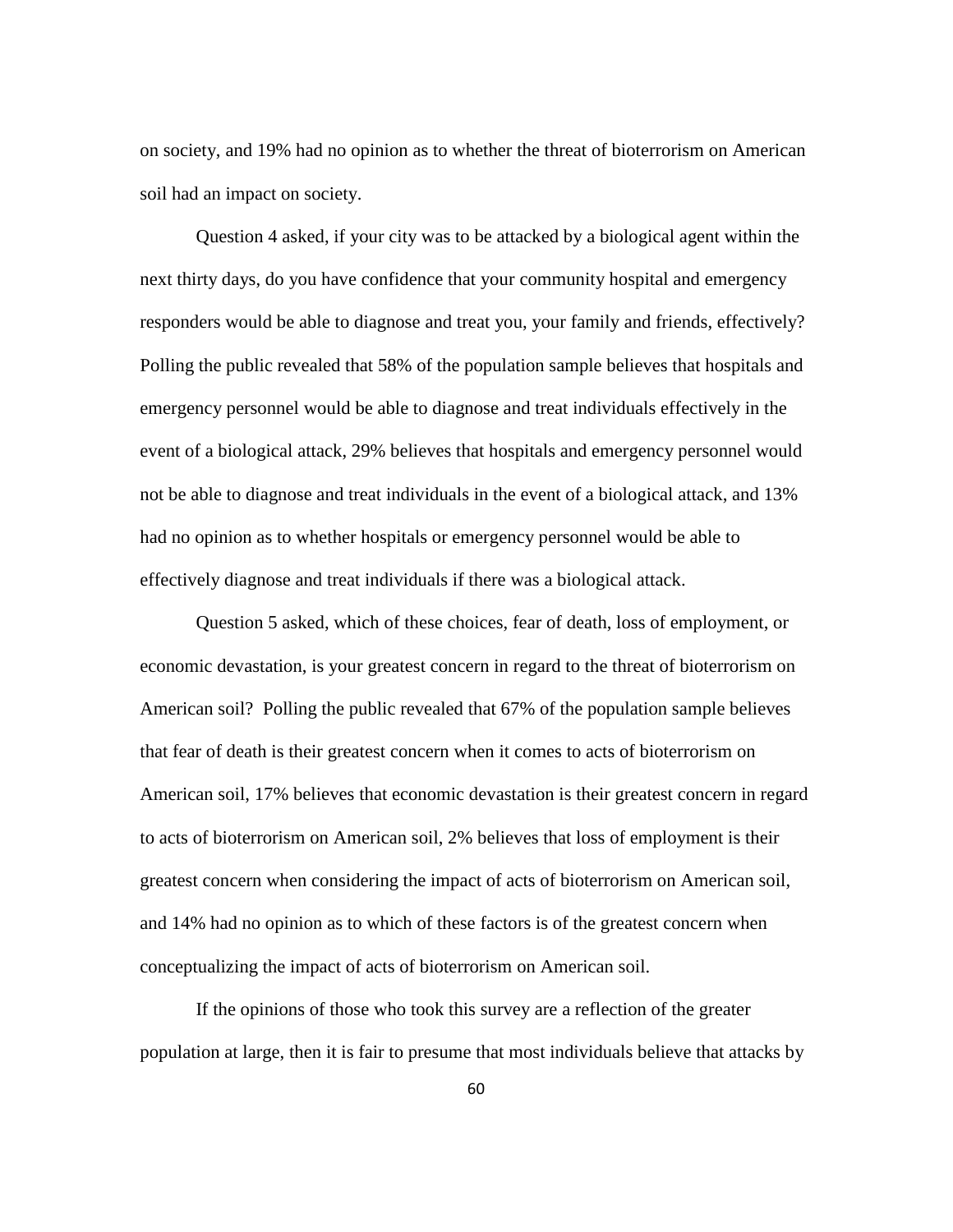biological agents are highly likely. However, if the number of individuals who failed to give an opinion is considered with the number of individuals who believe there is no risk of attacks, the percentage of those who do not feel there is a threat of danger greatly increases, making the ratio of people who believe they are at risk, and those who believe there is no risk, nearly equal. Of note, when those who did not offer an opinion are added to the group of those who do not believe there is a risk, data reveals that while the percentage is increased, the majority of the population still believes that they are at risk of attacks by biological agents. Table 1, created by author, summarizes the participants' responses to the survey.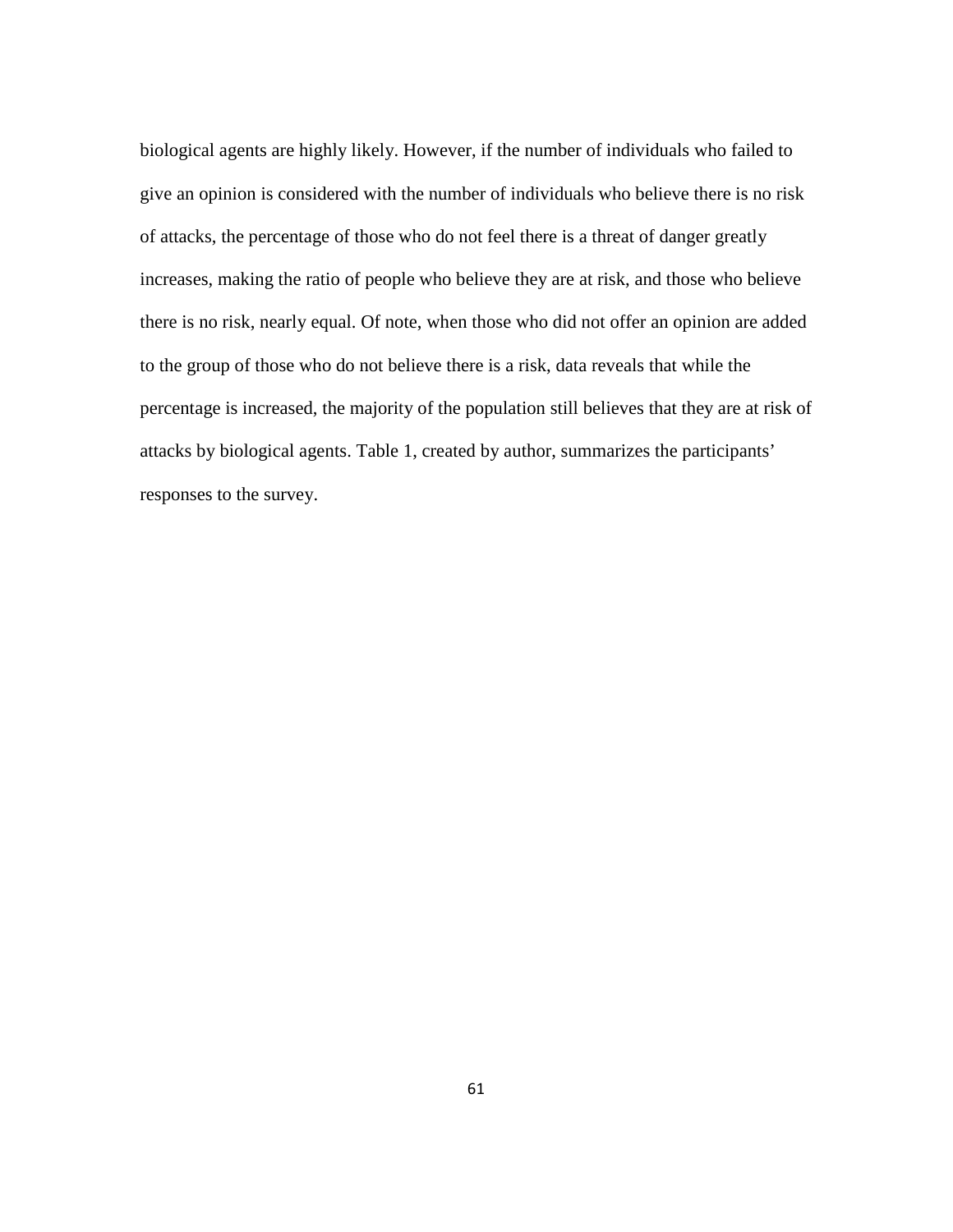| <b>Results Of Survey</b>                    |      |                                                                                               |      |                                                                                             |      |                                                                                                      |      |                                                                                                        |      |
|---------------------------------------------|------|-----------------------------------------------------------------------------------------------|------|---------------------------------------------------------------------------------------------|------|------------------------------------------------------------------------------------------------------|------|--------------------------------------------------------------------------------------------------------|------|
| Not Feeling<br>Safe                         | 0.46 | At Risk of<br>Bioterrorism<br>Attack and<br>Not Feeling<br>Safe                               | 0.11 | Not Feeling<br>Safe Given<br>At Risk Of<br>Bioterrorism                                     | 0.21 | Not At Risk<br>of<br><b>B</b> ioterrorism<br>Attack and<br>Not Feeling<br>Safe                       | 0.35 | Not Feeling<br>Safe Given<br>Not At Risk<br>Of<br><b>Bioterrorism</b>                                  | 1.00 |
| Feeling Safe                                | 0.41 | At Risk of<br><b>Bioterrorism</b><br>Attack and<br>Feeling Safe                               | 0.41 | Feeling Safe<br>Given At<br>Risk of<br>Bioterrorism                                         | 0.79 | Not At<br>Risk of<br><b>Bioterrorism</b><br>Attack and<br>Feeling Safe                               | 0.00 | Feeling Safe<br>Given Not<br>At Risk of<br>Bioterrorism                                                | 0.00 |
| Fearing<br>Death                            | 0.67 | At Risk of<br>Bioterrorism<br>Attack and<br>Fearing<br>Death                                  | 0.35 | Fearing<br>Death Given<br>At risk Of<br>Bioterrorism<br>Attack                              | 0.67 | Not At Risk<br>of<br>Bioterrorism<br>Attack and<br>Fearing<br>Death                                  | 0.32 | Fearing<br>Death Given<br>Not At risk<br>Of<br>Bioterrorism<br>Attack                                  | 0.91 |
| Not Fearing<br>Death                        | 0.33 | At Risk of<br>Bioterrorism<br>Attack and<br>Not Fearing<br>Death                              | 0.17 | Not Fearing<br>Death Given<br>At Risk of<br><b>Bioterrorism</b><br>Attack                   | 0.33 | Not At Risk<br>of<br><b>Bioterrorism</b><br>Attack and<br>Not Fearing<br>Death                       | 0.03 | Not Fearing<br>Death Given<br>Not At Risk<br>of<br>Bioterrorism<br>Attack                              | 0.09 |
| Confidence<br>In First<br>Responders        | 0.58 | At Risk of<br><b>Bioterrorism</b><br>Attack and<br>Confidence<br>In First<br>Responders       | 0.3  | Confidence<br>In First<br>Responders<br>Given At<br>Risk of<br>Bioterrorism<br>Attack       | 0.58 | Not At Risk<br>of<br>Bioterrorism<br>Attack and<br>Confidence<br>In First<br>Responders              | 0.28 | Confidence<br>In First<br>Responders<br>Given Not<br>At Risk of<br><b>Bioterrorism</b><br>Attack       | 0.80 |
| No<br>Confidence<br>In First<br>Responders  | 0.29 | At Risk of<br><b>Bioterrorism</b><br>Attack and<br>No<br>Confidence<br>in First<br>Responders | 0.22 | No<br>Confidence<br>In First<br>Responders<br>Given At<br>Risk of<br>Bioterrorism<br>Attack | 0.42 | Not At Risk<br>of<br><b>Bioterrorism</b><br>Attack and<br>No<br>Confidence<br>in First<br>Responders | 0.07 | No<br>Confidence<br>In First<br>Responders<br>Given Not<br>At Risk of<br><b>Bioterrorism</b><br>Attack | 0.20 |
| Effect On<br>Culture                        | 0.62 | At Risk of<br>Bioterrorism<br>Attack and<br>Effect On<br>Culture                              | 0.48 | Effect On<br>Culture<br>Given At<br>Risk Of<br>Bioterrorism<br>Attack                       | 0.92 | Not At Risk<br>of<br><b>Bioterrorism</b><br>Attack and<br>Effect On<br>Culture                       | 0.13 | Effect On<br>Culture<br>Given Not<br>At Risk Of<br><b>Bioterrorism</b><br>Attack                       | 0.37 |
| No Effect<br>On Culture                     | 0.19 | At Risk of<br>Bioterrorism<br>Attack and<br>No Effect<br>On Culture                           | 0.04 | No Effect<br>On Culture<br>Given At<br>Risk Of<br>Bioterrorism<br>Attack                    | 0.08 | Not At Risk<br>of<br>Bioterrorism<br>Attack and<br>No Effect<br>On Culture                           | 0.22 | No Effect<br>On Culture<br>Given Not<br>At Risk Of<br>Bioterrorism<br>Attack                           | 0.63 |
| At Risk of<br>Bioterrorism<br>Attack        | 0.52 |                                                                                               |      |                                                                                             |      |                                                                                                      |      |                                                                                                        |      |
| Not At Risk<br>Of<br>Bioterrorism<br>Attack | 0.35 |                                                                                               |      |                                                                                             |      |                                                                                                      |      |                                                                                                        |      |

Table 1, by author: Results of Community Survey Assessing Whether Individuals Believe They Are at Risk of a Bioterrorist Attack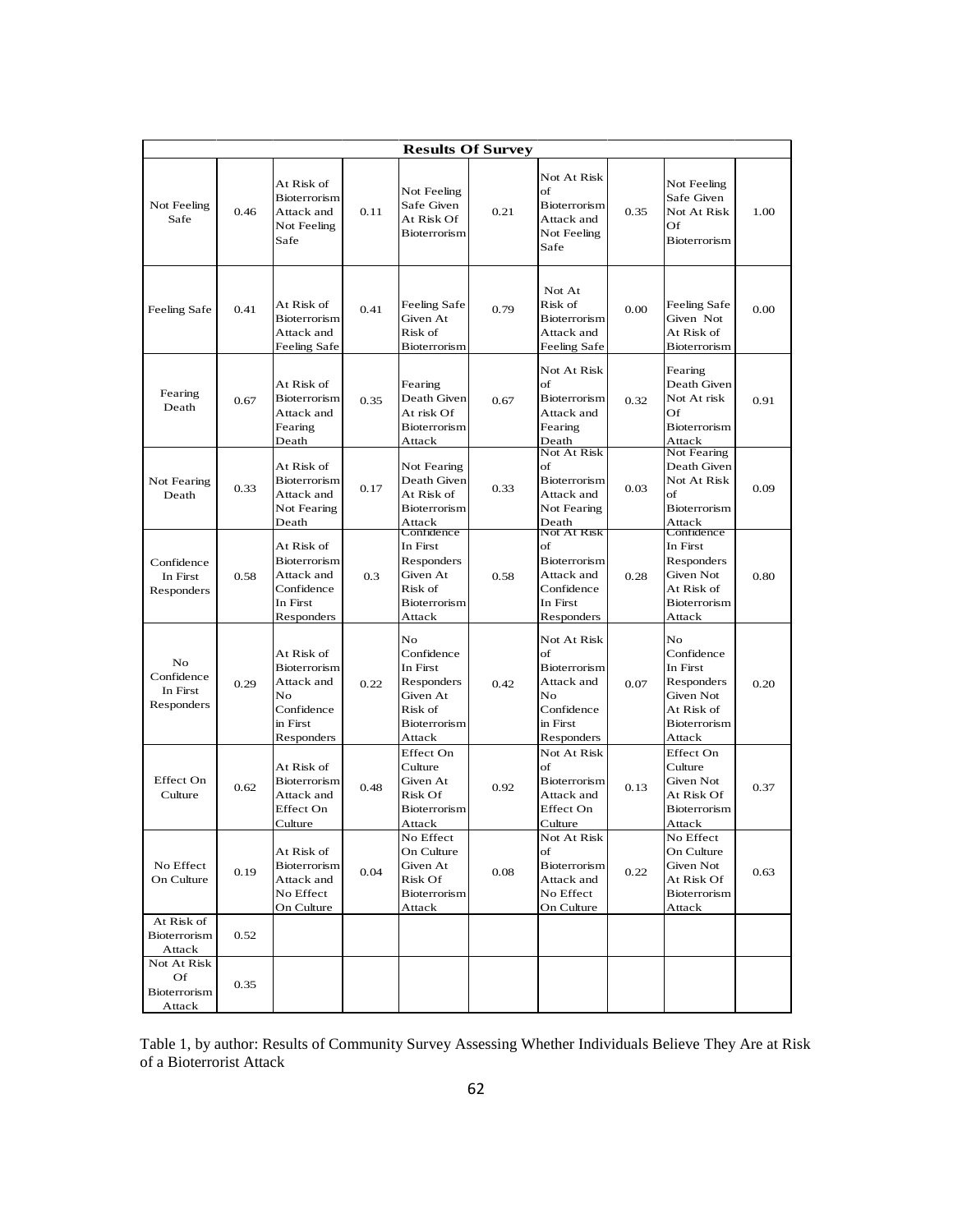The probability of the responses was calculated accordingly:

 $P$  (Feeling Safe) =  $P(S)$ P (Not Feeling Safe) =  $P$  (~S) P (Worried About Death) =  $P(D)$ P (Not Worried About Death) =  $P$  (~D) P (Confident in Emergency Responses) =  $P(C)$ P (Not Confident in Emergency Responses) =  $P$  ( $\sim$ C)  $P$  (Effect on Culture) =  $P$  (E) P (No Effect on Culture) =  $P$  ( $\sim$ E) P (At Risk of Biological Attack) =  $P(R)$ P (Not at Risk of Biological Risk) P (~R)  $P(S|R) = P(R \text{ and } S)/P(R) = .41/.52 = .79$  $P (\sim S | R) = P(R \text{ and } \sim S) / P(R) = .11/.52 = .21$  $P(D|R) = P(R \text{ and } D)/P(R) = .35/.52 = .67$  $P (\sim D | R) = P(R \text{ and } \sim D) / P(R) = .17/.52 = .33$  $P (C|R) = P(R \text{ and } C)/P(R) = .30/.52 = .58$  $P (\sim C | R) = P(R \text{ and } \sim C) / P(R) = .22/.52 = .42$  $P(E|R) = P(R \text{ and } E)/P(R) = .48/.52 = .92$  $P (\sim E | R) = P(R \text{ and } \sim E) / P(R) = .04/.52 = .08$  $P(S|\sim R) = P(\sim R \text{ and } S)/P(\sim R) = .0/.35 = .0$  $P (\sim S | \sim R) = P(\sim R \text{ and } \sim S) / P(\sim R) = .35/.35 = 1$ 

The results of the survey indicate that individuals believe that America is at risk for an attack by biological agents. Further analysis of the available data reveals the probability of feeling safe to be 79%, the probability of being concerned about death to be 67%, the probability of confidence in emergency response to be 58%, and the probability that the threat of bioterrorism affects culture to be 92%. Consequently, the probability of not feeling safe is 21%, the probability of not being concerned about death is 33%, the probability of having no confidence in emergency response is 42%, and the probability that the threat of bioterrorism has no impact on culture is 8%.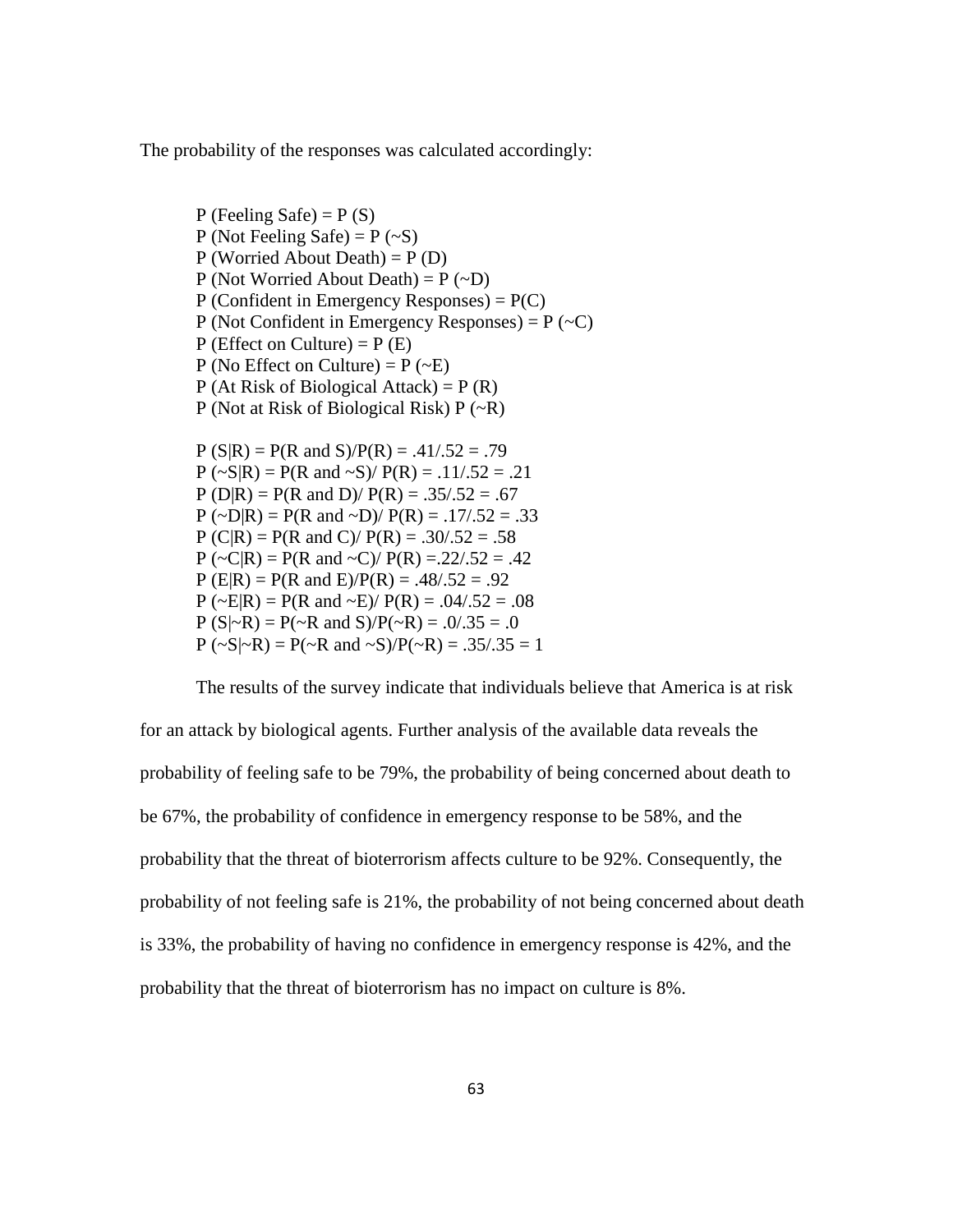Interestingly enough, the data reveals that the probability of feeling safe, given that we are not at risk of a biological attack is 0%. Therefore, the probability of feeling unsafe, given that we are not at risk of a biological attack is 100%. Surprisingly, even though 35% of the population sample feels as though America is not at risk of a biological attack, 100% of the polled population feels unsafe in some way.

In a study performed by the Commission on the Prevention of Weapons of Mass Destruction Proliferation and Terrorism, it was determined that "the odds that terrorist will soon strike a major city with weapons of mass destruction are better than even."<sup>3</sup> The report went on to state that "in our judgment, America's margin of safety is shrinking, not growing."<sup>4</sup> In order to show that the probability of an attack by biological agents is better than even, and that the safety margin of America is shrinking the following facts must be taken into consideration. The first documented, successful biological attack on American soil was in 1984 by the Rajneeshees group in Oregon. The second documented, successful biological attack on American soil was seventeen years later, the Anthrax attacks of 2001. In order to show the probability of having at least one successful biological attack, within the next seventeen years, and since there are only two possible outcomes (success or failure) the Binomial Probability Distribution must be

<sup>3</sup> Joby Warrick, "Nuclear or Biological Attack Called Likely," *The Washington Post*, December 2, 2008, http://www.washingtonpost.com/wp-dyn/content/article/2008/12/01/AR2008120102710.html (accessed October 8, 2012).

<sup>4</sup> Ibid.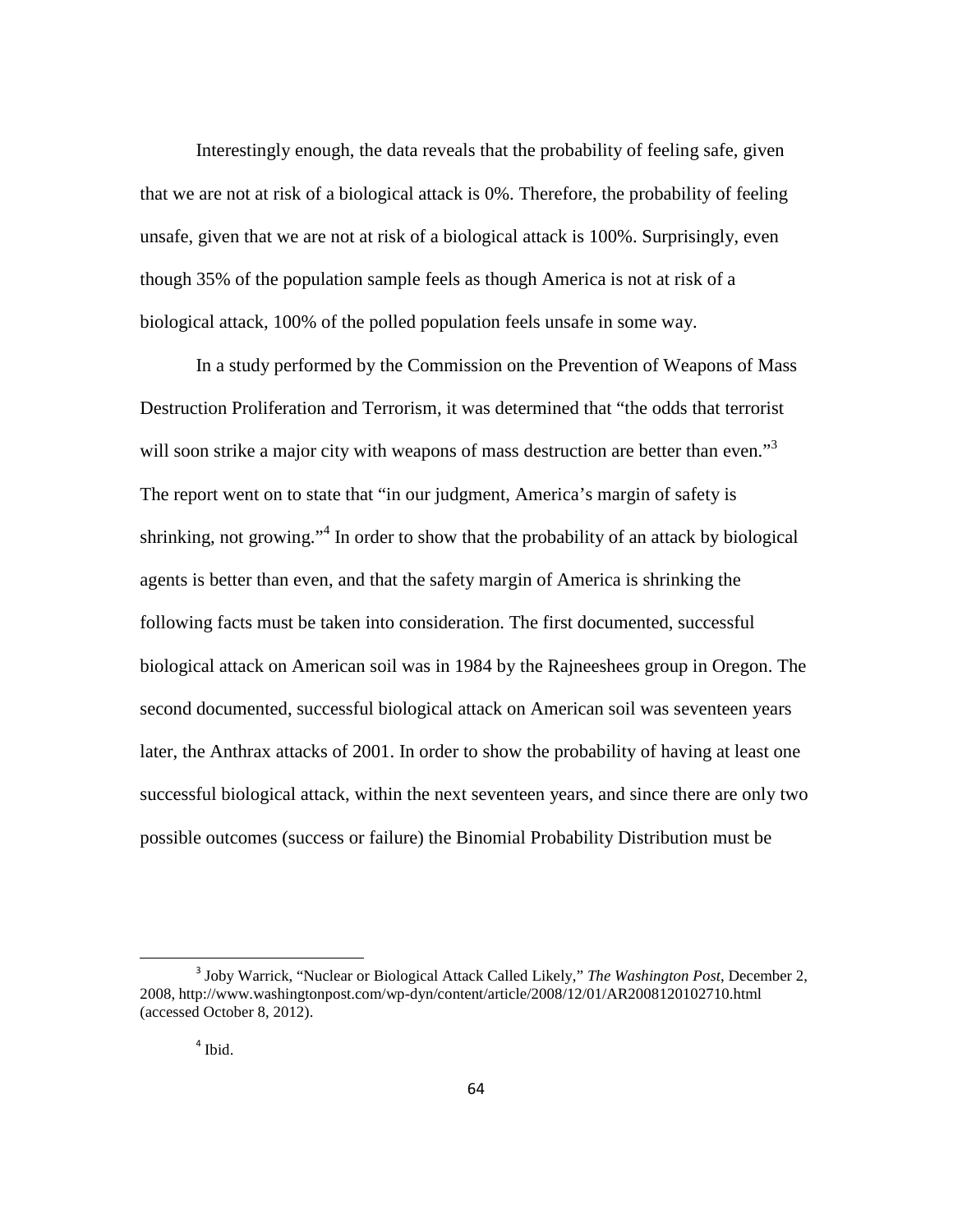applied. According to the Binomial Probability Distribution<sup>5</sup>, the probability of exactly "x" successes on "n" trials is given by the binomial formula  $P(x)=nCx p^x q^{n-x}$  where:

n= total number of years attempted p= probability of success  $q= 1-p=$  probability of failure x= total number of successes in n years n-x= number of failures in n years

With the average number of bioterrorism attacks in the U.S. being 2 for 17 years, and the probability of having a successful attack being better than even  $(0.5 \text{ or better})$ , then  $n=17$ ,  $p=0.5$ ,  $q=1-0.5=0.5$ , and solving for  $x \ge 1$  by substitution, taking into consideration that all probabilities in an event must equal 1;

$$
P (x \ge 1) = 1 - P (x \le 1)
$$
  
= 1-[(17C0)(0.5)<sup>0</sup>(0.5)<sup>17</sup> + (17C1)(0.5)<sup>1</sup>(0.5)<sup>16</sup>]  
= 1- [.0000076 + .000129]  
= 1- .0001366 = .99986

Therefore, according to the Binomial Probability Distribution, the likelihood of having at least one successful biological attack within seventeen years from 2001 in the U.S. is 99.99% Figure 1, created by author, shows a graph depicting the Binomial Probability Distribution for the data provided.

<sup>5</sup> Robert A. Donnelly, Jr., *The Complete Idiots Guide to Statistics* (New York: Penguin Group, 2007), 122-127; Mario F. Triola, *Elementary Statistics*, ed. Craig Bartholomew and Cici Oremland (New York: The Benjamin/Cummings Publishing Company, Inc., 1986), 173-183.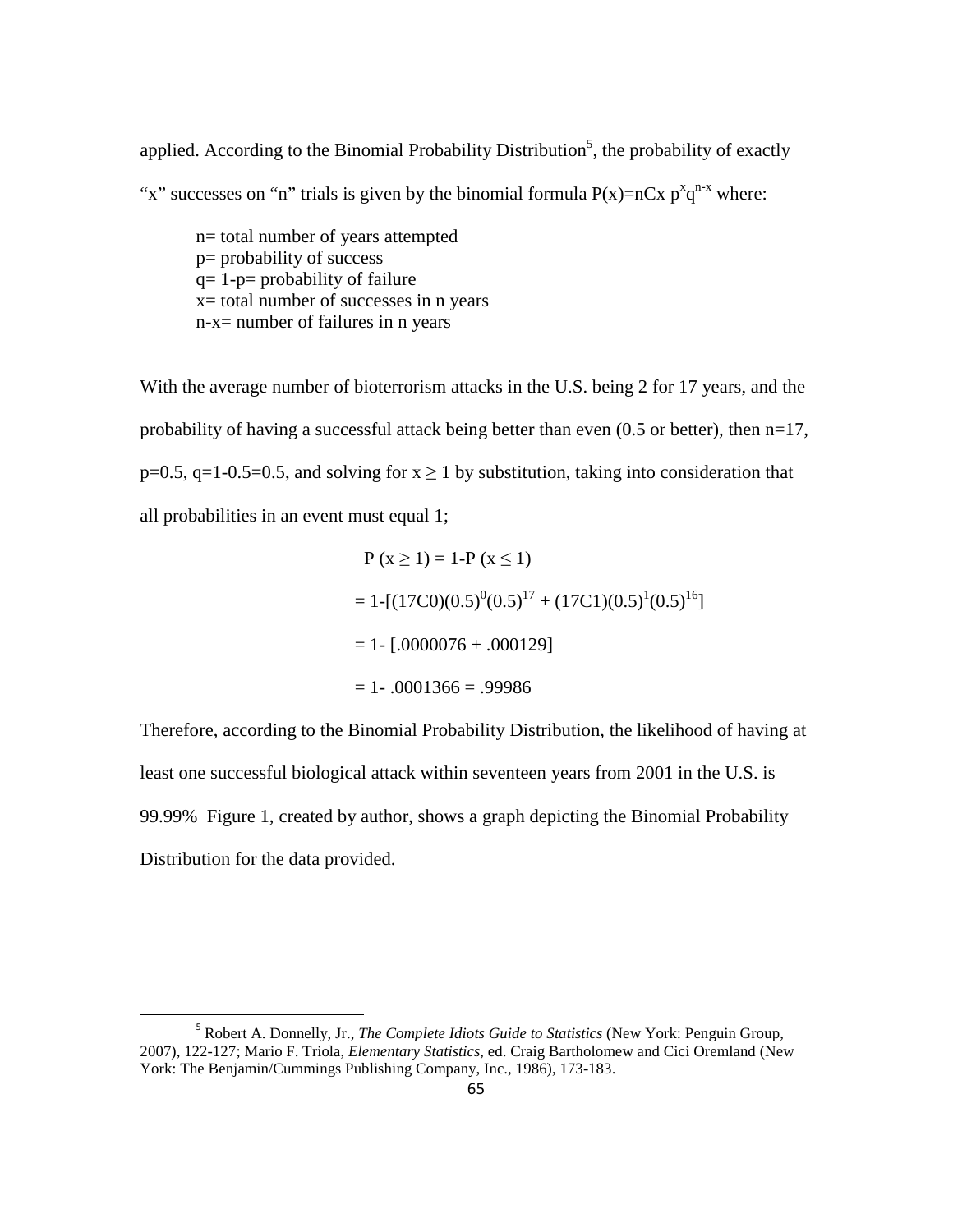

Figure 1, by author: Probability of Successful Bioterrorist Attack Within 17 years

This percentage shows that at even, the probability of having at least one successful biological attack is high. Nevertheless, the statement made by the Commission on the Prevention of Weapons of Mass Destruction Proliferation and Terrorism, was that the odds were better than even. Therefore, to prove the better than even theory, the probability of the number of occurrences in an interval must be evaluated. In order to determine the probability of the number of occurrences in an interval, the Poisson Probability Distribution<sup>6</sup> will be applied. The probability distribution states:

 $P(x) = \frac{\lambda^{x} e^{-\lambda}}{x^{x} e^{-\lambda}}$  where  $\lambda$  is the mean number of occurrences in the interval X! and the value of e is approximately 2.71878. The average number of successful biological attacks on the U.S. is 2 in 17 years, so  $\lambda = 2$ . Now  $x \ge 1$  is the number of successful attacks that can occur within 17 years. The probability by using the Poisson formula is:

ı

<sup>6</sup> Robert A. Donnelly, Jr., *The Complete Idiots Guide to Statistics* (New York: Penguin Group, 2007), 131-139.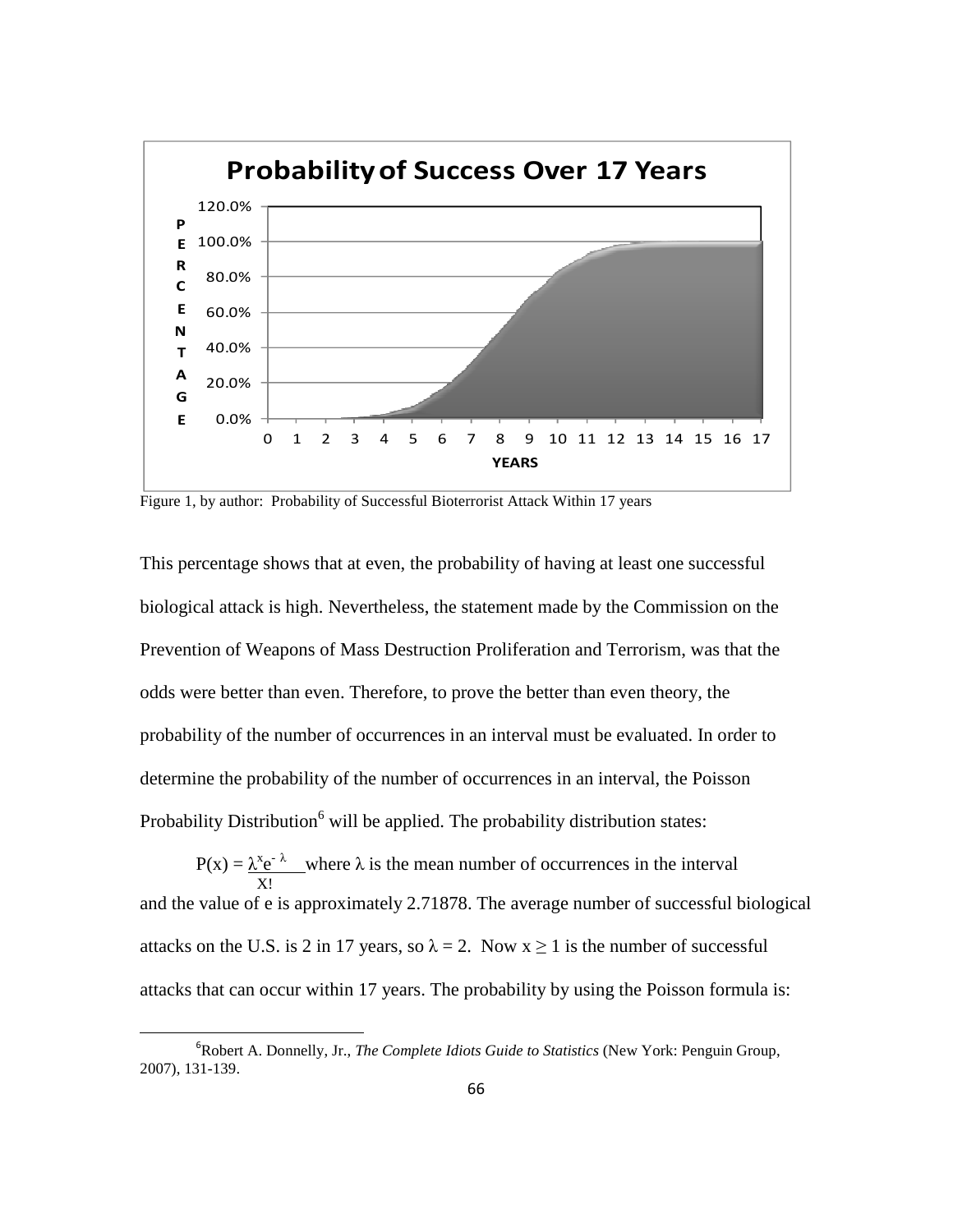$$
P (x \ge 1) = 1 - P(x \le 1)
$$
  
= 1 - [(2<sup>0</sup>e<sup>-2</sup>)/0! + (2<sup>1</sup>e<sup>-2</sup>)/1!]  
= 1 - [.1353 + .2706]  
= 1 - .4059 = .5941

The Poisson Distribution shows 59.41% chance that a biological attack within seventeen years is better than even odds. Figure 2, created by author, shows a graph depicting the Poisson Distribution for the data provided.



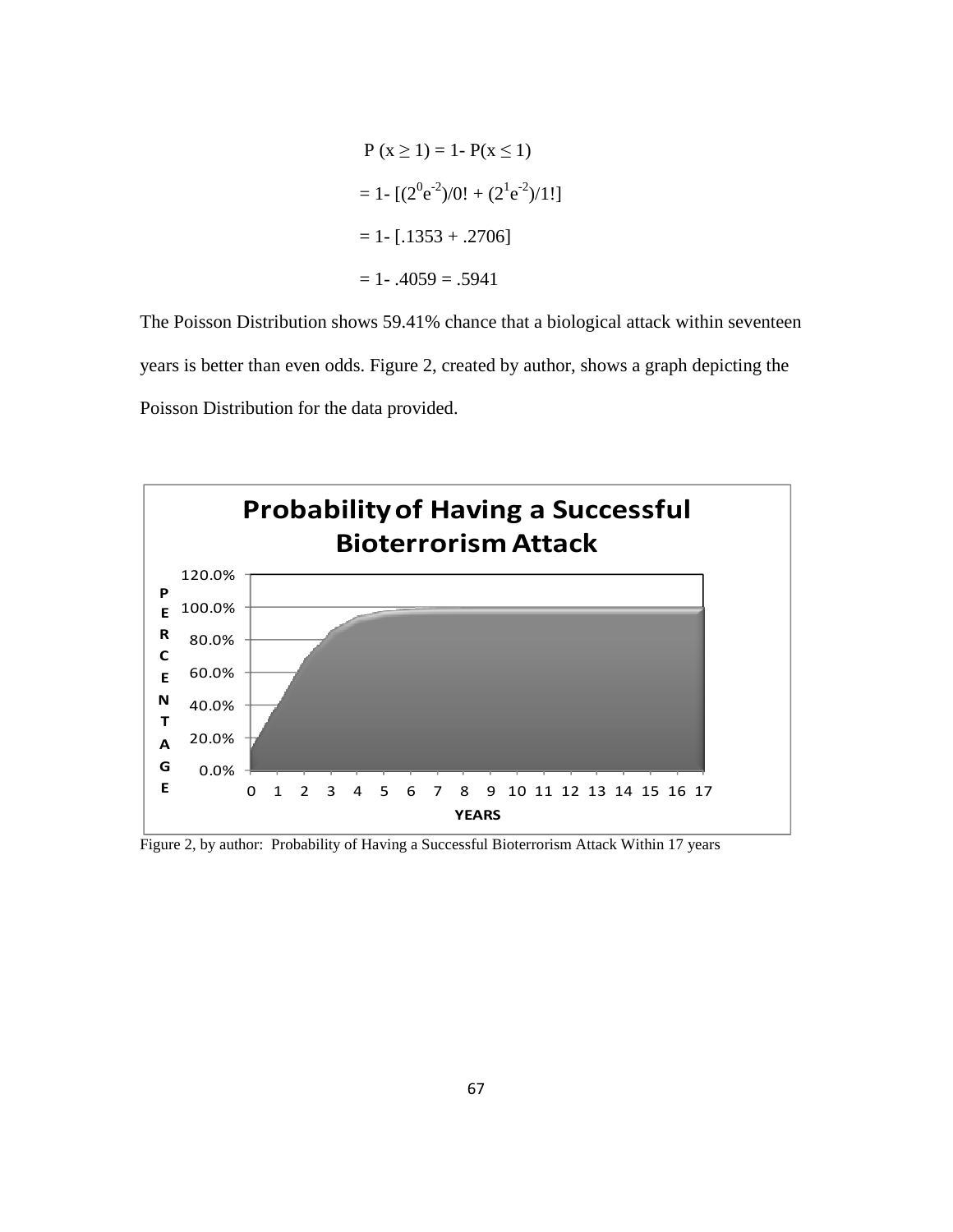#### **CONCLUSION**

The very thought of war on American soil seems impossible. Yet, it has occurred and continues to pose significant threat to citizens, and other inhabitants of the U.S. Analysis of the community survey revealed that most individuals believe that the U.S. is at risk for a bioterrorist attack, and they also recognize that the threat of bioterrorism impacts various facets of their existence, in a variety of ways. Also, while more than half of the survey participants reported that they felt safe generally in terms of legislation and response to the threat of bioterrorism, survey results indicated that those participants who reported feeling unsafe and who did not feel secure in legislation, still had confidence in emergency responders to assess and address potentially harmful threats. This revelation clearly confirms the urgent need to enact legislation which allows emergency preparedness to be reengineered, as often as necessary, on the community level, to increase awareness of potential threats. In a hearing, discussing the threat of bioterrorism in America, of the House of Representatives Committee on Commerce, Subcommittee on Oversight and Investigations, which occurred in May of 1999, Chairman Fred Upton acknowledged that better legislation is needed to protect individuals from bioterrorist type harm. He stated, ". . . we need to consider reasonable safety measures to further enhance our competence in the safety and security of dangerous biological agents. While we should not act in a manner that discourages legitimate and necessary scientific research into these organisms, the public policy history in this area has been one of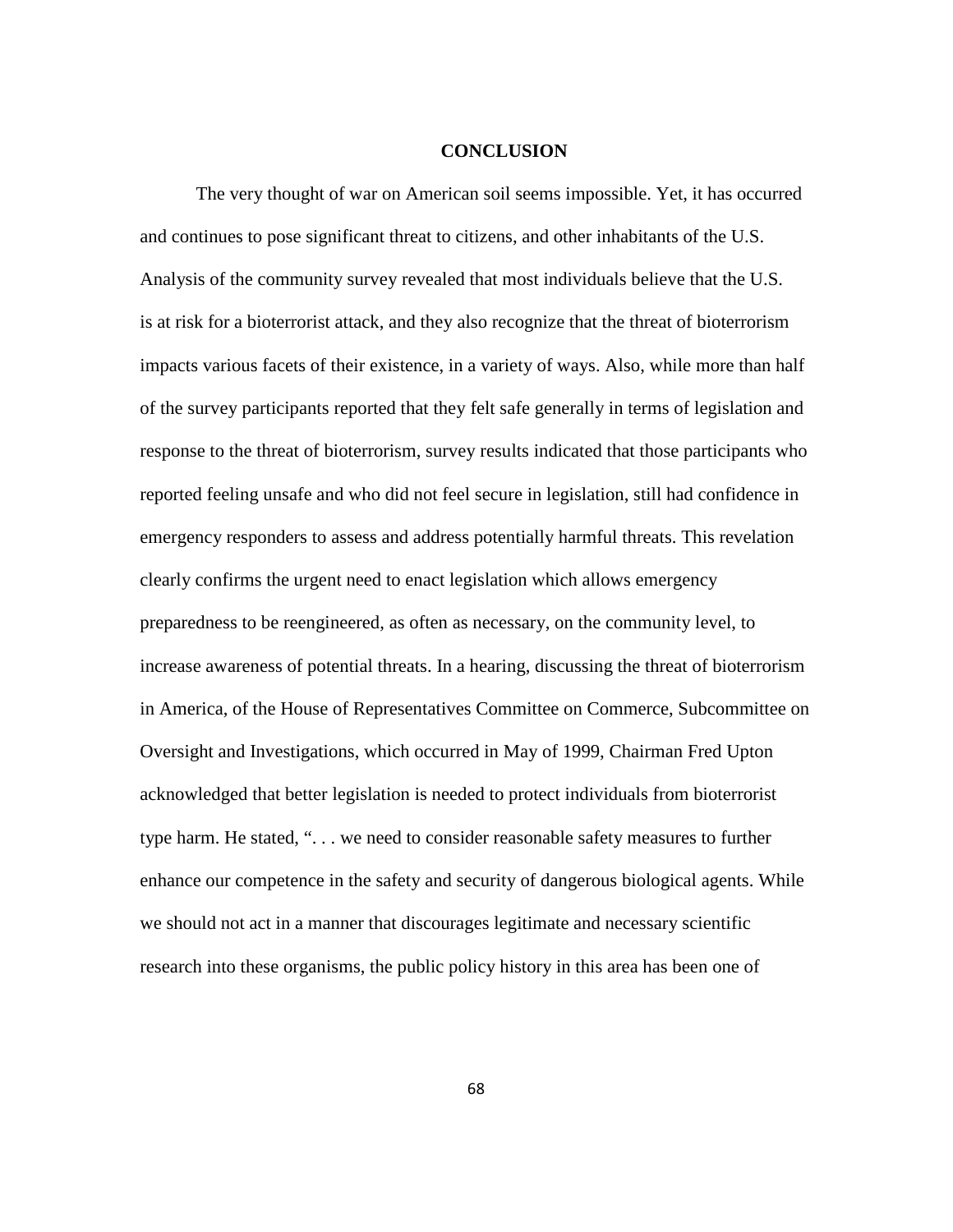reaction to bad events, rather than proactive thinking."<sup>1</sup> In the same session, Robert Burnham, Chief of the Domestic Terrorism Section of the Federal Bureau of Investigation spoke in regard to his experiences with increased, harmful uses of biological and chemical agents. His testimony was as follows:

> Intelligence has indicated that terrorist groups, both foreign and domestic, have demonstrated an interest in acquiring biological materials and knowledge. Whether the cases involve mere threats or actual possession of biological material, the disruption and potential damage to the public is potentially devastating. New legislation is needed to adequately support the agents and prosecutors who work to protect the public from those who would misuse biological agents as a weapon, and those who capitalize on the fear and panic that can be derived from the mere threat of a biological attack.<sup>2</sup>

 The sentiments of Chairman Fred Upton and Robert Burnham are still relevant today, thirteen years later, even though they were offered before the terrorist activity of September  $11<sup>th</sup>$ , and prior to the anthrax letters of 2001. Scroll forward to 2012 where one can recognize that the same opinions are being offered for consideration after the fact. Although opinions differ about the severity of the threat for attacks of bioterrorism, and scholars have opposing views as to the degree of risk that biological agents pose to America's safety, the fact still remains that acts of bioterrorism can cause, and do cause, great disruption to the quality of life which the American dream promises, and which

# 2 Ibid., 20.

ı

<sup>1</sup> House Committee on Commerce, *The Threat of Bioterrorism in America: Accessing the Adequacy of the Federal Law Relating to Dangerous Biological Agents: Hearing before the Subcommittee on Oversight and Investigations.* 106<sup>th</sup> Cong., 1<sup>st</sup> sess., May 20, 1999: 2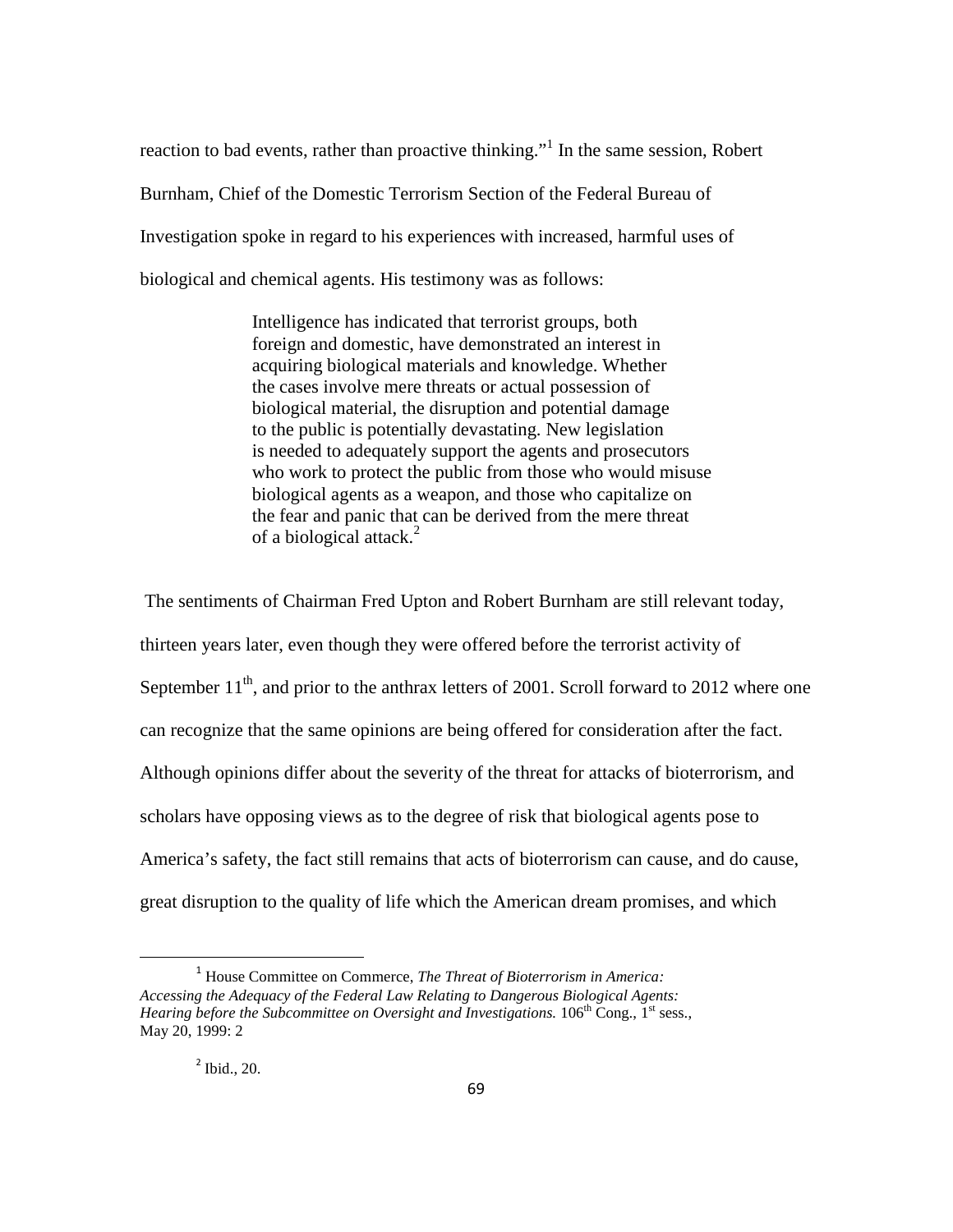individuals have come to expect from the world's greatest superpower. Some scholars believe that catastrophic bioterrorism is unlikely; they are inclined to believe that small attacks where only hundreds, rather than thousands experience injury are acceptable. Nonetheless, catastrophe is relative to the individuals affected by the event; those counted in the hundreds would be inclined to believe that the attack was of catastrophic proportion. Furthermore, what are the criteria for substantiating catastrophic bioterrorist events? Certainly estimates that suggest public health and economic impact ranging from \$596.05M to \$2.4T, and numbers of casualties ranging between 195,008 and 650,027 would qualify as catastrophic. Would the U.S recover from the economic and public health impacts of any of these attacks? Estimated clean-up costs to address one of these incidents, which range from \$250M to \$125T, certainly would place significant burden on the economy, causing communities to feel the trickle down effects. Whether one attack is imminent, or many attacks are probable, legislation must ultimately seek to prevent, and thereby reduce the number of possible opportunities for biological or chemical agents to be used to harm the homeland. Prior to September 11, 2001, perhaps individuals thought that professed threats against America were superficial, or, that this country was impervious to terrorist attacks on its soil; however, after the events and accounts of that day, misconceptions and fallacies about the threat and risks of warfare, should have been replaced with sincere desire to protect the homeland.

Channeling the drive of heartfelt desire advantageously means the push toward effective legislation which allows for ongoing oversight and revision in order to transcend time. In order to stay abreast of changes in societal needs and circumstances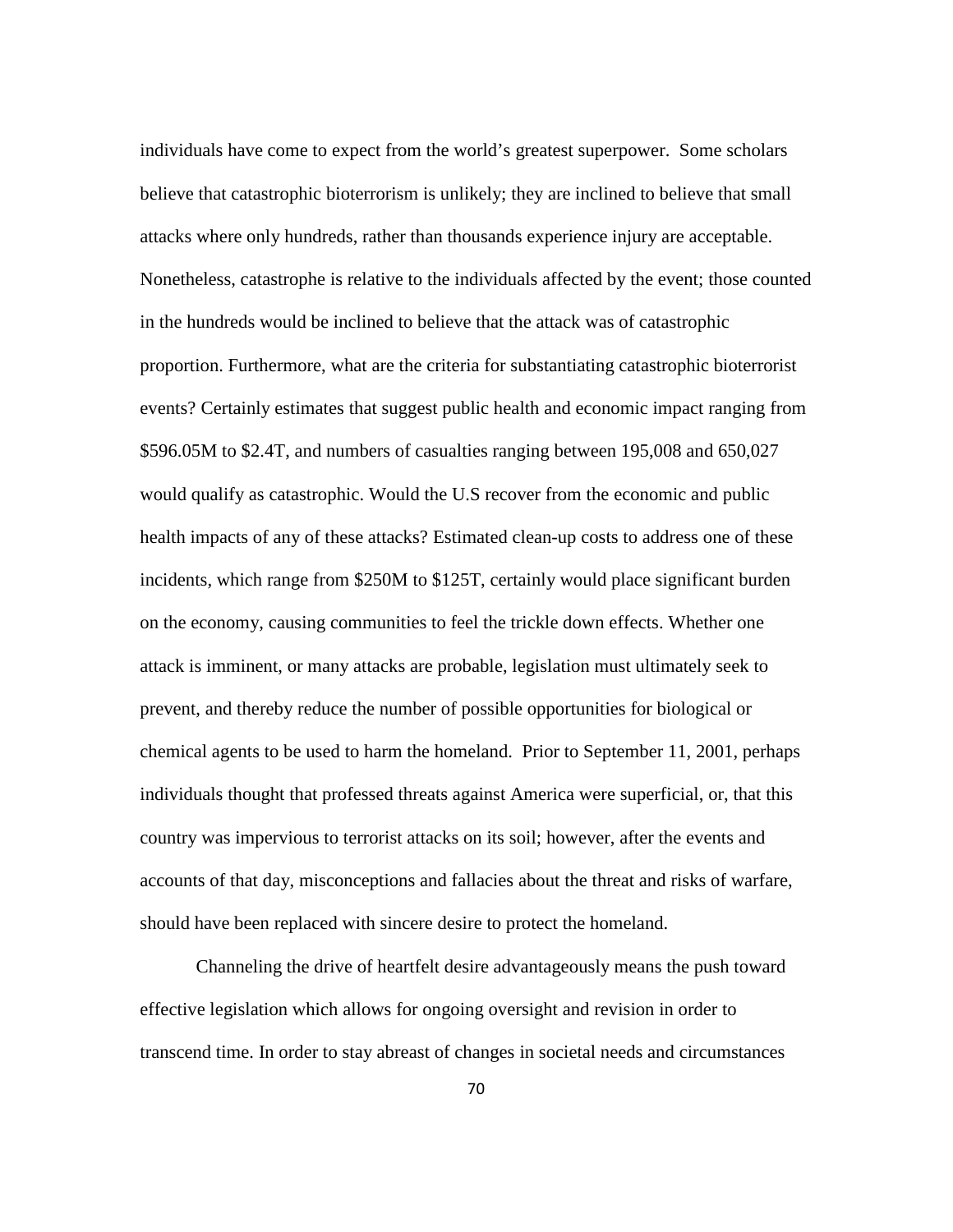regarding terrorist and terrorist groups, in-depth, insistent quarterly evaluations of the international situation would be necessary. If the probability of at least one biological attack occurring within a seventeen year period from 2001, is 59.41%, and the goal of counterterrorism policy is to prevent attacks, or at least reduce the probability of successful attacks, then policies must be evaluated often to meet the ebbs and flows of the bioterrorist threats. It is apparent that the Office of the President, as well as Congress have engaged in authorizing and passing legislation that oppose terrorist type activities of various kinds; however, perhaps a more concerted effort by a specialized taskforce, a partnership between the National Biodefense Science Board, House of Representatives Committee on Commerce Subcommittee on Oversight and Investigations , and Department of Defense, would serve to ensure more aggressive oversight and revision of bioterrorism policy. This taskforce would be charged with gauging the existence of new biological and chemical threats, and developing new methods of averting these threats. One recommendation of this proposed taskforce could be to make better use of technologies and resources which have already been approved for use. For example, recommending national implementation of the aforementioned MedKit Prototype Program and BioWatch Program, and authorizing emergency biopreparedness drills to be performed at the community level to ensure the effectiveness of these programs. Expanding the MedKit to include a variety of antibiotics, not just anthrax treatment medicine, to be used in the event of attacks by other biological agents, would be of paramount importance in order to remain proactive in reducing person to person transference. Also, it would be in the best interest of the taskforce to establish a means to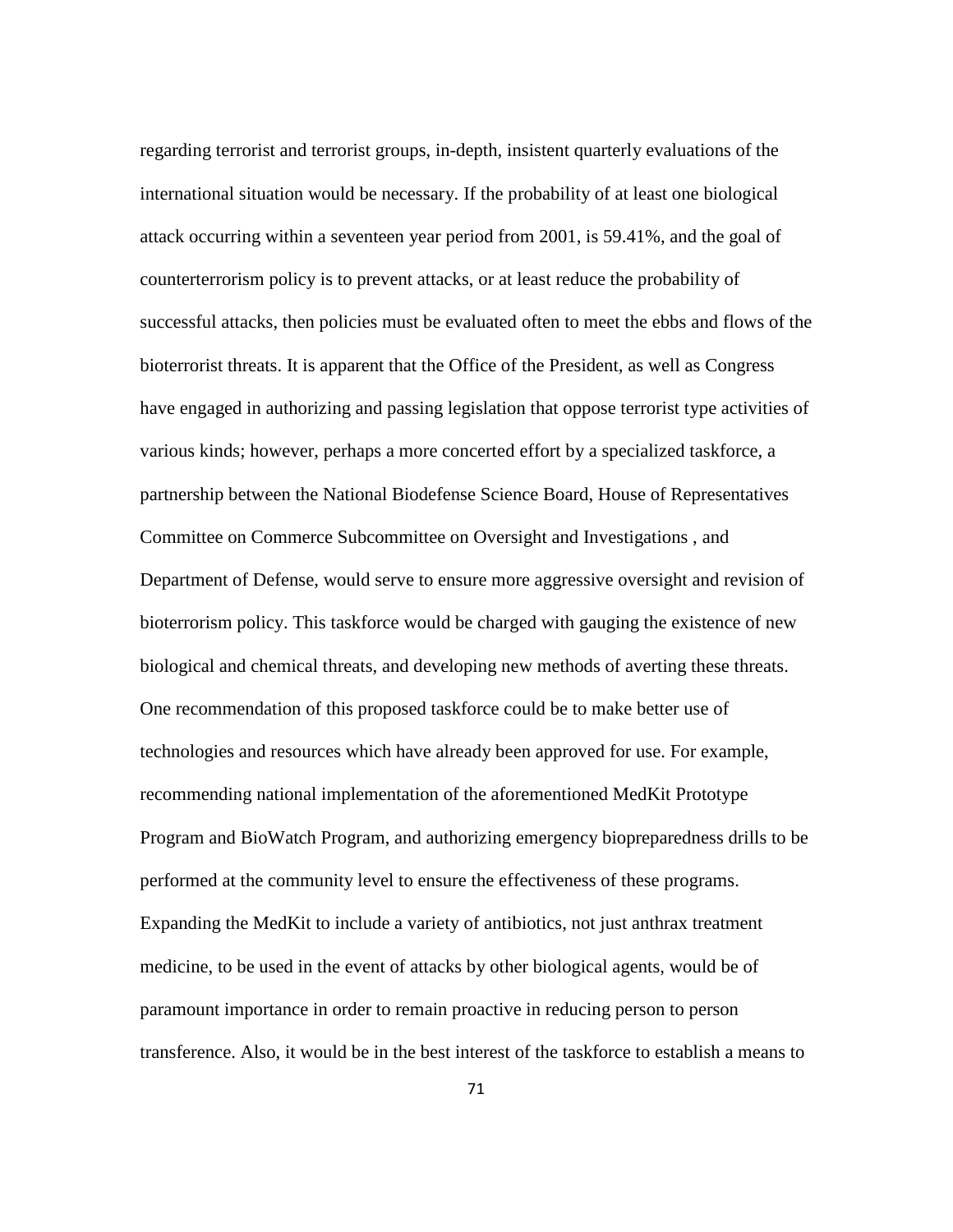determine where the nation stood collectively in terms of bioterrorism preparedness. Establishing measurable goals would offer a way to determine whether legislation was effective or ineffective in reducing bioterrorist type activity. How else is it determined if legislation is effective—waiting for an attack?

A means of the taskforce enforcing legislation, at the community level, in a proactive manner could be to have community readiness plans which ensure that necessary supplies, which include vaccines, are available to the entire community within 24-72 hours of being notified of outbreaks, or potential outbreaks. Furthermore, the community would work with the taskforce to establish the necessary protocols to prevent violence and aggressive behaviors at distribution locations, like those depicted in the Dark Winter scenario. Lastly, the taskforce would serve as the regulatory force to ensure the effective communication to engage the resources, if needed, promised in *Executive Order 13527.*

Undoubtedly, many challenges face the nation as it seeks to protect and serve all concerned. While government officials create and revise policies, and health care organizations, private and public, in tandem with military personnel perform mock drills to prepare for potential disaster, a significant amount of the American public still remain disconnected and disillusioned about the gravity of bioterrorism. Outside of the obvious effects, casualties and/or fatalities from the biological or chemical agent used during the terrorist attack, the very infusion of mass hysteria and panic that would infiltrate cities and towns, coupled with the limits to personal freedoms, would be incapacitating. Additionally, of course, the potential destruction would not automatically cease to exist at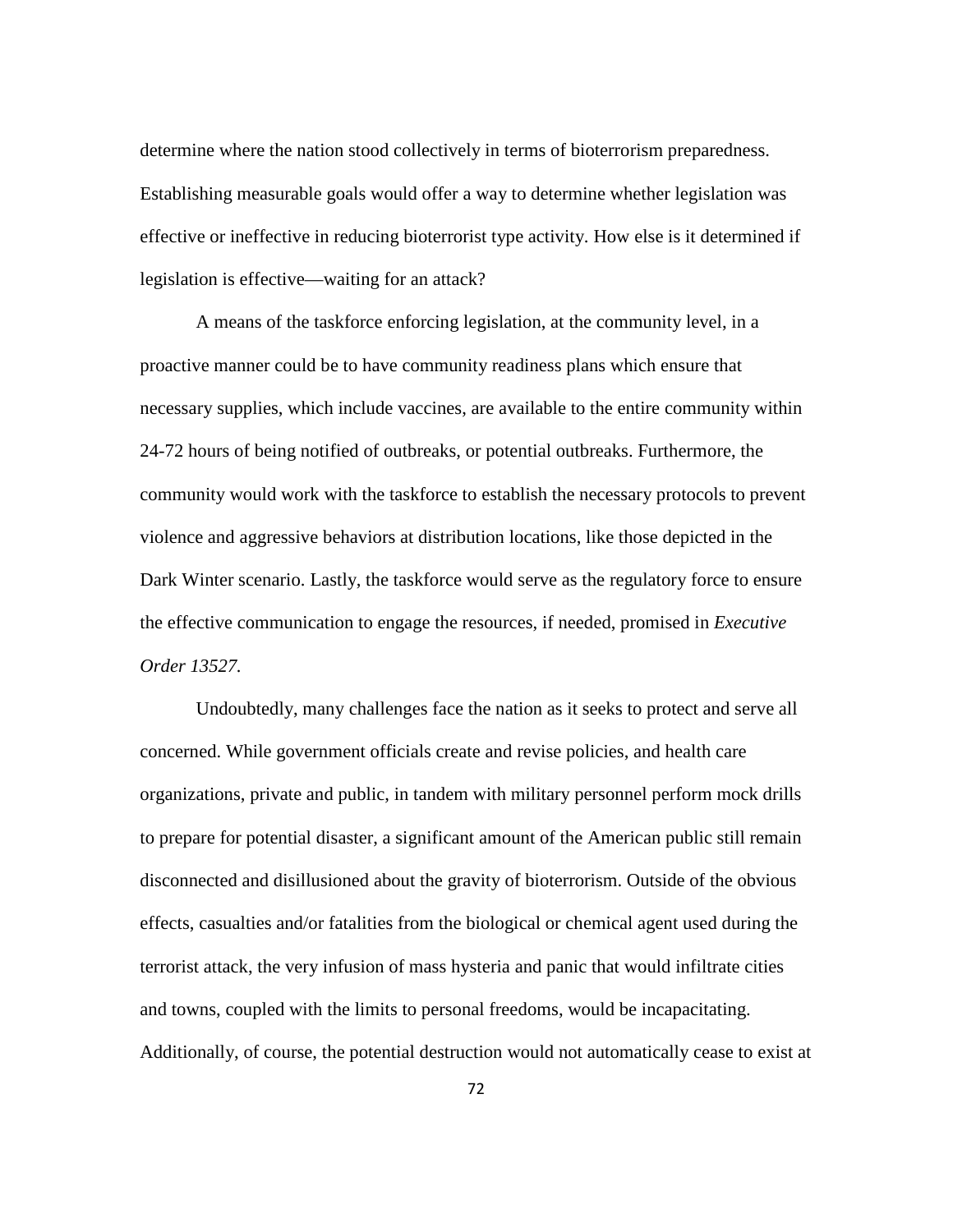the borders of the U.S., for the public health impact would be notable if vaccinations or stockpiled drugs were unavailable, and the loss of revenue from other countries resulting from disruption in exports and imports, would also cause substantial economic interference to the GDP.

While the expectation is that countermeasures will prevent potential harm, the reality is that the number of possible avenues and methods of harm—which in this case are the innumerable combinations of hazardous biological and chemical agents available to cause attacks—are countless, and the resources available to prevent all of these attacks—which in this case are the available countermeasure policies and the emergency preparedness exercises—are limited; therefore, it stands to reason that the government alone will not be able to prevent all attacks, although they are able to increase the quantities and types of countermeasures. At best, these countermeasures would serve as an avenue of reducing the number of potential successful attacks, and degree of calamity. A proactive approach to effective bioterrorism policy must seek to promote strategies which avert bioterrorist activity and must encompass the entire community at large.

A well known engineer and statistician, William Edwards Deming, noted for his work, mainly in Japan, and with Ford Motor Company in the 1980's, for improving quality by utilizing the Deming 14 Points of Management Philosophy, has a unique, yet practical philosophy which can be applied and utilized as a means of improving U.S. bioterrorism countermeasure policies. His approach, which is definitely of a proactive nature, purports this ideology, "long term commitment to new learning and new philosophy is required of any management that seeks transformation. The timid and the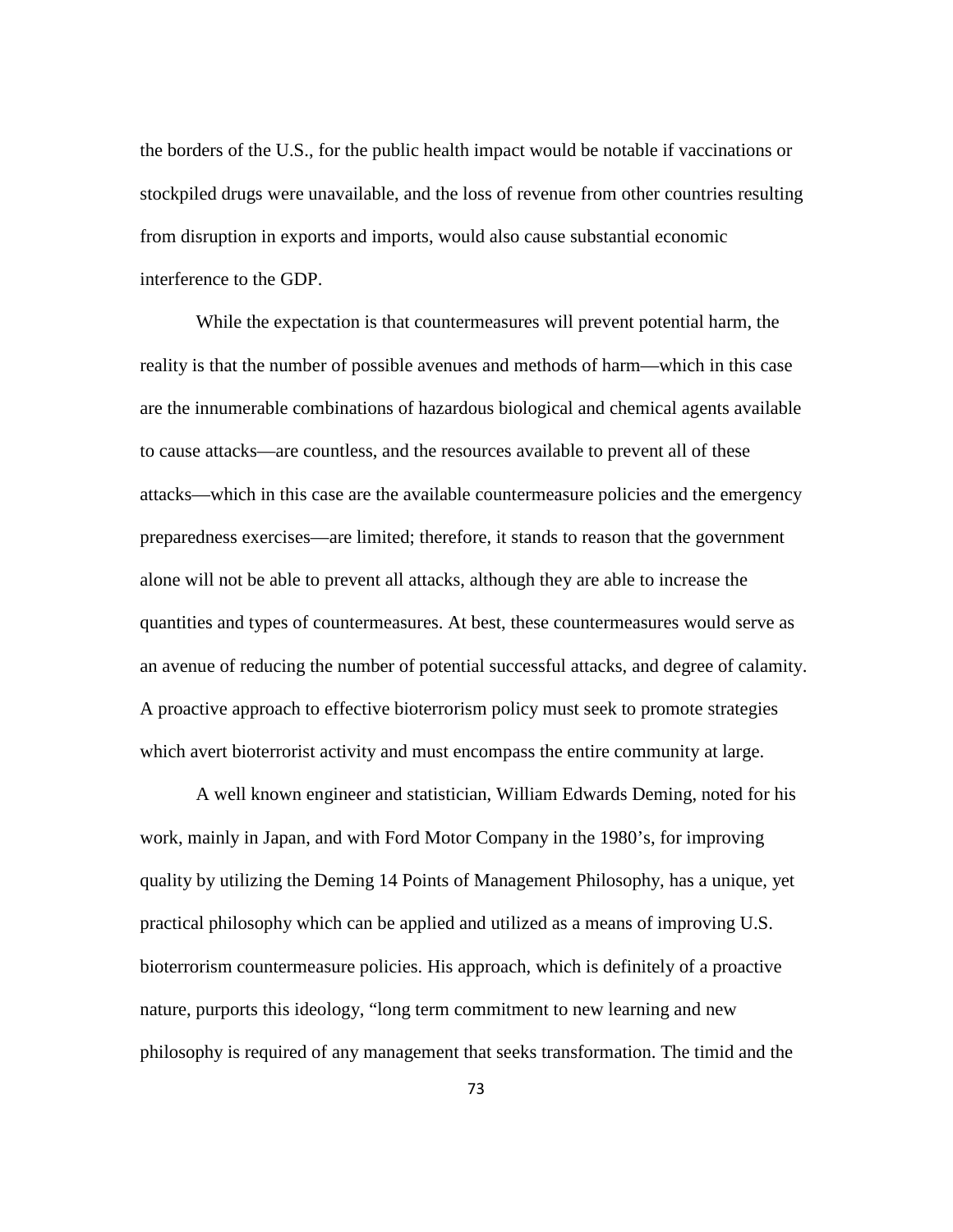fainthearted, and the people that expect quick results, are doomed to disappointment.<sup>33</sup> Deming had 14 key principles for effective management. Of the 14, these five are of the most benefit to bioterrorism countermeasure policy:

> (1) Create constancy of purpose toward improvement of a product and service; (2) Adopt new philosophy-we can no longer live with commonly accepted levels of delay, mistakes, defective materials, and defective workmanship; (3) Institute modern methods of training on the job; (4) Drive out fear so that everyone may work effectively for the company; and (5) Institute a vigorous program of education and retraining.<sup>4</sup>

When the theories of Deming are considered in partnership with the philosophy of improving U.S. bioterrorism countermeasure policy, it becomes very apparent that long term commitment to providing a safe homeland, requires a commitment to learning new methods, which seek to enforce the safety of American borders. In addition, willingness to engage in new emergency preparedness exercises to master the benefits of new legislation, and assess the effectiveness of proposed legislation, as often as necessary, to adapt to an ever-changing environment, is needed. If transformation is to occur in an attempt to offer the most protection available to the inhabitants of the homeland, and reduce the threat of bioterrorist acts, a collective commitment to continuous improvement is necessary in order to see steady, lasting, long-term progress. Furthermore, if the aforementioned five Deming principles are applied to bioterrorism countermeasure policy development, legislation which is the most efficacious will seek to ensure steadiness of

 $\overline{\phantom{0}}$ 

<sup>3</sup> Vector Study, "William Edwards Deming: Management Gurus," Vector Study, http://www.vectorstudy.com/management\_gurus/edwards\_deming.htm (accessed October 8, 2012).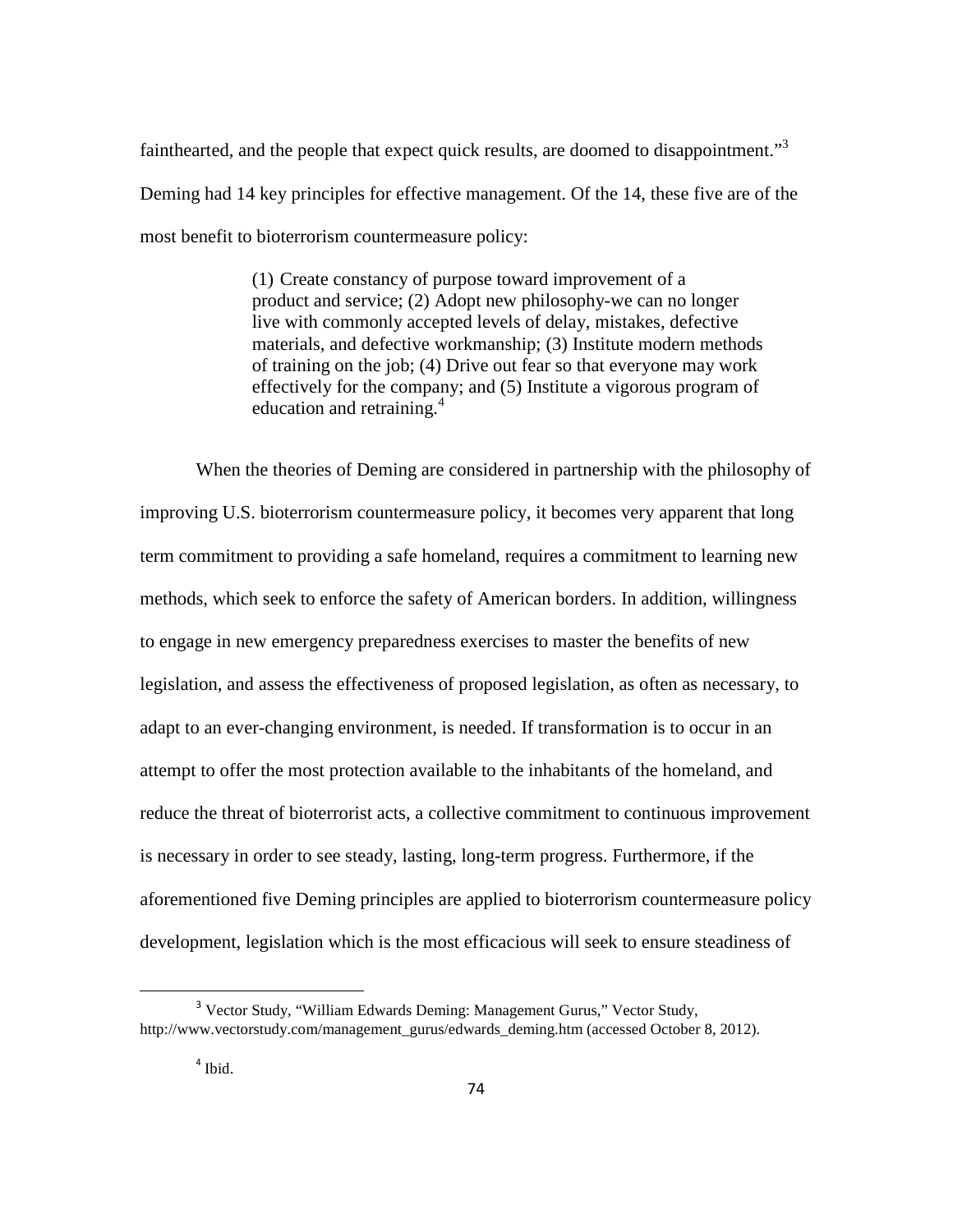purpose toward improved countermeasure creation and implementation. Valuable legislation will serve to denounce the status quo and implement needed changes to ensure that the most advanced technologies are available for use in order to limit social disruption, economic interference, casualties and fatalities, in the event of a bioterrorist attack. The principle of driving out fear will require the defense community at large, which is inclusive of policymakers, military personnel, emergency medical responders and community members, to commit to engaging in ongoing practice efforts to ensure mastery of their contributory crafts, thereby reducing the levels of uncertainty, unfamiliarity, and insecurity, which likely contribute to feelings of fear.

Promoting effective countermeasures to prevent harmful biological attacks enhances the quality of life and protects against the loss of life, while only focusing on rebuilding efforts after an attack simply repairs the physical aftermath of the event, and does little to improve the nation's level of security, or relieve the apprehension likely to be felt by society's members. If risk is proportional to the degree of protection, then it makes sense that heightened protective measures means decreased risk. It then stands to reason that the existence of this inverse proportion is what must fuel the persistency to drive the revamping and reengineering of terrorism policy, as often as necessary, to ensure its effectiveness and efficacy. This thesis author challenges policymakers to embrace the words, attributed to Charles Darwin, in their quest to implement legislation, "it is not the strongest of the species that survives, nor the most intelligent, but the one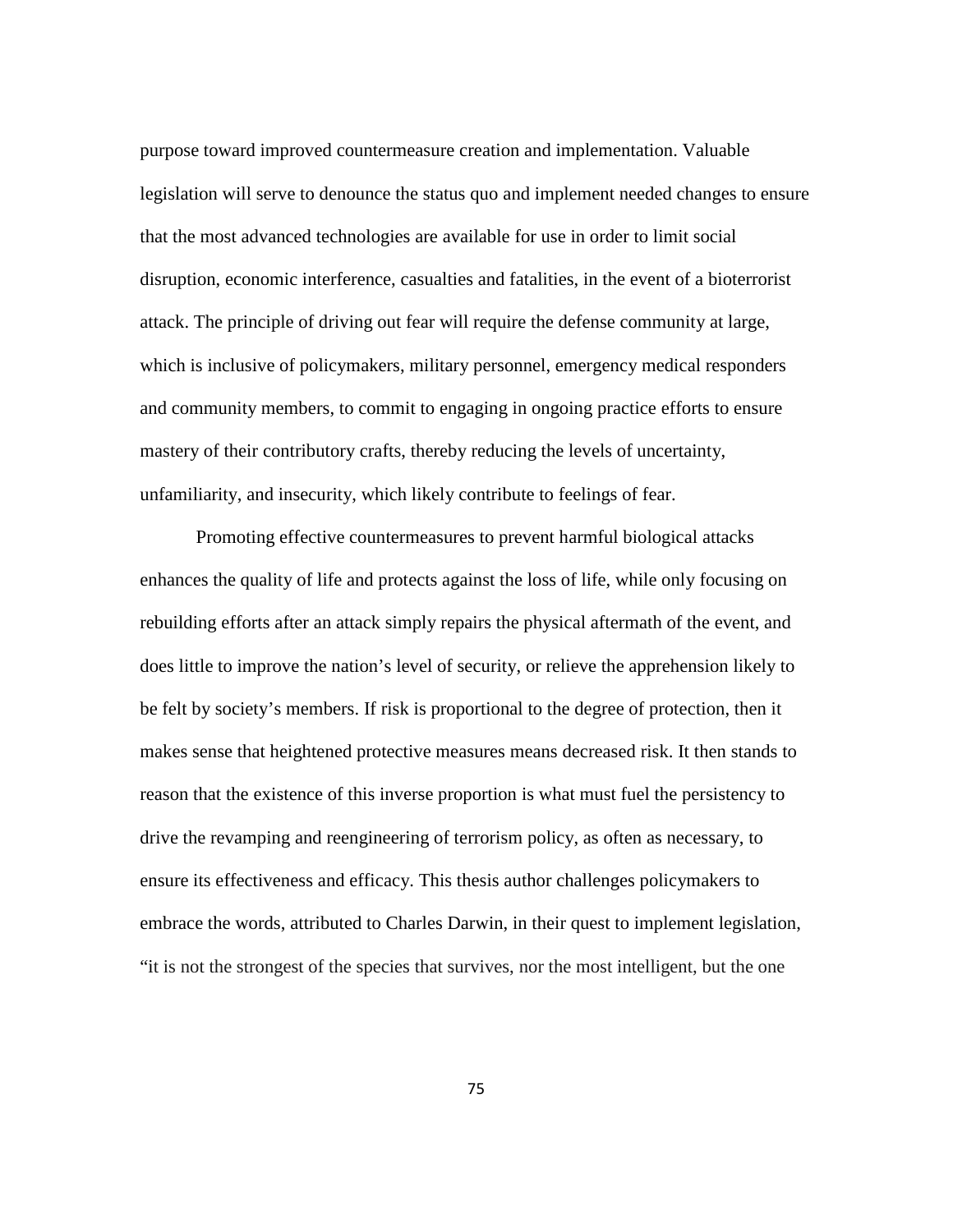most responsive to change."<sup>5</sup> Bioterrorism policy must be adaptable to change in order to remain effective.

As conscientious citizens, there must be a shared level of responsibility as far as reducing the threat of bioterrorism is concerned. Bioterrorism vigilance must encompass each and every citizen taking precautions that serve to protect themselves, as well as the homeland from potential harm. Just as Congress passes legislation with hopes of reducing bioterrorism and its associated threats, and state and local agencies encourage various emergency drills to prepare for dangerous situations, and the like, citizens must forge symbiotic relationships, between all levels of government and the community—to include emergency personnel—to better prepare countermeasures that foil biological and chemical threats. All who call America home, and all who benefit from its resources, must rise to the occasion and accept the challenge to work collaboratively and diligently in reducing the threat of bioterrorism in the homeland.

ı

<sup>5</sup> Goodreads, "Charles Darwin Quotes," Goodreads,

http://www.goodreads.com/author/quotes/12793.Charles\_Darwin (accessed October 10, 2012).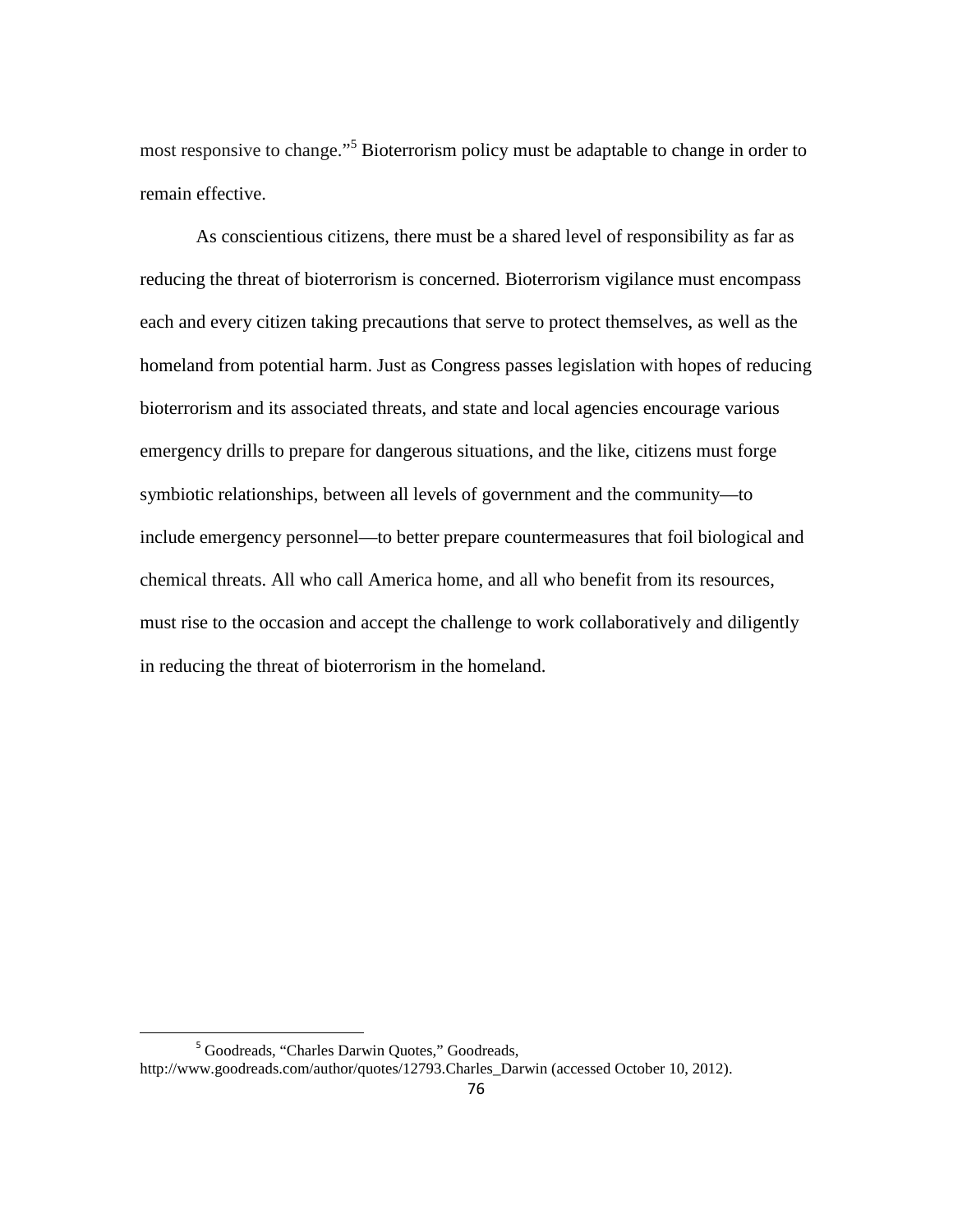## **APPENDIX**

## **Statement of Human Values**

Moral issues associated with the threat of bioterrorism on American soil may have long term effects, perhaps even generational consequences, which can change the foundation of American society. Implementing and enforcing legislation that serves to eliminate heinous acts that only wish to disrupt the American way of life, or the quality of life in general, as we know it, may seem necessary; however, therein is the conflict between necessity and the dictates of morality. As a civilized nation professing to be indivisible, with promises of liberty and justice for all, should we continue to render evil acts for evil actions? While it is necessary to have laws that seek to maintain safe environments for citizens, and policies which aim to promote civility, equality and unity, legislation which implores governments and individuals to act ethically in all situations, despite personal interests, is one of the most basic concerns of human values. Legislation which seeks to engage our adversaries on non-combative levels, although we possess superior military acumen and artillery power, and encourages strict adherence to an ethical position, is at the very core of human values. As individuals who have fully evolved cerebral cortices and abilities to reason beyond that of all other animal species, the responsibility of being initiators of peace and citizens of universal solidarity should consume our existence, and supersede the practice of retaliating to acts of hatred, regardless of the seemingly justifiable reasons. It is this practice of altruism which is truly an act of valor and a testament to human values.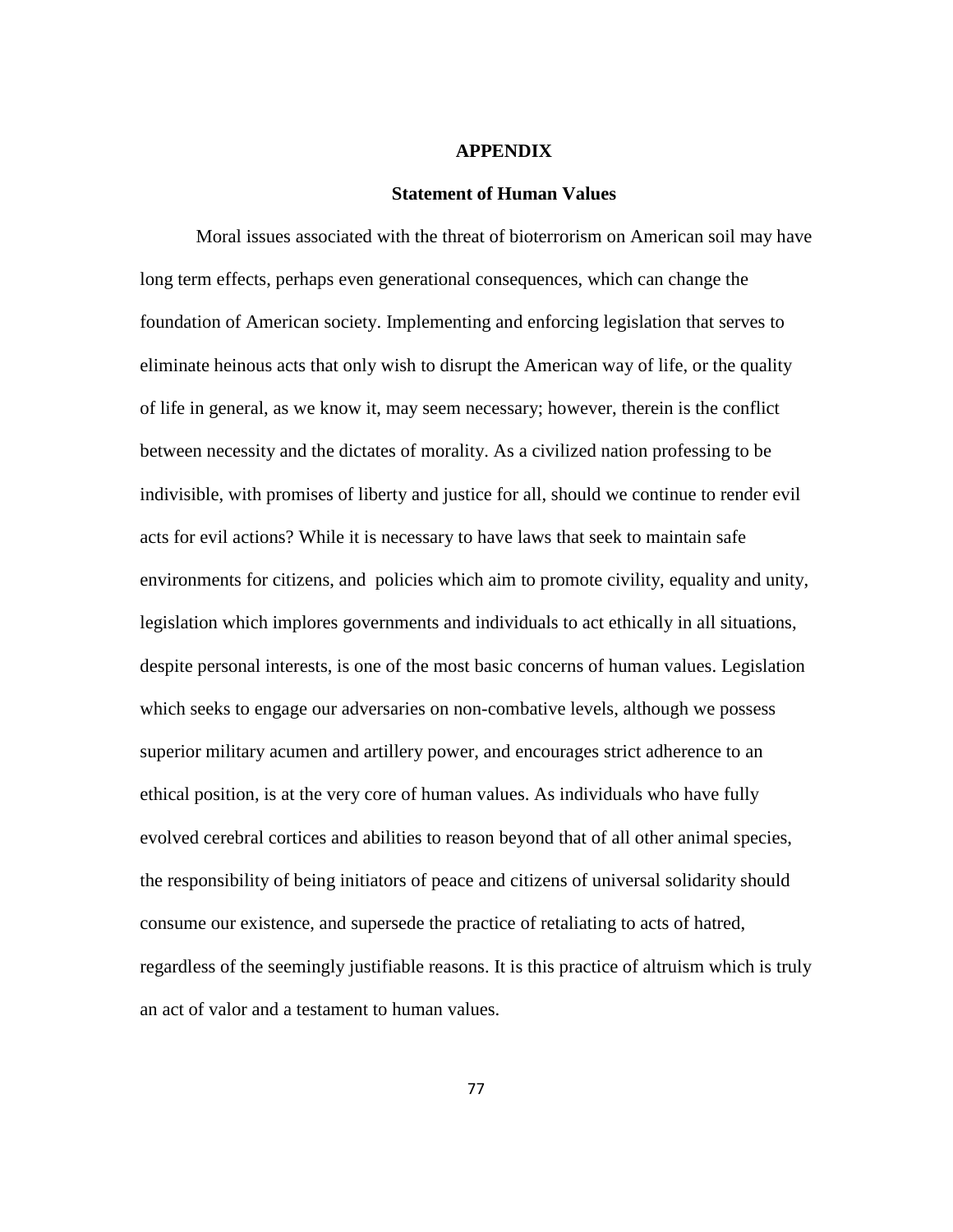#### **BIBLIOGRAPHY**

- Arms Control Association. "The Biological Weapons Convention (BWC) At A Glance." Arms Control Association. http://www.armscontrol.org/factsheets/bwc (accessed October 8, 2012).
- Ban, Jonathan. "Agricultural Biological Warfare: An Overview." Chemical and Biological Arms Control Institute. http://www.ncjrs.gov/App/publications/abstract.aspx?ID=189887 (accessed September 22, 2012).
- Cable News Network. "Anthrax cleanup under way in Senate office building." Turner Broadcasting System. http://edition.cnn.com/2001/HEALTH/conditions/12/01/anthrax.hart/index.html (accessed September 22, 2012).
- Cable News Network. "Militia Members Plotted to Kill Officials, Prosecutors Say." Turner Broadcasting System. http://www.cnn.com/2011/11/01/justice/georgia-militia-arrests/ (accessed September 19, 2012).
- Carus, Seth. "The Threat of Bioterrorism." National Defense University Forum, forum 127 posted September 1997 http://www.au.af.mil/au/awc/awcgate/ndu/forum127.htm (accessed August 18, 2012).
- Center for Biosecurity of UPMC. "Atlantic Storm." University of Pittsburg School of Health Sciences. http://www.atlantic-storm.org/about.html(accessed August 19, 2012).
- Center for Biosecurity of UPMC. "Bacillus anthracis (Anthrax)." Center for Biosecurity of UPMC. http://www.upmc-biosecurity.org/website/our\_work/biological-threats-andepidemics/fact\_sheets/anthrax.html (accessed July 18, 2012).
- Center for Biosecurity of UPMC. "Dark Winter." University of Pittsburg School of Health Sciences. http://www.upmc-biosecurity.org/website/events/2001\_darkwinter/(accessed August 19, 2012).
- Centers for Disease Control and Prevention. "Bioterrorism Agents/Diseases." Centers for Disease Control and Prevention. http://www.bt.cdc.gov/agent/agentlist.asp (accessed September 16, 2012).
- Centers for Disease Control and Prevention. "Bioterrorism Overview." Centers for Disease Control and Prevention. http://www.bt.cdc.gov/bioterrorism/overview.asp (accessed September 16, 2012).
- Centers for Disease Control and Prevention. "CDC's Division of Strategic National Stockpile Emergency MedKit Evaluation Study Summary." Centers for Disease Control. http://www.bt.cdc.gov/agent/anthrax/prep/pdf/medkit-evaluation-summary-2007.pdf (accessed September 15, 2012).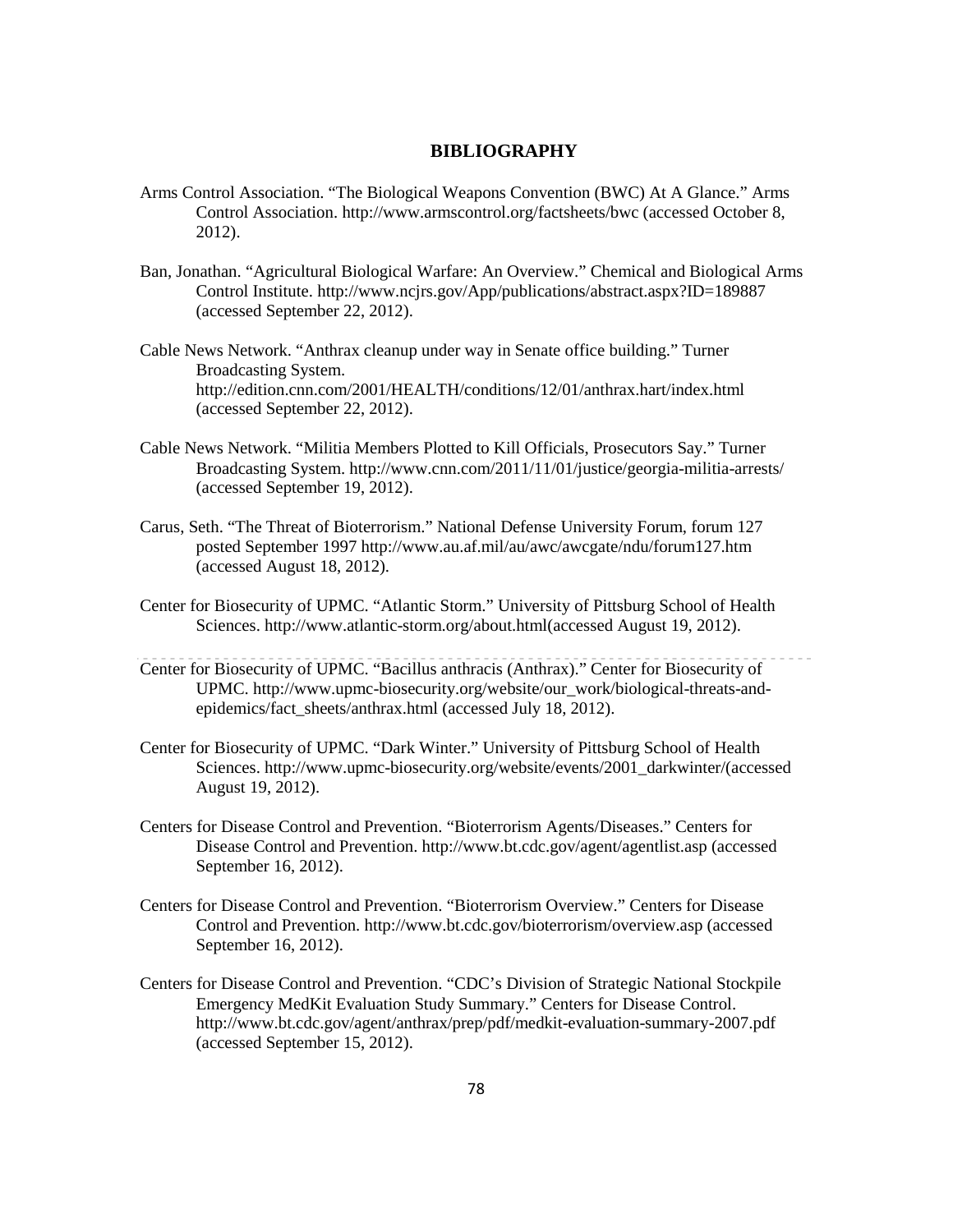- Centers for Disease Control. "Facts about Ricin." Centers for Disease Control. http://www.bt.cdc.gov/agent/ricin/facts.asp (accessed September 22, 2012).
- Centers for Disease Control. "Facts About Sarin." Centers for Disease Control. http://emergency.cdc.gov/agent/sarin/basics/facts.asp (accessed September 20, 2012).
- Clark, William. *Bracing for Armageddon?: The Science and Politics of Bioterrorism in America.*  New York: Oxford University Press, 2008. Kindle e-book.
- Cordesman, Anthony. *Terrorism, Asymmetric Warfare, and Weapons of Mass Destruction: Defending the U.S. Homeland.* Connecticut: Praeger Publishers, 2002. Kindle ebook.
- Department of Homeland Security. "Biological Warning and Incident Characterization." Department of Homeland Security. http://www.sandia.gov/mission/homeland/factsheets/archive/BWIC\_factsheet.pdf (accessed September 23, 2012).
- Donnelly, Jr., Robert. *The Complete Idiots Guide to Statistics*. New York: Penguin Group, 2007.
- Falkenrath, Richard, Robert Newman, and Bradley Thayer. *America's Achilles' Heel: Nuclear, Biological, and Chemical Terrorism and Covert Attack.* Cambridge, Massachusetts: The MIT Press, 2001. Kindle ebook.
- Friedman, Benjamin, Jim Harper, and Christopher Preble, eds. *Terrorizing Ourselves*. Washington, D.C.: Cato Institute, 2010. Kindle ebook.
- Gerstein, Daniel. "Bioterror in the Age of Biotechnology." *Joint Force Quarterly* 57 (2<sup>nd</sup> quarter 2010): 78-85.
- Gerstein, Daniel. *Bioterror in the 21st Century: Emerging Threats in a New Global Environment.*  Annapolis, MD: Naval Institute Press, 2009. Kindle ebook.
- Gips, Michael A. "Protection of U.S. Agriculture Against Bioterror Attacks Has Been Strengthened." In *Fighting Bioterrorism*. Edited by Lisa Yount. Michigan: Greenhaven Press, 2004.
- Global Security. "Homeland Security:TOPOFF3." Global Security. http://www.globalsecurity.org/security/ops/index\_topoff3.htm (accessed September 19, 2012).
- Goodreads. "Charles Darwin Quotes." Goodreads. http://www.goodreads.com/author/quotes/12793.Charles\_Darwin (accessed October 10, 2012).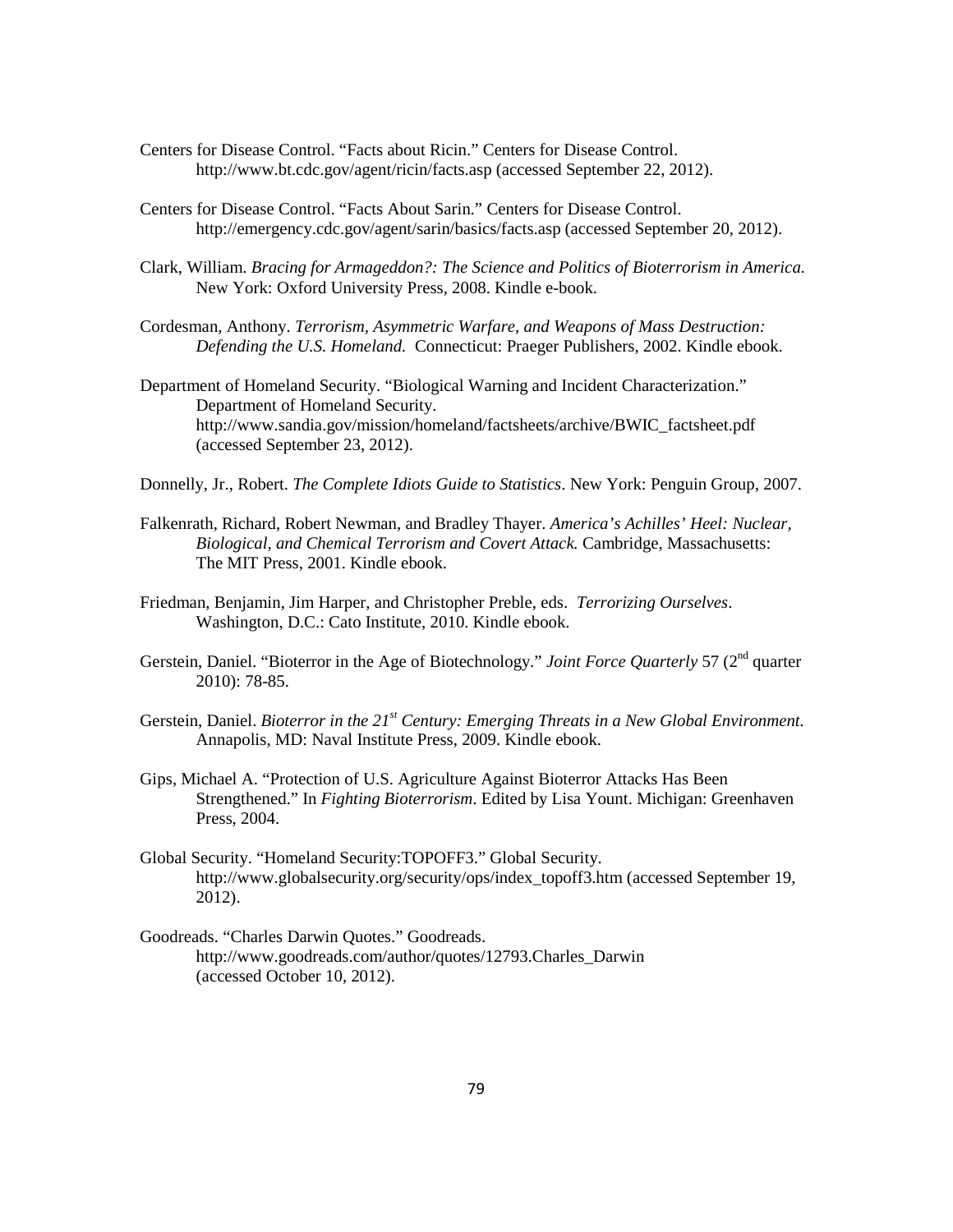- Graham, Bob, Jim Talent, Graham Allison, Robin Cleveland, Steve Rademaker, Tim Roemer, Wendy Sherman, Henry Sokolski, and Rich Verma. *World at Risk: The Report Of The Commission On The Prevention Of Weapons Of Mass Destruction Proliferation And Terrorism.* New York: Vintage Books, 2008.
- Guillemin, Jeanne. *Biological Weapons: From the Invention of State Sponsored Programs to Contemporary Bioterrorism.* New York: Columbia University Press, 2005. Kindle ebook.
- Helium. "How did Hartford become the Insurance Capital of the World?" Helium. http://www.helium.com/items/1580860-how-did-hartford-become-known-as-theinsurance-capital-of-the-world (accessed August 18, 2012).
- Henderson, D.A. "Bioterrorism as a Public Health Threat." Special Issue. *Emerging Infectious Diseases* 4, no. 3 (July-September 1998): 488-492.
- Hickman, Donald. "A Chemical And Biological Warfare Threat: USAF Water Systems at Risk." The Counterproliferation Papers, no. 3 (September 1999): 18-19 http://www.au.af.mil/au/awc/awcgate/cpc-pubs/hickman.html (accessed August 6, 2012).
- Hooker, Edmond. "Biological Warfare: History of Biological Warfare." E Medicine Health. http://www.emedicinehealth.com/biological\_warfare/article\_em.htm, (accessed August 29, 2012).
- IDcide Local Information Data Server. "Chicago Profile." IDcide Local Information Data Server. http://www.idcide.com/citydata/il/chicago.htm (accessed August 18, 2012).
- IDcide Local Information Data Server. "DC Washington Profile." IDcide Local Information Data Server. http://www.idcide.com/citydata/dc/washington.htm (accessed August 18, 2012).
- IDcide Local Information Data Server. "Hartford Profile." IDcide Local Information Data Server. http://www.idcide.com/citydata/ct/hartford.htm (accessed August 18, 2012).
- IDcide Local Information Data Server, "Los Angeles Profile," IDcide Local Information Data Server, http://www.idcide.com/citydata/ca/los-angeles.htm (accessed August 18, 2012).
- IDcide Local Information Data Server. "New York Profile." IDcide Local Information Data Server. http://www.idcide.com/citydata/ny/new-york.htm (accessed August 18, 2012).
- Jewish Virtual Library."Chemical Terrorism."The American-Israeli Cooperative Enterprise. http://www.jewishvirtuallibrary.org/jsource/Terrorism/chemterror.html (accessed July 18, 2012).
- Kaufmann, Arnold, Martin Meltzer, and George Schmid. "The Economic Impact of a Bioterrorist Attack: Are Prevention and Postattack Intervention Programs Justifiable?" *Emerging Infectious Diseases* 3, no. 2 (April-June 1997): 83-94.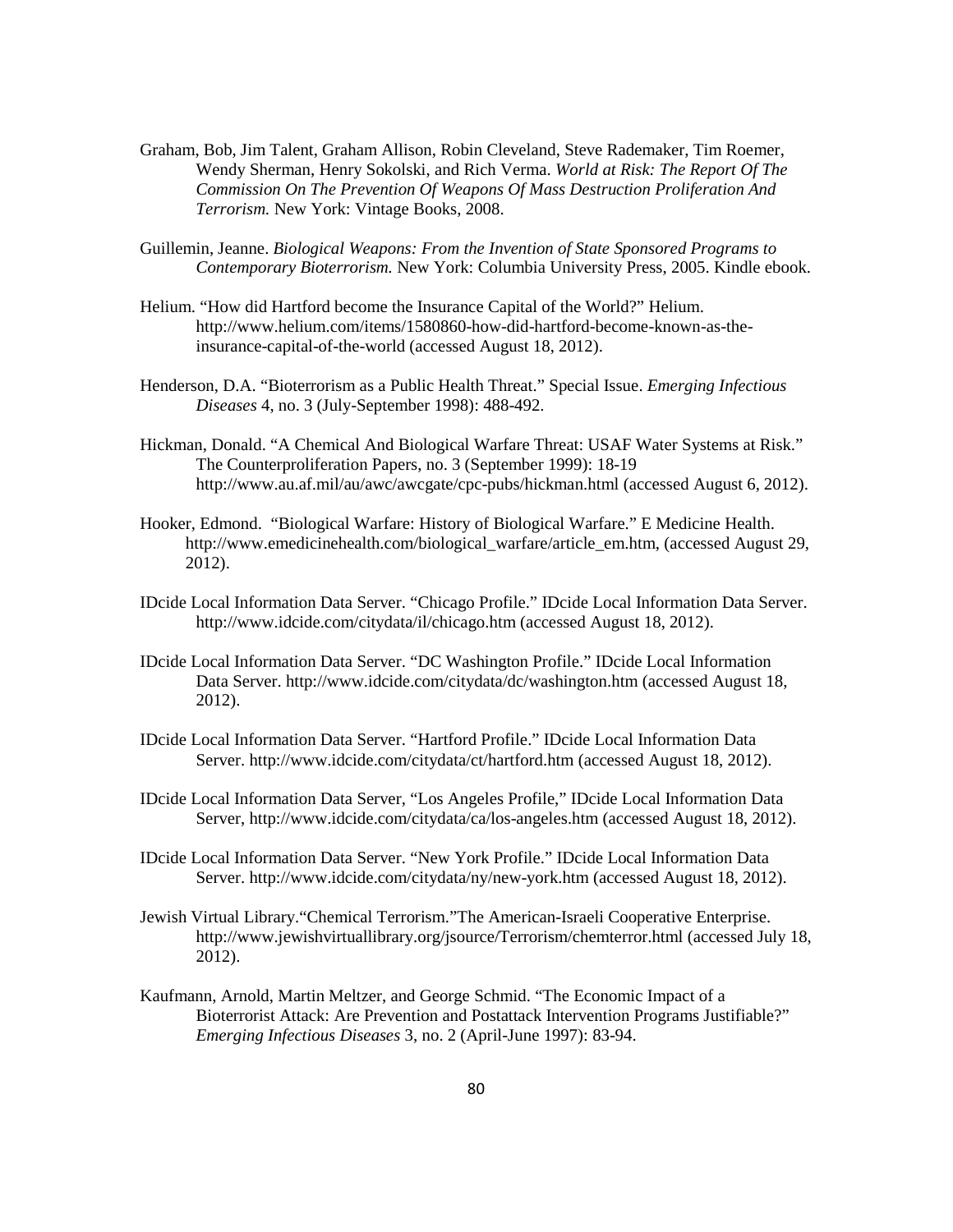Morgan, Matthew. "The Origins of the New Terrorism."*Parameters* (Spring 2004): 29-43.

- Noblis Inc. "Chemistry of GB (Sarin)." Noblis, Inc. http://www.noblis.org/MissionAreas/nsi/ChemistryofLethalChemicalWarfareAgents/ Pages/Sarin.aspx (accessed September 22, 2012).
- Olson, Kyle B. "Aum Shinrikyo: Once and Future Threat?" Special Issue. *Emerging Infectious Diseases* 5, no. 4 (July-August 1999): 513-516.
- Osterholm, Michael and John Schwartz. *Living Terrors*: *What America Needs To Know To Survive The Coming Bioterrorist Catastrophe.* New York: Dell Publishing, 2000. Kindle ebook.
- Ostfield, Marc L. "Bioterrorism as a Foreign Policy Issue." *SAIS Review* XXIV, no. 1 (Winter- Spring 2004): 131-146.
- Penson, Jr., John B. Oral Capps, Jr., C. Parr Rosson III, and Richard T. Woodward. *Introduction to Agricultural Economics*. New Jersey: Prentice Hall, 2010. Kindle ebook.
- Shea, Dana, and Sarah A. Lister. "The BioWatch Program: Detection of Bioterrorism." Congressional Research Service Report No. RL 32152 (November 2003) http://www.fas.org/sgp/crs/terror/RL32152.html (accessed September 23, 2012).
- Smith, Bradley T., Thomas V. Inglesby, Esther Brimmer, Luciana Borio, Crystal Franco, Gigi Kwik Gronvall, Bradley Kramer, Beth Maldin, Jennifer B. Nuzzo, Ari Schuler, Scott Stern, Donald A. Henderson, Randall J. Larsen, Daniel S. Hamilton, and Tara O'Toole. "Navigating the Storm: Report and Recommendations from the Atlantic Storm Exercise." *Biosecurity and Bioterrorism: Biodefense Strategy, Practice, and Science* 3, no.3 (2005) http://www.atlantic-storm.org/flash/pdf/biosecurity-article.pdf (accessed August 19, 1012).
- Stern, Jessica. "The Prospect of Domestic Bioterrorism." Special Issue. *Emerging Infectious Diseases* 5, no. 4 (July-August 1999): 517-522.
- Taylor, Francis X. "Bioterrorism and Homeland Security." http://bioterroreurope.wikispaces.com/file/view/Bioterrorism+and+Homeland+Security. pdf (accessed August 12, 2012).
- The United States Department of Justice. *Amerithrax Investigative Summary*. Washington, DC: Government Printing Office, 2010. http://www.justice.gov/amerithrax/docs/amxinvestigative-summary.pdf
- Todar, Kenneth. "Lectures in Microbiology: Salmonella and Salmonellosis." University of Wisconsin-Madison Department of Bacteriology. http://textbookofbacteriology.net/themicrobialworld/Salmonella.html (accessed September 22, 2012).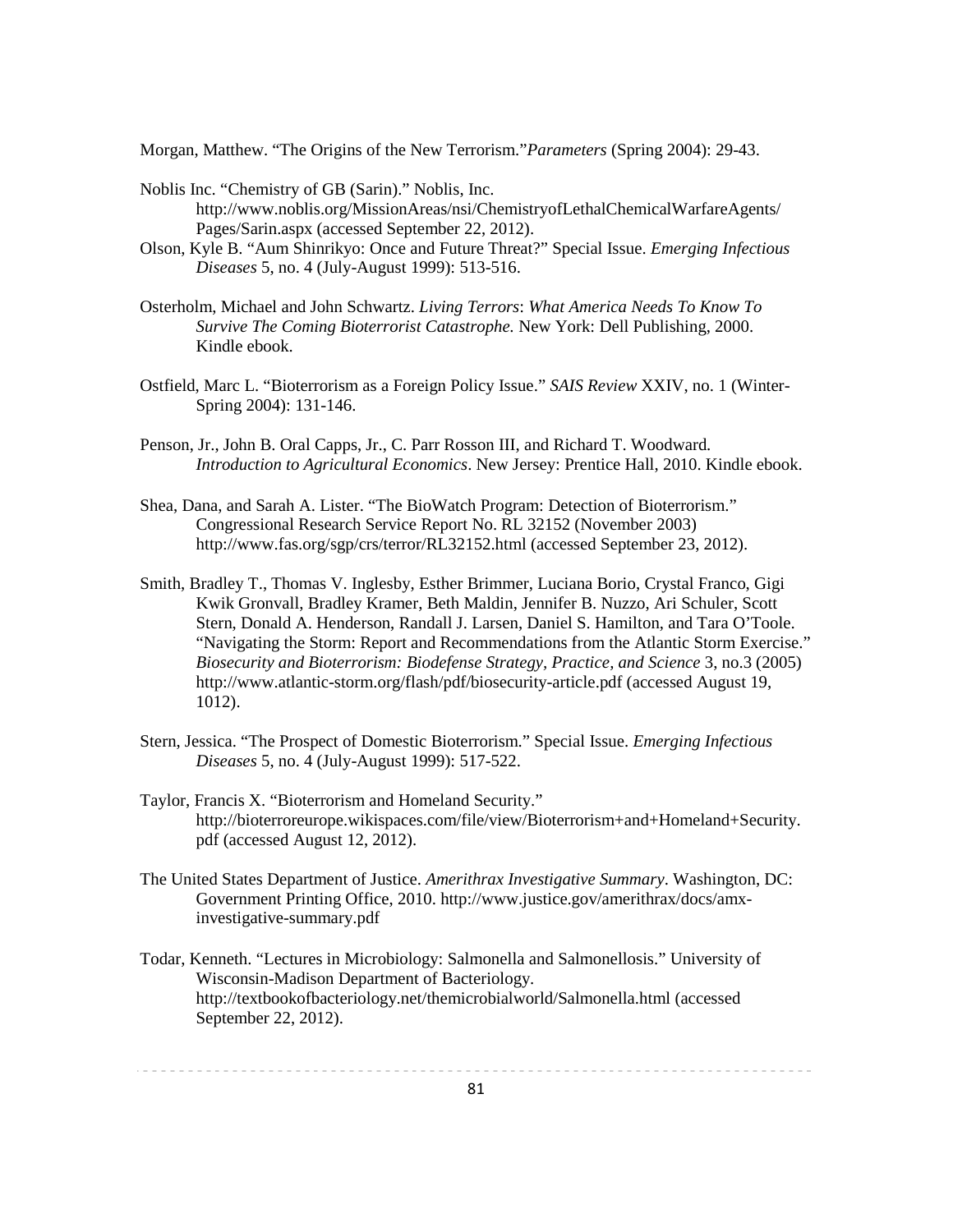- Triola, Mario. *Elementary Statistics*. Edited by Craig Bartholomew and Cici Oremland. New York: The Benjamin/Cummings Publishing Company, Inc., 1986.
- United States Census 2010, "Interactive Population Search: Chicago, Illinois," United States Census 2010, http://2010.census.gov/2010census/popmap/ (accessed August 18, 2012).
- United States Census 2010. "Interactive Population Search: Los Angeles City, California." United States Census 2010. http://2010.census.gov/2010census/popmap/ (accessed August 18, 2012).
- United States Census 2010. "Interactive Population Search: New York, New York." United States Census 2010. http://2010.census.gov/2010census/popmap/ (accessed August 18, 2012).
- United States Census 2010. "Interactive Population Search: Total Population: Geographic Levels: Hartford, Connecticut." United States Census 2010. http://2010.census.gov/2010census/popmap/ (accessed August 18, 2012).
- United States Census 2010, "Interactive Population Search: Washington, District of Columbia," United States Census 2010, http://2010.census.gov/2010census/popmap/ (accessed August 18, 2012).
- U.S. Congress. House. Committee on Commerce. *The Threat of Bioterrorism in America: Accessing the Adequacy of the Federal Law Relating to Dangerous Biological Agents: Hearing before the Subcommittee on Oversight and Investigations.* 106<sup>th</sup> Cong., 1<sup>st</sup> sess., May 20, 1999.
- U.S. Congress. Senate. Committee on Armed Services. *Department of Defense Plans and Programs Relating to Counterterrorism, Counternarcotics, and Building Partnership Capacity: Hearing before the Subcommittee on Emerging Threats and Capabilities.*   $112^{th}$  Cong.,  $1^{st}$  sess., April 12, 2011.
- U.S. Congress. Senate. *Pandemic and All-Hazards Preparedness Act.* S3678. 109<sup>th</sup> Cong.,  $2<sup>nd</sup>$  sess. (January 3, 2006): S3678-51.
- U.S. Department of Health and Human Services, *Terrorism and Other Public Health Emergencies: A Reference Guide for Media* (District of Columbia: U.S. Department of Health and Human Services, 2005), 45.
- U.S. President. Executive Order 13527. "Establishing Federal Capability for the Timely Provision of Medical Countermeasures Following a Biological Attack." *Federal Register 75*, no. 3 (January 6, 2010): 737-738.
- U.S. President. Executive Order 13546. "Optimizing the Security of Biological Select Agents and Toxins." *Federal Register 75,* no.130 (July 8, 2010): 39439-39442.